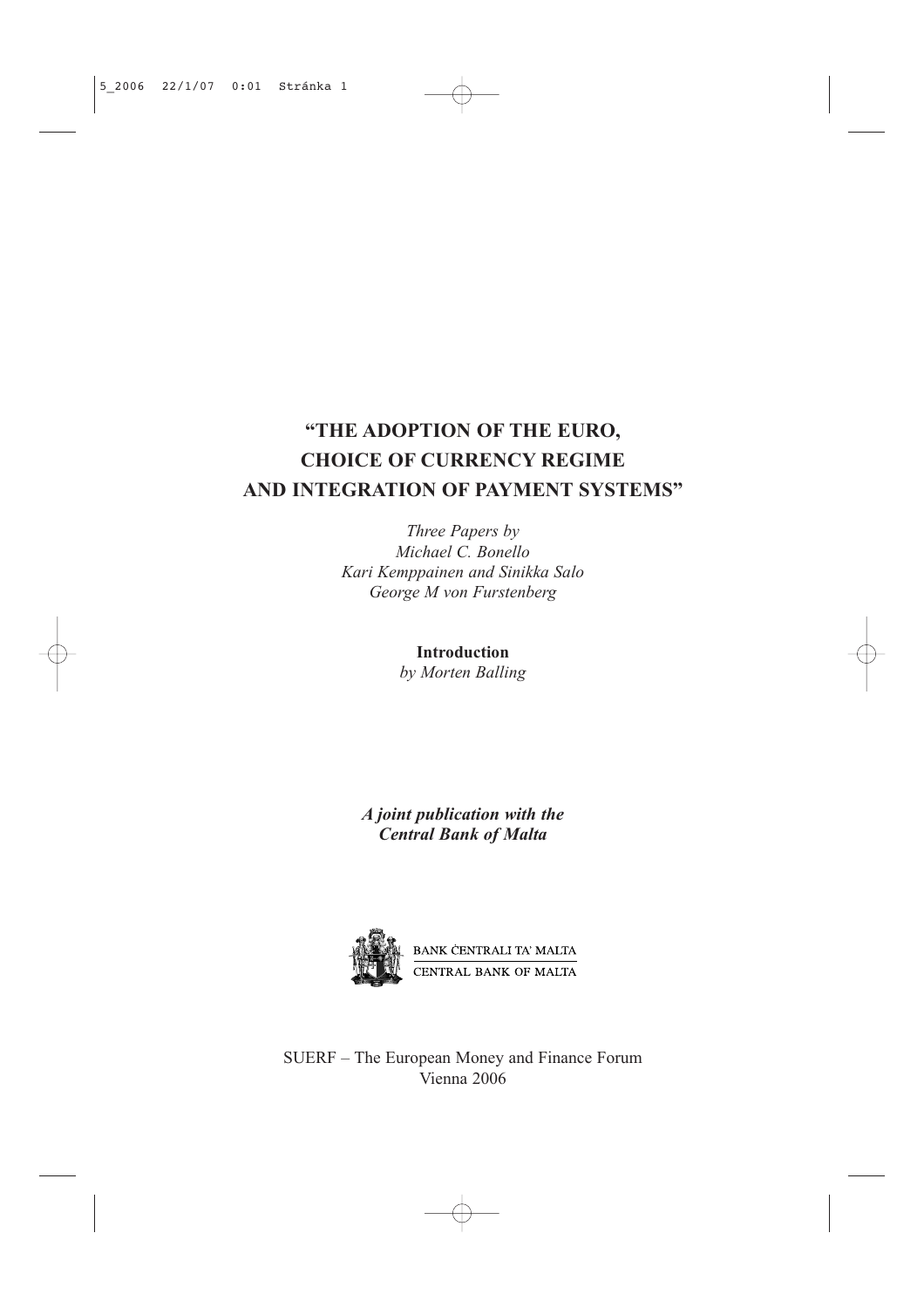#### CIP

#### **THE ADOPTION OF THE EURO, CHOICE OF CURRENCY REGIME, AND INTEGRATION OF PAYMENT SYSTEMS**

By *Michael C. Bonello, George M. von Furstenberg, Kari Kemppainen and Sinikka Salo*

Introduction by *Morten Balling*

Vienna: SUERF (*SUERF Studies:* 2006/5)

ISBN-10: 3-902109-35-1 ISBN-13: 978-3-902109-35-1

Keywords: Offshore Financial Centers, International Financial Services, Exchange-Rate Regime, Taxation of Nonresidents, Currency Substitution, financial integration, network economics, retail payment systems, Single Euro Payments Area

JEL Classification Numbers: F31, F33, F36, F53, G10, G28, L14

© 2006 SUERF, Vienna

Copyright reserved. Subject to the exception provided for by law, no part of this publication may be reproduced and/or published in print, by photocopying, on microfilm or in any other way without the written consent of the copyright holder(s); the same applies to whole or partial adaptations. The publisher retains the sole right to collect from third parties fees payable in respect of copying and/or take legal or other action for this purpose.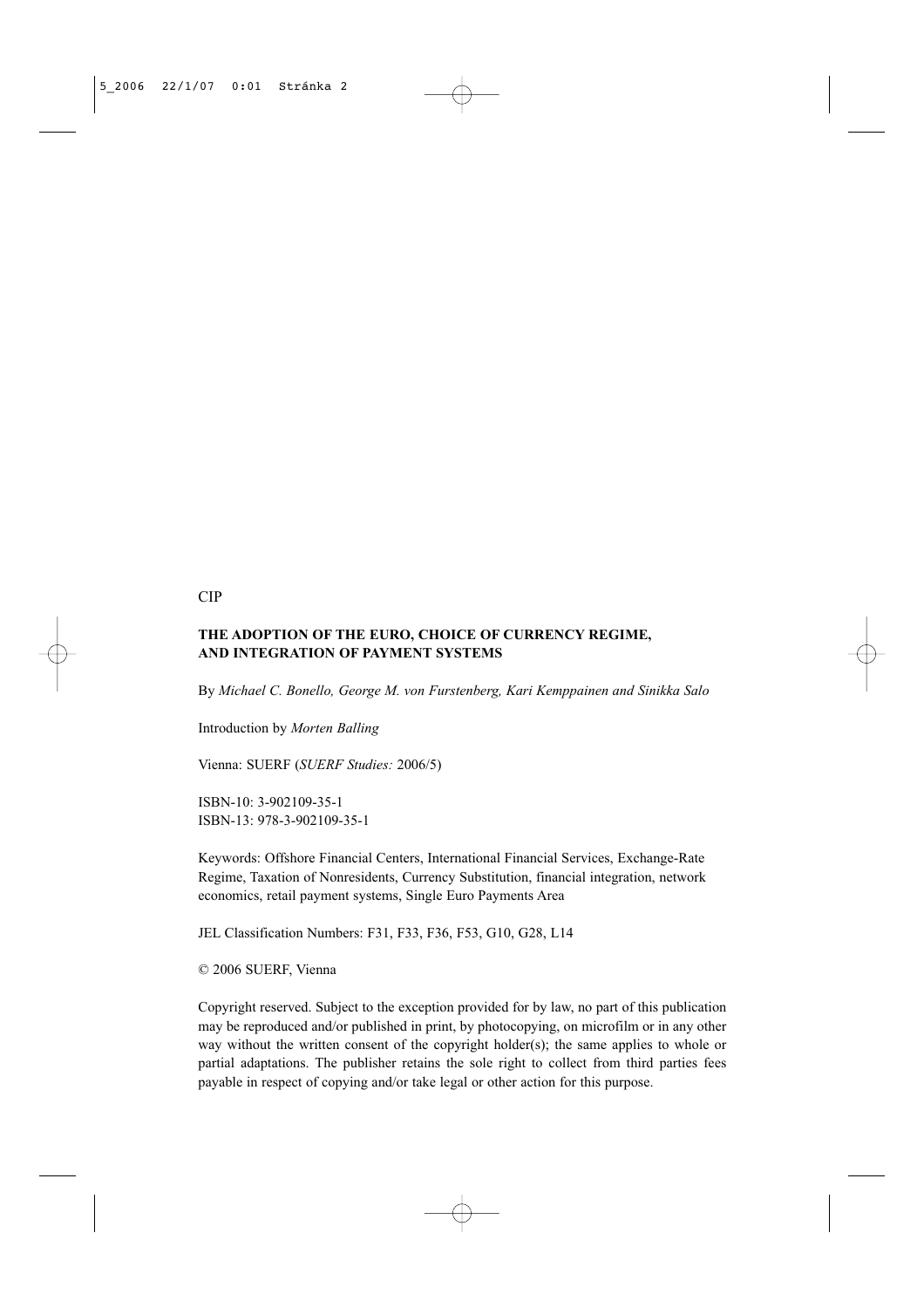# **TABLE OF CONTENTS**

|                                                                     | <b>Introduction</b> (Morten Balling)                                                                                                               | 5              |  |  |  |  |
|---------------------------------------------------------------------|----------------------------------------------------------------------------------------------------------------------------------------------------|----------------|--|--|--|--|
|                                                                     | The Adoption of the Euro by New Member States: Challenges and                                                                                      |                |  |  |  |  |
|                                                                     | Vulnerabilities (Michael C. Bonello)                                                                                                               | 9              |  |  |  |  |
| 1.                                                                  | Long run net benefits of euro adoption                                                                                                             | 10             |  |  |  |  |
| 2.                                                                  | Immediate concerns and inherent vulnerabilities                                                                                                    | 11             |  |  |  |  |
| 3.                                                                  | Requisites for the successful adoption of the euro                                                                                                 | 14             |  |  |  |  |
| 4.                                                                  | The application of the Maastricht criteria                                                                                                         | 16             |  |  |  |  |
| 5.                                                                  | Conclusion                                                                                                                                         | 18             |  |  |  |  |
| 6.                                                                  | <b>References</b>                                                                                                                                  | 19             |  |  |  |  |
| The Economics of Offshore Financial Services and the Choice of Tax, |                                                                                                                                                    |                |  |  |  |  |
|                                                                     | Currency, and Exchange-Rate Regimes (George M. von Furstenberg)                                                                                    | 23             |  |  |  |  |
|                                                                     | Abstract                                                                                                                                           | 24             |  |  |  |  |
| 1.                                                                  | <b>Introduction</b>                                                                                                                                | 25             |  |  |  |  |
| $\overline{2}$ .                                                    | <b>Seignorage and Currency-Denomination Business: Denmark</b><br>and Malta, ERM-II                                                                 | 28             |  |  |  |  |
| 3.                                                                  | The Business Model of Offshore Finance and its Legitimation<br>in the EU                                                                           | 33             |  |  |  |  |
| 4.                                                                  | Singapore, Hong Kong, Shanghai: Onshore and Offshore<br><b>Financial Development</b>                                                               | 43             |  |  |  |  |
| 5.                                                                  | <b>Conclusions</b>                                                                                                                                 | 49             |  |  |  |  |
| 6.                                                                  | <b>References</b>                                                                                                                                  | 52             |  |  |  |  |
|                                                                     | Promoting Integration of European Retail Payment Systems: Role of                                                                                  |                |  |  |  |  |
|                                                                     | Competition, Cooperation and Regulation (Kari Kemppainen and                                                                                       |                |  |  |  |  |
|                                                                     | Sinikka Salo)                                                                                                                                      | 59             |  |  |  |  |
|                                                                     | <b>Abstract</b>                                                                                                                                    | 60             |  |  |  |  |
| 1.                                                                  | <b>Introduction</b>                                                                                                                                | 61             |  |  |  |  |
| 2.                                                                  | Payment systems as a network industry                                                                                                              | 64             |  |  |  |  |
|                                                                     | 2.1. Main concepts and characteristics in network economics<br>2.1.1. Complementarity and compatibility<br>2.1.2. Economies of scale in production | 65<br>65<br>66 |  |  |  |  |
|                                                                     | 2.2. Basic market structure implications in network industries                                                                                     | 67             |  |  |  |  |
| 3.                                                                  | Network implications on the European retail payment landscape                                                                                      | 70             |  |  |  |  |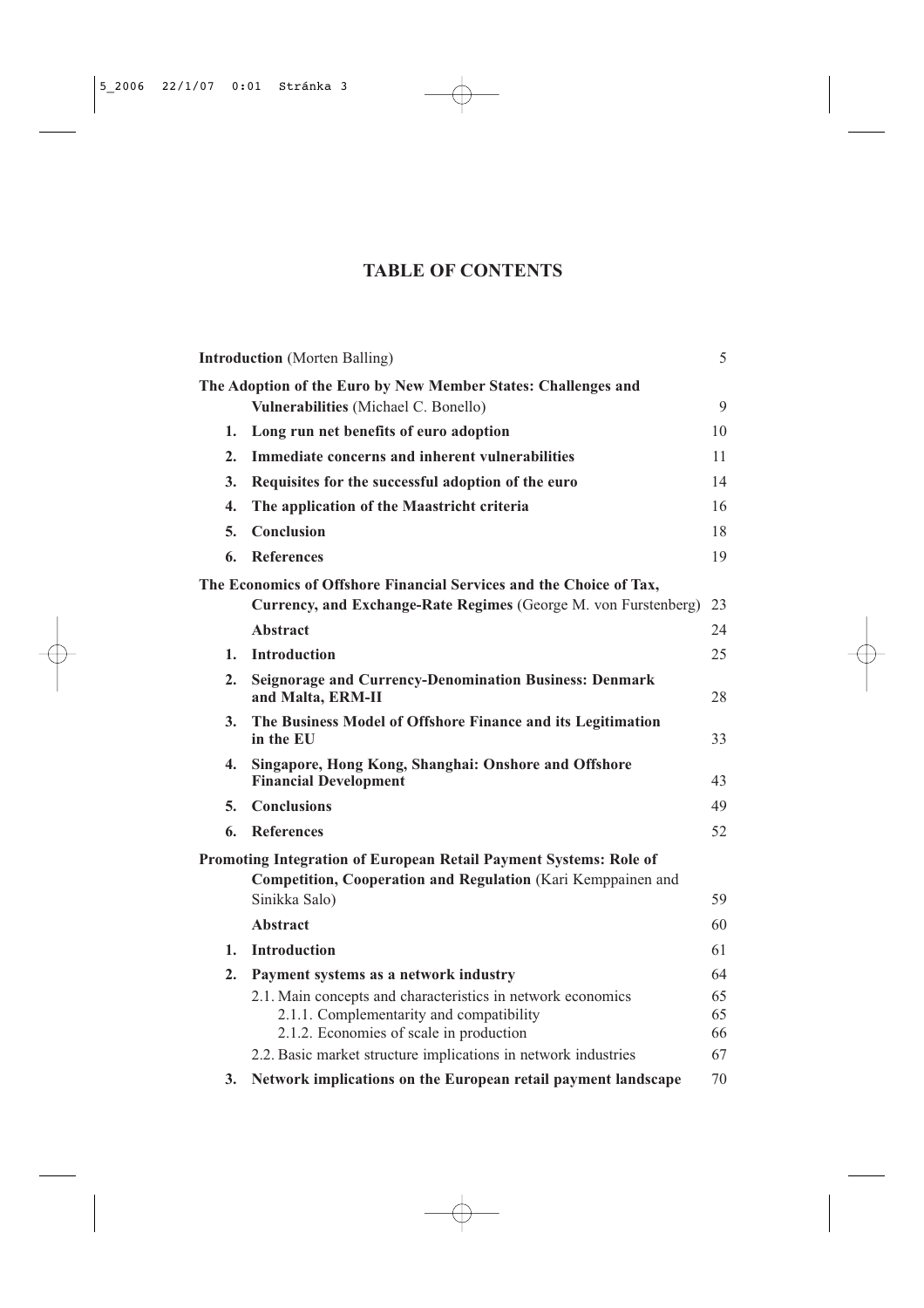| 4.                                                                               | Roles of different stakeholders in developing Single Payment<br>78<br><b>Market</b> |    |  |
|----------------------------------------------------------------------------------|-------------------------------------------------------------------------------------|----|--|
|                                                                                  | 5. Conclusions                                                                      | 83 |  |
|                                                                                  | 6. References                                                                       | 87 |  |
|                                                                                  |                                                                                     |    |  |
|                                                                                  |                                                                                     |    |  |
| <b>SUERF – Société Universitaire Européenne de Recherches Financières</b><br>-91 |                                                                                     |    |  |

| <b>SUERF STUDIES</b> | - |  |
|----------------------|---|--|
|                      |   |  |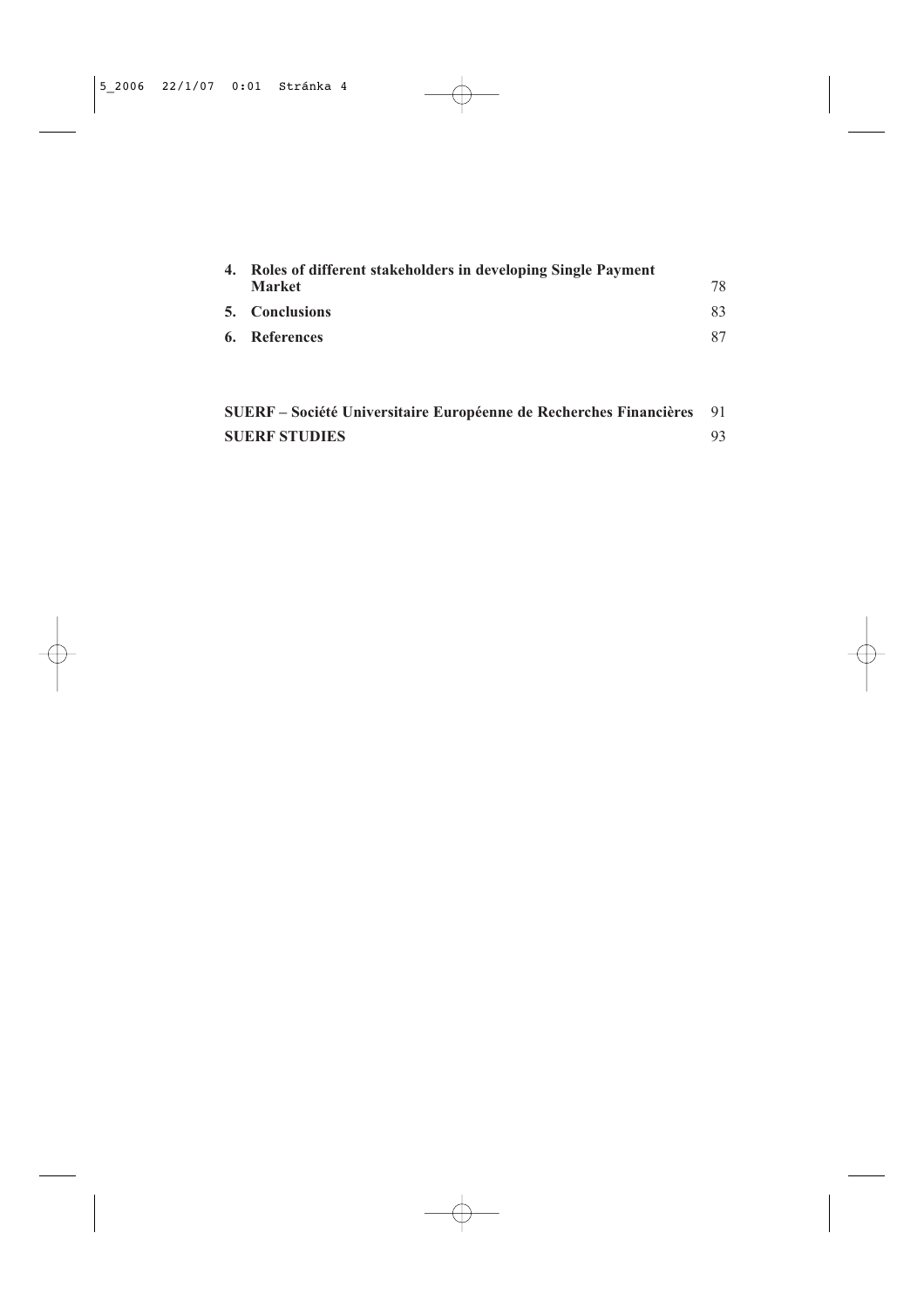## **INTRODUCTION**

## **By Morten Balling**

*Chairman of the SUERF Editorial Board, Emeritus Professor of Finance, Aarhus School of Business*

On May 4–5, 2006 SUERF and the Central Bank of Malta jointly organized a seminar "The Adoption of the Euro in the New Member States: Challenges and Vulnerabilities on the Last Stretch." This SUERF Study contains three important contributions to the Malta Seminar

*Michael C. Bonello*, Governor, Central Bank of Malta, presents in his keynote speech an overview of benefits and costs of euro adoption in the New Member States. He explains the importance of fiscal consolidation aiming at reducing deficit and debt levels to at least comply with the Maastricht criteria. The mandatory period in which a country participates in ERM II is perceived as a testing period, and in the current global environment it is really a challenge for the New Member States to satisfy the convergence criteria. The Governor concludes by stressing that in the examination that follows a country's request for a convergence report due consideration should be given to the policy consistency and credibility of the applicant country.

In the paper "The Economics of Offshore Financial Services and the Choice of Tax, Currency, and Exchange-Rate Regimes," *George M. Von Furstenberg,* Indiana University, combines macroeconomic factors with the political framework for business activity. His main point is that policy choices are based on both. Concern for the development of international financial business activity can influence exchange rate policy and the choice between maintaining a separate national currency instead of an internationally well known currency as the euro. The author compares exchange rate policy choices in Denmark and Malta, in offshore financial centers in Europe and in financial centers in East Asia. He concludes that in some jurisdictions, concern for the business interests of the international financial services industry may tip the balance towards choice of fixed exchange rate policy or adoption of an internationally important currency like the euro or the dollar.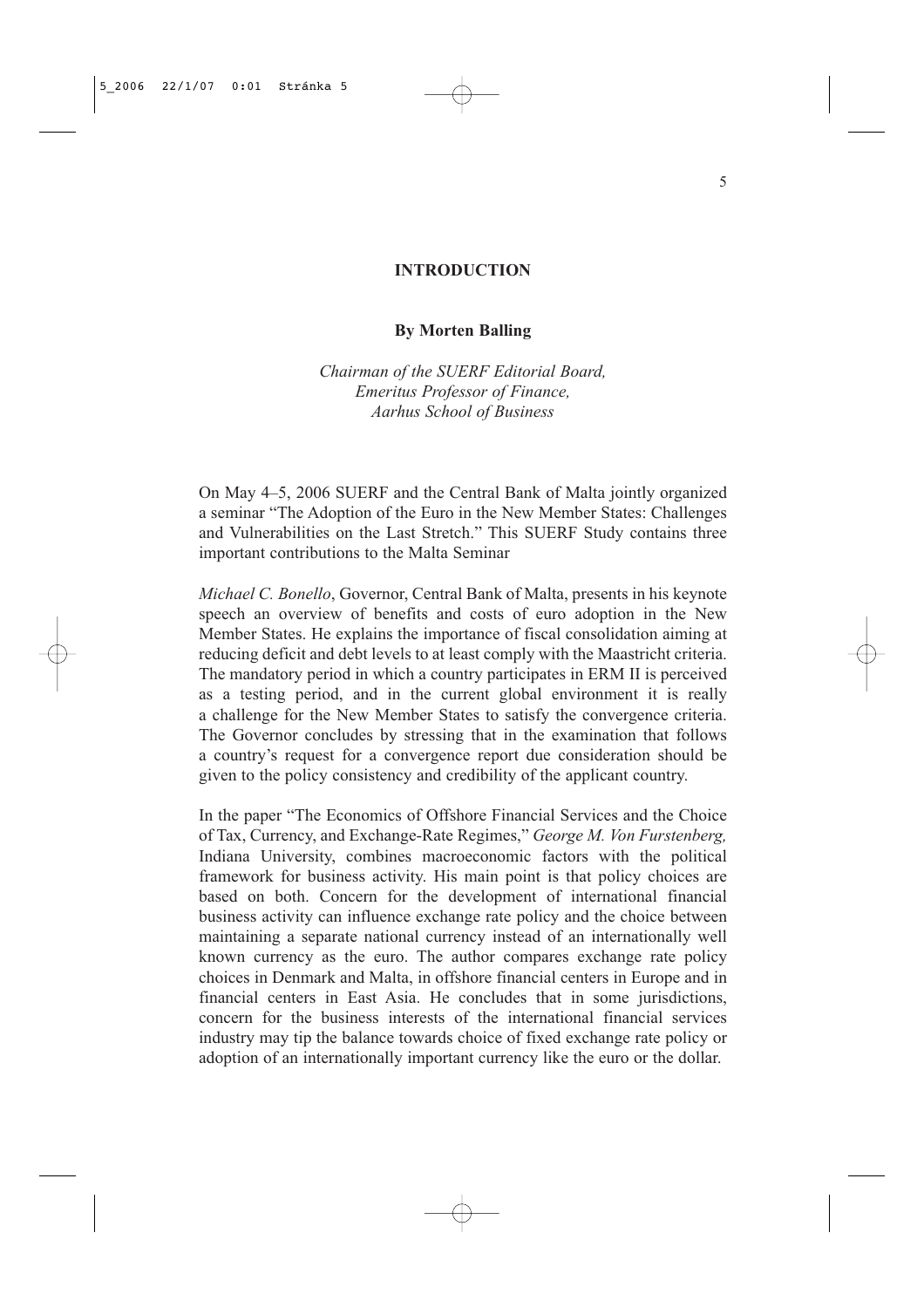In the paper "Promoting Integration of European Retail Payment Systems: Role of Competition, Cooperation and Regulation," *Kari Kemppainen* and *Sinikka Salo*, Bank of Finland stress the importance of creating a level playing field for different providers of payment services in Europe. A well-functioning and integrated payment system is a necessary condition for the existence of a truly single market. According to the authors, the political aim should therefore be to complete a Single Euro Payments Area. The analysis is based on network economics. They conclude that authorities must promote some form of coordination among the market participants. Besides, authorities must monitor the market and ensure that anti-competitive practices are avoided.

Read together, the three papers illuminate some of the important challenges from different perspectives that the New Member States must meet in their policy choices before and to some extent after they have adopted the euro.

Morten Balling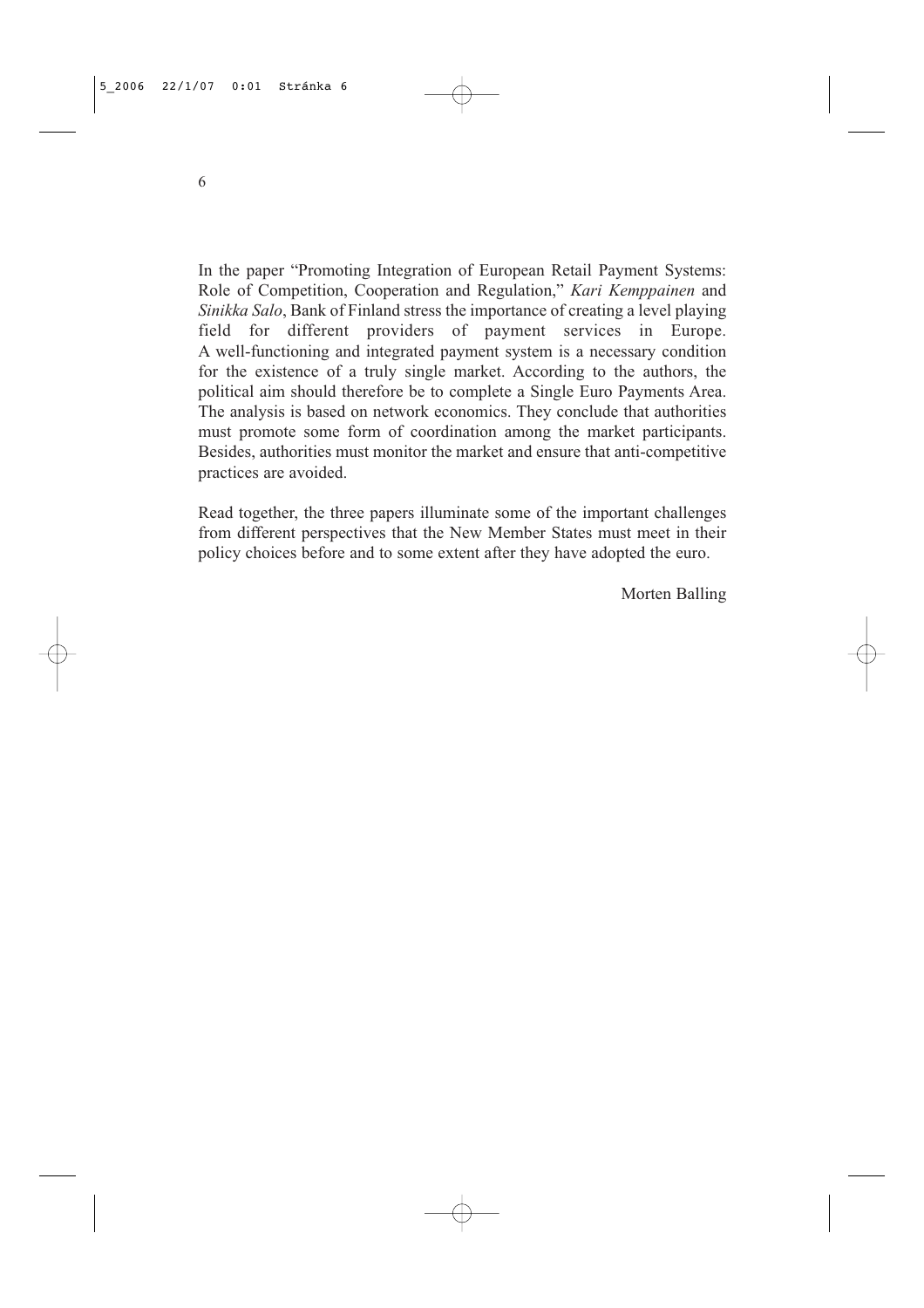# **THE ADOPTION OF THE EURO BY NEW MEMBER STATES: CHALLENGES AND VULNERABILITIES**

**Michael C. Bonello** Governor, Central Bank of Malta

> Central Bank of Mala Castille Place Valletta, CMR 01 MALTA

Tel: +356 2550 0000 Fax: +356 2550 2500

e-mail: demarcoa@centralbankmalta.com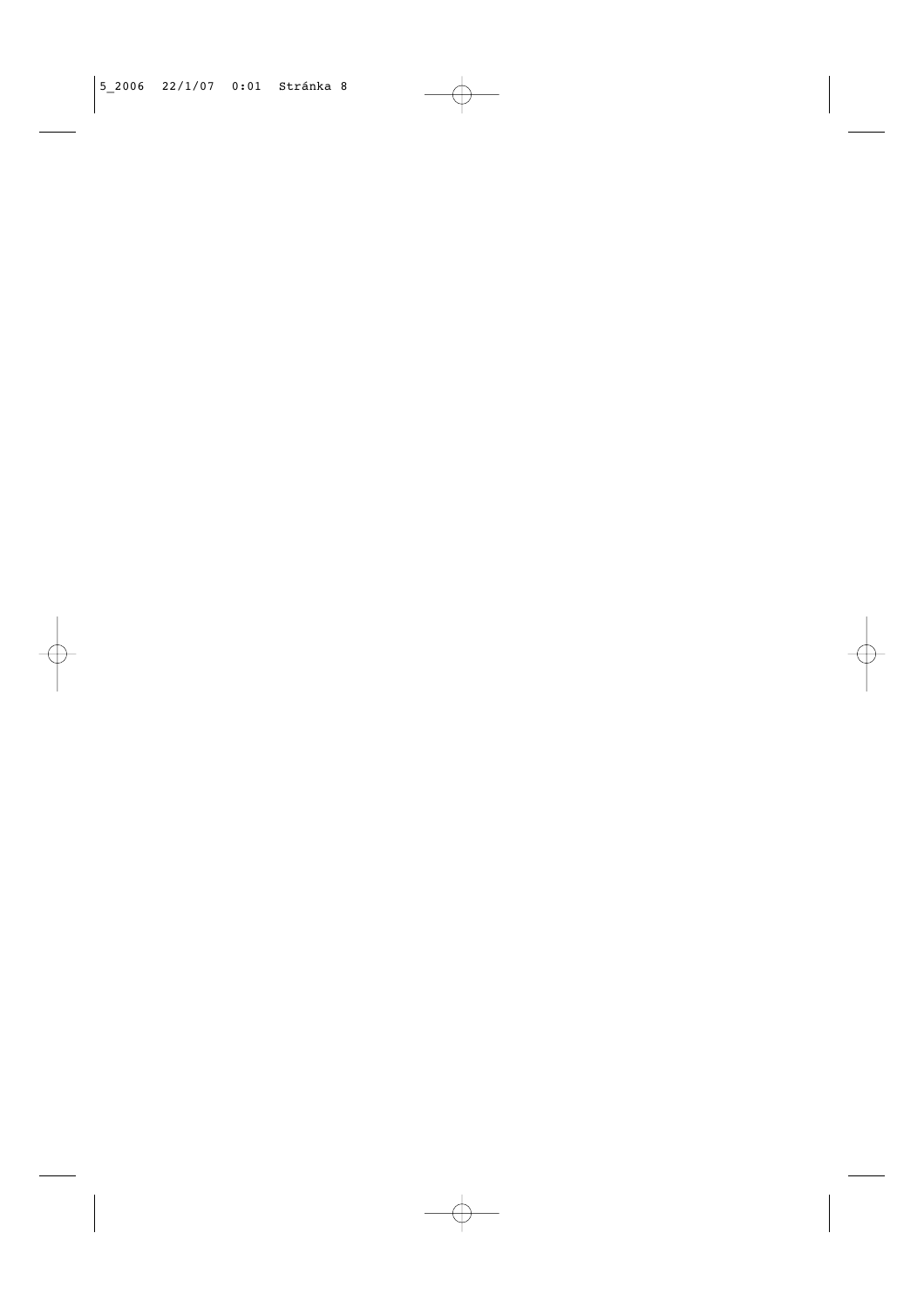## **THE ADOPTION OF THE EURO BY NEW MEMBER STATES: CHALLENGES AND VULNERABILITIES**

The topic chosen for the seminar is particularly appropriate at a time when the ten NMS have just entered their third year of EU membership and are increasingly focusing their attention on monetary union. In these introductory comments I shall, therefore, attempt to highlight some key issues which must be dealt with on the path towards the adoption of the euro.

As our policy makers have become acutely aware during the past two years, this path is characterised by manifold challenges and vulnerabilities, not least those associated with real convergence, fiscal consolidation and capital account volatility. The orientation of economic policy in these areas will have to focus strongly, at the level of both national authorities and European institutions, on consistency, flexibility and credibility if we are to extract the maximum gains for all out of this next step in European integration.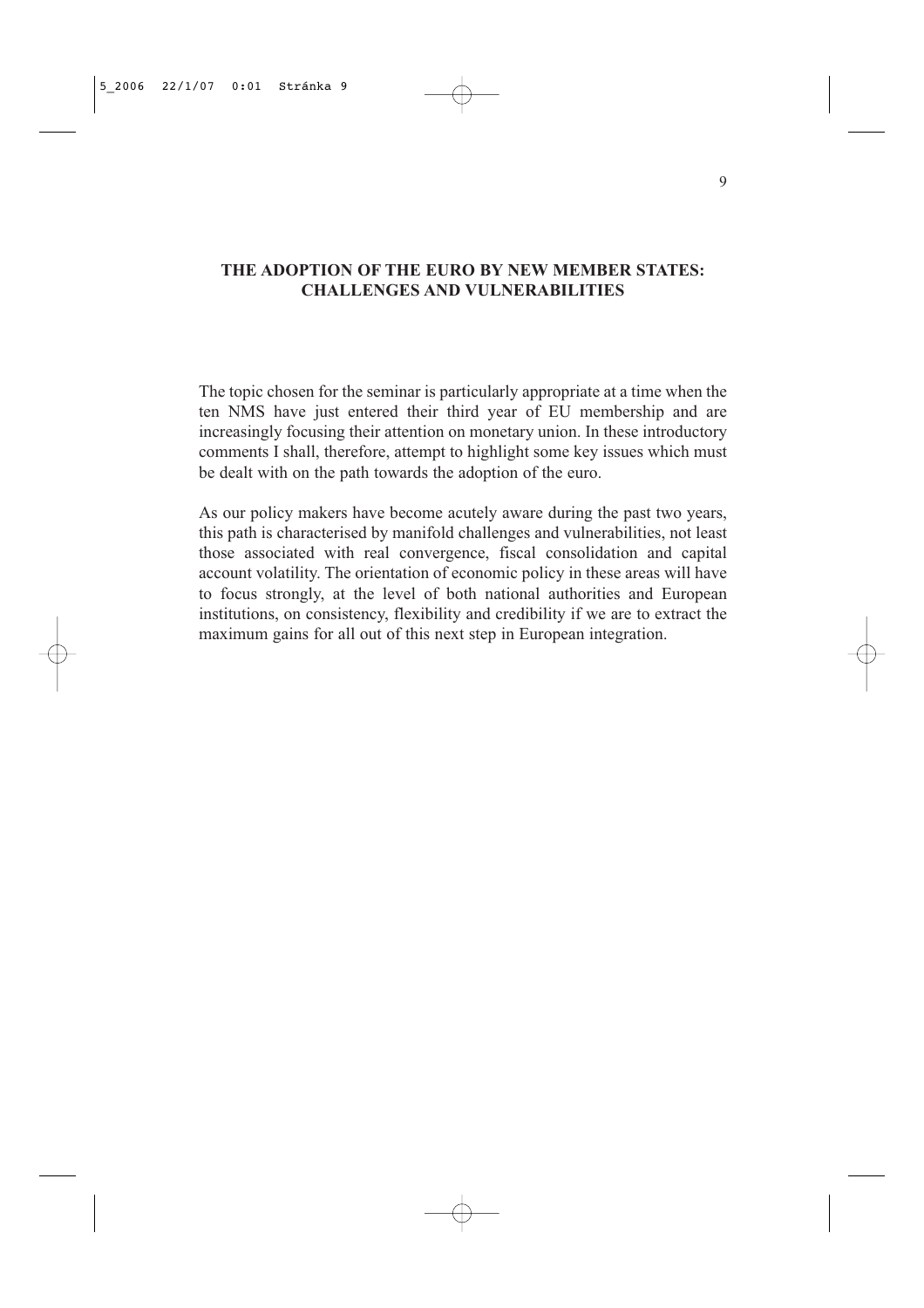**1. Long run net benefits of euro adoption**

In order to place this topic in its proper context it is first important to recall that the adoption of the euro is expected to produce significant net benefits for the NMS in the long run. A consistent body of literature points to the likelihood of substantial output growth arising out of increased external trade in countries forming currency unions. Recent studies suggest trade gains of between 6% and 15% from the creation of the euro after five years of its existence.1 On the basis of these estimates, euro adoption could raise GDP by at least  $1\%$  to  $2\%$  over 20 years in the NMS.<sup>2</sup> These gains arise from the elimination of exchange rate volatility and risk, lower transaction costs, increased competition and price transparency, all of which lead to trade creation. Lower risk premia on borrowing costs and the stronger frameworks for policy discipline prevailing within the euro area are other potential sources of economic growth.

Such considerations will no doubt have played a part in the recent decision by the six members of the Gulf Cooperation Council to seek the advice of the European Central Bank (ECB) in developing a blueprint for forming a currency union and introducing a common currency by 2010. In a similar context, the announcement last week that Iceland is considering joining the euro is most significant. The country's Prime Minister is reported to have said, "It's clear [that] it's not easy to run a small economy and a small currency in a big market".

There will also, of course, be long-term costs arising from the adoption of the euro associated with the loss of monetary and, particularly, exchange rate policy autonomy. Studies based on the Optimum Currency Area (OCA) criteria, however, suggest that NMS are not likely to suffer from a more pronounced incidence of asymmetric shocks than the existing non-core euro area members.3 Moreover, the nature of shocks to which the economies of these countries are generally subject do not necessarily require intervention on the nominal exchange rate, provided that more efficient mechanisms for aggregate demand management are in place.<sup>4</sup>

10

 $1$  Faruqee (2004)

 $2$  Schadler et al. (2005)

<sup>3</sup> Fidrmuc (2001), Boreiko (2002)

<sup>4</sup> Schadler et al. (2005)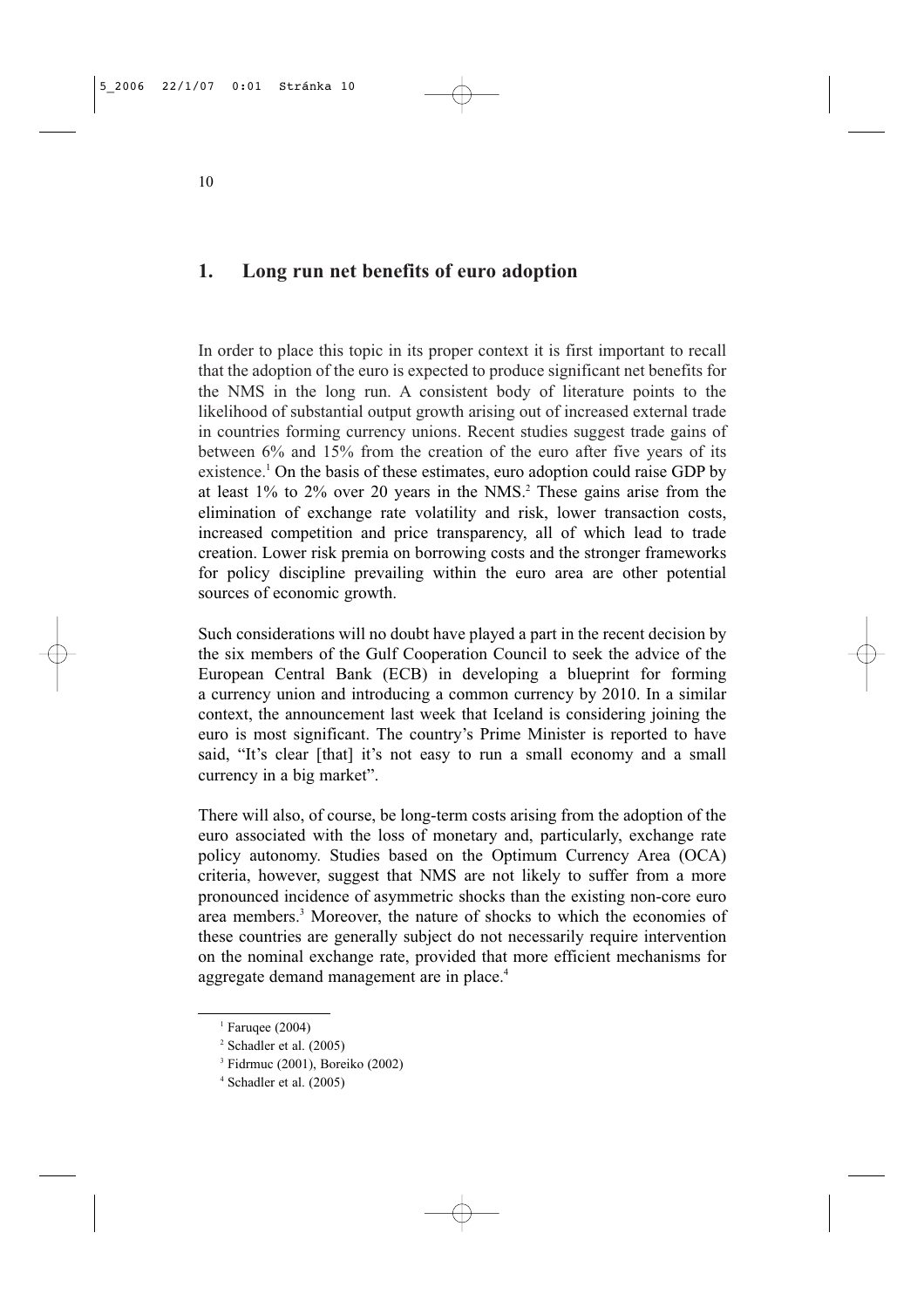# **2. Immediate concerns and inherent vulnerabilities**

Against this prospect of net long-term benefits, and indeed if the NMS are to maximize the benefits of euro adoption, they will have to continue making substantial reforms to their economic, financial and social systems. While such changes are in themselves necessary to ensure a smooth adoption of the euro, they will continue to be endogenously engendered once these countries become members of the euro area. In the meantime, however, these reforms are posing major challenges to a number of NMS and are exposing vulnerabilities which, if not addressed, could threaten their successful participation in the euro area.

In the course of this seminar first-hand accounts of such challenges, and of the policy responses to deal with them, will no doubt reveal the rich diversity of country situations within an enlarged EU. Some challenges, however, will be common to most new NMS. One such is the need to catch up in terms of per capita income levels with euro area countries. In several NMS this catching-up process is taking place in good part due to the relatively low wage levels and high rates of return on capital in these countries relative to euro area economies. These characteristics of the real sector are creating challenges from a nominal convergence viewpoint. Chief among them are the issues of real exchange rate appreciation and the need to cope with large, and potentially volatile capital inflows.

Rising real exchange rates in NMS in part reflect productivity growth in the traded sectors giving rise to Balassa-Samuelson effects, as well as a growing demand for non-traded goods and the effects of price deregulation. These factors would lead to relatively high inflation rates unless countered by nominal exchange rate appreciation, both of which could potentially hamper the process of nominal convergence necessary to adopt the euro.<sup>5</sup> The broad conclusion which emerges from a number of studies on this issue is that Balassa-Samuelson effects on the real exchange rate in NMS are estimated to be of the order of 1% to 2% per year.<sup>6</sup>

With regard to capital inflows, these are usually perceived as a source of economic growth, especially when they take the shape of foreign direct

 $<sup>5</sup>$  Begg et al. (2003)</sup>

<sup>6</sup> For example Cipriani (2000), Kovacs (2002) and Mihaljek and Klau (2003)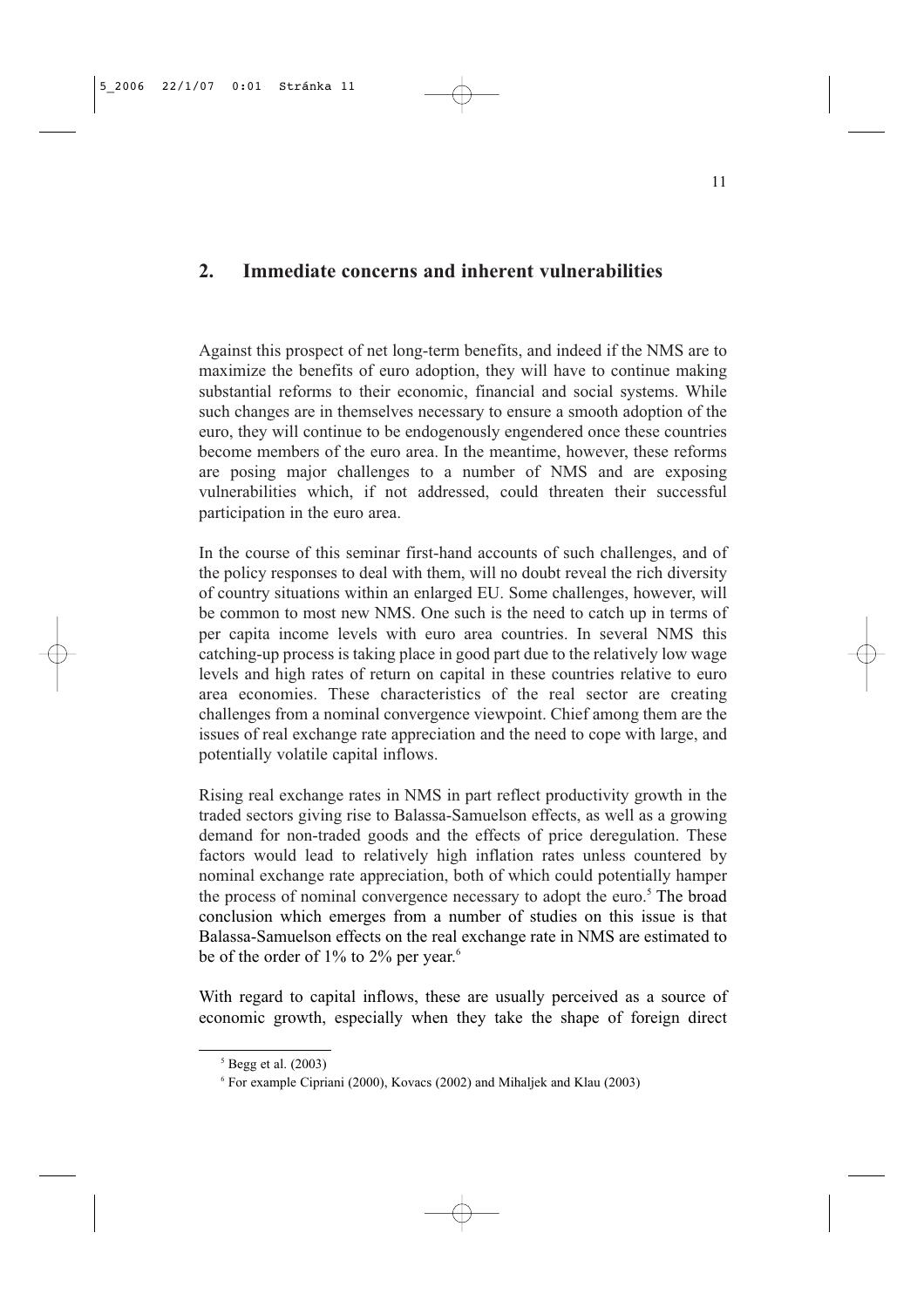12 Immediate concerns and inherent vulnerabilities

investment (FDI). However, they can also usher in risks of volatility and speculative pressures on the exchange rate. This is indeed a factor that is currently affecting some NMS, as capital inflows appear to be shifting from FDI to portfolio flows of a more speculative nature, perhaps in part a by-product of the increased competition for productive investment from Asian countries. In the near future, capital outflows from NMS may also be occasioned by the creation of second pillar pension systems.

Needless to say, net capital inflows are accompanied by current account deficits, reflecting expansions in aggregate demand driven by investment expenditure or lower savings prompted by an expected growth in income. In the present scenario, pressures on the current account are being reinforced by the steady upward trend in international oil prices. Markets often view wide current account deficits as a sign of vulnerability, thereby fuelling volatility in capital flows. So far, a number of NMS with a flexible currency arrangement have managed such volatility through exchange rate flexibility, a tool which might, however, be progressively lost in the run-up to the adoption of the euro.

Developments in financial intermediation may also pose significant challenges in this regard. Thus far there has been a tendency for credit to be relatively low compared to economic activity in NMS, as banks, which are largely foreign-owned in a number of these countries, have been generally averse to advancing a significant amount of credit to enterprises, although tending to step up lending to households.7 This implies the possibility that with a further internationalisation of the financial sector on account of the introduction of the euro, there could be a more rapid credit expansion through bank borrowing from abroad, with the attendant dangers of overheating and the formation of asset price bubbles.

These considerations have important implications for the maintenance of financial stability in the NMS. While the regulatory and supervisory frameworks are generally recognised to be strong in these countries,<sup>8</sup> they will have to withstand increasing stress over the next few years arising from the growing internationalisation of financial markets and the complexity of the global financial architecture, as well as from domestic macroeconomic dynamics.

<sup>7</sup> Schadler et al. (2005)

<sup>8</sup> Schadler et al. (2005)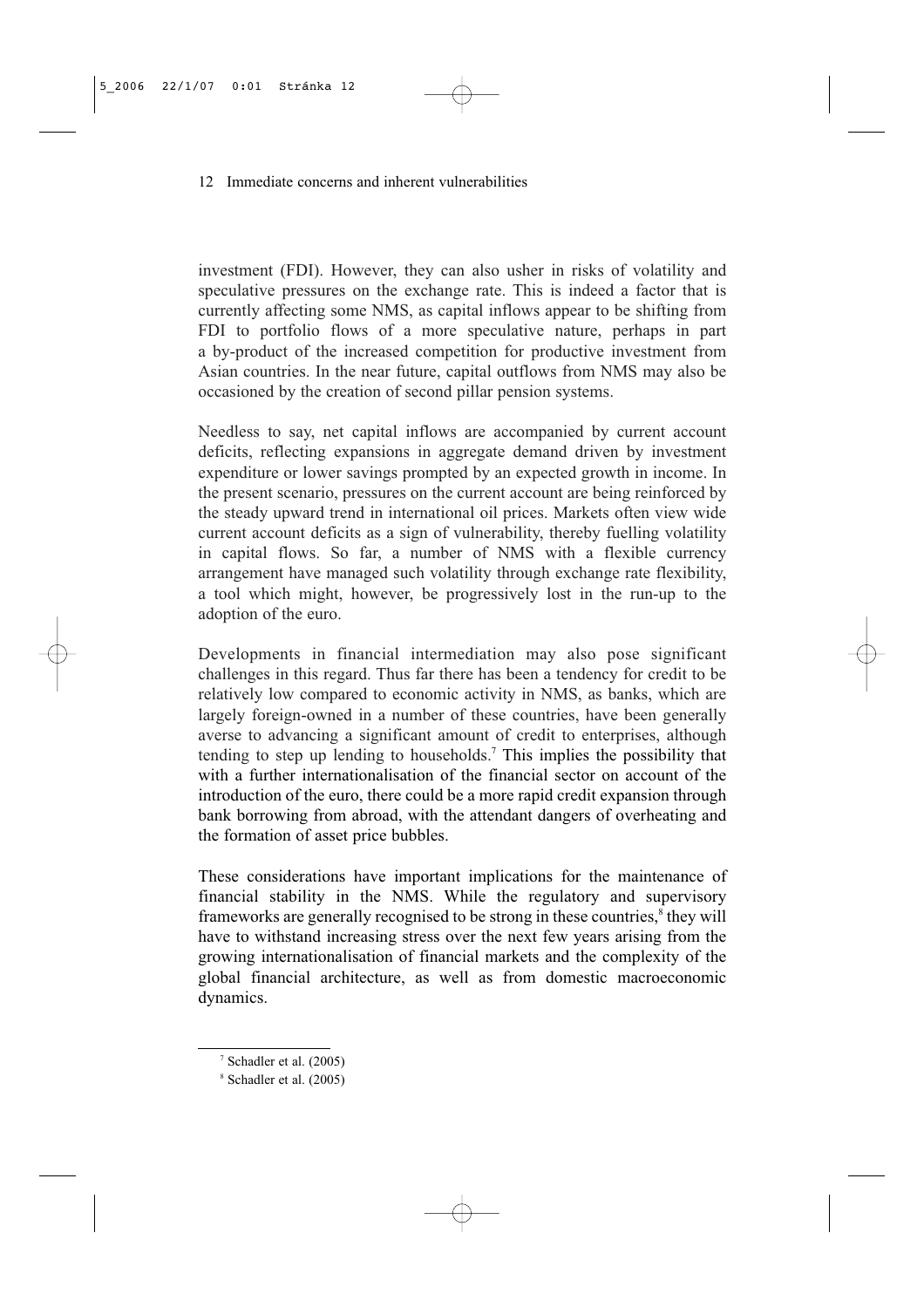Immediate concerns and inherent vulnerabilities 13

In the run-up to the adoption of the euro, most NMS will also continue to face the challenge of maintaining acceptable fiscal positions. Current expenditures in many of these countries are high relative to GDP, and in a number of them demographic profiles are casting doubts on the medium-term sustainability of public finance. This is a concern not only from the viewpoint of nominal convergence in terms of the Maastricht criteria, but also from the perspective of the need for flexibility in the area of fiscal policy in order to be able to counter the effects of asymmetric shocks.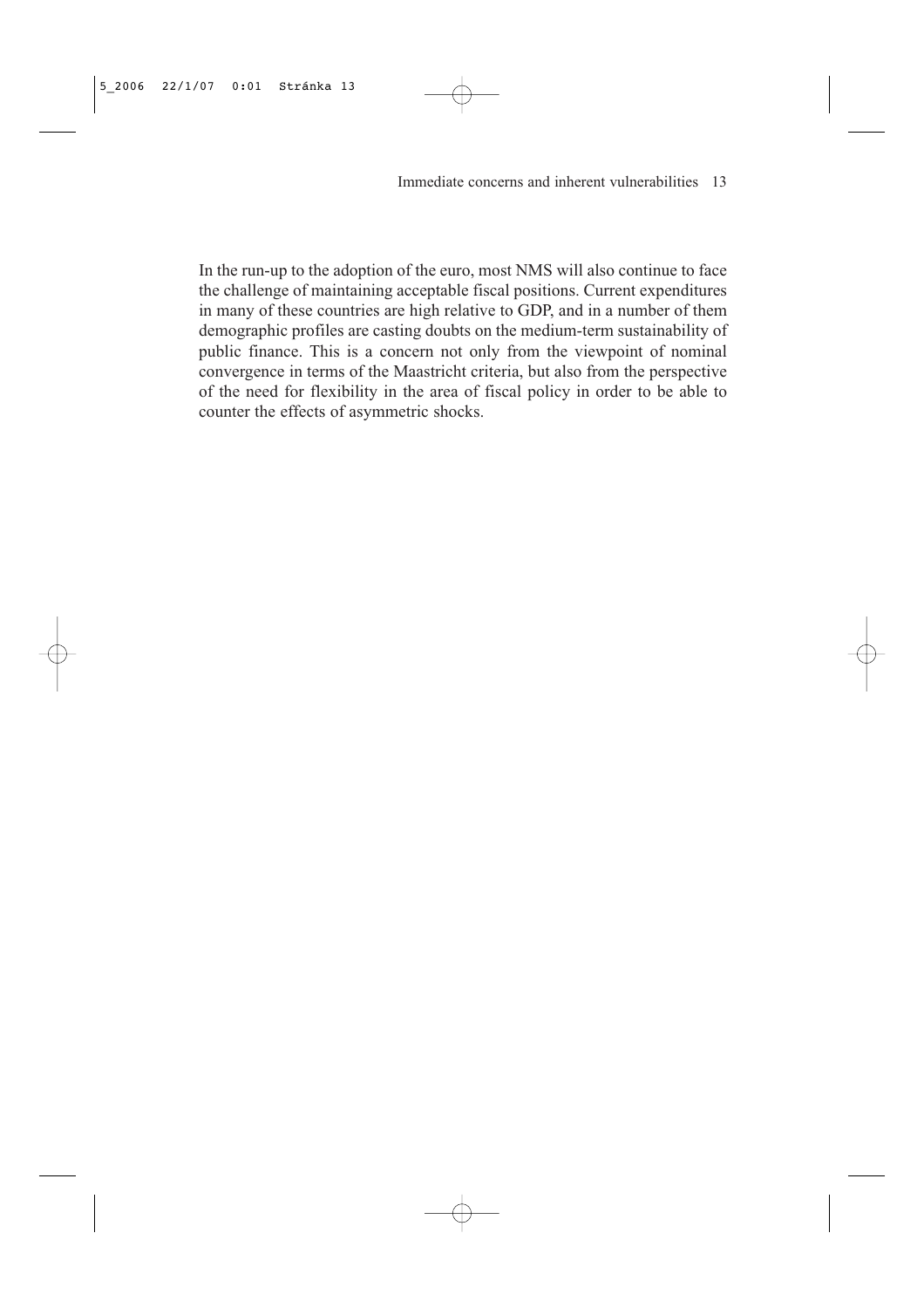# **3. Requisites for the successful adoption of the euro**

In this scenario, the successful adoption of the euro by the NMS requires efforts on two fronts, namely the implementation of economic policies designed to meet the Maastricht criteria on a sustainable basis, and the mobilisation of strong support for euro adoption so as to endow the project with the necessary credibility.

With regard to the former, a continued emphasis on fiscal consolidation, with deficit and debt levels that would be even lower than the threshold values of the Maastricht criteria, would seem to be called for. In addition, reforms aimed at removing rigidities and expenditure trigger effects in social welfare transfers would also be appropriate in some countries. The capacity of economies to respond successfully to the challenge of euro adoption would be further enhanced by a greater degree of price and wage flexibility. Generally speaking, the NMS have a satisfactory track record on this count, at least compared with the non-core euro area countries, but the extent to which the existing flexibility is enough to enable a sufficiently rapid catching up process in the context of an increasingly competitive global trading environment is yet to be assessed.

An overriding consideration relates to the degree of vulnerability that an economy might experience during its participation in ERM II. This is now generally perceived as a testing period to be entered into once the economy is deemed a credible candidate for euro area membership, but not to be postponed to the extent of unduly retarding the adoption of the euro, with the consequent negative effects on policy credibility. Indeed, the exposure to the international markets which participation in ERM II implies requires NMS to follow even more prudent policies, especially on the fiscal front, compared to existing euro-area countries. This is needed to compensate for the vulnerabilities, not least that arising from capital account openness, which the NMS are facing. This aspect of ERM II appears not to be sufficiently understood by advocates of delayed euro adoption in some of our countries.

These policy prerequisites for adopting the euro may, on the other hand, complicate the mobilisation of strong popular support for the euro project. The case for fiscal consolidation may be compelling from a long run growth perspective, but the dividends of such a policy course may fail to materialise in a sufficiently short time to generate the necessary support. Likewise, the

#### 14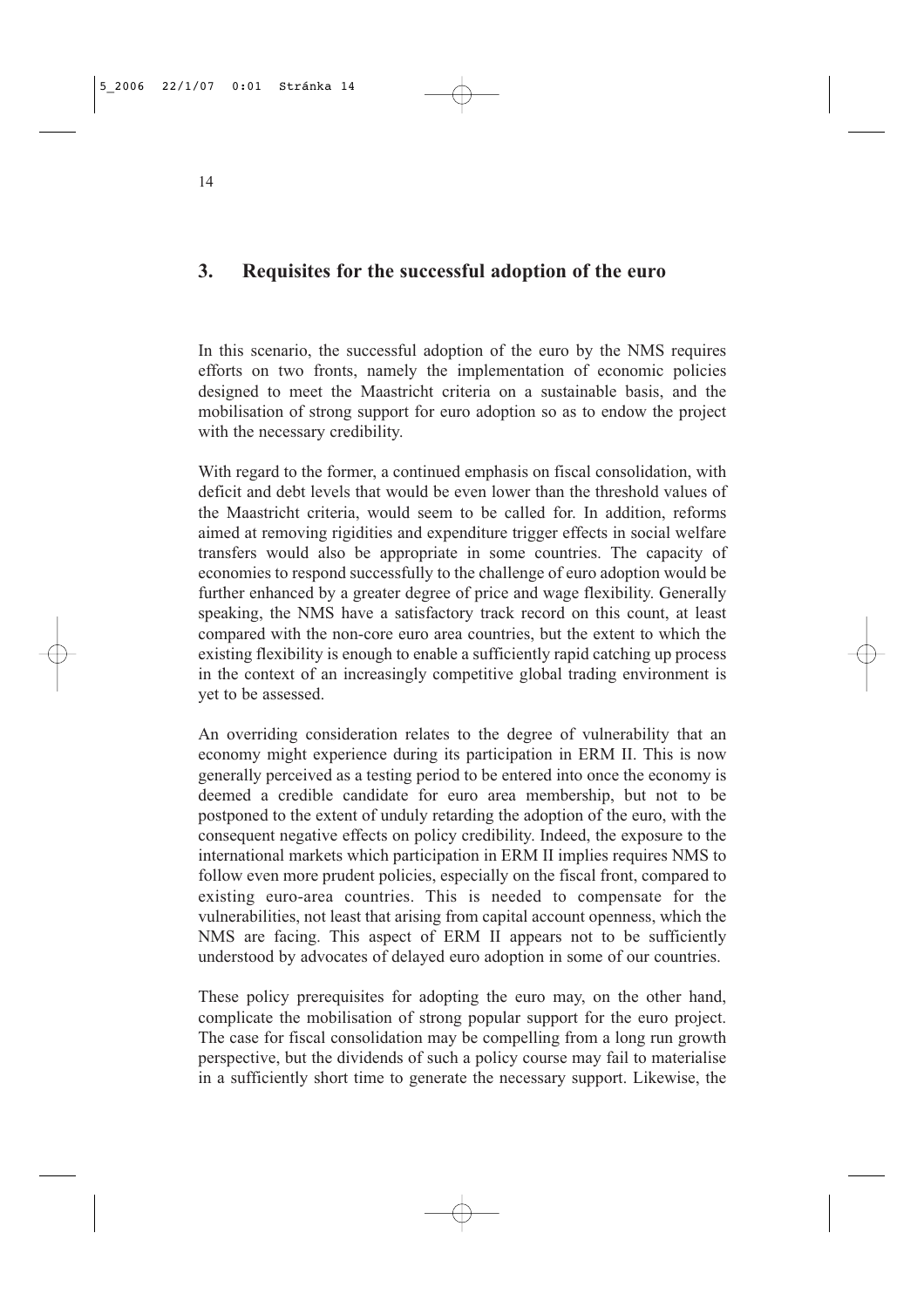Requisites for the successful adoption of the euro 15

introduction of the euro may be perceived as entailing the prospect of higher prices, generating further scepticism among the social partners. And let us not forget that it is these same partners that have to be relied on to deliver the flexibility in the labour and product markets that is required for a successful transition to the euro. An active and constructive social dialogue is, therefore, necessary to support the process.

Given the considerable policy challenges inherent in the adoption of the euro, the European Commission and the ECB have an important role to play in providing the NMS with both practical and moral support for their efforts to achieve this next step in European integration. Such support might not only take the form of regular reports and consultations in order to reassure the markets, but also an effort to minimise uncertainties about the application of the criteria used to assess eligibility for euro adoption. In this regard, the challenge would seem to be to strike a balance between, on the one hand, ensuring transparency and a level playing field and, on the other, giving due weight to the track record of economic policy and performance in the NMS, as well as to the implications for these countries, and indeed for the euro-area as a whole, of an unduly rigid interpretation of the provisions of the Treaty.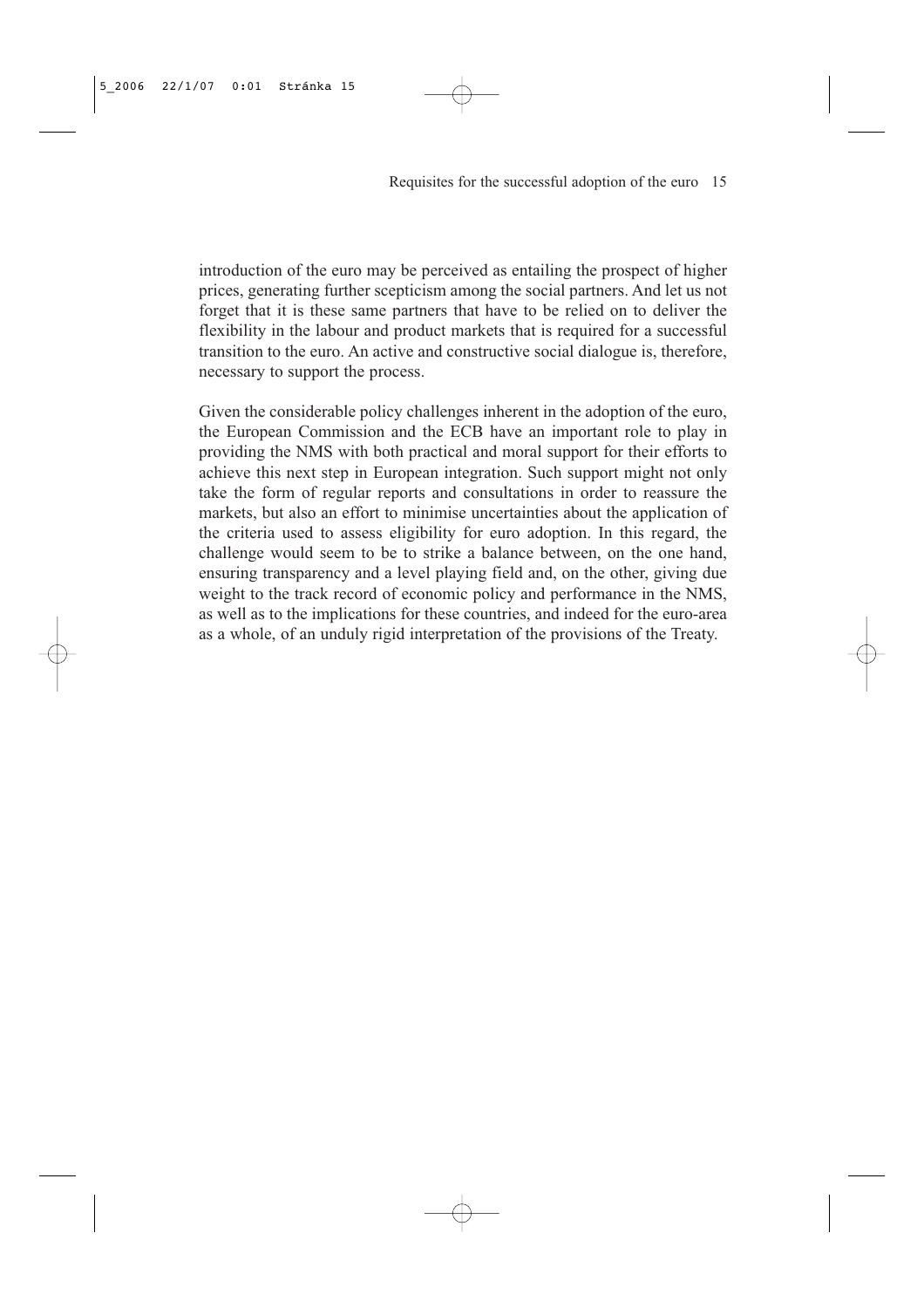# **4. The application of the Maastricht criteria**

In making this point I am clearly not suggesting, as some academics have done, that the Maastricht criteria are "neither necessary, nor sufficient". On the other hand, there are some aspects of the criteria that could legitimately be the subject of reflection.

The calculation of the reference value of the inflation criterion is a case in point. Over the past few years there has been a debate about how one should define "best performance" in relation to inflation and also about the term "outlier". And even about why countries outside the euro area should be included among the best performing countries. This debate appears to have resurfaced again during the preparatory phase of the current ECB Convergence Report.

Another, and currently very topical aspect that also has 'level playing field' connotations is the impact of the ongoing spike in the international oil price. The current reference value for the HICP inflation criterion is influenced by countries whose energy needs are satisfied in varying degrees by non-oil fuels. At the same time, of the NMS that would not have satisfied the inflation criterion on the basis of the March 2006 data, some are more heavily dependent on oil imports, so that price levels generally in these countries have been reflecting the higher cost of oil and energy to a much greater degree than is the case in the reference countries.

This argument could also apply to Malta in the future since not only is oil the sole source of electricity generation, but a high proportion of drinking water needs are also met by the transformation of sea water, a process that involves a high consumption of electricity.

The difficulty of controlling inflation in current circumstances is indeed also reflected in the fact that three of the present euro area members exceed the inflation reference value by an average of 1 percentage point, and there is evidence pointing towards a divergence in inflation rates between these countries over the past five years.<sup>9</sup> Moreover, the NMS have registered rates of inflation between 2002 and 2005 that were around one half those recorded

16

 $<sup>9</sup>$  Busetti et al. (2006)</sup>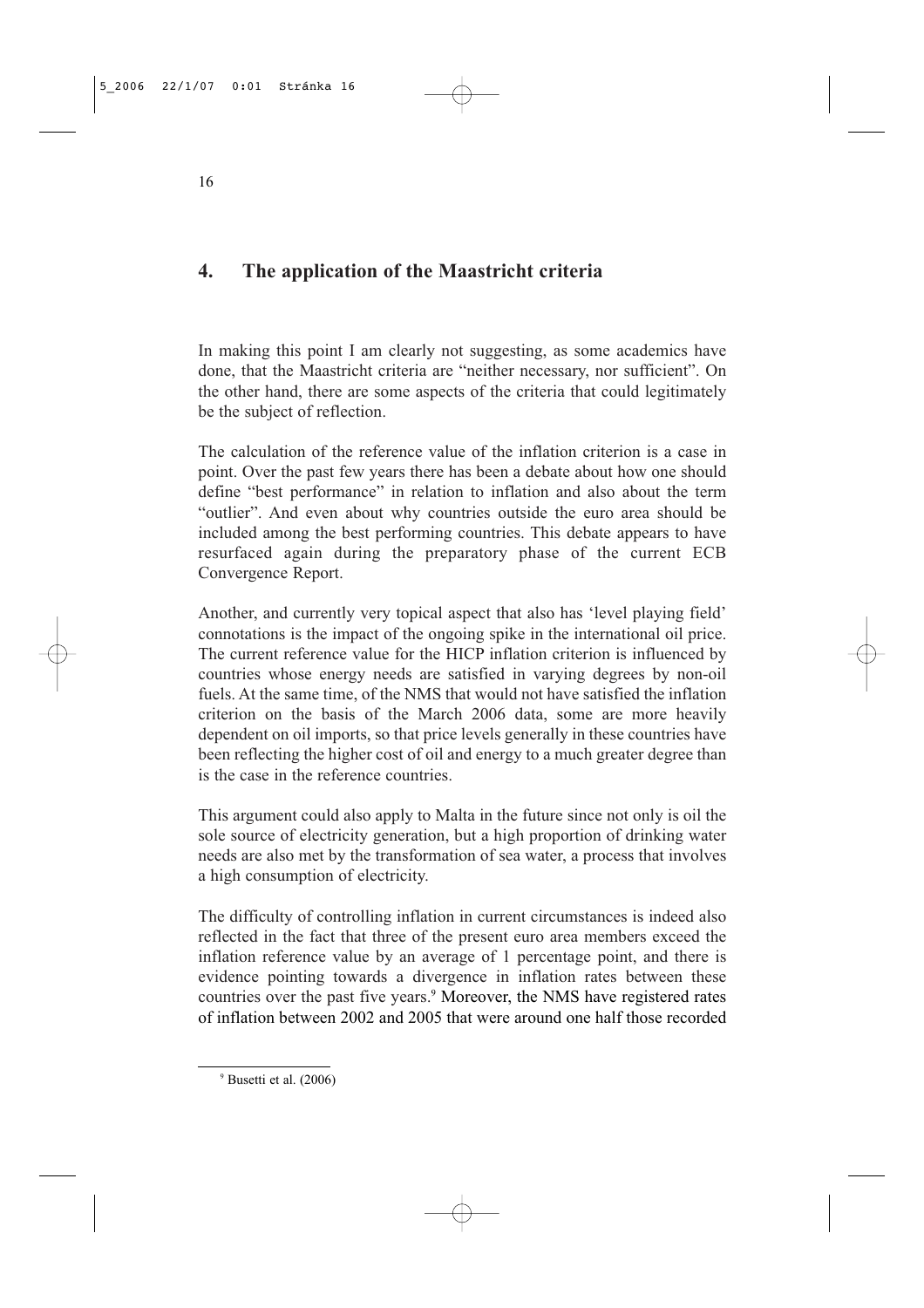The application of the Maastricht criteria 17

during the preceding four-year period. This is indicative of the significant degree of macroeconomic stabilisation taking place, at the same time that progress continued to be registered in terms of real convergence. In fact, since 2000 real GDP growth in NMS was on average more than double that registered in the euro area member countries.

These considerations acquire greater significance when viewed in the context of fiscal developments. On the basis of 2005 data, among the NMS participating in ERM II only Malta failed to satisfy the relevant criterion, with a fiscal deficit to GDP ratio of 3.3%. Malta, however, expects to be within the reference value by the end of this year. This represents a considerable fiscal consolidation effort, especially when viewed in the context of an average ratio of 6.7% during the first five years of this decade. This progress is expected to prove durable, as it has been based not only on tax measures, but also on the restructuring of public sector entities, spending cuts and efficiency improvements. Challenges to fiscal sustainability in NMS remain, nevertheless, mainly arising out of the future dynamics of the welfare system combined with population ageing, but these are hardly different from those being faced by euro area members.

It is furthermore interesting to note that on average the NMS participating in ERM II recorded lower deficit to GDP ratios compared to the present euro area member countries in 2005, among whom five posted deficits in excess of 3%. The positive fiscal performance of these NMS is further underscored, with some individual exceptions, by their lower levels of public debt, which as a percentage of GDP average around one half of those of the current euro area member countries.

With regard to nominal exchange rates, it is a matter of some satisfaction that none of the NMS participating in ERM II have experienced undue volatility since their entry into the Mechanism. This to a large extent confirms the appropriateness to date of the chosen central parity rates. It is also a reflection of positive market sentiment.

The long-term interest rate is another important indicator of the suitability of economies to participate in ERM II and eventually adopt the euro, as it reflects the judgement of the financial markets regarding the credibility of this process. All the NMS that are in ERM II currently satisfy this criterion, having achieved a consistent track record of downward trends in long-term interest rates over the past five years.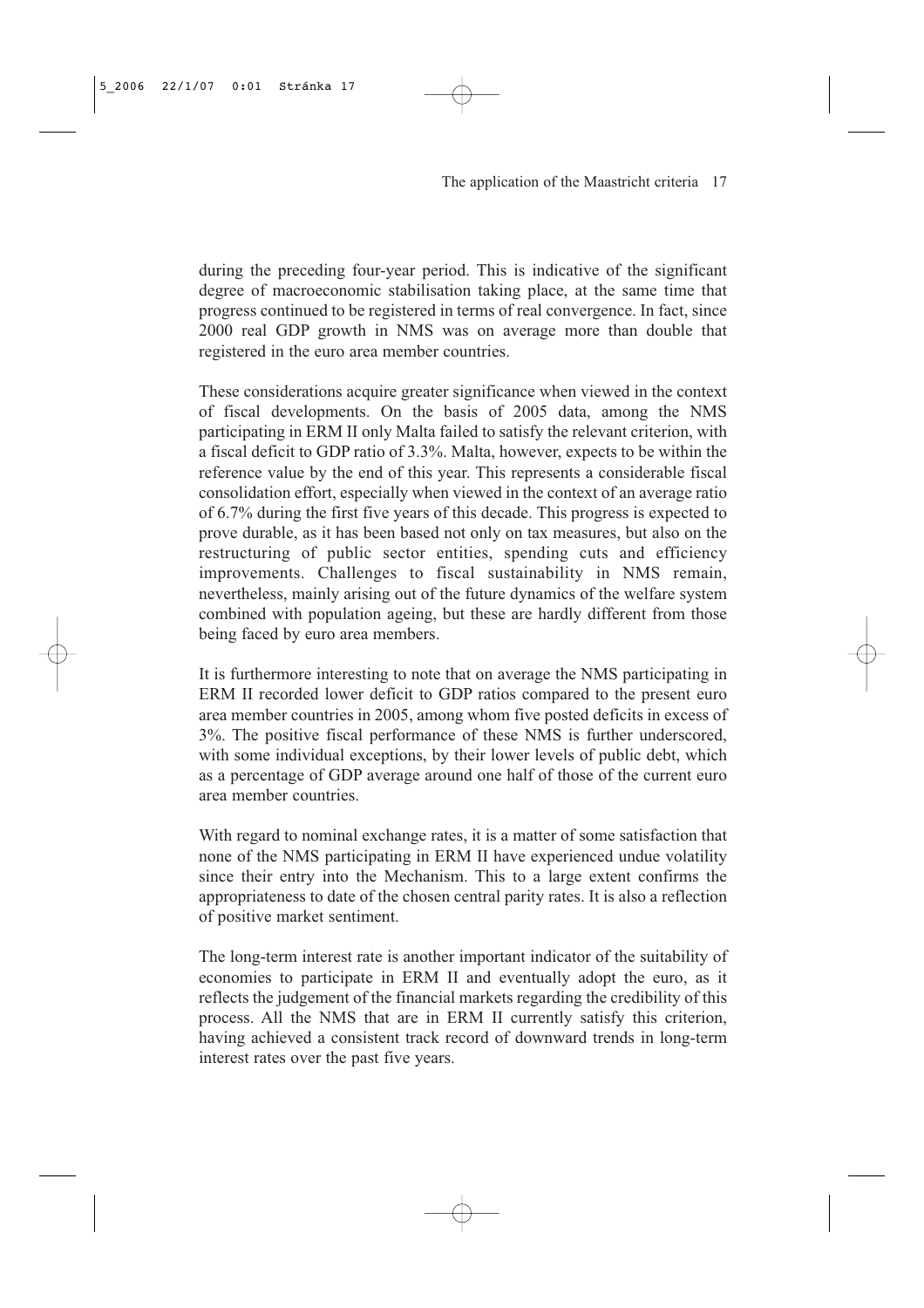18

# **5. Conclusion**

In conclusion, I think it is important in this case to look to the future with an eye on the recent past, and recognize that the ten NMS have come a long way in honouring their commitments to achieve the established macroeconomic targets and implement significant structural reforms, often against heavy odds. The magnitude of this undertaking must indeed be viewed not only in terms of the difficulty of the task itself, and the economic and social costs involved, but also against the background of an unfavourable global environment. At the same time they have striven hard to narrow the gap in living standards between themselves and the euro area member countries.

It is, therefore, important that in the examination that follows a country's request for a convergence report due consideration be given to the policy consistency and credibility of the applicant country. A comprehensive economic analysis that is not only quantitative but also qualitative, and which recognizes the difficultly of simultaneously satisfying all the Maastricht criteria in the current world environment would encourage EMU candidate countries to persist in their efforts to achieve even closer nominal and real convergence. It would also provide further evidence that the euro project is credible, that it is both feasible and realizable in a near-term perspective.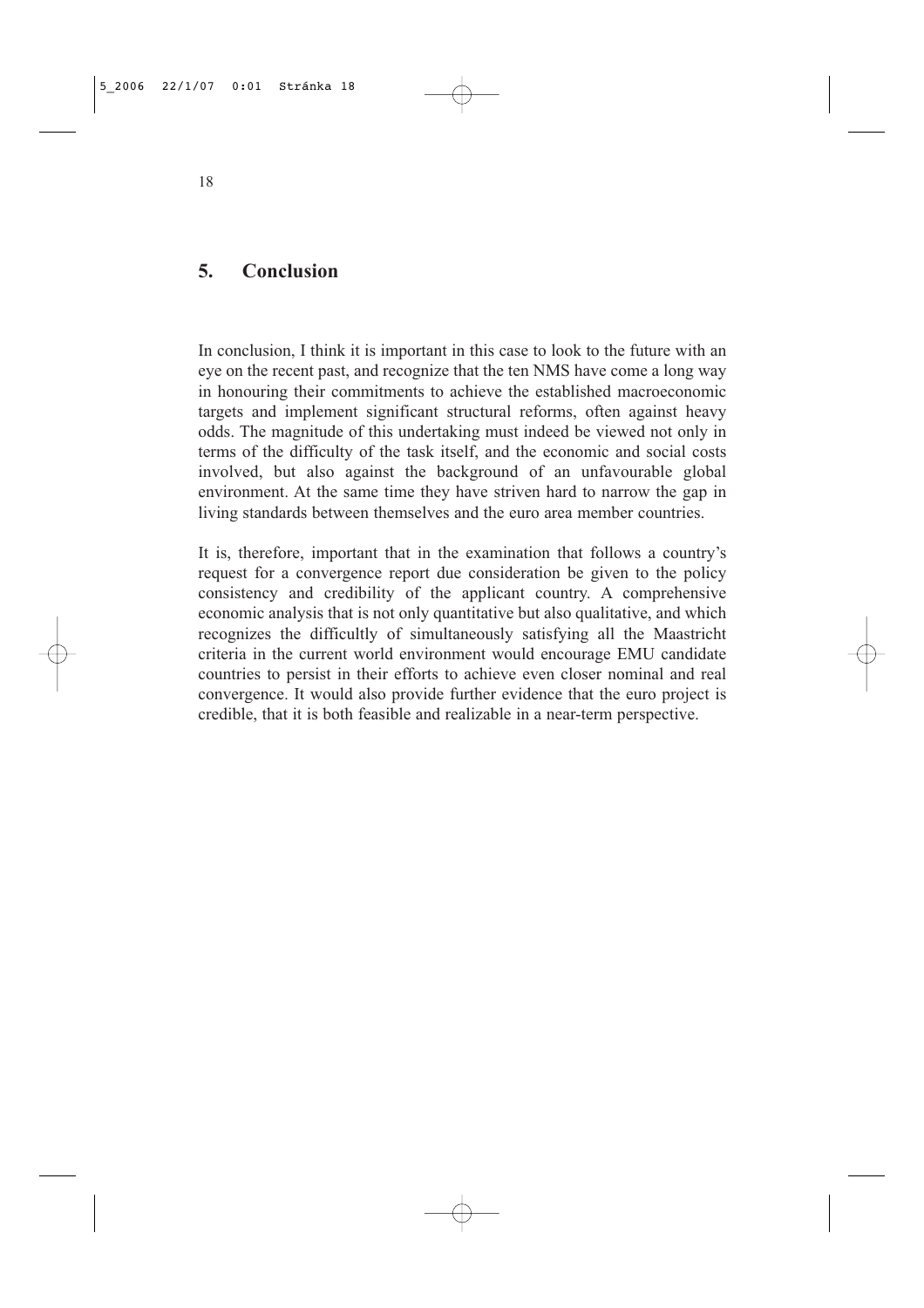# **6. References**

- David Begg, Barry Eichengreen, László Halpern, Jürgen von Hagen and Charles Wyplosz (2003) "Sustainable Regimes of Capital Movements in Accession Countries" CEPR Policy Paper, No.10
- Boreiko, D. (2002). "EMU and Accession Countries: Fuzzy Cluster Analysis of Membership", Working Paper 71, Oesterreichische Nationalbank.
- Busetti, F., Forni, L., Harvey, A., and Venditti, F. (2006). "Inflation Convergence and Divergence within the European Monetary Union", Working Paper No. 574, European Central Bank.
- Cipriani, M. (2000). "The Balassa-Samuelson Effect in Transition Economies", unpublished paper, International Monetary Fund.
- Faruqee, H. (2004). "Measuring the Trade Effects of EMU", IMF Working Paper, WP/04/154.
- Fidrmuc, J. (2001). "The Endogeneity of the Optimum Currency Area Criteria, Intra-industry Trade and EMU Enlargement", (Vienna: Oesterreichische Nationalbank)
- Kovacs, M.A. (2002). "On the Estimated Size of the Balassa-Samuelson Effects in Five Central and Eastern European Countries", NBH Working Paper 2002/5, (Budapest: National Bank of Hungary)
- Mihaljek, D. and Klau, M. (2003). "The Balassa-Samuelson Effect in Central Europe: A Disaggregated Analysis", BIS Working Papers, No. 143.
- Schadler, S., Drummond P., Kuijs L., Murgasova Z., van Elkan R. (2005). "Adopting the Euro in Central Europe: Challenges of the next Step in European Integration", IMF Occasional Paper, 234.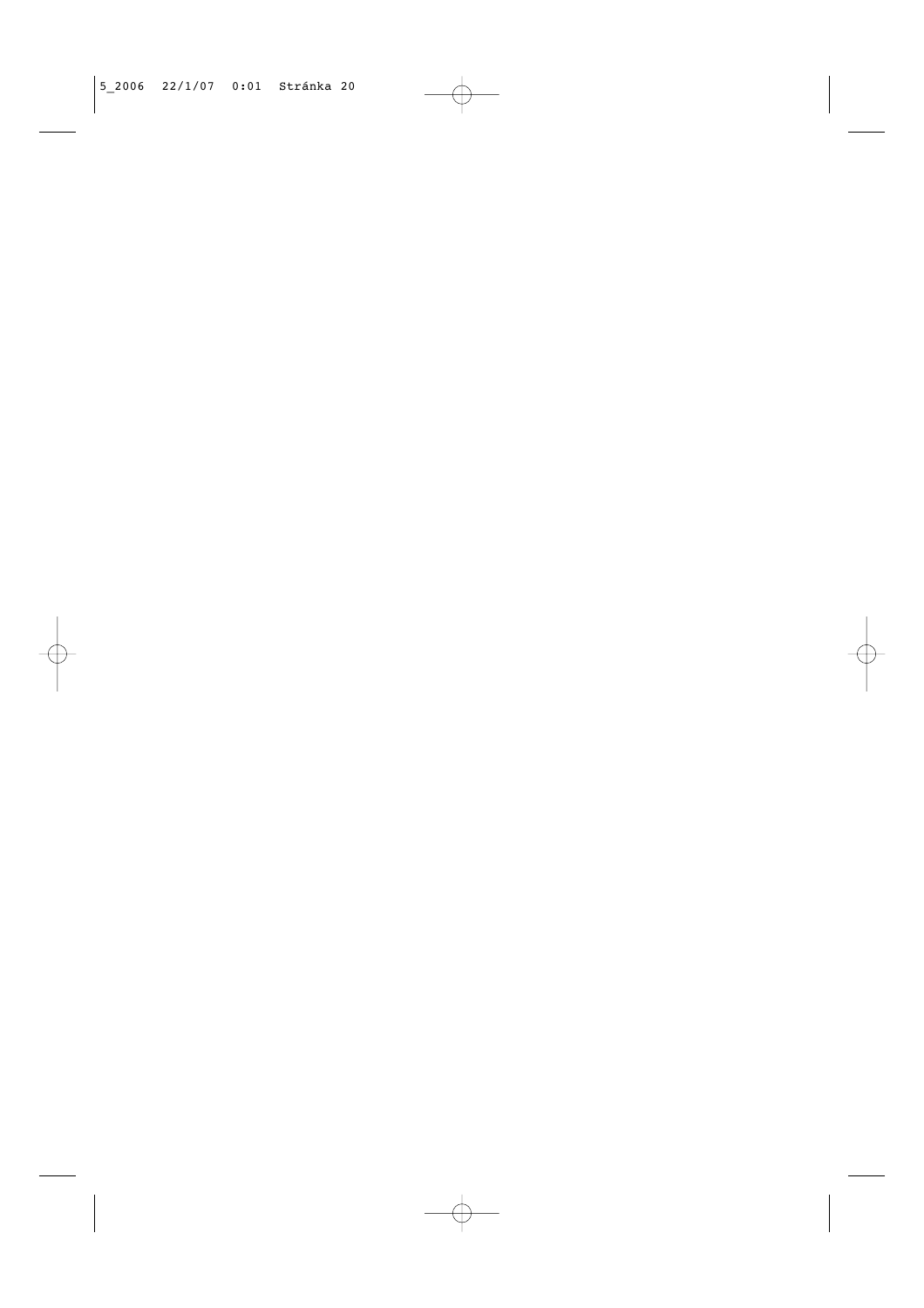€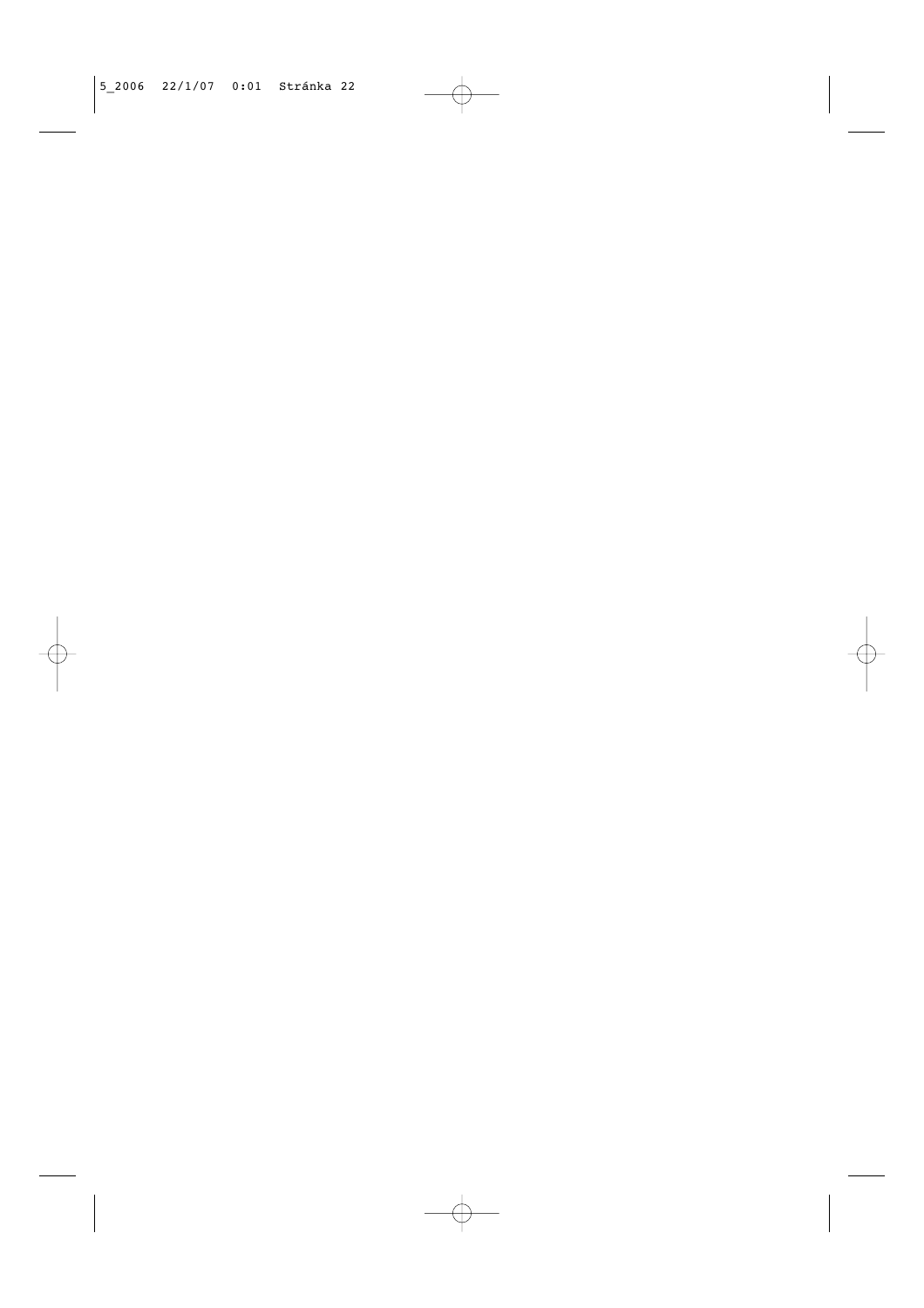# **THE ECONOMICS OF OFFSHORE FINANCIAL SERVICES AND THE CHOICE OF TAX, CURRENCY, AND EXCHANGE-RATE REGIMES**<sup>10</sup>

George M. von Furstenberg Department of Economics Indiana University Bloomington, IN 47405 UNITED STATES OF AMERICA e-mail: vonfurst@indiana.edu

"[U.S.] Treasury officials contend that China has indeed moved toward modernization of its financial system, and they say that the United States' broader interest is in opening the Chinese market to American financial services [than citing it as currency manipulator]." *New York Times*, May 10, 2006, p. C11.

<sup>&</sup>lt;sup>10</sup> Earlier drafts have benefited from comments by Governors Michael C. Bonello (Central Bank of Malta) and Jens Thomsen (Danmarks Nationalbank), and by Morten Balling (Aarhus School of Business) and Bernhard Speyer (Deutsche Bank), at the May 4-5, 2006 SUERF Seminar and in subsequent correspondence. Haizhou Huang, Barclays Capital Asia Ltd., and Michael Xuereb, Malta FSA, also provided exceedingly helpful information and comments as did discussants at the APF biennial conference at the University of Waterloo, Canada, at which this paper was presented on June 16, 2006 prior to final revisions. Responsibility for remaining errors is the author's alone.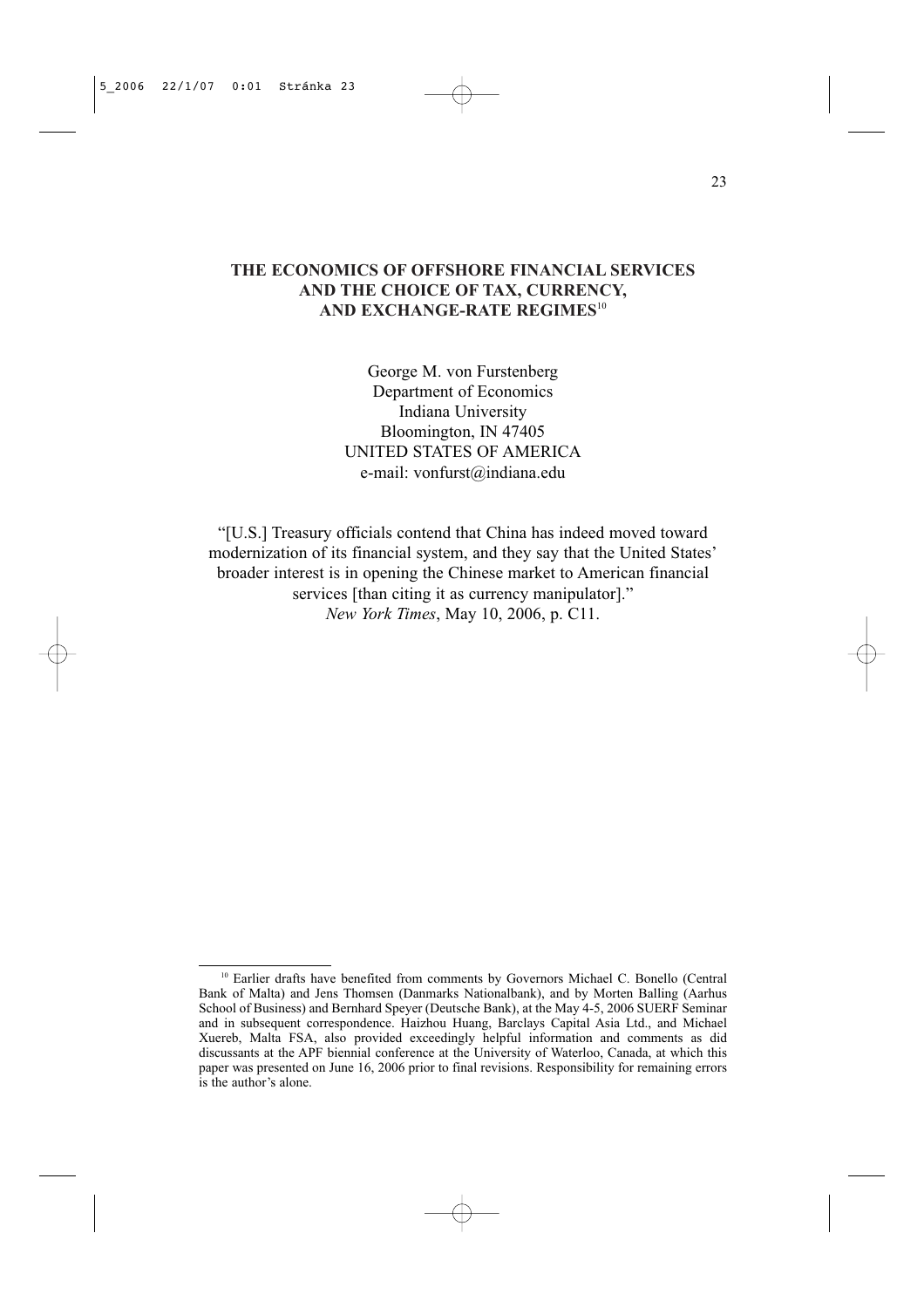# **Abstract**

Open-economy macroeconomists regularly invoke the policy trilemma that states that governments cannot simultaneously maintain an open capital account, a fixed exchange rate, and a domestically-oriented monetary policy. My thesis is that jurisdictions with substantial offshore activities find these and other macroeconomic choices significantly affected by something else: Concern for the continued health and development of their international financial business. Monetary, exchange-rate, and tax policies and the choice of domestic currency all will be impacted by this concern. The different choices made by (1) Denmark and Malta in ERM II, (2) offshore financial centers in Europe, and (3) financial centers in East Asia are considered to develop some general conclusions.

#### 24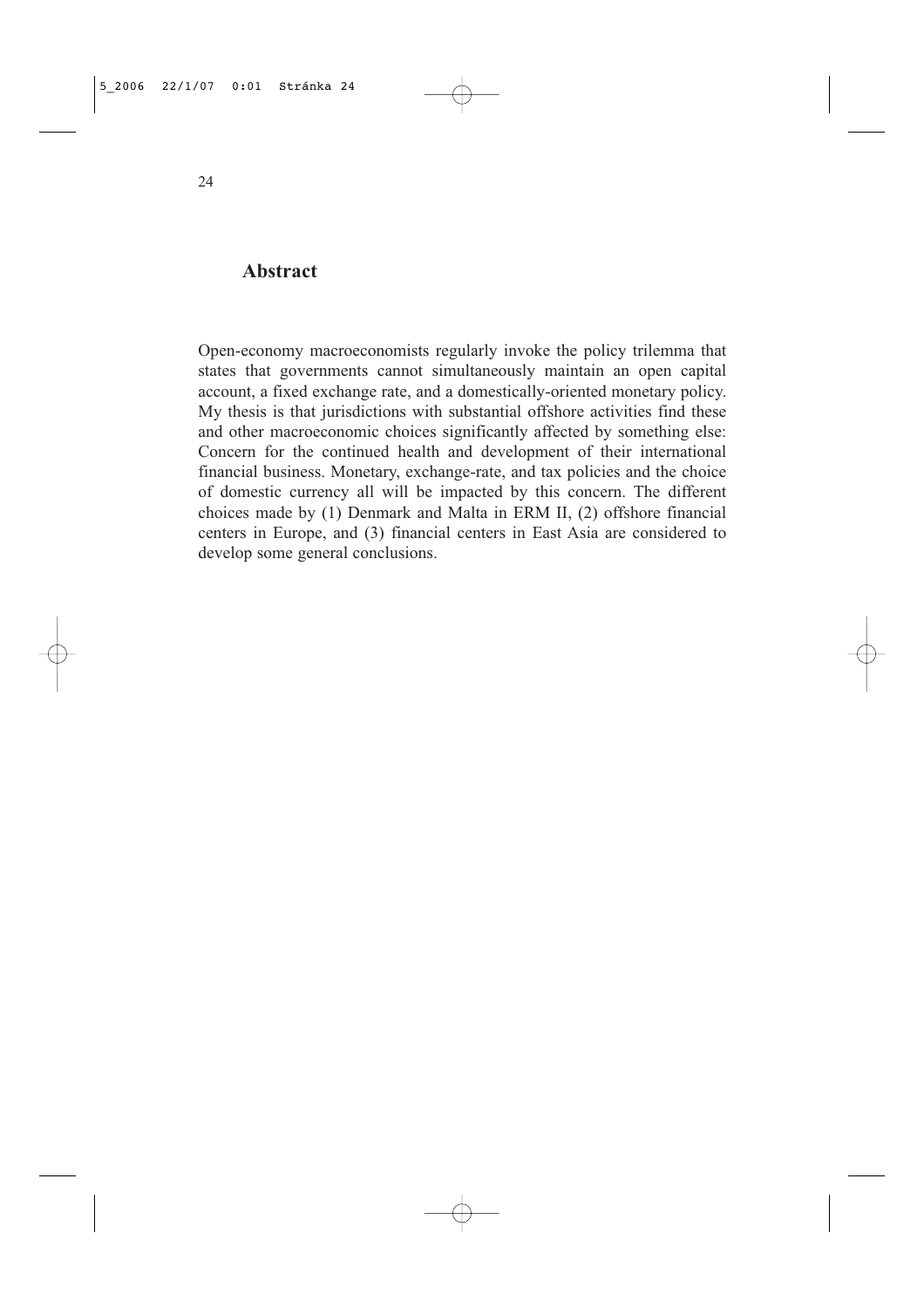# **1. Introduction**

Open-economy macroeconomists, as in Obstfeld and Taylor (2004), tend to dwell on the "impossible trinity" that states that governments cannot simultaneously maintain (1) an open capital account, (2) a fixed exchange rate, and (3) a domestically oriented monetary policy for any substantial length of time. Others have suggested that, in Latin America at least, only one of these three properties is sustainable, not two. Hausmann (2000) *et al.*, for instance, explain why a justified fear of floating and of financial turmoil keeps flexible exchange-rate regimes from enjoying the luxury of a monetary policy that is dedicated to domestic objectives. They conclude that with an open capital account, floating is not nearly enough to buy independence for monetary policy. Conversely, Fischer (2001, p. 22) argues that among countries with open capital account, soft pegs remain crisis-prone and brittle, even if policy orientation (3) is sacrificed. Giving up an independent monetary policy may not buy pegs that are secure in the absence of capital controls. Thus, the number of sustainable pairs in the trinity of (1) to (3) could end up being zero in a number of developing countries, destroying what is meant by a trilemma.

This paper takes off from this shared terrain, but in a different direction. As hinted in the opening quote, it explores the extent to which macroeconomic choices are influenced by considering what is best for the growth of international financial business:

- Countries or jurisdictions with significant international financial service centers obviously need open capital accounts at least for their offshore financial business.
- They need to conduct most of that business in an important international currency. But areas using such a currency either directly or as external anchor necessarily have fixed nominal exchange rates with other countries in the same block.
- Finally, they do not care much for a domestically-oriented monetary policy – even if feasible – lest it get in the way of their external financial business.

Not so long ago, new classical economics and real-business-cycle economists routinely postulated that the choice of currency and exchange-rate regime can not rationally be relevant to the market-clearing levels of the fundamental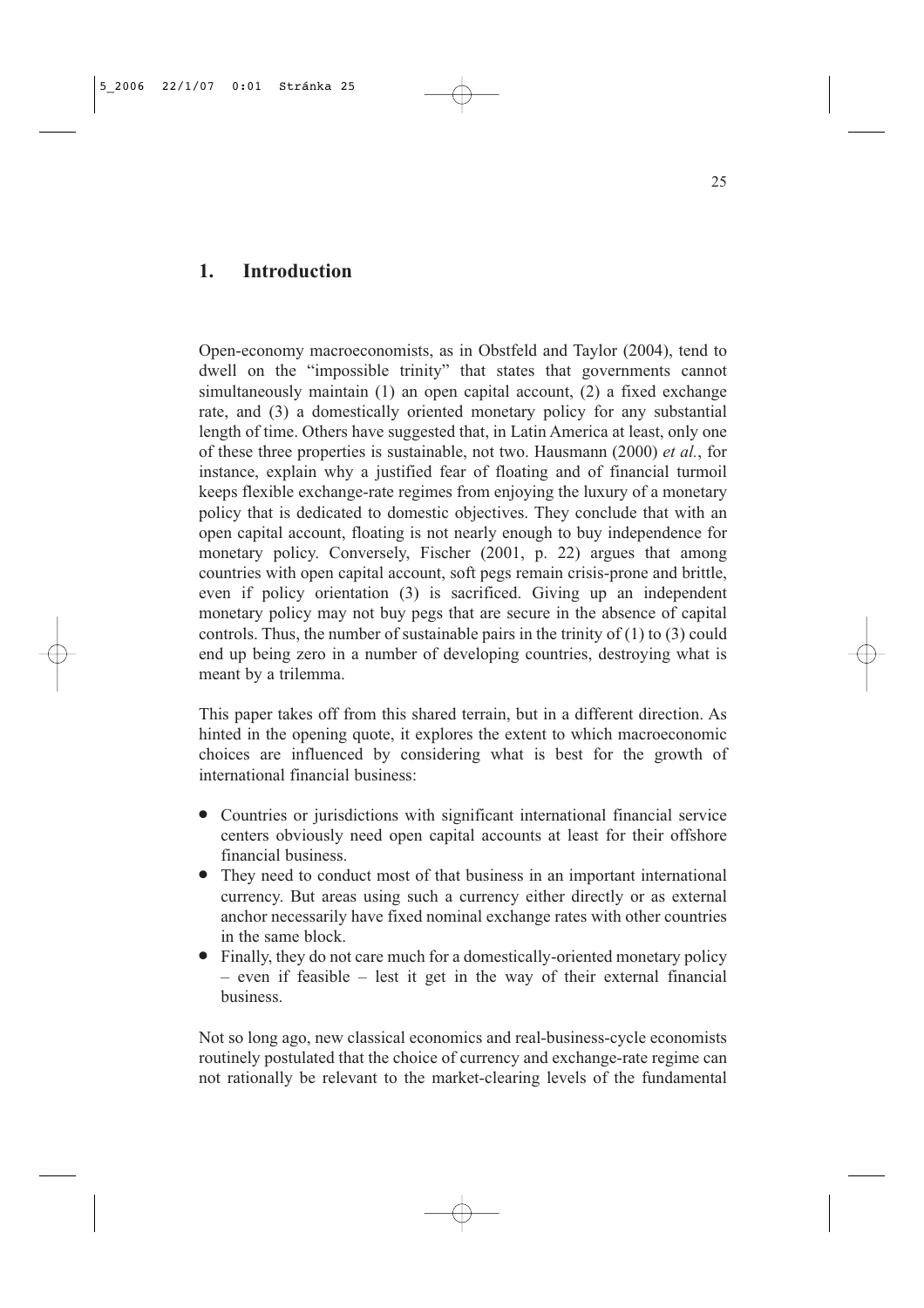26 Introduction

economic variables, such as the real interest rate and exchange rates, that determine economic performance. Their "irrelevance" propositions have long since goaded New Keynesian and other economists into demonstrating the importance of "nominal" arrangements for "real" outcomes.<sup>11</sup> For instance, in emphasizing the importance for macroeconomic stability of the choice of currency area and exchange-rate regime, Buiter (1999) emphasized that random noise that buffets nominal variables such as asset prices and foreign-exchange values can cause volatility in real variables, and not just the other way around. When Rose (2004), after an exhaustive meta-analysis of 19 studies, concluded that the mass of the evidence is "consistent with the hypothesis that currency union approximately doubles trade" (p. 107), he was confirming another strong causal link from "nominal" regime choices to "real" effects. H M Treasury (2003) experts' conjectures about what adoption of the euro might do to the stability and competitiveness of the UK economy, and how it might affect inward FDI, all proceed from the premise that the choice can have important consequences that need to be anticipated. The more one gets down to the business of finance $12$  – and considers the regulatory and competitive frameworks shaping its scale and scope and its network<sup>13</sup> and settlement capabilities – the more the choices of currency, tax, and exchange-rate regimes matter.

Three cases are considered to show how these choices are affected when more weight is placed on international financial business in a country or its jurisdictions:

(1)Certain factors may be responsible for the contrasting decisions made by Denmark and Malta with regard to membership in the European Monetary Union (EMU). Among these factors are differences in the weight given to maintaining an operating environment most conducive to the growth of the two countries' international financial services business.

<sup>&</sup>lt;sup>11</sup> Economists have also questioned whether nominal and real exchange rates are well explained by fundamentals. For an update on what has become of *the exchange rate disconnect puzzle* see Sarno (2005).

<sup>&</sup>lt;sup>12</sup> As is done in Chapter 4 of H M Treasury's (2003) assessment.

<sup>&</sup>lt;sup>13</sup> As explained at greater length in Honohan and Vittas (2002), the network metaphor suggests the structured interconnectedness of economic relationships. The usefulness of this web of relationships rises with the number of participants that add to the strength (liquidity, robustness) and extent (diversity, coverage) of the network. Thus externalities due to economies of scale and scope, built-in structural redundancy to prevent component (node) failure from posing systemic risks, and complexity in producing or processing innovations and interventions are recurring characteristics of many networks.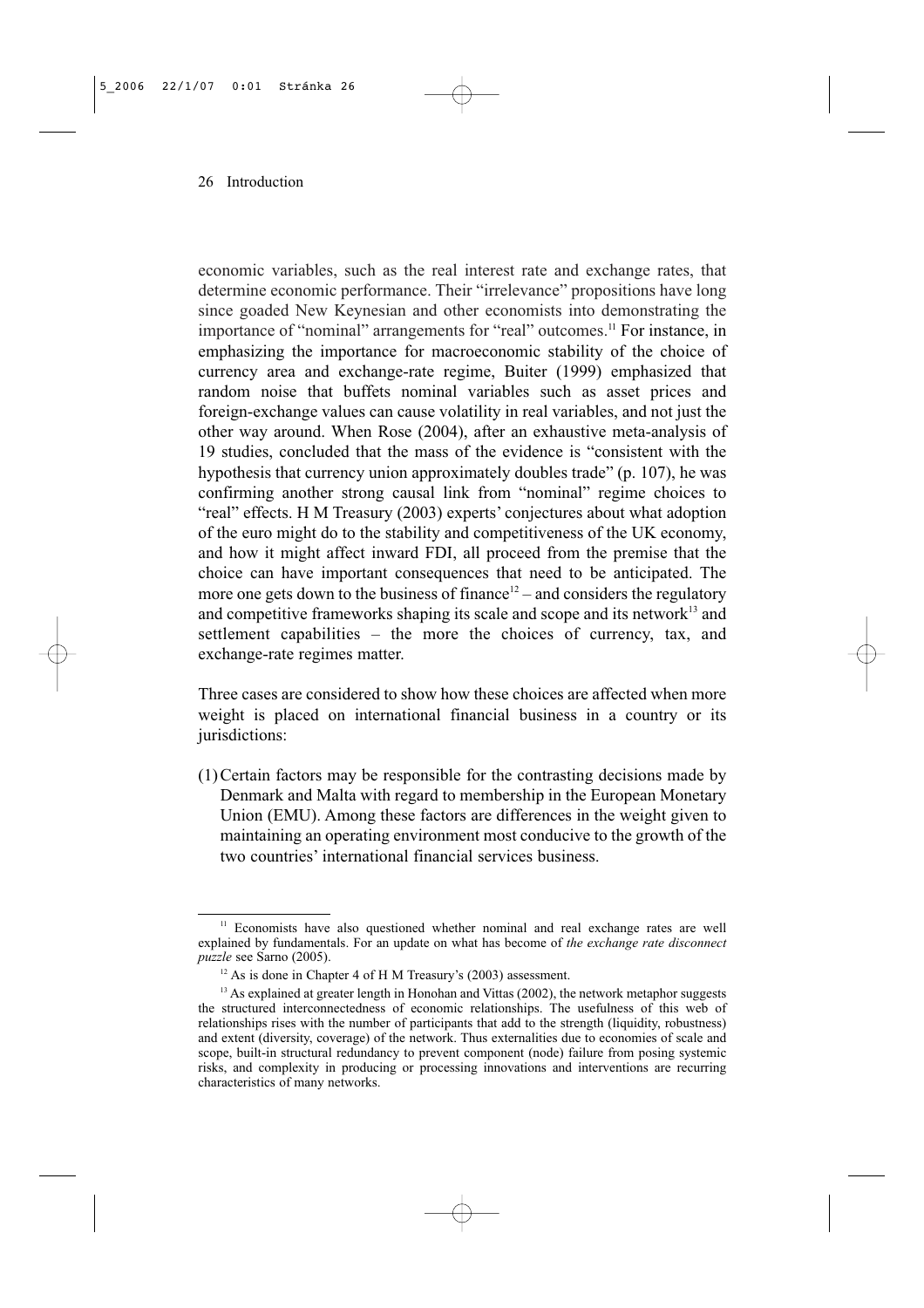Introduction 27

- (2)Considering the evolution of offshore financial centers and their tax regimes in the EU and elsewhere shows that rogue regimes can not get very far. Rather, past the infant-industry stage, cooperation with the governments of their nonresident clients and membership in regional networks are essential for such centers. Otherwise they will have difficulty to upgrade and deepen their value-added services. Yet such centers legitimately seek to keep taxes largely off the financial services business and both its resident suppliers and nonresident clients. They prefer to tax other types of trade and consumption associated, for instance, with tourism, and immobile assets such as real estate.
- (3)East Asian international financial centers, such as Hong Kong, Singapore, and Shanghai, have made different choices about whether to segregate their international financial business from the local economy or to integrate it with the local financial business. Internal capital controls, such as those between domestic and offshore banking or between dealing in convertible and inconvertible currencies, can enable, as well as impede, international financial service business.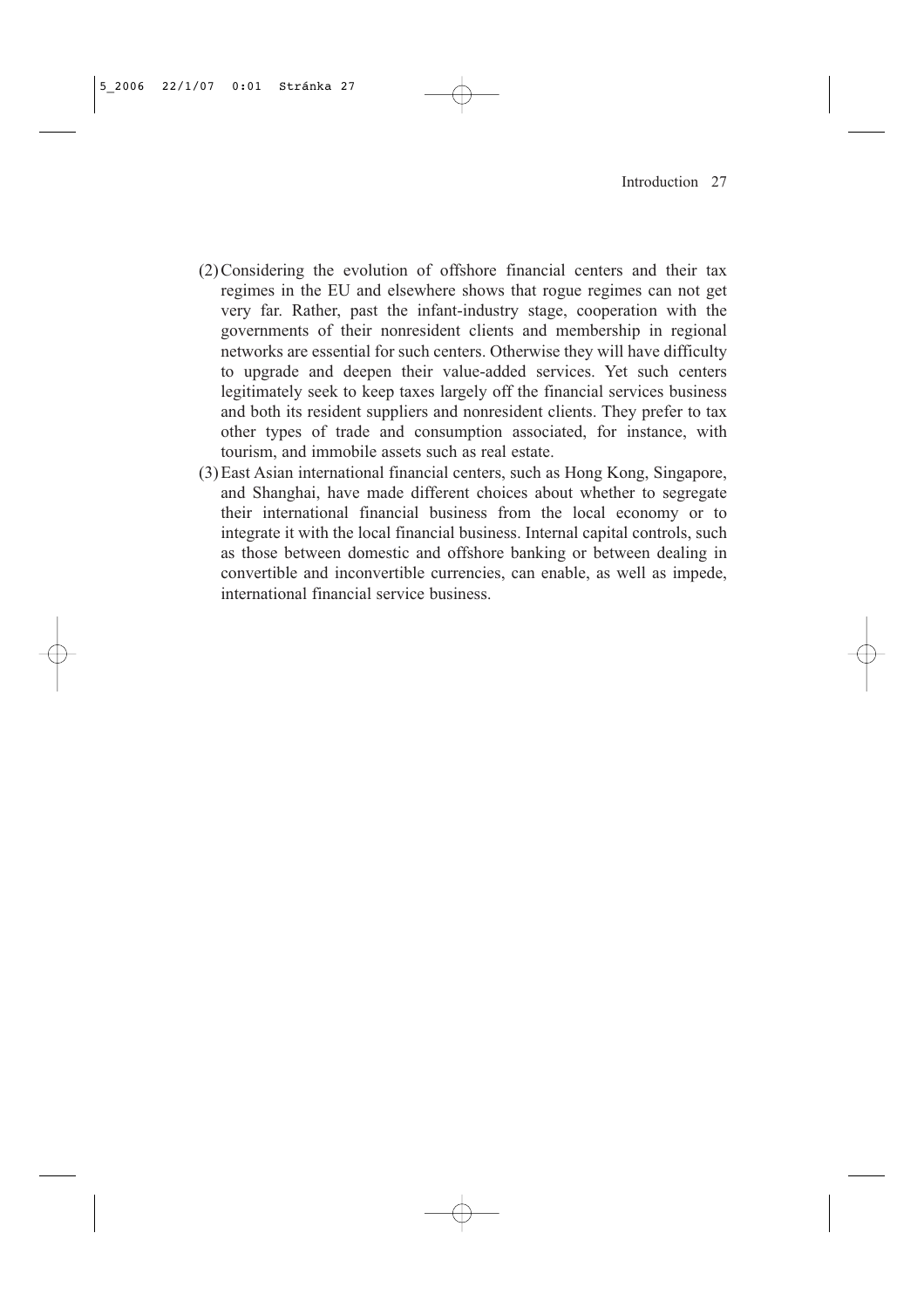The first case considered is meant to show that international financial business may be at the heart of why even small open economies in the same economic region, like Denmark and Malta, make different currency choices. The Governor of the Central Bank of Malta (Bonello, 2006) has made it the focus of Malta's monetary policy to maintain the peg to the Euro at the central parity (of 0.429300 MTL/EUR or  $Lm/\epsilon$ ) with only a small bid-ask spread. The Central Bank therefore uses its tools, including the central intervention rate, to achieve this objective. In practice this means that it copies movements in the European Central Bank's minimum bid rate on main refinancing operations except when market forces indicate that the risk spread required by holders of Maltese lira assets needs adjusting. This spread against euro was about 75 basis points in the spring of 2006. Governor Bonello (2006, p. 4, online) explains why subordinating monetary policy to the exchange-rate objective may not be enough to guarantee stability, and that giving up having a separate national money may be preferable:

For a small, open economy like ours with no trade or capital controls, keeping a separate currency leaves us exposed to external shocks and volatile capital flows. ... This vulnerability is indeed the main reason why some leading academics<sup>14</sup> in this field believe that the small new Member States should have been allowed to lock themselves into the relatively greater security of the euro area as quickly as possible.

Denmark's krone, DKK, is pegged tightly to the euro at 7.46038 DKK/EUR, more tightly than the 2.25% "Smithsonian" margins formally adopted would suggest. Since 1999, the monthly average of this exchange rate has never deviated by more than 0.5 percent from the central rate on the strong side, and by even less on the weak side. Once again the distribution of responsibility for economic policy is clear: "The central element of Danmarks Nationalbank's monetary policy is Denmark's fixed exchange-rate policy

#### 28

<sup>&</sup>lt;sup>14</sup> One of those the Governor may have had in mind is Willem Buiter, who, writing with Clemens Grafe, concluded that "from an economic point of view, EMU membership should be as early as possible, preferably at the same time as EU membership." Buiter and Grafe (2002, p. 1).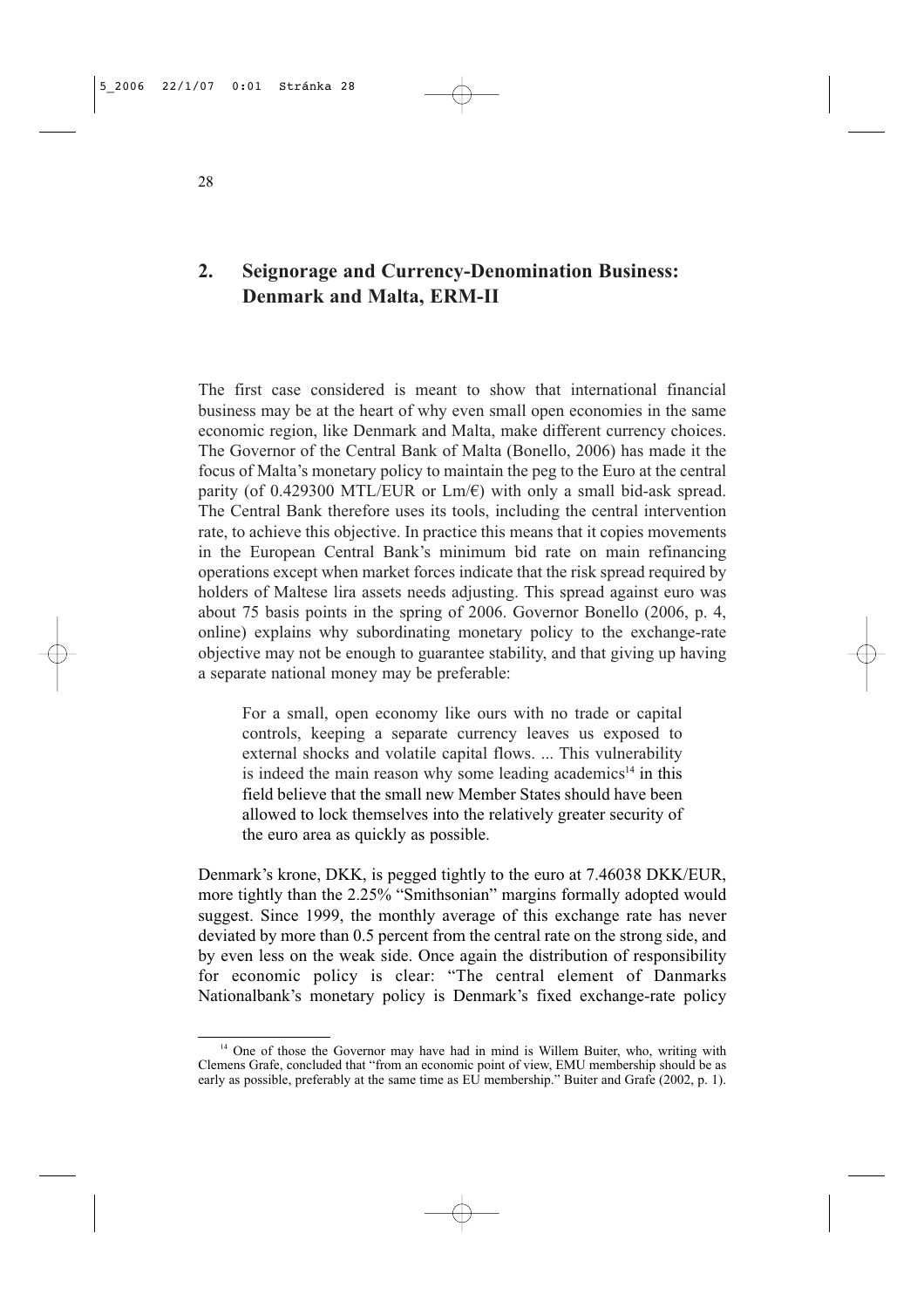vis-à-vis the euro within the framework of ERM II."15 "The government then conducts its fiscal and economic policy in general so as to achieve stable economic development and in accordance with a fixed exchange rate." This means that fiscal policy experiments that would upset the exchange markets are to be avoided. As a result, "when the foreign-exchange market is calm," the Nationalbank adjusts its interest rates in step with the ECB's adjustments.16 Non-sterilized intervention that would drive a wedge between the ECB's and the Nationalbank's interest rates could be expected only in response to exchange-market turbulence (Abildgren, 2006, p. 80).

Until 2005, the 10-year euro-denominated Danish government debt tended to yield 5 to 10 basis points more than 10-year (German) "bunds." DKK-denominated debt tended to be a little more expensive still, with the yield spread over 10-year bunds averaging about 20 basis points in 2003 and 2004. Then in 2005, the spread on these local-currency issues relative to bunds shrank essentially to zero, as it did also for Ireland and Spain. Indeed, in 2005, on account of Denmark's superior economic growth and fiscal rectitude, its country risk premium against Germany may have become sufficiently negative to compensate for any illiquidity premium still afflicting DKK-denominated, compared with euro-denominated, issues.

The facts that the Danish government issues or refinances (now that Denmark is running a fiscal surplus) some of its debt in euro and swaps some more from DKK into euro may indicate that a country's biggest financial business is best not all conducted in its minor currency.<sup>17</sup> Current law allows Danish companies to keep their books in euro, and most of the larger ones have chosen to do so. As a harbinger of things to come in neighboring countries outside the euro area, the Stockholm stock exchange already quotes and transacts in both the local currency and in euro. Driven by a variety of network effects, the euro is taking on some of the characteristics of a parallel finance and business-invoice currency even in Denmark.<sup>18</sup> However, as in

<sup>15</sup> See http://www.nationalbanken.dk/DNUK/Euro.nsf/side/Denmark\_and\_the\_euro.

<sup>&</sup>lt;sup>16</sup> See the "Introduction to monetary and foreign-exchange policy" on the Nationalbank's web

site.<br><sup>17</sup> During the period 2002-2005, a steady 11 percent of Denmark's total government debt consisted of foreign currency issues, and, by 2005, the euro share of the latter had risen to 82 percent (von Hagen, 2006, p. 21). However, DKK debt that is swapped into euro debt is not

considered in this breakdown. 18 Although not covering Denmark, Levy Yeyati (2006, pp. 103-108) is perhaps the first to have addressed the issue of whether the effects of euroization are more benign than those of dollarization.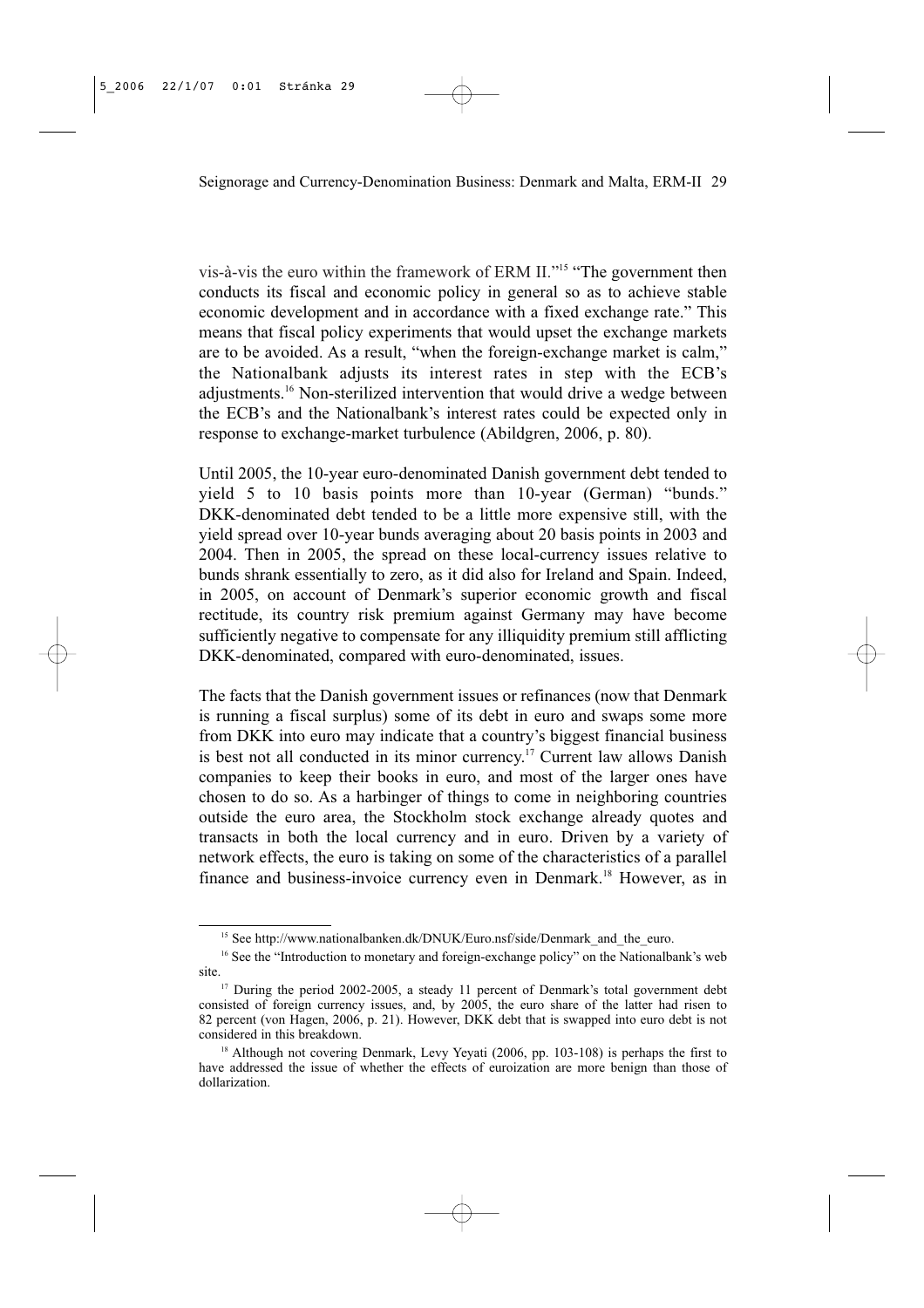Malta, unilateral euroization in currency holdings and deposit money to date has been small.

Malta has some monetary-outlier characteristics. Among the 102 countries with financial systems (M2) of less than \$10 billion and information on GDP in 1999, Malta had by far the highest ratio of M2 to GDP: 5261/3280 with amounts in millions of U.S. dollars (Bossone, Honohan and Long, 2002, p. 98). This ratio is still sometimes, though increasingly misleadingly, used as a primitive measure of financial depth. An ECB (2003, p. 47) graphic for 14 mostly Central and Eastern European countries plus Turkey and Israel shows that Malta was the only one that experienced a net *reduction* in euro-denominated bank deposits from December 2000 to September 2002. In spite of Malta's clear prospect of joining the EMU at the start of 2008, the level of Maltese liri in circulation since has remained amazingly high. The amount of currency in circulation of over Lm500 million early in 2006 translates into Lm1,250 per Maltese, or around  $\epsilon$ 2,900 per head. Precautionary savings that are popularly salted away in the form of currency and a flourishing off-the-books economy, not unique to Malta, are partly responsible. The comparable figure for the euro area as a whole is only about  $€1,800$ . Denmark's own notes and coins outstanding in early 2006, of around DKK55 billion or  $\epsilon$ 7.4 billion, translate into less than  $\epsilon$ 1,400 per capita (for the earlier history see Danmarks Nationalbank, 2003, p. 53). Among EU member countries, Denmark, like Finland (see ECB, 2003, p. 40), has long had the lowest demand for currency in relation to GDP or private consumption as reliance on electronic means of payment has much advanced.

So, at this time, Malta would get more than twice as many euros per capita for cancelling its own currency than Denmark could obtain, and this could result in a major windfall for Malta. The argument is as follows: If the demand for national currency falls to normal levels in a country in the process of domestic financial development, the issuing central bank simply must buy back and cancel the excess and conduct contractive open-market operations as needed to prevent the reduction in the demand for currency from having unwelcome inflationary effects. National currency thus is a form of private wealth that contracts as less of it is demanded in the aggregate and seignorage profit falls. By contrast, if the demand for euro-currency falls to more normal levels in Malta after the conversion, Malta will use any excess euro-currency to finance imports of goods and services or the acquisition of foreign investment assets or to repay international debt. Because changes in euro-currency demand in Malta carry only a minute weight for the euro area as a whole, there will be no appreciable offsetting monetary policy effects.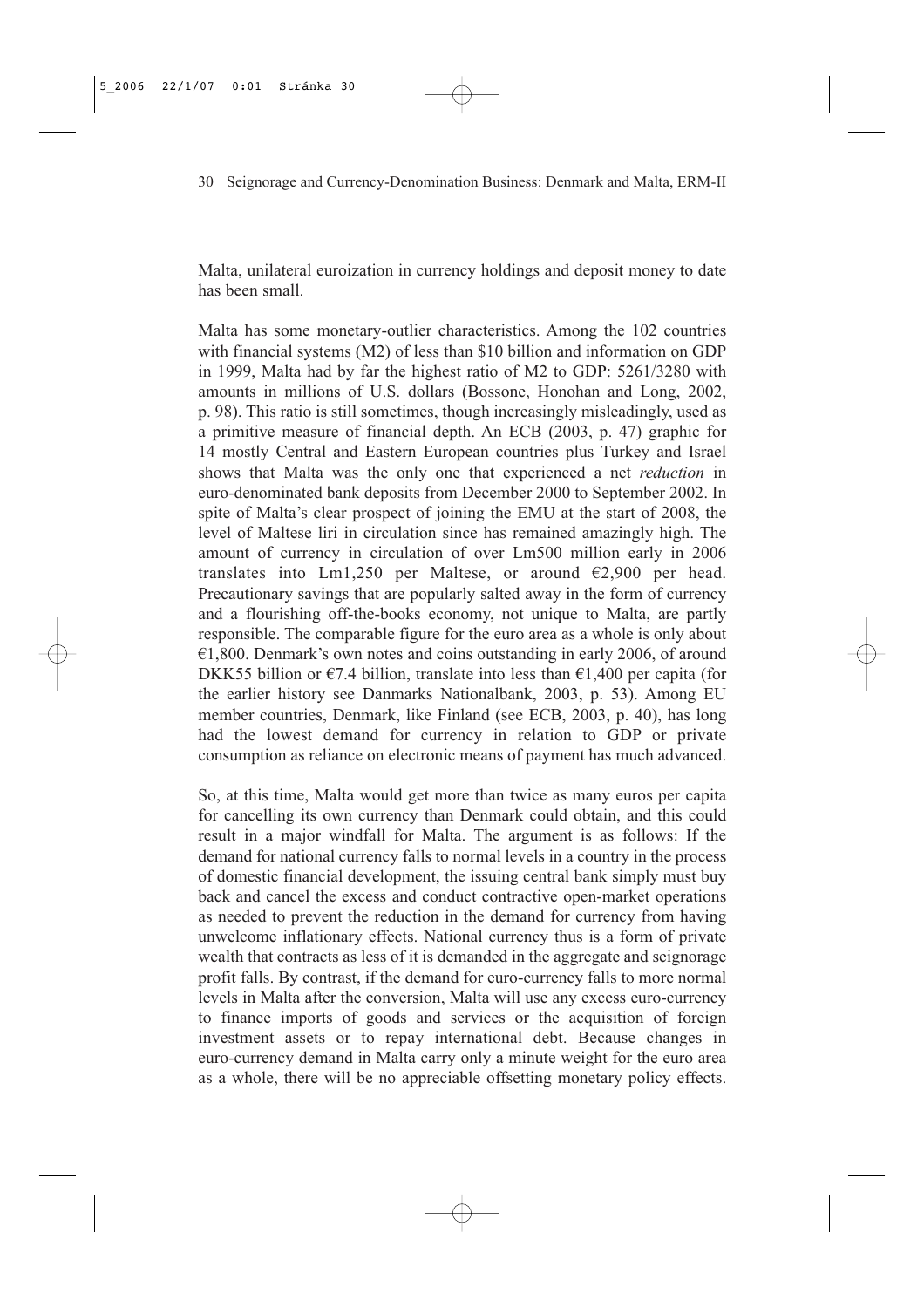Furthermore, the cost of whatever small loss of seignorage does result for the system as a whole will be borne almost entirely by EMU members other than Malta. Hence the more euros Malta can get for free in the conversion from lira to euro without thereby overvaluing its currency, the better off it will be.

This also means that currency forms of euroization prior to a planned formal adoption of the euro through monetary union should be discouraged. By detracting from the amount of Malta's own currency that remains outstanding, informal euroization prior to joining EMU would diminish its free terminal conversion-to-euro take. Absent special transitional arrangements such as those made for Germany on account of the wide extraterritorial use that had been made of its currency (DEM), the distribution key for the annual flow of seignorage after joining EMU is given by countries' capital shares in the ECB. These are based half on population and half on GDP shares of EMU members.<sup>19</sup> Hence unilateral euroization detracts from a country's flow seignorage from its own currency prior to joining EMU, and then from the free conversion take upon formal introduction of the euro, but not from the subsequent pass-through of flow seignorage on euro to EMU members.

The strength of incentives to substitute an international for a local currency depends on prevailing, and expected future, choices of currency and exchange rate regimes, and on expectations about how soon the local currency will be surrendered and at what final conversion rate. In open capital markets, currency substitution provides monetary discipline as risk premiums, and hence interests rates, are driven up whenever confidence in the domestic currency and its exchange value decline. If there is a clear prospect of monetary union, the dynamic may be different. For instance, the choice of currency denomination may be influenced by the prospect that any currency mismatches associated with current borrowing in euro, such as liability euroization in balance sheets, will be resolved through the impending accession to EMU. Genberg (2004) has discussed the effects of such forward-looking expectations also on business- and labor-contracts' chosen currency of denomination, and on other means of direct hedging against a prospective currency switch. These ways and means may impose insurance

<sup>&</sup>lt;sup>19</sup> This distribution key clearly favors poorer countries if their currency holdings in percent of GDP are no larger than those of richer countries. However, in Malta this percentage has been over 25 percent in recent years, making it three to four times as high as on EMU average, and at least 7 times as high as in Denmark, where this percentage has been in the 3.0-3.5 percent range since 2002. Possible implications of this unusual situation for changes in the flow of seignorage during a period of adjustment after joining EMU are explored in an interview with Governor Bonello in The Times (2006).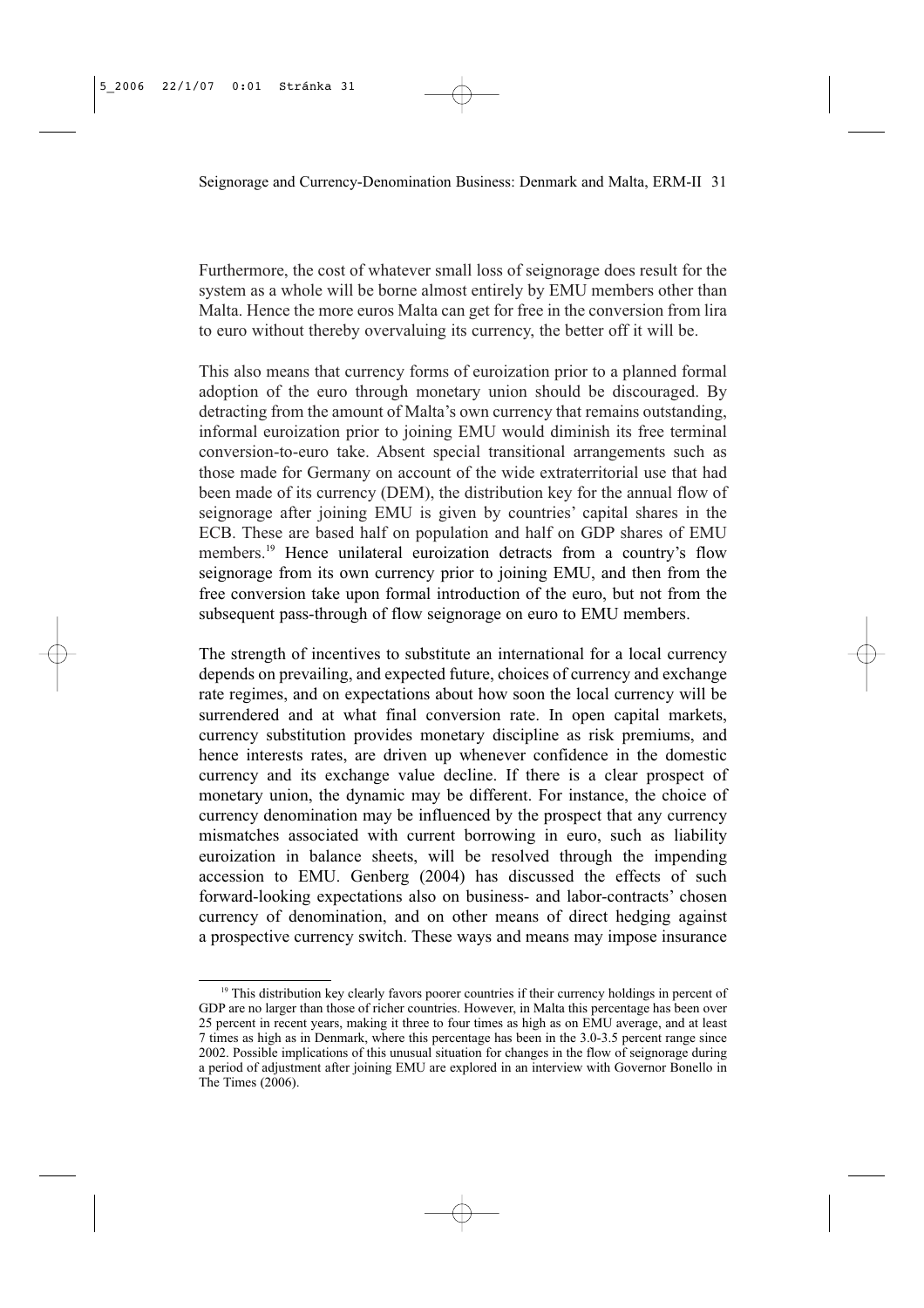costs as long as local and international moneys co-exist in a country without pre-announced end and without firm agreement on the level of the final conversion rate for entry into EMU.

Danish referendum voters do not yet feel exposed to such costs, with a majority preferring to let the krone linger in ERM II indefinitely. There also appears to be little public concern that, if Denmark ever fell into a political or economic crisis, the krone's ability to mimic the euro and its interest rates would be undercut. Malta is more concerned about its vulnerability in this regard (see Bonello, 2006, p. 4). Tiny open economies, such as Malta, are least diversified by lines of business and by the number of producers and institutions, each of which is subject to external shocks and to its own internal-management, credit and operational risks.<sup>20</sup> Because of this extra exposure and because international financial services are relatively more important to Malta's economy than to that of Denmark, Malta has decided to head straight from EU membership toward the euro. Malta thus will seek negotiated and secure integration with this international currency and its networks. In this way concern about securing the continued growth of providers of international financial services in a particular jurisdiction may become connected with the decision formally to adopt the euro, rather than to wait and see for the euro to get adopted informally through market forces down the road.

*Summary of Case 1.* Denmark and Malta are both hard fixers to the euro in ERM-II, but this state is indefinite for Denmark while leading almost certainly to EMU membership for Malta in 2008. The difference in policy is attributable to the facts that Denmark lives so much less off the international financial services business and is far less fearful of confidence shocks and speculative attacks on its currency than Malta. Hence while the plentiful liri are going to be cashed in quickly for euros at the ECB before Malta's extraordinarily high demand for its currency falls, Denmark will try to hold on to its krone even though its usefulness as accounting unit and efficient vehicle for financial services could gradually decline. Denmark can afford to take its time, but Malta may be wise to hurry and take cover through formal adoption of the euro.

<sup>&</sup>lt;sup>2</sup> Various limitations to domestic institutional development and internal diversification and independence of decision centers in small countries are masterfully exposited and explored, together with other governance issues, in Herbertsson and Zoega (2006) for Iceland. This is a country whose per capita GDP is about twice as high as Malta's while its population, now over 300,000, is not very much smaller.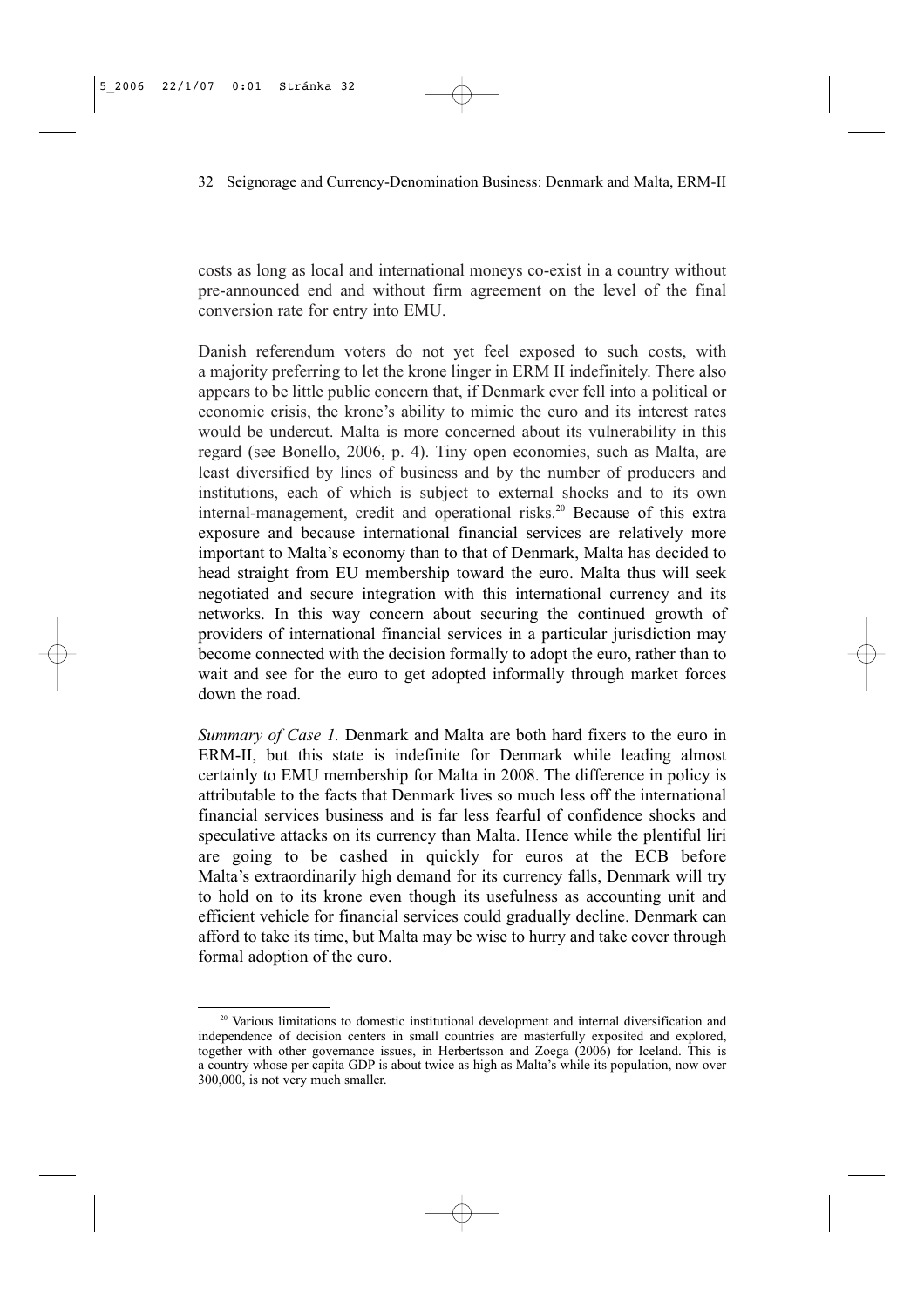# **3. The Business Model of Offshore Finance and its Legitimation in the EU**

Having discussed the profit and loss aspects of the competition for seignorage and the choice of currency denomination, I turn to commercial aspects of offshore finance and how they interact with monetary and exchange arrangements as the second case. This discussion first characterizes the business model of international finance by what is done in the offshore centers of Ireland and Luxembourg<sup>21</sup> before turning to East Asia in the next section to delve into the competitive forces at work between major financial centers.

In recent years, the OECD, the Financial Action Task Force (FATF) housed at the OECD, the Commission of the European Communities and the EU supervisory networks, $22$  the BIS as well as the Basel Committee on Banking Supervision and the Financial Stability Forum (FSF) housed at the BIS, in cooperation with IOSCO and IAIS, and with the IMF, all have focused on increasing the transparency of operations in offshore financial centers and on broadening their cooperation in tax and law enforcement matters with other

 $21$  In the terminology proposed by the IMF (2000, p. 9), Ireland and Luxembourg, like Hong Kong and Singapore, would be classified as regional financial centers. However, the dividing line is fluid as OFCs, as defined in that IMF report, "still range from centers which provide specialist and skilled activities, attractive to major financial institutions, and more lightly regulated centers that provide services that are almost entirely tax driven, and have very limited resources to support financial intermediation." If one defined OFCs just as centers where the bulk of financial activity is offshore on both sides of the balance sheet and the majority of institutions involved are controlled by nonresidents, Luxembourg and Ireland's IFSCs would fit the definition.

In Malta, with the abolition of exchange controls in 2004, there now remains little institutional separation between "onshore" and "offshore" banks with the practical difference lying in the composition, by domestic or foreign residence, of their deposit and loan clients. Malta abolished "offshore" companies so called in 1996, with a transition period until 2004, but it remains an OFC by the de facto definition given above. The 43 double-tax treaties that Malta has concluded so far with other countries generally provide for offsets of Maltese non-resident taxes (up to specified maximum rates of tax) against the tax liability of these non-residents of Malta in their country of residence http://www.lowtax.net/lowtax/html/jmaoltr.html. All except the Swiss and US tax treaties follow the relevant OECD (2005) *Model Tax Convention*.<br><sup>22</sup> CEBS, the Committee of European Banking Supervisors, was established in 2004; CESR,

the Committee of European Securities Regulators, in 2001; and CEIOPS, the Committee of European Insurance and Occupational Pension Supervisors, in 2003. At the international level, the last two regional committees cooperate closely with IOSCO, the International Organization of Securities Commissions, and IAIS, the International Association of Insurance Supervisors, respectively.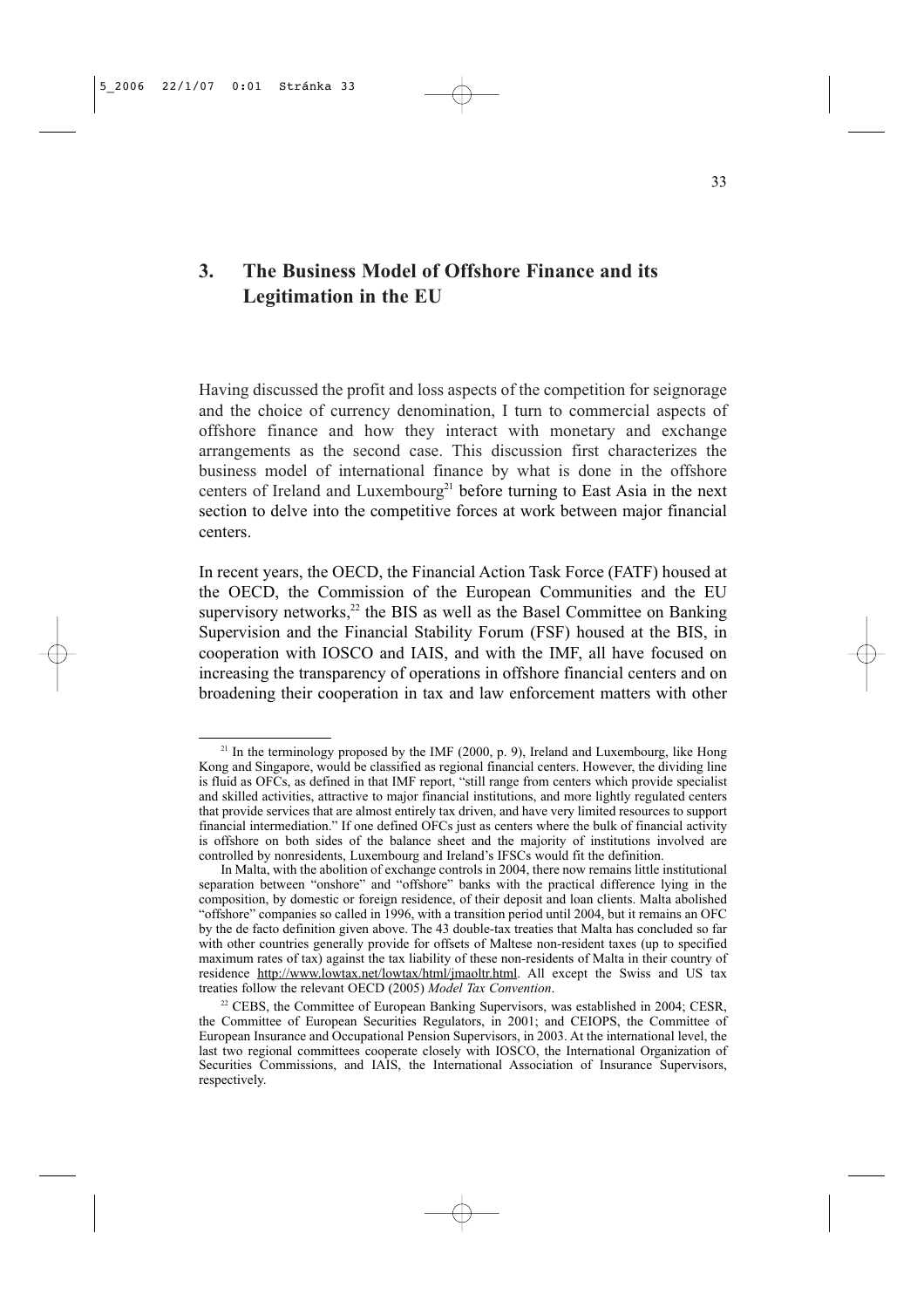34 The Business Model of Offshore Finance and its Legitimation in the EU

countries. Prodded toward greater transparency and cooperation by these combined forces, European Offshore Financial Centers (OFCs) have made notable progress on the path to openness and legitimacy. As a result, offshore financial services provided by OFCs and by other jurisdictions that act as international financial centers, either globally or for a particular region, have lost some distinctiveness. In new EU member countries, including Malta, the removal of capital controls by 2004 had largely obliterated the institutional segregation of offshore from onshore financial business, though the domestic and international financial business models remain distinct.

This section assesses prevailing business models for delivering financial services within the EU to nonresident clients. The focus is on concrete value-added services provided. An example is Luxembourg, where financial services in 2003 accounted for 30 percent of gross value added, up from 23 percent in  $1995$ ,<sup>23</sup> and for two-thirds of service exports. There the keys to the financial sector's success have included a business-friendly approach to legislation, and the ability to attract and retain highly qualified staff. Other local assets available in Luxembourg are a full range of allied professional services, such as legal, accounting and consulting, and a deep technological, communications and settlement infrastructure. At the same time, as noted in IMF (2006, p.2), Luxembourg has earned a high reputation for its financial-service sector by assuring that the sector is prudently capitalized and able to seize new business opportunities. But it is also prepared to strengthen financial-sector supervision, in close consultation with those affected, as new challenges arise for risk management of innovations, or when there is mounting concern over money-laundering and terrorist finance.<sup>24</sup>

With modern communications technology, the final international-financial services sold to customers may be produced with inputs supplied competitively from different locations and firms. For instance, there is a professional investor fund that is licensed in Malta but listed in Dublin. Its

<sup>&</sup>lt;sup>23</sup> The percentages are contained in http://www.statistiques.public.lu/stat/Reportfolders/ reportfolder.aspx Comptes nationaux, Graphique de la structure de la somme des valeurs ajoutées brutes – A11, 2003. National-accounts estimates of value added by sector do not attribute value added in ancillary sectors, such as accounting and legal services, to the sector that demands their

output as inputs to its own production. 24 For distinctions between the conduits of terrorist finance and of money laundering and what to do about each of them, see von Furstenberg (2005a). For a treatment of international financial crime with reference to Malta and its Prevention of Money Laundering Act (1994) and Regulations (2003) see Caruana and Farrugia (2003). Since then a Prevention of Financial Markets Abuse Act (2005) was passed.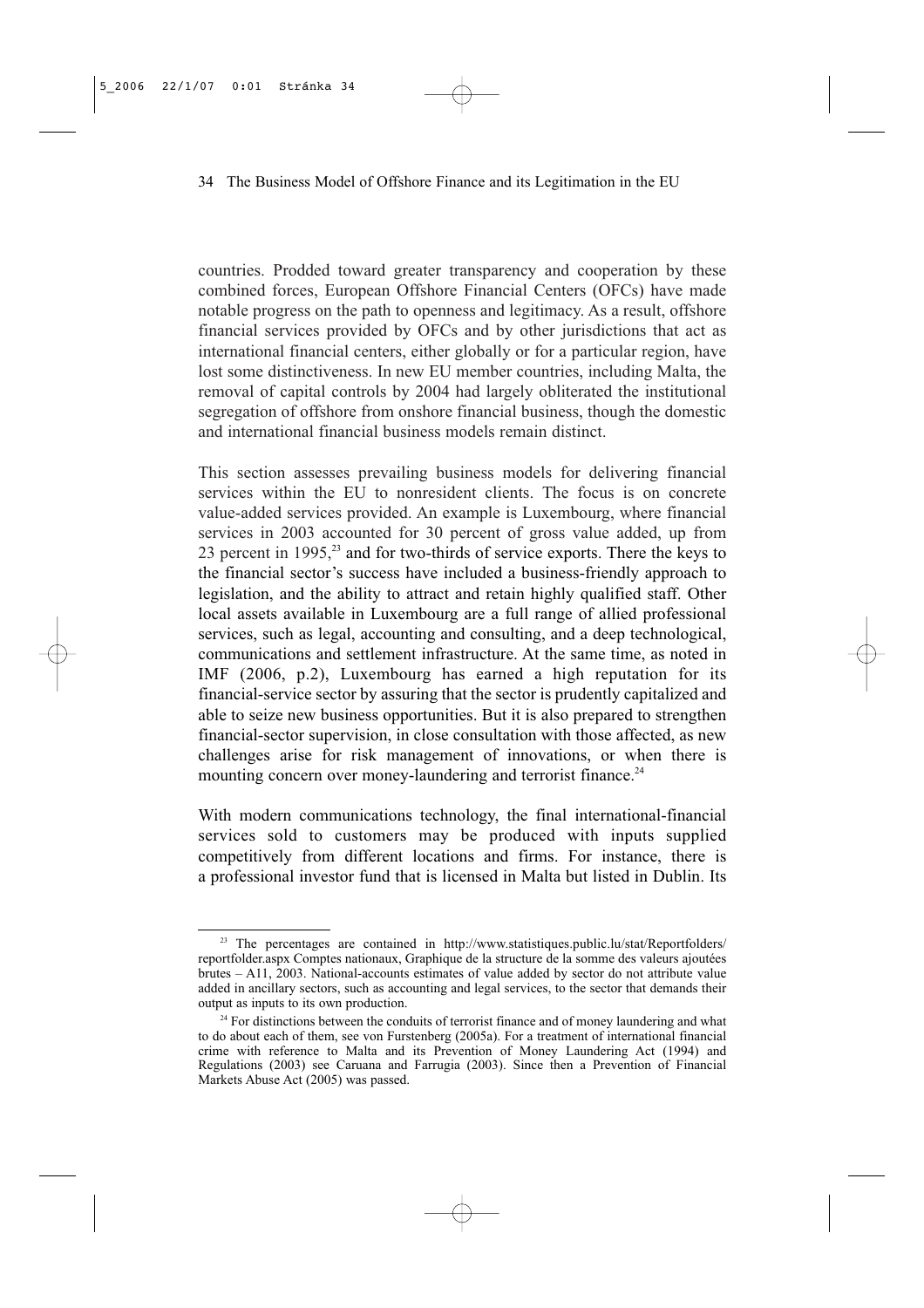The Business Model of Offshore Finance and its Legitimation in the EU 35

assets may be managed elsewhere, with back-office support sourced from yet a fourth country. What and how offshore financial services are sold can be determined in part from how they are advertised. In Europe this happens rather more loudly in the newer growth centers than in the oldest centers such as Luxembourg. For example, the International Financial Services Centre (IFSC, accessed 2006) in Dublin assigns the hundreds of international operations and managed entities in the IFSC program to the categories listed below. Promotional material, itemized below in italics, has been added for some of them in this IFSC's web site.

#### ● Banking

*Typical banking activities in the IFSC include asset financing/aircraft leasing/sales aid financing; international lending and loan syndications; mutual funds management and administration; bond and commercial paper issuance; bank treasury operations; back office activities; credit card operations; management of client treasury functions; securitisations; and custodial/trustee and administrative services to the mutual funds industry.*

## ● Insurance

*Over a quarter of the IFSC companies are involved in insurance-related operations, particularly captive insurance and reinsurance. International activities carried out here include direct-writing insurance, insurance broking, reinsurance and captive management, risk securitisation and risk derivatives, back office operations, pan-European pensions, treasury and asset financing and back office administration. [Captives that were started by companies for their own insurance needs sometimes have broadened out by offering coverage also to the firm's suppliers and customers.]*

#### ● Mutual Funds

*Funds management companies [and administrators of multiple funds] are attracted to Ireland for a number of reasons including: low corporation tax rate; UCITS*<sup>25</sup> *passport allowing for distribution throughout the EU; no duty on the registration, issue or transfer of shares or units of interest; no VAT on fund management services; no withholding tax on most interest and dividend payments; a wide range of tax transparent fund structures; and no capital gains tax on funds gains.*

 $25$  Undertakings for Collective Investment in Transferable Securities, UCITS, are harmonized collective investment undertakings that can operate throughout the EU without the need for multiple listings.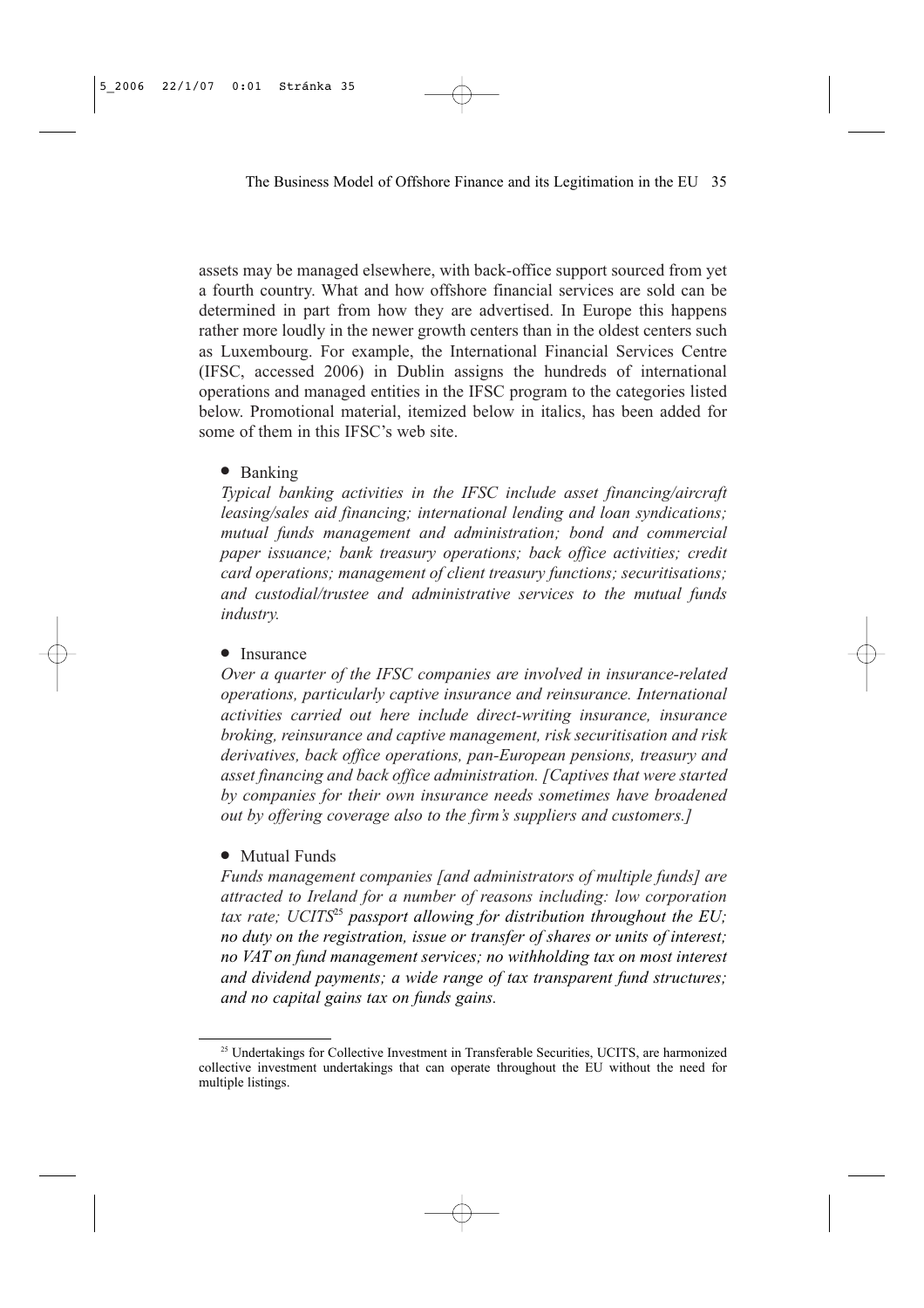36 The Business Model of Offshore Finance and its Legitimation in the EU

## • Securitisation

*Securitisation has been provided for in the IFSC since 1991, when it primarily involved transactions in residential mortgages. The Finance Act, 1996, broadened the range of assets that could be securitized in the IFSC and gave 'deemed' trading status for the special purpose vehicle (SPV).*

#### ● Treasury

*Many companies are centralising their treasury operations and are either managing these themselves or outsourcing them to a bank. Some of the global treasury activities carried out at the IFSC include: inter-group lending/financing; cash pooling, netting, cash management; exchange and interest rate risk management; debt factoring; active management of group liquidity; cross-border leasing; and bond and commercial paper issuance.* 

*There are a number of key incentives for companies locating treasury operations in Ireland, including: competitive corporate tax rate; withholding tax exemptions on most interest and dividend payments, access to Ireland's large networks of double tax treaties; EU and OECD membership; and unilateral foreign tax credit relief on interest income from countries not in the double tax treaty network.*

Among the many financial services listed by the IFSC (2006) but not highlighted in this way are Asset Management, Custody & Trustee, Finance and Leasing, Hedge Funds, Reinsurance, Special Financial Services, and Stockbrokerage. Although more is said and Dublin's IFSC also boasts of other comparative advantages, it is hard to avoid the impression that its sales pitch centers on successful tax competition. Luxembourg, though long under pressure for providing tax haven services inside the EU, has been less explicit in advertising its tax advantages to foreign investors, perhaps because, after decades of prudent practice, advertisement was no longer needed. A full complement of tax advantages for the providers of offshore financial services (items (1) through (3) below), as well as their clients (items (4) and (5) below), typically involves low or no (1) corporation income tax, (2) VAT, (3) and individual income tax (expatriation allowances), as well as low or no (4) withholding tax on dividends and interest income, and (5) estate tax (through anonymity of trust and private-wealth management accounts of nonresidents). It also involves a network of double-tax treaties that govern the extent of bilateral tax cooperation and forbearance.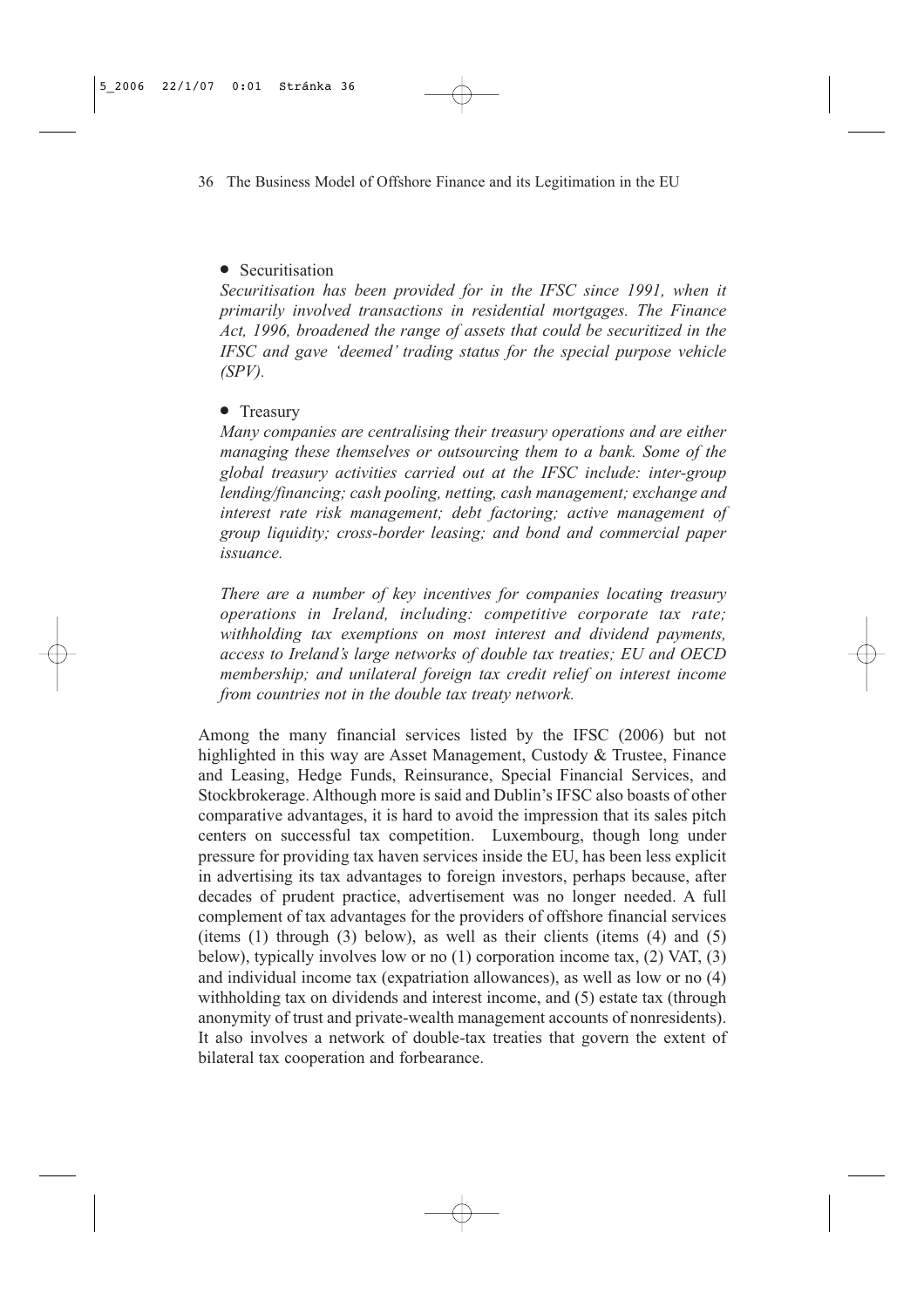The combination of growing fiscal and tax pressures in a number of advanced countries and rising security concerns point to increased cooperation rather than confrontation in the future. Cooperation has already advanced in one respect: After considerable resistance and delay, as from July 1, 2005, all EU member states except Belgium, Luxembourg, and Austria (and territories of member states such as the Crown Dependencies of Guernsey, the Isle of Man, and Jersey) agreed to apply the exchange-of-information provisions of the EU Savings Directive (Council Directive 2003/48/EC, effective July 1, 2005)<sup>26</sup> on interest payments to individuals resident in other member states. The three excepted countries will introduce a system of information reporting only at the end of a transitional period of as yet undetermined length. In the interim they will levy a withholding tax at the rate of 15 percent for three years until mid-2008, for another three years at 20 percent until mid-2011, and at 35 percent thereafter. They will transfer 75 percent of the revenue of this withholding tax to the investor's state of residence.

The IMF (2006, p. 2) joined Luxembourg in downplaying (spoiling of) the tax play:

Contrary to widespread concerns, the EU Savings Directive, which introduced withholding taxes on foreign financial investments in July 2005, seems to have had little impact on private banking activities. Moreover the Directive appears to have created a level playing field among financial centers, further strengthening Luxembourg's reputation as an investment location.

Not every territory and country has been as unconcerned about the application of the Directive. Rogoff (2005, p. 3), for instance, reported that application of the Directive has been viewed as playing into the hands of East Asian centers:

The Cayman business community strongly opposed the directive. Considering that up to 20 percent of Cayman's financial business involves managing money from EU residents, the consequences of the directive would be significant capital flight from Cayman and numerous bank closures. It would prove difficult for Cayman to compete with offshore jurisdictions that did not have to comply with the directive, such as Hong Kong and Singapore.

<sup>&</sup>lt;sup>26</sup> The proposal that led to the EU Savings Directive was presented by the Commission of the European Communities on July 18, 2001. For the full citation see Commission (2001).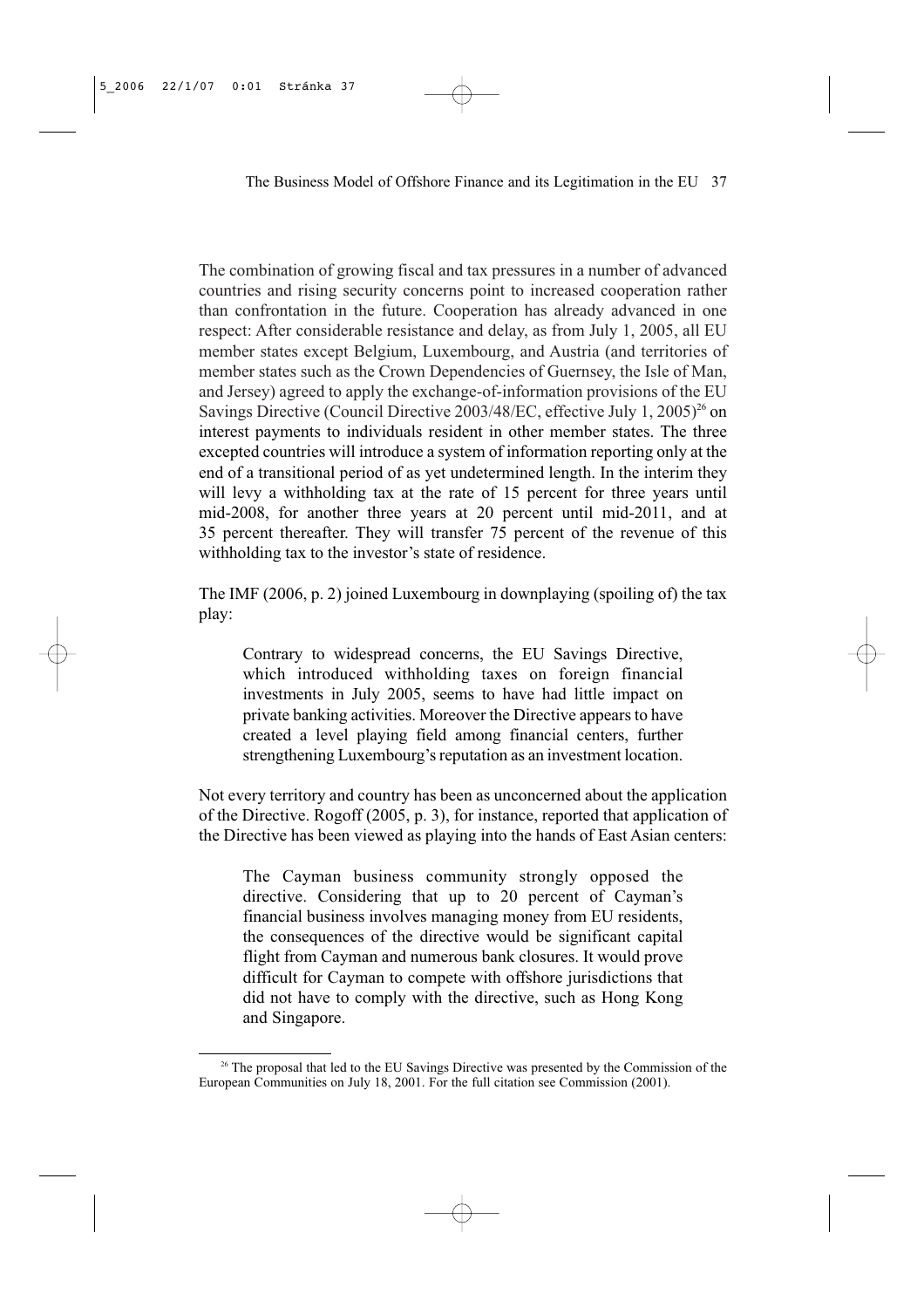Taylor and Prystay (2006) similarly pointed out that Swiss banking giants, like other major banks, have expanded their private-banking operations in Singapore to restore tax-haven services to some of their EU customers from distant offshore locations. Even the OECD (2000, p. 7) has commiserated:

The Committee [on Fiscal Affairs] accepts that the changes necessary for jurisdictions meeting the tax haven criteria to commit to remove their harmful tax practices may adversely affect the economies of some of those jurisdictions.

Yet global competition among tax haven jurisdictions<sup>27</sup> may be imperfect on account of transaction costs indirectly linked to distance. Rose and Spiegel (2005), for instance, have found another successful application of the gravity model in that moving assets offshore incurs a cost that is increasing in distance between the OFC and its sources of funds. The IMF (2000, p. 10) likewise lists "proximity to major economies, or to countries attracting capital inflows" as one of eight *legitimate* reasons for OFCs.<sup>28</sup> OFCs thus may have a cost and networking advantage when serving clients of their region. This limits the strength of the competition to be expected from OFCs based in other regions. Hence there could be an economic reason why Malta has been feeling pressure from nearby countries in the EU, and not just from the OECD and its Model Tax Convention (OECD, 2005), to eliminate Harmful Tax Practices.<sup>29</sup>

<sup>&</sup>lt;sup>27</sup> The United States also provides tax haven services as it exempts portfolio interest and interest on deposits paid to nonresident aliens (NRAs) from NRA withholding. Other types of capital incomes, most notably dividends and real property income and natural resource royalties, are subject to the NRA withholding requirement at rates ranging from 5 percent to 30 percent as specified in the bilateral tax treaties of the United States with different countries. However, Qualified Intermediaries (QIs), often foreign branches of U.S. financial institutions, are not required to forward documentation obtained from foreign account holders to the U.S. withholding agent from whom the QI receives payment of U.S. income (IRS, 2006, pp. 5, 15–17), thereby impeding discovery and international information exchange.

 $28$  The other seven are (1) lower explicit taxation and consequentially increased after tax profit, (2) simpler prudential regulatory frameworks that reduce implicit taxation, (3) minimum formalities for incorporation; (4) the existence of adequate legal frameworks that safeguard the integrity of principal-agent relations, (6) the reputation of specific OFCs, and the specialist services provided, (7) freedom from exchange controls, and (8) a means for safeguarding assets from the impact of litigation etc.

 $29$  Malta was not listed by the OECD (2000, p. 17) as one of the 35 "tax haven" jurisdictions that had not agreed in advance to eliminate their harmful tax practices.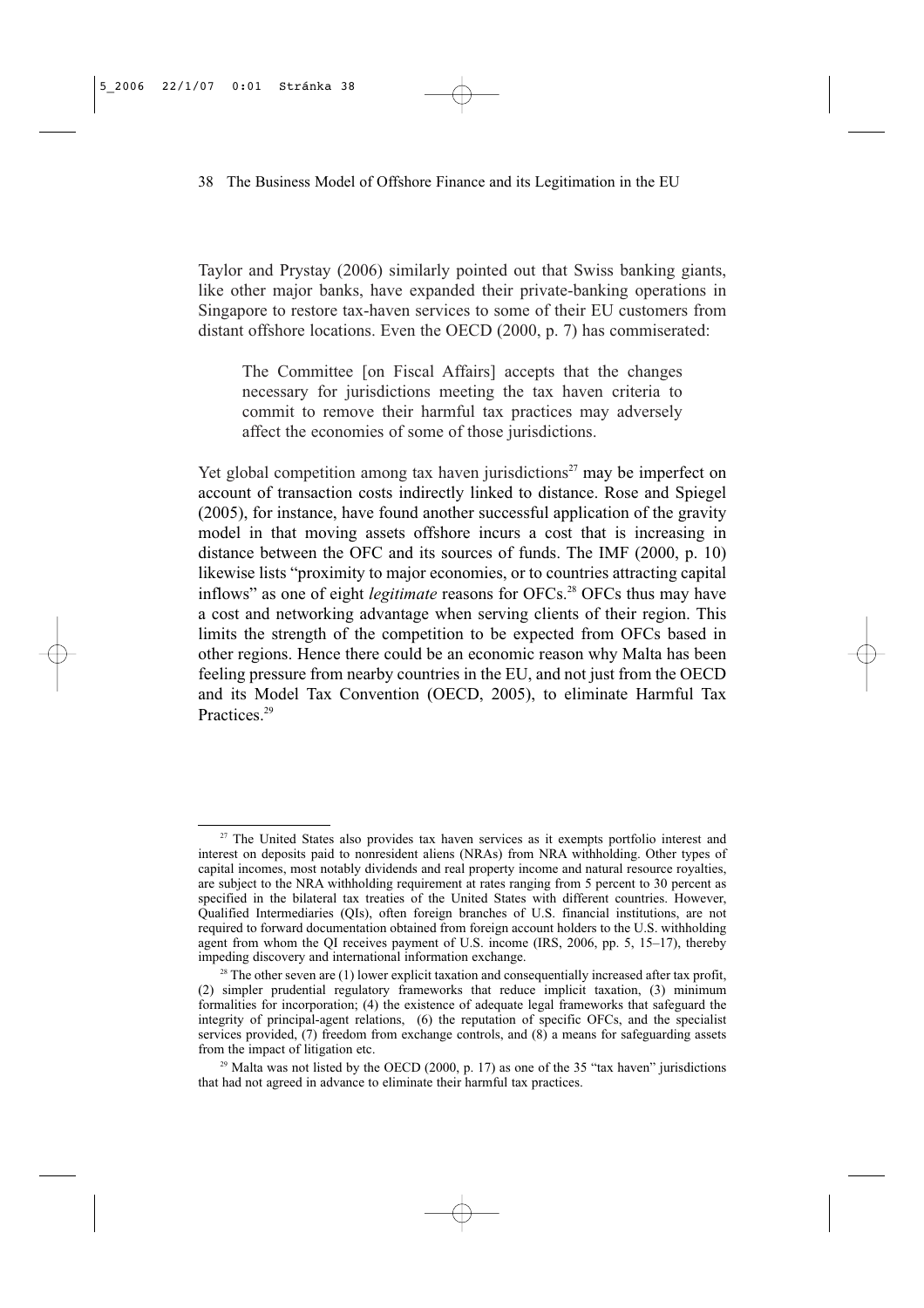## *Cooperation or Confrontation?*

After characterizing tax haven countries as thwarting the sovereign fiscal choices of other countries, the OECD (1998, pp. 37–59; 2000, pp. 24–26; 2004, pp. 14–17) outlined a set of "defensive measures, including non-tax measures" (OECD, 2000, p. 26; see also 1998, p. 62). These could be taken unilaterally, multilaterally, or ultimately on a globally coordinated basis, to induce "uncooperative Tax Haven" countries to stop tax practices judged harmful to other countries.

For example, [clearly harmful is] a preferential [to nonresidents] tax regime which is intended and operated to facilitate the evasion of tax properly owing to other countries, which is non-transparent and with respect to which the country providing the regime does not exchange information. Severe counter-measures are appropriate and indeed necessary to deal effectively with this extreme type of harmful tax competition. (OECD, 1998, p. 40).

This is not the place to discuss where to draw the line between beneficial international tax competition and countries harmfully competing to provide sanctuary for each other's tax evaders. Fact is that those on the losing side of this negative-sum game may decide officially to object and then take "defensive" measures to cut their losses. Tax haven countries therefore must seek to come to terms with designated sword carriers such as the OECD. They do so to protect their international capital flows and financial business from being disrupted by actual or threatened countermeasures or sanctions. These could be applied against them or their nonresident clients. All this means that overt ring-fencing, the practice of providing preferential tax treatment to non-resident investors by statute, must be ended.<sup>30</sup>

To bolster compliance, the OECD (2000, p. 25) suggests considering imposing certain transaction taxes ("transactional charges or levies") from the

<sup>&</sup>lt;sup>30</sup> Even without formally discriminatory legislation, much has been done to favor nonresident investors. An example is provided by Malta. After first taxing corporate incomes from foreign sources at one-third of the 35% tax rate applied to such incomes if generated from domestic sources, Malta switched to a "neutral" tax imputation system immediately granting a dividend-paid credit as an offset to two-thirds of the corporation income tax otherwise due in either case. If, as expected, nonresident dividend recipients find is easier than resident recipients to conceal the taxable dividends from their respective tax authorities, a de facto tax preference for nonresident investors remains.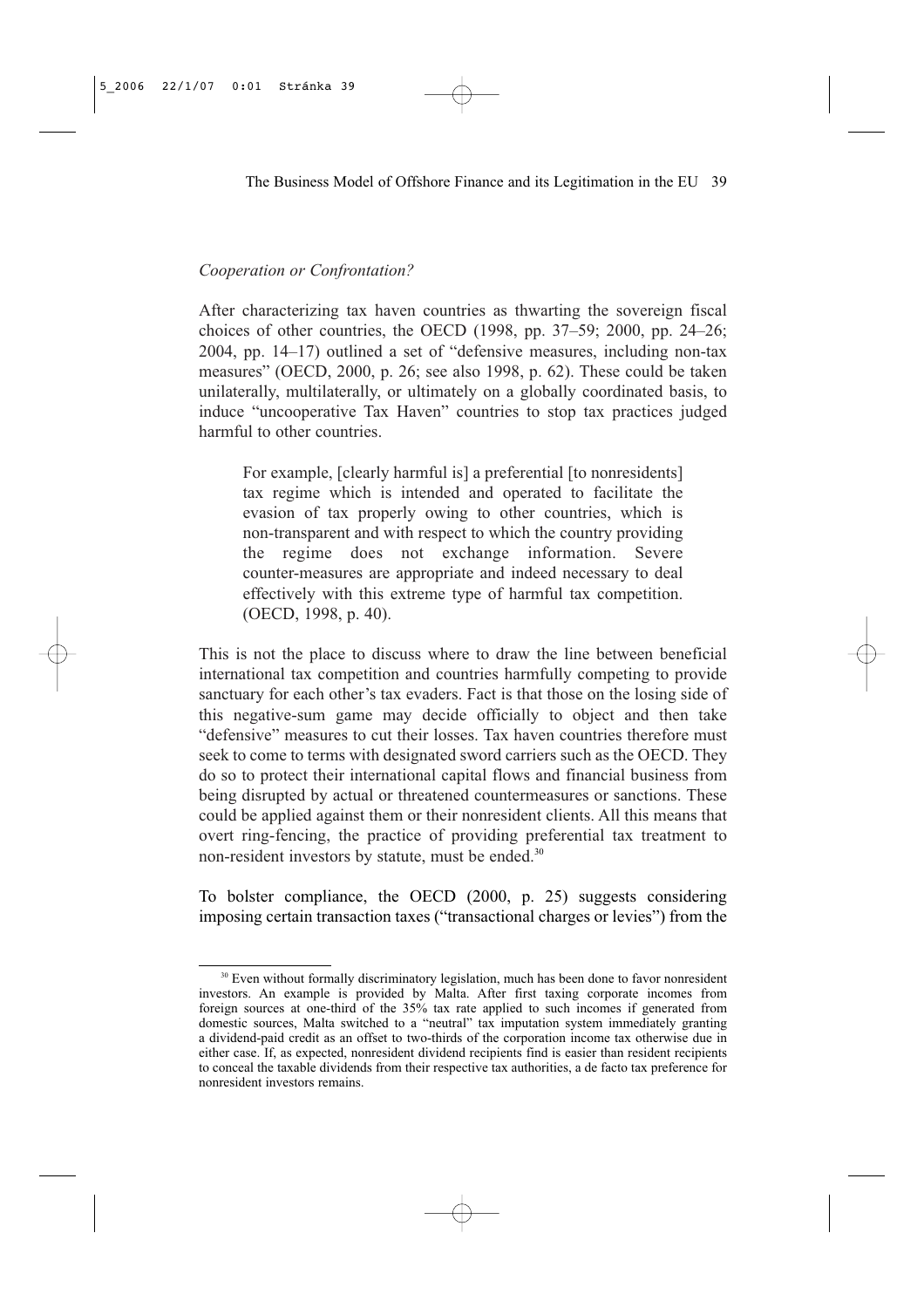outside to discourage dealing with uncooperative tax haven countries. It also suggests that tax treaties with tax haven jurisdictions might have to be cancelled (1998, pp. 49–50) or at least modified to "contain a limitation of benefits clause which would prevent the benefits of the treaty from being claimed by third country residents who have no real connection with the country or jurisdiction" (2004, p. 16). In addition, members who feel injured by harmful tax competition are admonished to consider a broad range of retaliatory options because "there are no reasons ... why the actions directed at harmful tax competition should be restricted to the tax area" (OECD, 1998, pp. 49–50). Thus OECD countries have availed themselves of rationale and justification for unilateral and multilateral adoption of punitive measures.

These measures can take different forms. Just like impediments to trade, capital controls can be applied against inflows or outflows. They can be applied through the administration of quantitative measures, such as the licensing of foreign investment projects and of the associated financial transfers, or through more indirect, price-based or tax-equivalent measures. The latter are often also described as "market-based" since the response to them, once set, is determined by market forces and not by administrative discretion. Examples are dual exchange-rate regimes for trade and capital-account transactions, or uncompensated deposit requirements to discourage hot-money inflows. Both quantity- and price-based capital controls can be applied by the party choosing to impose its own controls or by parties imposing such controls as a punitive measure upon it. External capital controls are invariably trade-related and not just through the balance-of-payments constraint. They also impinge directly on the competitiveness and profitability of a country's financial-services business and hence on its scope, scale, and level of development. In some countries capital controls also have been used internally to segregate its domestic from its "offshore" international finance business.

If a country integrates successfully first into the EU and then EMU, it will be much better protected against punitive actions by fellow members than if it had remained on its own. As part of the price of EU-entry, such a country will have to transpose dozens of directives in the area of financial services into national regulation and ensure effective enforcement of their provisions by its supervisory authorities. In return, the country will be financially integrated into a regional network of financial services providing for cross-border competition and market access, low-cost post-trade services such as payments and securities settlements, and legal certainty in a number of respects.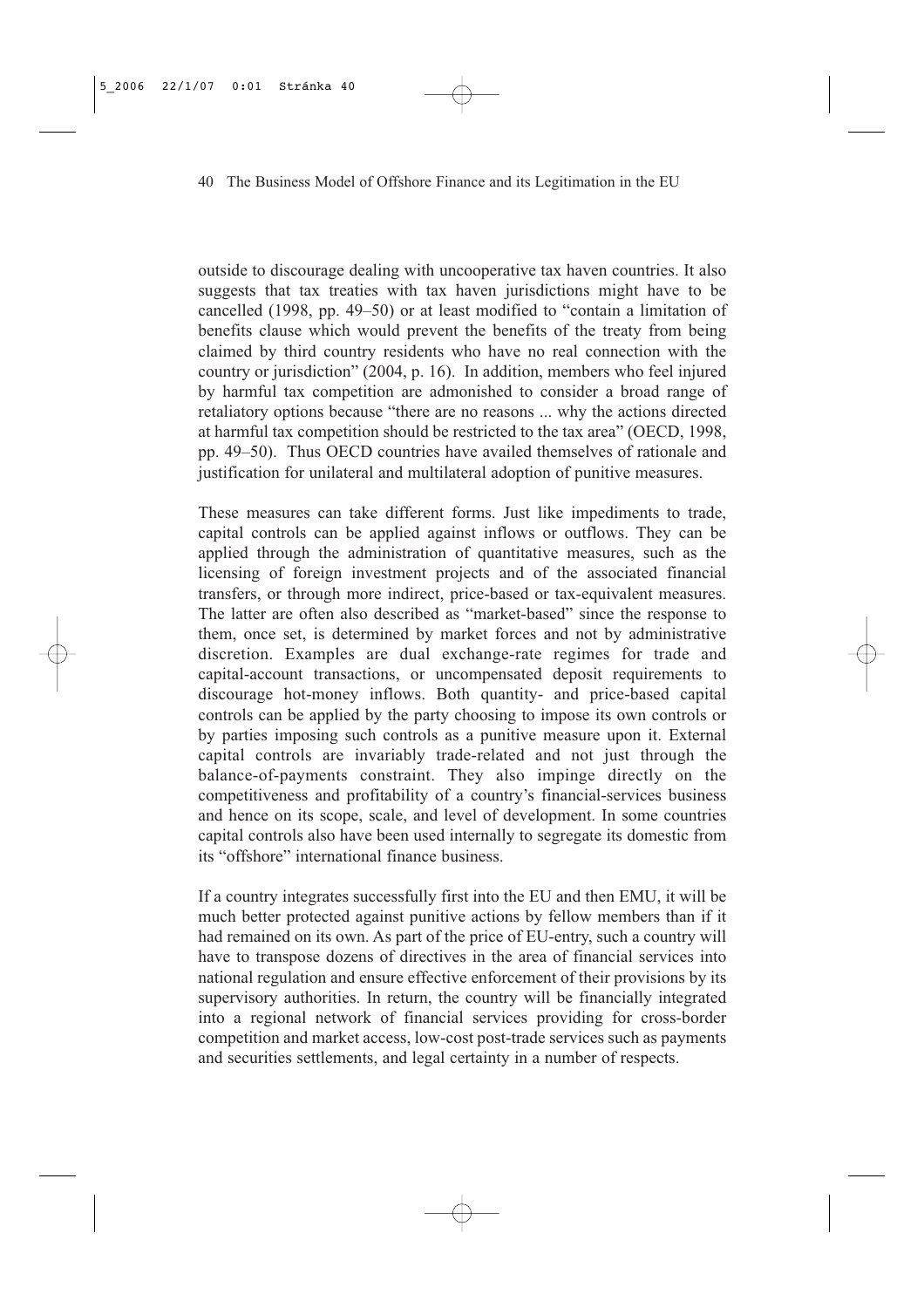The Commission's (2005, p. 7) *Green Paper on Financial Services Policy* still warns that unless national supervisors ensure application of "the highest ethical standards ... also vis-à-vis offshore financial centres," "market and political pressure for additional regulatory intervention in these and other domains will intensify ... The objective is to strengthen disclosure when using entities in off-shore financial centres." Yet the new member countries with a special interest in these matters will also have more say in shaping any such additional regulatory intervention when they operate as EMU members from inside.

President Trichet (2006, p. 2) has defined the ECB's goal of European financial integration as fully achieved only when all potential participants have equal access to the European financial market and its instruments and services, both as suppliers and demanders. Sanctions or "special measures" directed against particular members do not fit this agenda. Trichet has explained why achieving this goal is important not only for the effectiveness of the transmission of the ECB's monetary policy and for financial stability but also for the efficiency of financial intermediation and hence for economic growth. Reports to the Commission (2005, see pp. 14–15 for brief descriptions of their findings) have contained much of the evidence cited in this regard.31 If some countries are better than others at taking advantage of the common rules to expand their financial services business, there is no basis for complaint.

*Summary of Case 2.* Even those OFCs that have achieved solid respectability got their start by offering lax regulation and supervision of offshore financial services providers and emphasizing tax-haven benefits. To prosper, they then had to develop economies of scale and scope and expertise in the provision of financial services that enabled them to compete also on the basis of superior efficiencies. The OECD's and the EU's initiatives to put an end to certain "harmful" tax practices, as well as the monitoring, identification, and reporting mandates tightened after 9/11, have crimped the offshore tax-haven business in the EU for EU customers. But for offshore centers that are newcomers to the EU and looking forward to EMU, there are some benefits that could offset the costs arising from greater transparency about their business and its nonresident customers: Being plugged into pan-European decision and operation processes and securities and payments settlement

<sup>&</sup>lt;sup>31</sup> See especially Commission of the European Communities (1988); Gianetti et al. (2002); Hartmann, Maddaloni and Manganelli (2003); Kok *et al*. (2004); London Economics (2002); Sapir *et al.* (2004).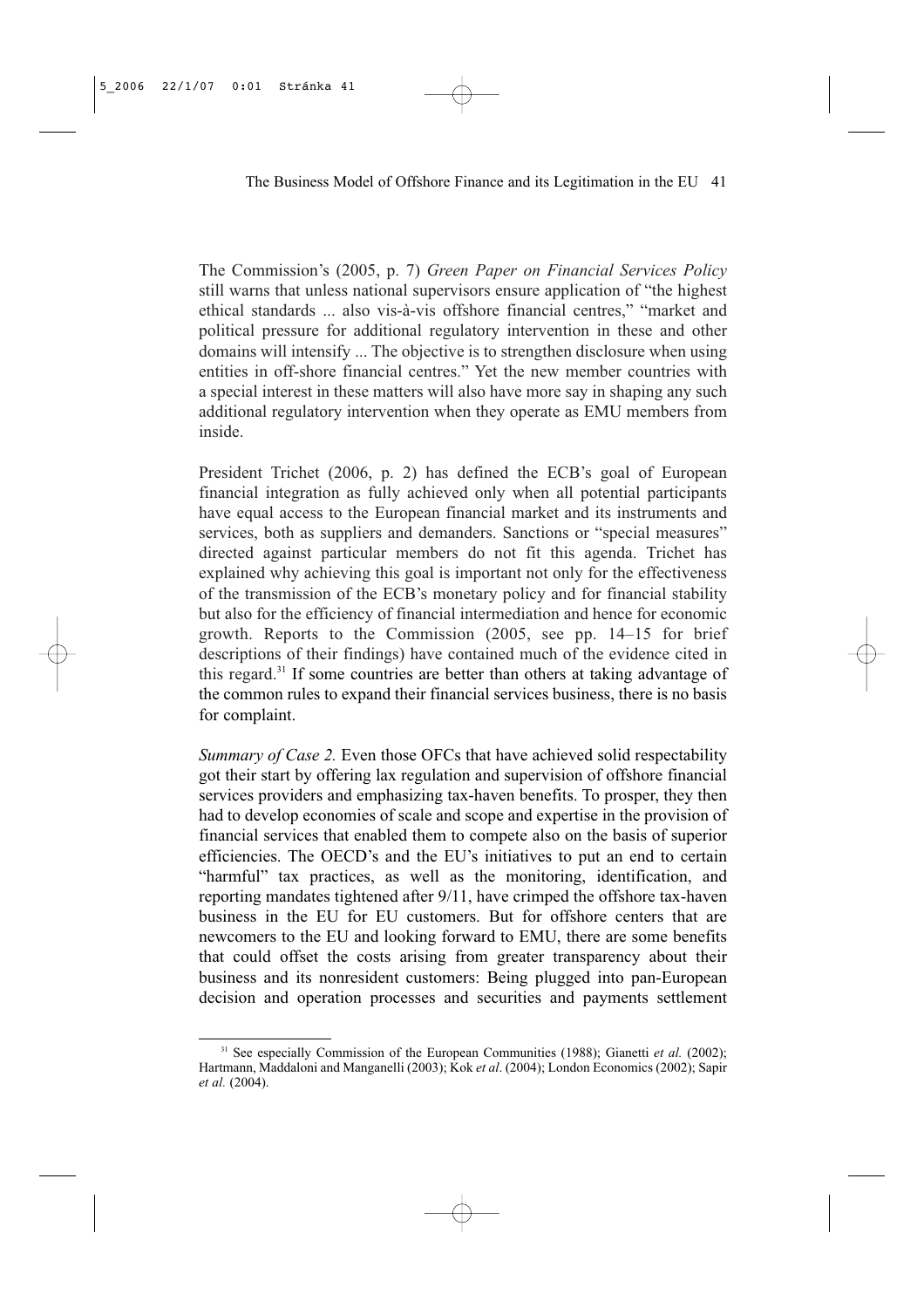systems can help guarantee wide market access and offset the costs of accepting curbs on the tax-haven business. Greater legal certainty and economic security for participating institutions and their clients may be another reward for relying on cooperative solutions. In addition, for financial institutions in Malta that wish to borrow from their central bank as counterparties of the Eurosystem, gaining the ability to mobilize eligible collateral held anywhere in the EU-15 countries would be of value to support their far-flung operations (for a description of the Correspondent Central Banking Model, CCBM, see ECB, 2005). Once again, what are normally viewed as macroeconomic choices, such as joining EMU and accepting common standards, may in part be driven by legitimate financial-service interests.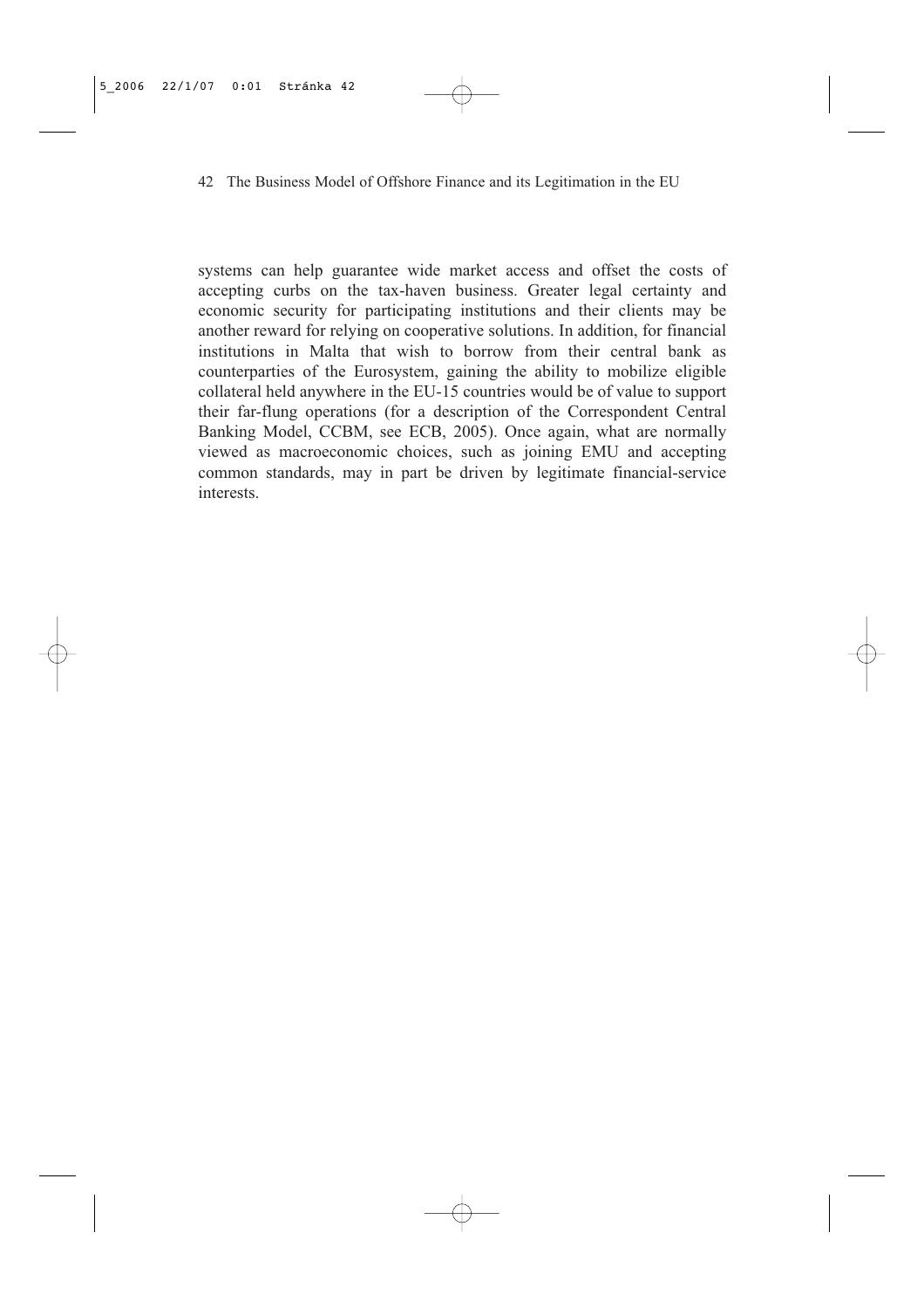Jurisdictions in which offshore financial business, conducted mostly in USD, equals or surpasses onshore business, conducted mostly in local currency, face unique problems of capital controls and financial management and in the choice of exchange-rate regime. Policy issues in this last case considered, case 3, relate to the costs and benefits of segregating offshore from onshore business, fostering international financial business development, and sorting out the implications of regulations and controls for financial stability and international relations. Even the continued maintenance of a separate domestic monetary unit can become an issue if that unit finds itself increasingly on the losing side of substitution between local and international currency denominations. What policy choices do these issues present for Singapore, Hong Kong, and Shanghai, three unequally competing centers in East Asia?

The experience of Singapore demonstrates that financial-market integration may interfere with the pursuit of independent monetary-policy objectives when a large offshore market exists which operates in a currency denomination, the Asian dollar (an accounting unit whose value is fixed at one U.S. dollar), that is valued differently from the currency issued for the home market (the Singapore dollar, SGD, that is subject to a managed float with inflation targeting). For example, if funds raised in the offshore market can readily be brought into the local market, there may be upward pressures on exchange rates, asset prices, and bank money supply that are difficult to resist. Under such conditions speculative movements of funds could help create the very conditions that would make speculative attacks, say on currencies viewed as undervalued, successful. In addition, if domestic credit tightening left banks free to shift to "cheap" foreign-currency borrowing as a major source of funds, dangerous currency mismatches could build up on their balance sheets, as in the run-up to the 1997–98 East Asian crisis.

To prevent such risk exposure, Singapore has partially segregated its financial business into (a) business conducted by a Domestic Banking Unit (DBU) and (b) business conducted in an Asian dollar facility known as an Asian Currency Unit (ACU)<sup>32</sup>. Banks are allowed to deal with any currency in the DBU. In the

<sup>&</sup>lt;sup>32</sup> Such facilities are not to be confused with the Asian Clearing Union of the same acronym. That union keeps its settlement accounts in the Asian Monetary Unit (AMU) equal to one USD.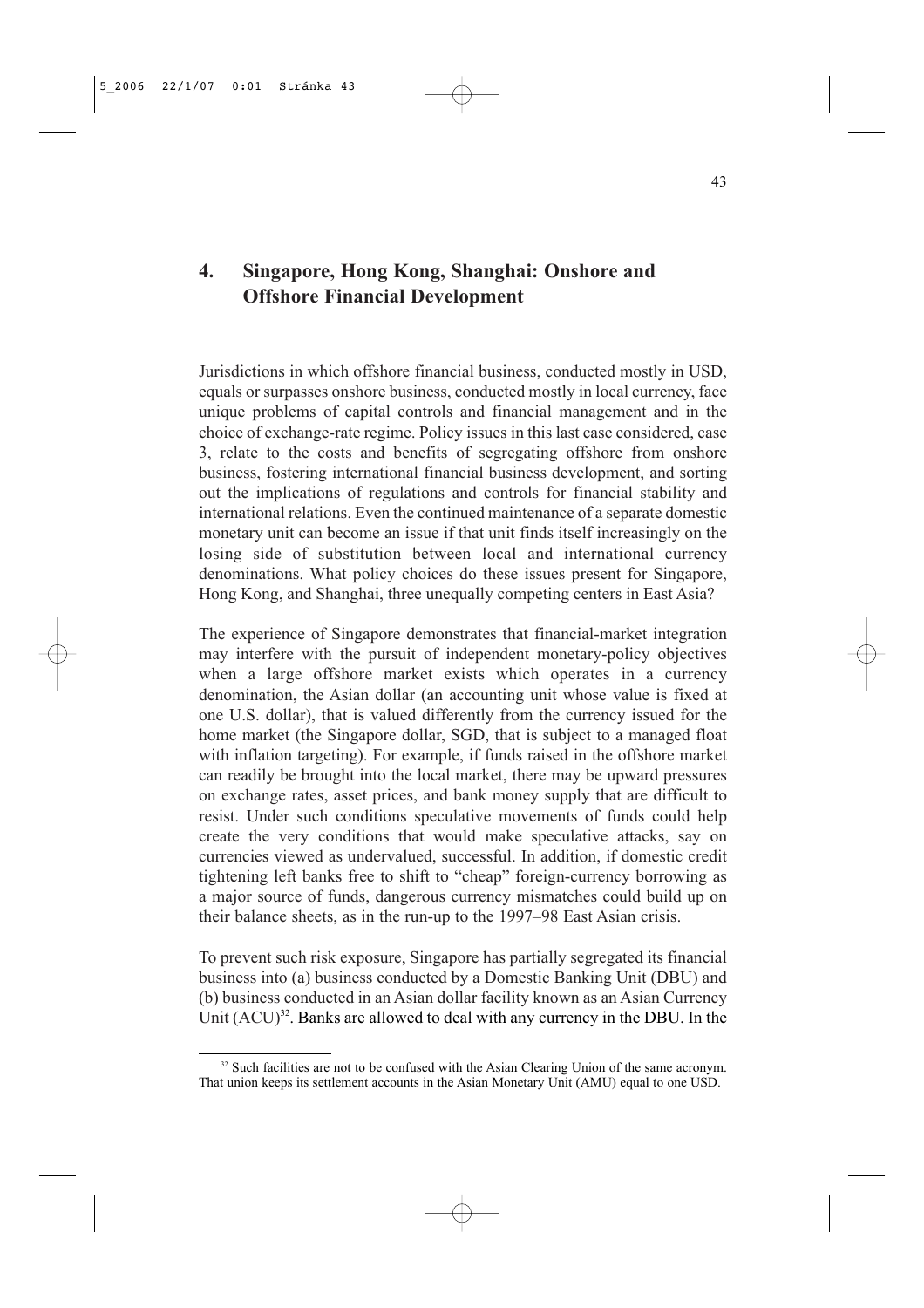ACU, they are allowed to deal in all currencies except the SGD. Even though swapping funds supplied by the ACU into SGD at the DBU is no longer prohibited within certain limits, less than 1 percent of what is raised from banks and nonbanks outside Singapore appears to have been retained in Singapore. This was found in an investigation by Tee (2003) of the sources and uses of funds as of July 2002. Hence, at least until then, the separation between onshore and offshore markets in Singapore remained fairly intact. As integration of the USD and SGD markets proceeds, the co-habitation, on many balance sheets, of a local currency with an international currency unit from outside the region, still characteristic of (South-)East Asia, may be fraught with unnecessary exchange-rate risks (see Levy Yeyati, 2006). Consequently, countries may prefer to minimize exchange-rate movements between the local and the international currency in domestic use by sacrificing a monetary policy that is geared to domestic objectives (Hausmann *et al*., 2000) even when they are "floating."

Since the 1983 adoption of a USD-based currency-board arrangement known as "the linked exchange-rate system," Hong Kong has remained committed to tying its currency and financial system to USD as its onshore and offshore markets have been integrated. Except during major regional exchange-rate crises, the HKD thus has been a near-perfect substitute for USD, sharing its liquidity, financial depth, low interest rates and its small – formerly mostly  $negative<sup>33</sup>$  – exchange-risk premiums against other major currencies. (A negative exchange risk premium of one currency against others is indicated by systematically lower real interest rates being demanded on the former currency in free international capital markets so that uncovered interest parity does not hold.) Almost half of all deposits at Hong Kong banks are in currencies other than HKD, mostly in USD and increasingly also in renminbi (RMB). A liberal financial regime has allowed Hong Kong to function as a major international financial center for decades, serving not only the entrepôt functions of both importing and exporting large amounts of finance capital and FDI but also allowing it to be a sizable *net* capital exporter.

After the handover to China in 1997, use of the RMB in Hong Kong has been legalized in ever more uses and in ever larger maximum amounts. Currently

<sup>&</sup>lt;sup>33</sup> The appearance of a negative risk premium of HKD with USD is somewhat deceptive. The reason for it is, at least in part, that the tight and numerically explicit weak-side-only limit placed on fluctuations of the HKD/USD rate from its parity of 7.8, due to its asymmetry, created a sustained mathematical expectation of some appreciation from parity until the strong-side limit was made equally tight and explicit. This occurred on May 18, 2005 when the convertibility zone of 7.75 to 7.85 HKD/USD was introduced.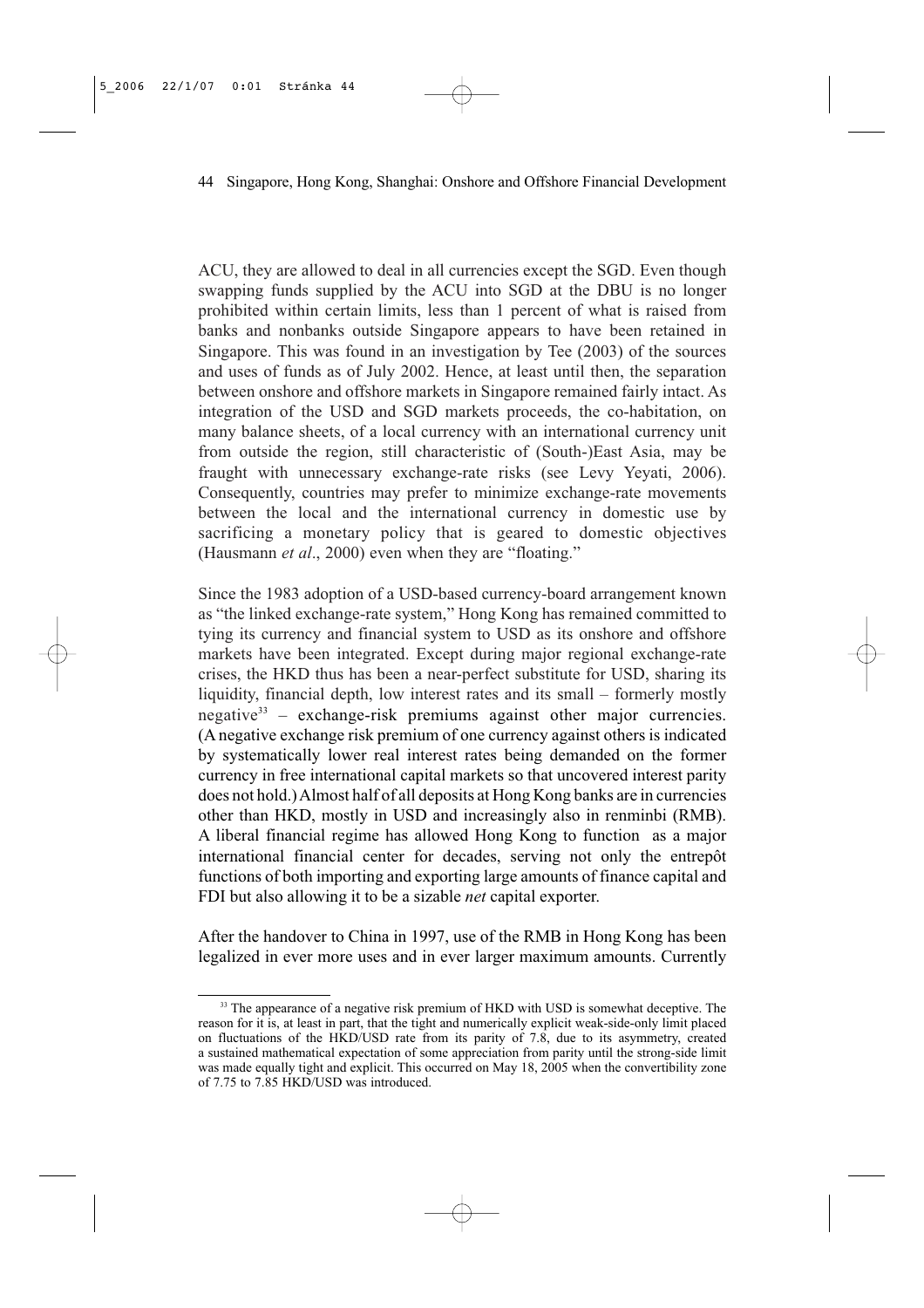hardly a week goes by without new regulations being issued that expand the monetary uses of yuan (CNY=RMB) in Hong Kong and the freedom to conduct CNY-denominated business for local customers in Hong Kong banks. However, lending in RMB by Hong Kong banks currently still is subject to restrictions. As a result, just as HKD has long been a substantial currency competitor to CNY in the Pearl River Basin, CNY is becoming an onshore currency competitor and parallel currency to HKD in Hong Kong. To the extent a CNY/USD rate that is sticky but not fixed and a HKD that is hard-fixed against USD continue to co-exist inside China, there will be greater internal exposure to exchange risk. The shocks to balance-sheets and competitiveness that could result when the CNY/USD rate moves while two separate exchange-rate regimes still are maintained inside China may eventually make the HKD's currency-board peg to USD politically and financially unsustainable. On the other hand, once HKD is tied firmly to RMB in a joint managed float against USD, the loss of distinctiveness may leave less and less reason for keeping HKD as a separate currency inside China indefinitely. Thus speculation about the ultimate fate of the HKD has spread (e.g., von Furstenberg, 2005b; Fung, 2006). Intermediate positions, such as switching the currency peg of the HKD from USD to RMB, have also been considered (Genberg, 2006).

HKD and RMB coming into much closer contact with each other alters the basis for macroeconomic policy choices. For example, when the RMB on its upward crawl reaches parity with HKD inside, or on the strong side of, the HKD convertibility zone of 7.85–7.75 per USD, legal interchangeability between HKD and RMB might be precipitated that could lead to internal monetary union. Before that, the "one-country, two systems" principle would have to be modified by mutual agreement.<sup>34</sup> Should the HKD be squeezed out

<sup>&</sup>lt;sup>34</sup> As summarized on the HKMA website, the Basic Law states that "the Hong Kong dollar shall continue to be a separate and freely convertible currency; it also prohibits the imposition of exchange controls and requires the Government of Hong Kong SAR to provide an economic and legal environment appropriate for the maintenance of Hong Kong's status as an international financial centre." Technically, monetary union at a 1:1 equivalence rate would minimize transition and information costs as HKD obligations would become dischargeable in equal amounts of RMB, and HKD notes could remain in circulation as equivalent to RMB notes of the same face amount until they wear out. Thus new contracts and notes would cease to be issued in HKD, but existing contracts and notes would not need to be re-denominated or exchanged. Of course there would still be a host of issues to be dealt with, such as what to do about the fair liquidation of options, forwards, currency swaps, and other intertemporal derivative products built on the HKD and about the interest rate on existing variable-rate HKD-denominated claims once the HKD as a separate currency with its own interest rates has ceased to exist. To deal with these issues, a period of at least a year of RMB/USD stabilization in the 7.75-7.85 range would be most convenient, pausing in the currency-board zone long enough for fair and efficient adjustment of financial instruments and markets before letting the RMB float to a greater degree.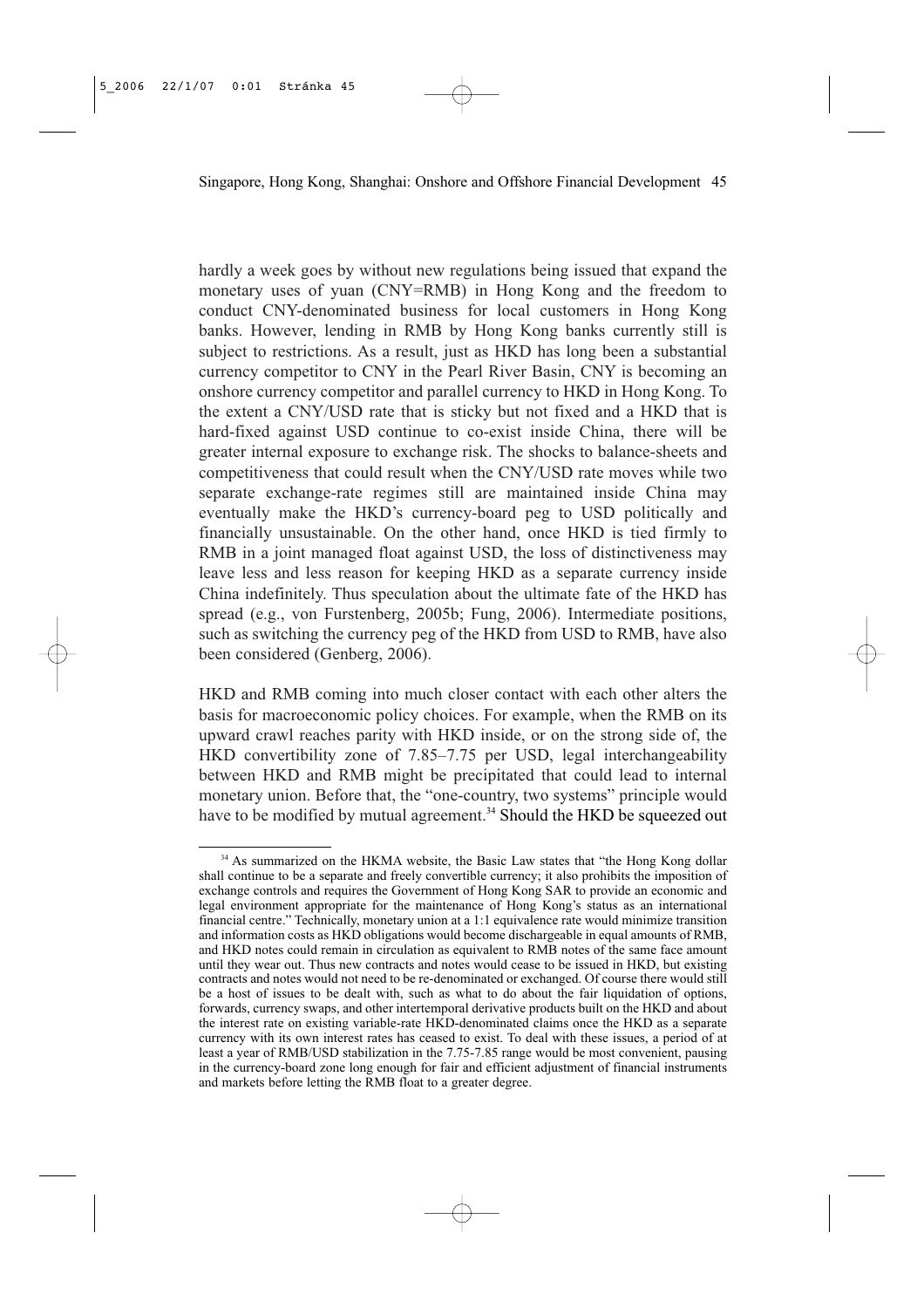and new HKD-denominated currency and claims cease to be issued, this would immediately raise the question of whether Hong Kong's pre-eminent international financial services business can continue to flourish without the liberal status conferred by the HKD and its present regime. At the very least, international banking facilities would have to be authorized in Hong Kong to protect its financial business from any of the external capital controls on the use of RMB still applied in the mainland.<sup>35</sup> If the HKD is to be folded into the RMB in future years, it must be done in a way that fully protects the capabilities and global standing of Hong Kong's international financial business.

There are alternative outcomes to consider. Although Hong Kong continues to grow its offshore business, partly in HKD, but mostly in USD, it might be able to become a major center for offshore financial business in RMB in future years even while continuing to use HKD internally. Such a development would be analogous to London having emerged as the center of regional and global euro-denominated financing activity without the UK relinquishing the pound (GBP). Whether Hong Kong could follow a similar path without detriment to its leading role in the eventual internationalization of RMB and the latter's emergence as a regional key currency, and anchor for the currencies of countries to the South of China, is still uncertain. As the Chief Executive of the Hong Kong Monetary Authority (HKMA, 2006, p. 1) has stressed, "further expansion of renminbi business would not only raise Hong Kong's status as an international financial centre, but also provide a testing ground for the gradual move towards full convertibility of the renminbi." However, it is doubtful that Hong Kong's financial institutions will have the lowest funding costs in RMB in all of China unless Hong Kong ultimately adopts the RMB as its own currency, thereby achieving internal monetary union. Furthermore, the current restriction on direct RMB lending to loan clients of Hong Kong banks – a form of internal capital controls – limits these banks' ability to aggressively bid for RMB deposits. Thus, consideration for financial business and the choice of currency, exchange-rate, and capital-control regimes are closely linked.

As previously discussed for OFCs in Europe, tax bases and rates are important for where to book international financial business. In the late 1960s, Hong Kong lost out to Singapore as the prime location for starting the Asian Dollar Market (ADM) in part by refusing (until 1982) to abolish the interest withholding tax on foreign currency deposits that Singapore had

<sup>&</sup>lt;sup>35</sup> According to Ma and McCauley (2006), these controls, though rapidly reconfigured and redirected as needed by China's State Administration of Foreign Exchange, continue to bite for the time being.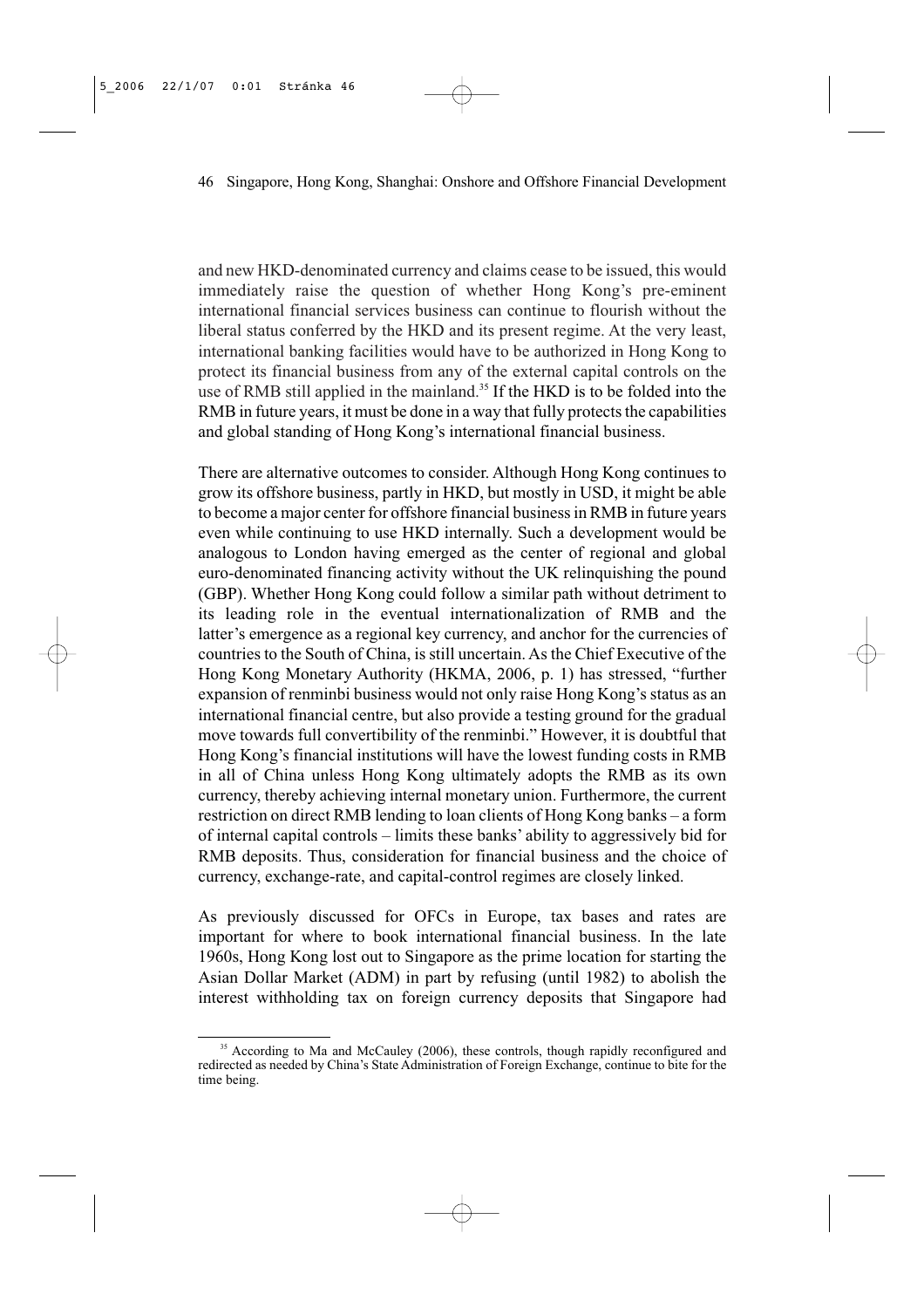dispensed with from the start. In recent decades, however, Hong Kong has been highly successful in establishing itself as a low-tax location for international financial investment. While Hong-Kong's post-return (July 1, 1997) status as "One Country, Two Systems" allows differences in systems of taxation, aggressive tax competition for offshore business between Hong Kong and Shanghai is unlikely beyond what Hong Kong already offers in competition with Singapore. Hong Kong may outsource routine parts of the financial business, such as back-office operations, to lower-wage and lower-rent jurisdictions without losing its leading edge in financial-product and investment-strategy development and in regional underwriting and market making. While not seeking to tax foreign-sourced income at all, Hong Kong's tax rates are also very low and flat on income from domestic sources across the board (for instance, 15.5 percent in early 2006 on profits, wages and salaries, and property gains). Furthermore, its fiscal condition has fully recovered from difficulties that were encountered earlier this decade partly on account of unusually high reliance on volatile non-tax revenue sources. All this and generous expatriate allowances make Hong Kong attractive for high net-worth individuals who contribute to its offshore financial business.

Once again, competitive conditions created for financial services are seen to depend not only on the choice of exchange-rate regime and the degree of monetary and financial integration, but also on the tax regime and fiscal soundness. These factors, in conjunction with network economies, agglomeration benefits, and economies of scale, are probably more important factors in the choice of location for international financial business than differences in pay scales for lower-level workers and in rental rates for office space.

#### *Shanghai*

Soon after the Pudong New Area was established in 1990 as a government-assisted business development project, Shanghai set out to become a major competitor for Singapore's and Hong Kong's offshore business. Through development of its futures exchange and of a growing range of derivatives for hedging and for risk transformation and repackaging, Shanghai since has taken strides to build the financial infrastructure supporting its bid to become a major offshore financial center by 2010. In this regard, Shanghai may be set to launch the derivative and hedging products that will gradually allow the RMB to float more noticeably against USD while capital controls continue to be eased. However, Shanghai has yet to develop the liquidity and market depth needed to become an able competitor with Hong Kong in any of the major lines of financial business, including trading of equities. This in spite of the fact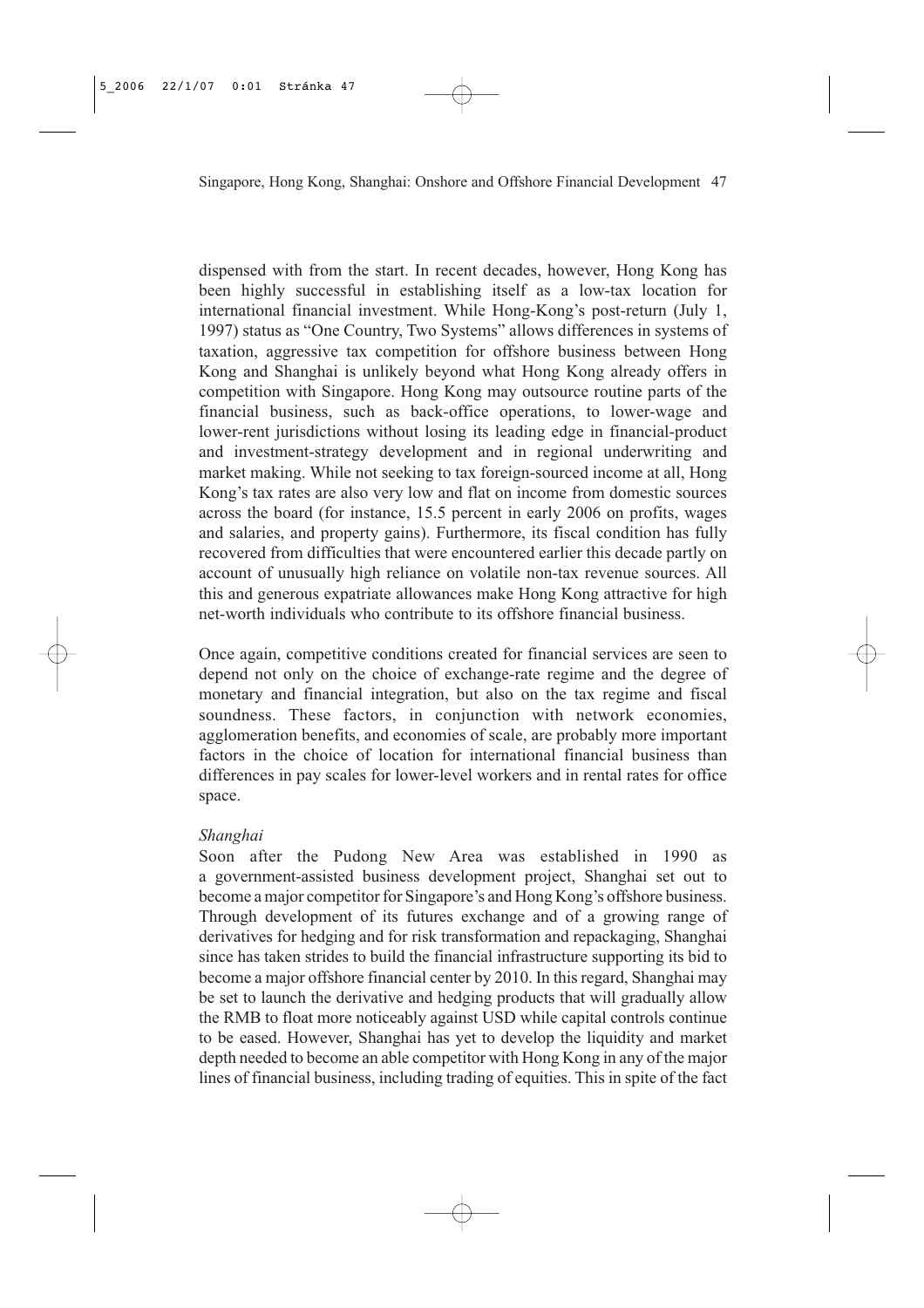that floatations arising from privatization of government enterprises in mainland China are directed to boost Shanghai's struggling stock market. In addition, the bond market within mainland China, and foreign participation in securitization, still need to be developed.

Given China's existing external capital controls, Shanghai's approach is to segregate offshore from onshore business by preventing local-currency claims and obligations from being used in the offshore business. As years earlier in Singapore, this segregation will get in the way of large net capital exports being intermediated by Shanghai's offshore sector. To truly become an international financial center, Shanghai, like Hong Kong, would have to be allowed to offer international RMB finance and financial instruments to nonresidents rather than driving this developing business to offshore locations, including Singapore, or leaving it to IFIs to issue panda bonds to nonresidents. Thus capital controls complicate developing a jurisdiction's international financial business and hamper the emergence of deep and liquid financial markets.

*Summary of Case 3*. Singapore, Hong Kong and Shanghai are at different stages of financial development, but at each stage there is growing emphasis on international financial business. Singapore's offshore market was segregated from the domestic market to prevent internationalization of SGD and to safeguard the capacity for an independent monetary policy. Any remaining capital controls in Hong Kong are internal to China and designed solely to limit the use of RMB in Hong Kong's own financial business as if Hong Kong as a whole were a segregated OFC of China. As these internal controls are relaxed, and the RMB, with its powerful network externalities and large potential use for financial services, makes ever more inroads into Hong Kong's domestic financial business, the HKD may be squeezed out between RMB and USD. To the extent Shanghai is attempting to build a regional financial services center, that center still is fenced in by capital controls. In these respects Shanghai thus is reliving some of Singapore's early history. Since then, in attracting high-risk private financial business, Singapore has been slow in outgrowing the intermediate stage of IFSC development. This is a stage at which offshore financial centers still see more potential in offering a lax regulatory and supervisory environment than investing in a high reputation for financial soundness by lowering operational risk and legal hazards.36

<sup>36</sup> Giap and Kang (2005) devote just 1 out of 38 pages of their comprehensive review of Singapore's competitiveness to financial services. They see the Monetary Authority of Singapore as the nucleus of a financial sector development agency they would like to see established.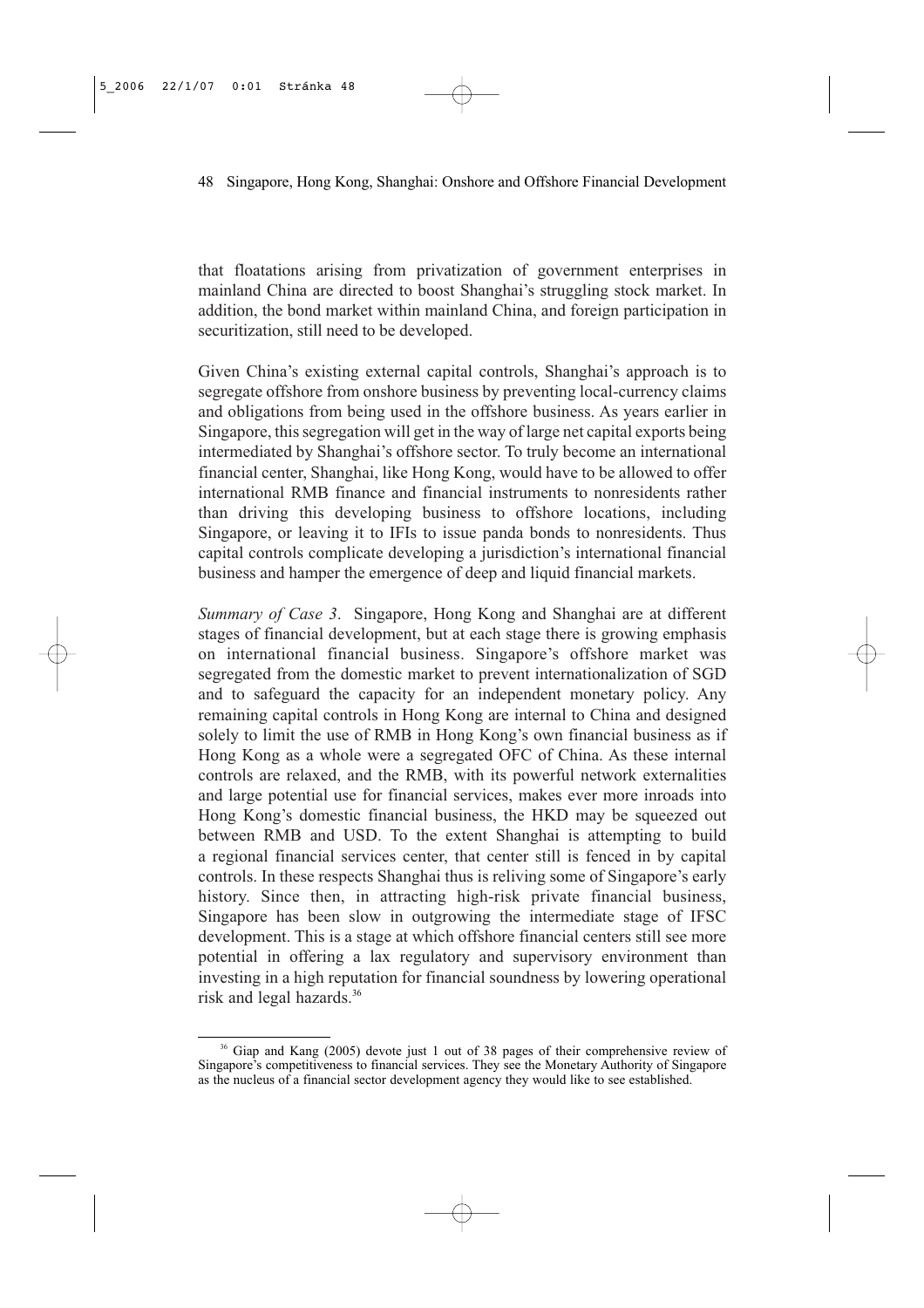# **5. Conclusions**

Like with Optimum-Currency-Area (OCA) criteria, most academic typologies have set out the combinations of choices available with any particular exchange rate regime in purely macroeconomic terms. Adding business economics to macroeconomics, this paper has emphasized the requirements for a flourishing international financial services sector instead and how they impinge on macroeconomic choices. The paper considered three cases or situations. These ranged from a brief study contrasting the choices of Denmark and Malta in ERM II, to looking at Offshore Financial Centers and their business model in the EU, and to the macroeconomic operating environment most conducive to three international financial service centers in East Asia.

Weighing these three cases supports some generalizations.

Promoting a country's international financial business militates against its:

- 1. Maintaining internal and external capital controls to prevent currency substitution.
- 2. Retaining a local currency with limited financial uses and no international prospects.
- 3. Relying principally on tax-haven services to nonresidents and lax regulation and supervision of offshore financial institutions for growth beyond the start-up phase.

Conversely, a jurisdiction's international financial business benefits from its achieving liquidity and depth in financial markets for the full range of equity, debt, and derivative products that are needed to conduct trading-intensive types of financial business. Macroeconomic steps to this end include:

- 1. Seeking to capitalize on network externalities by gaining insider status and assured access through close administrative, legal, economic and financial integration with neighboring jurisdictions.
- 2. Evolving an international financial currency if a large national or regional economic base is available to do so.
- 3. Being prepared to give up having an indigenous currency and agreeing to regional currency-consolidation if major-currency status cannot otherwise be achieved.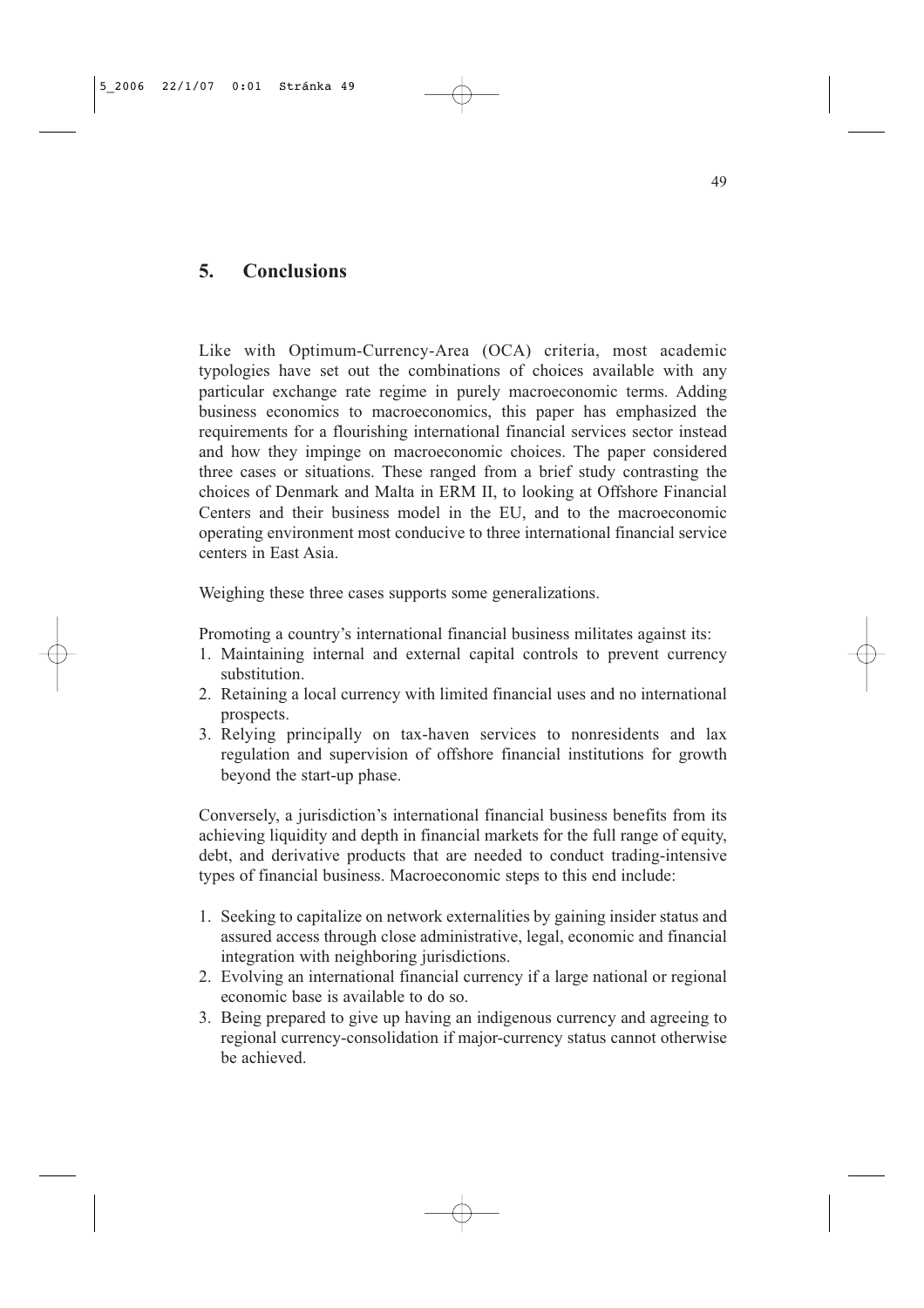#### 50 Conclusions

Very few jurisdictions other than OFCs base their macroeconomic choices primarily on the interests of their financial services industry. Yet even in some larger and more diversified jurisdictions, these interests may tip the balance. Hence they deserve increased attention not least from international macroeconomists.

#### *Issues for Further Research*

Analytically, one of the most important issues that remain to be assessed is the comparative efficiency of different modes of the international financial services business, in particular offshore finance. If offshore finance is viewed as parallel or underground finance by analogy with the underground economy, it would owe its existence to burdensome tax, regulatory, and license costs, and to limitations on business powers in the official sector. These may discourage participation in the official economy in spite of superior access to legal security and network benefits that it brings.

The contribution of any such, potentially second-best, offshore activity to the size and efficiency of the networks of the international financial system is ambiguous. On the one hand the demand for currency and asset substitutions within countries may be satisfied by OFCs when such substitutions are blocked within the domestic monetary and financial system. The existence of OFCs thus could discourage countries from excessive use of seignorage and of explicit taxes on mobile capital and its yield. $37$  On the other hand, such discipline effects are incidental as countries do not encourage the supply of OFC services from within their borders to discipline themselves. Rather, they and the foreign companies they host seek to profit from bypassing the regulations, prudential supervision, taxes and business restrictions imposed elsewhere. However, as illustrated by the Barings collapse brought on by unsupervised offshore trading and position taking in Singapore, high-risk activities that can be conducted with little or no supervision only in offshore affiliates still could have the capacity to bring down major financial institutions operating in both the offshore and onshore sectors. Bankruptcies on an even larger scale could pose systemic risk if they overwhelmed networks otherwise designed to isolate trouble and to limit the damage it may cause. Hence consolidated supervision that extends to operational risks may

<sup>&</sup>lt;sup>37</sup> Theories of allocatively optimal taxation, by their inverse-elasticity rule, advise taxing the most mobile or "elastic" tax bases the least. However, their application is complex in this area since they do not take account of the fact that the degree of this elasticity itself is an inverse function of the extent of international agreement on maintaining common levels of capital taxation. Thus the elasticity itself is in part policy determined and a function of the extent of joint action with others.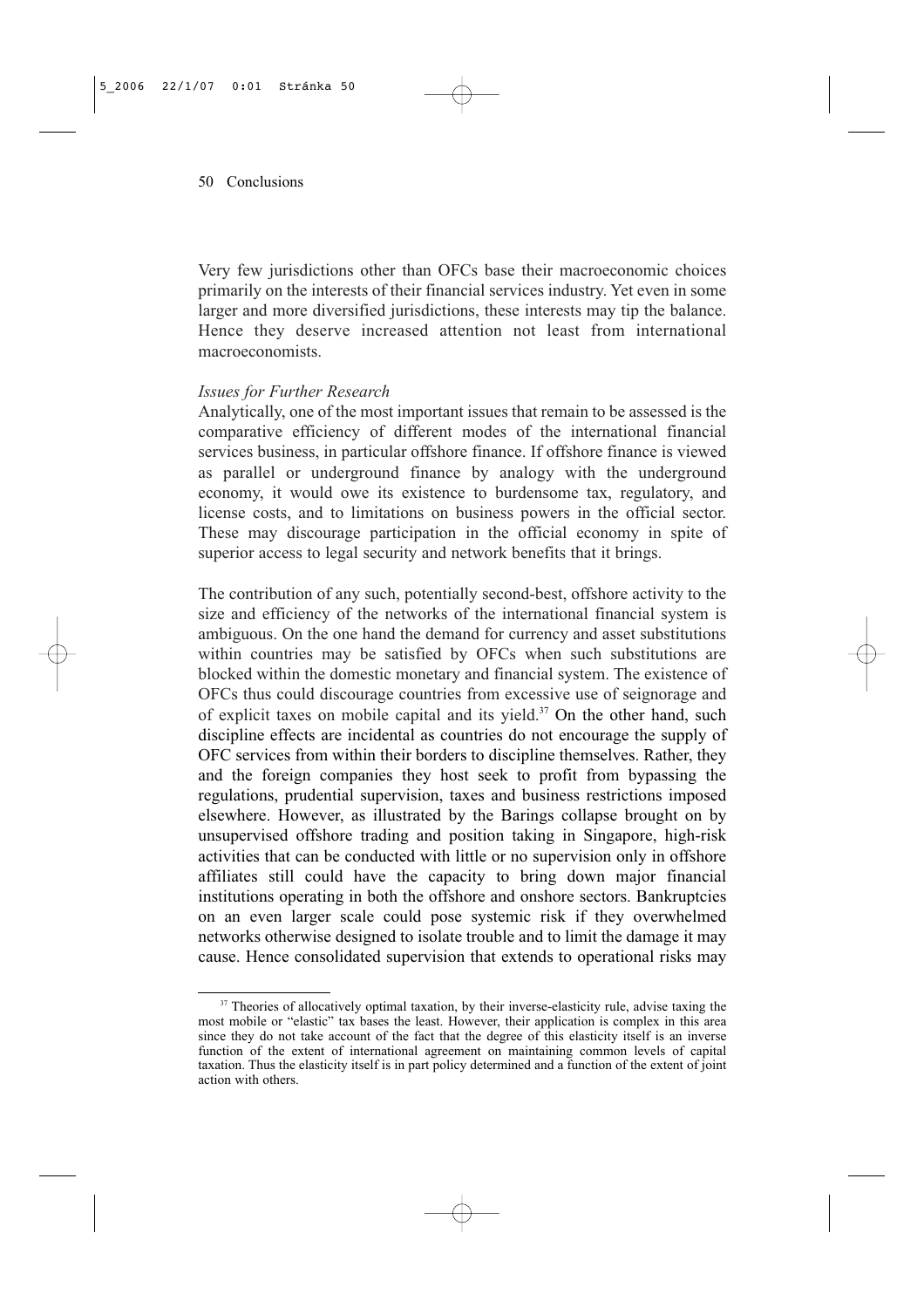Conclusions 51

be required. Integrative steps such as this ultimately could eliminate much of what still distinguishes onshore from offshore financial operations.

The optimal degree of integration between onshore and offshore activities may be an issue also for other reasons because the presence of offshore finance may not significantly contribute to the quality and depth of onshore finance in the same country. Such a lack of connectedness persists in small, for remaining residents perennially poor and corrupt, OFC countries, such as certain island states in the Pacific, including Nauru. It may occur even in large countries such as mainland China in which capital controls are bracing the firewall between onshore and offshore financial business sectors. While some limited transfer between these sectors is allowed there, it is subject to detailed quantity controls that are imposed for instance through the Qualified Domestic Institutional Investor and Qualified International Institutional Investor license and authorization schemes. Observing such continuing segmentation of financial markets in developing countries raises the question of when conditions are ripe for quantity controls to be lifted so that arbitrage can do its work and equalize price rates between onshore and offshore markets. Thus basic analytical issues relating to the changing needs for and of OFCs and IFSCs remain to be investigated.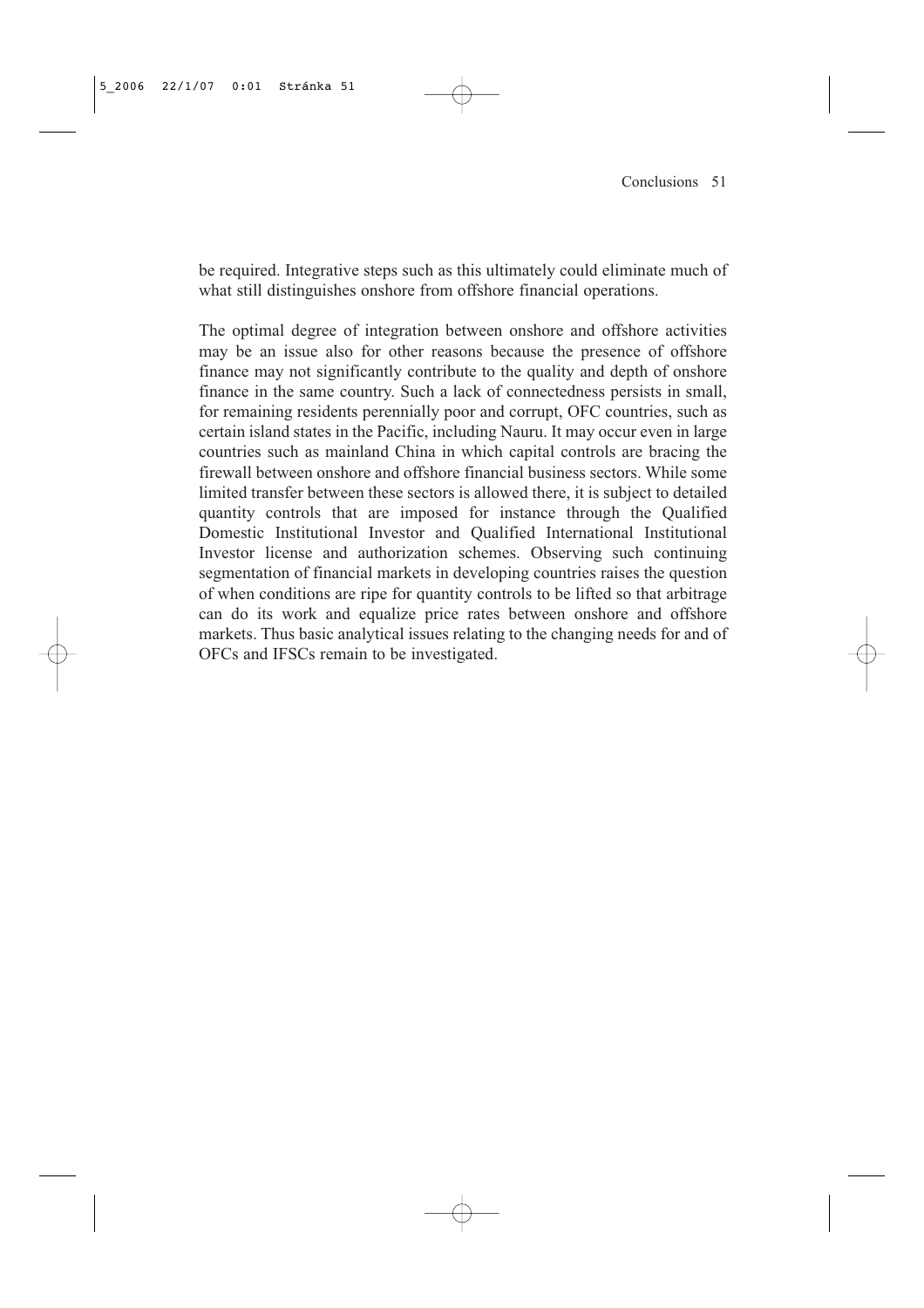52

**6. References**

- Abildgren, Kim (2006), "The Foreign-Exchange Market for Danish Kroner," *Danmarks Nationalbank Monetary Review*, First Quarter, pp. 71–85.
- Asian Development Bank (cited as ADB) (2005), *Progress Report of the Asian Bond Markets Initiative (ABMI)*, Nara, Japan, November 30 – December 1.
- Association des Banques et Banquiers Luxembourg (cited as ABBL) (2005), *Banking in Luxembourg: Facts and Figures 2005*.
- Bonello, Michael C. (2006), "Interview with the Governor on 2 March 2006 with The Times," http://www.centralbankmalta.com/updates/Downloads/pdfs/TheTimes-020306.pdf. Original reference: Vanessa Macdonald (interviewer), "Staying on Top of Change," *The Times (Malta)*, The Times Business (Section), March 2, 2006, pp. 8, 9, 11.
- Bossone, Biagio; Honohan, Patrick, and Long, Millard F. (2002), " Policy for Small Financial Systems," in Gerard Caprio, Patrick Honohan and Dimitri Vittas, eds., *Financial Sector Policy for Developing Countries*, New York: Oxford University Press pp. 95–128.
- Buiter, Willem H. (1999), "Optimal Currency Areas: Why Does the Exchange-Rate Regime Matter?" Sixth Royal Bank of Scotland/Scottish Economic Society Annual Lecture.
- Buiter, Willem H., and Grafe, Clemens (2002), "Anchor, Float or Abandon Ship: Exchange Rate Regimes for Accession Countries," *CEPR Discussion Paper No. 3184*, January.
- Caruana, Frank, and Farrugia, George (2003), "Money Laundering and International Financial Crime in Small States with Special Reference to Malta," *Bank of Valletta Review* (28), Autumn, pp. 18–32.
- Commission of the European Communities (cited as the Commission) (1988), *Europe 1992: The Overall Challenge* [Summary of the Cecchini Report], SEC(88) 524 final, Brussels, April 13, http://aei.pitt.edu/3813/01/000209\_1.pdf.
- Commission (2001), *Proposal for a Council Directive to ensure effective taxation of savings income in the form of interest payments within the Community*, COM(2001) 400 final, 2001/0164(CNS), Brussels, July 18.
- Commission (2005), *Green Paper on Financial Services Policy* (2005–2010), COM(2005) 177 final, Brussels, March 5.
- Danmarks Nationalbank (2003), *Monetary Policy in Denmark*, June.
- European Central Bank (cited as ECB) (2003), "The Demand for Currency in the Euro Area and the Impact of the Euro Cash Changeover," *Monthly Bulletin*, January: pp. 39–51.
- ECB (2005), *Correspondent Central Banking Model (CCBM)*, May http://www.ecb.int/pub/pdf/other/ccbm2005en.pdf .
- Fischer, Stanley (2001), "Exchange-Rate Regimes: Is the Bipolar View Correct?" *Journal of Economic Perspectives* 15(2), Spring, pp. 3–24.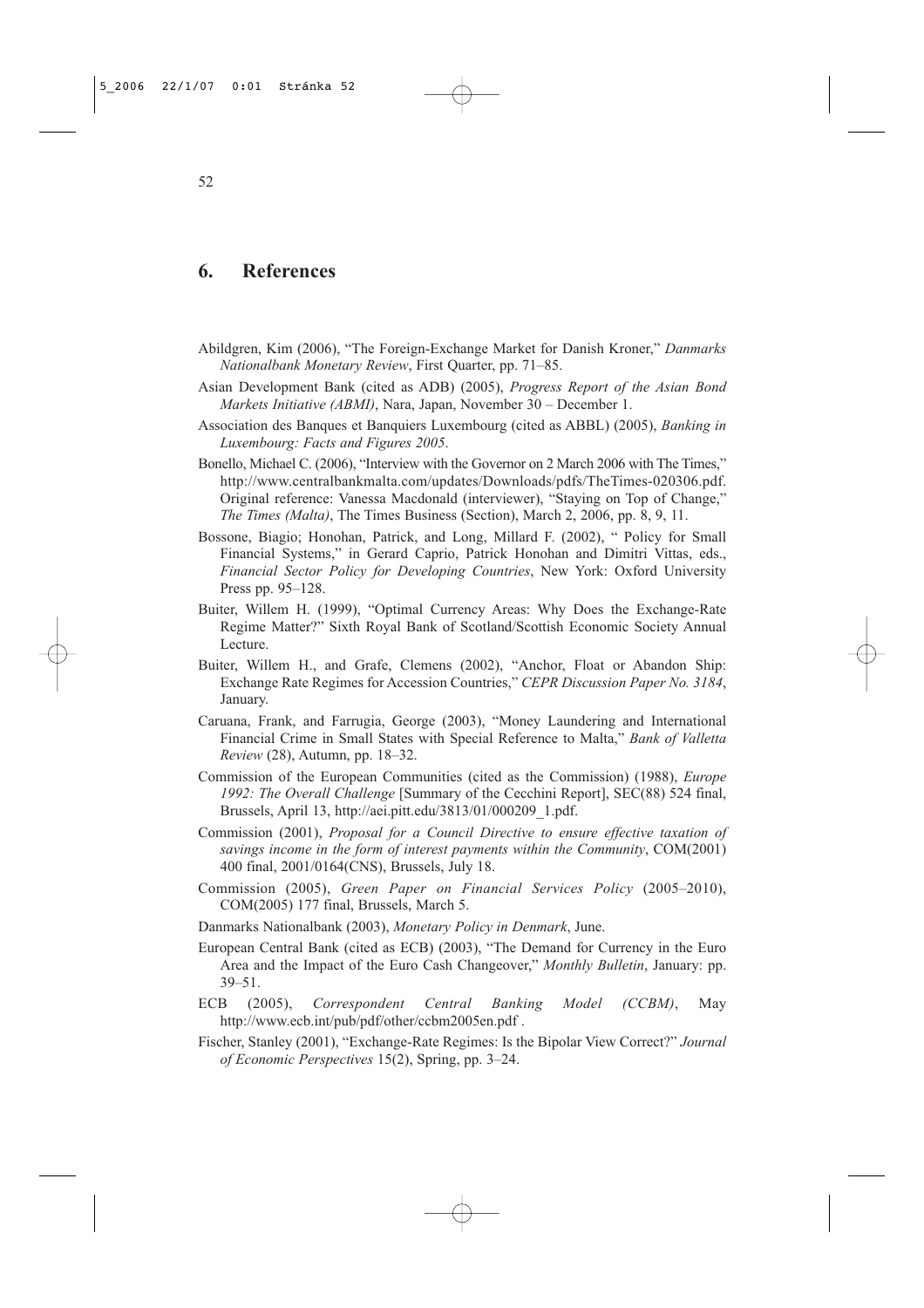- Fung, Enoch (2006) "Can Hong Kong Afford to Keep the Peg?" *Goldman Sachs Global Economics Paper No: 140*, April 27.
- Genberg, Hans (2004), "Currency Substitution in Anticipation of EU Accession," in Volbert Alexander, Jacques Mélitz, and George M. von Furstenberg, eds., *Monetary Unions and Hard Pegs: Effects on Trade, Financial Development, and Stability*, Oxford: Oxford University Press, pp. 337–346.
- Genberg, Hans (2006), "Exchange-Rate Arrangements and Financial Integration in East Asia: On a Collision Course?" Bank of Greece Working Paper No. 41, May.
- Giannetti, Mariassunta *et al*. (2002), *Financial Integration, Corporate Financing, and Economic Growth*, CEPR, Final Report to the European Commission, November 22.
- Giap, Tan Khee, and Kang, Chen (2005) "Enhancing Singapore's Competitiveness: Some Fundamental Rethinking," *Asian Economic Papers* 4(3), Fall, pp. 165–202.
- H M Treasury (2003), *UK Membership of the Single Currency: An Assessment of the Five Economic Tests*, June (Cm 5776), http://www.hm-treasury.gov.uk/documents/ international\_issues/ .
- Hartmann, Philipp; Maddaloni, Angela, and Manganelli, Simone (2003), The Euro Area Financial System: Structure, Integration, and Policy Initiatives, *European Central Bank Working Paper No. 230*, May.
- Hausmann, Ricardo *et al.* (2000), "Financial Turmoil and the Choice of Exchange-Rate Regime," in Eduardo Fernández-Arias and Ricardo Hausmann, eds., *Wanted: World Financial Stability*, Washington, D.C.: Inter-American Development Bank, pp. 131–164.
- Herbertsson, Tryggvi, and Zoega, Gylfi (2006), "On the Fringe of Europe: Iceland's Currency Dilemma," *CESifo Forum*, Summer, pp. 41–51.
- Hong Kong Monetary Authority (cited as HKMA) (2006), "Mr. Joseph Yam proposes Strategy for Maintenance of the Status of Hong Kong as Financial Centre," March 23, http://www.info.gov.hk/hkma/eng/press/2006/20060323e3.htm
- Honohan, Patrick, and Vittas, Dimitri (2002), "Financial Networks and Banking Policy," in Gerard Caprio, Patrick Honohan and Dimitri Vittas, eds., *Financial Sector Policy for Developing Countries*, New York: Oxford University Press, pp. 205–226.
- Internal Revenue Service, U.S. Treasury Department (cited as IRS) (2006), *Withholding of Tax on Nonresident Aliens and Foreign Entities For Withholding in 2006*, Publication 515, revised January.
- International Financial Services Centre (IFSC), Dublin (accessed February 2, 2006), Source directory by categories of financial business, htttp://www.ifsconline.ie/directory.html
- International Monetary Fund (cited as IMF) (2000), Offshore Financial Centers: IMF Background Paper, 23/6, http://www.imf.org/external/np/mae/oshore/2000/eng/back.htm.
- IMF (2006), "Luxembourg 2006 Article IV Consultation, Concluding Statement of the IMF Mission," 1/30, http://www.imf.org/external/np/ms/2006/013006.htm
- Jao, Y. C. (2004? undated), "Shanghai and Hong Kong as International Financial Centers: Historical Perspective and Contemporary Analysis," Working Paper, School of Economics and Finance, University of Hong Kong.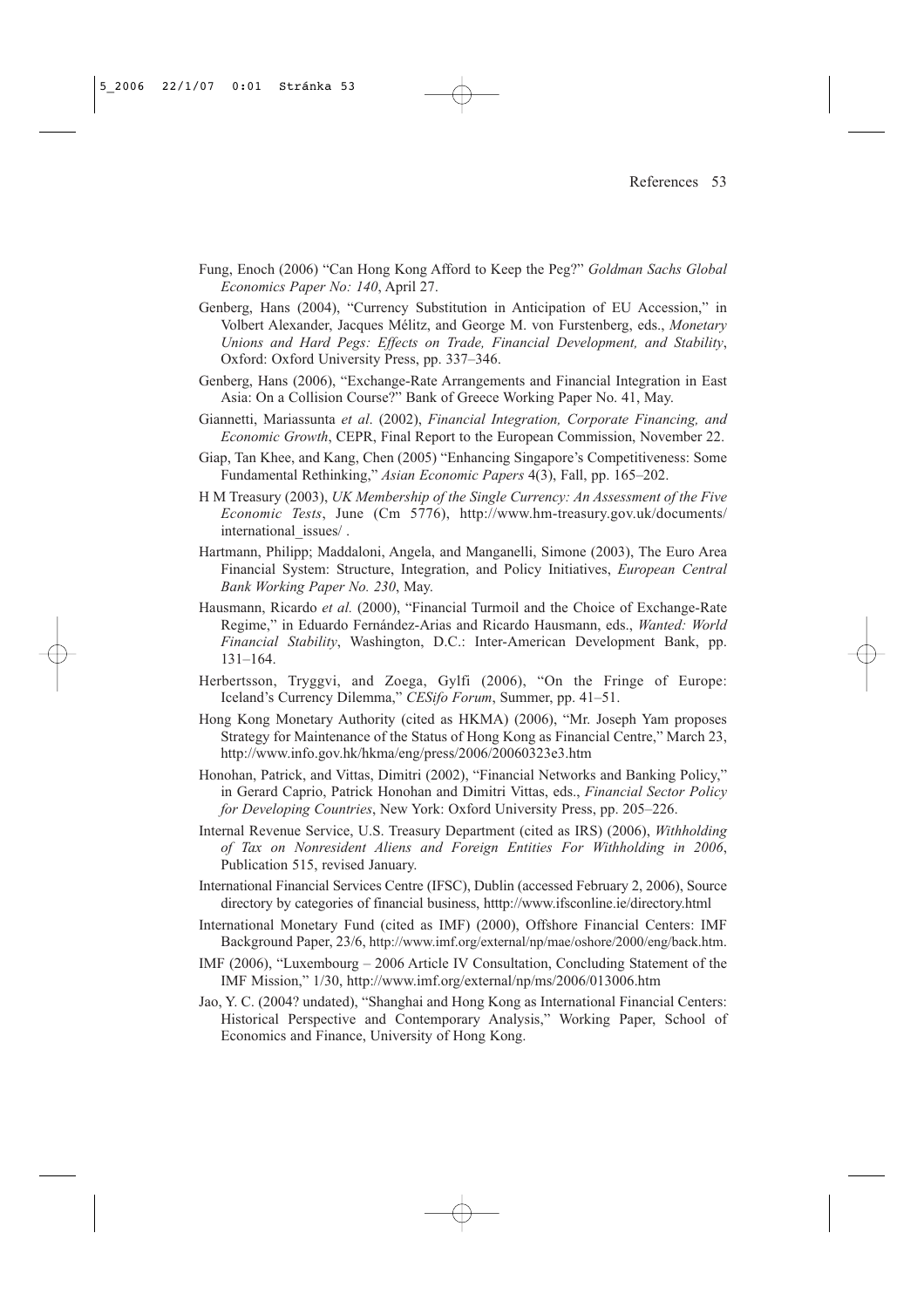54 References

Kok, Wim et al. (2004), "Facing the Challenge: The Lisbon Strategy for Growth and Employment," Report to the Commission, November,

http://europa.eu.int/Comm/lisbon\_strategy/pdf/2004-1866-EN-complete.pdf.

Levy Yeyati, Eduardo (2006), "Financial Dollarization: Evaluating the Consequences," *Economic Policy* (45), January, pp. 61–118.

London Economics (2002), "Quantification of the Macroeconomic Impact of Integration of EU Financial Markets," Executive Summary of the Final Report to The European Commission – Directorate-General for the Internal Market, November, http://europa.eu.int/comm/internal\_market/securities/docs/studies/summary-londonecon\_en.pdf.

- Ma, Guonan (2005), "Opening Bond Markets in Asia," *BIS Quarterly Review*, December, pp. 83–93.
- Ma, Guonan, and McCauley, Robert N. (2006), "Are China's Capital Controls Still Binding?" Paper presented at May 22–27 Bellagio-Italy conference on "New Monetary and Exchange-Rate Arrangements for East Asia."
- Ng, Beoy Kui (1998), "Hong Kong and Singapore as International Financial Centres: A Comparative Functional Perspective," Working Paper, Applied Economics Division, School of Accountancy and Business, Nanyang Technological University, Singapore, August.
- Obstfeld, Maurice, and Taylor, Alan M. (2004), *Global Capital Markets: Integration, Crisis and Growth*, Cambridge: Cambridge University Press.
- Organisation for Economic Co-operation and Development (cited as OECD) (1998), *Harmful Tax Competition: An Emerging Global Issue*, Paris: OECD.
- OECD (2000), *Toward Global Tax Co-operation: Progress in Identifying and Eliminating Harmful Tax Practices*, Report to the 2000 Ministerial Council Meeting and Recommendations by the Committee on Fiscal Affairs, Paris: OECD.
- OECD (2004), *The OECD's Project on Harmful Tax Practices: The 2004 Progress Report*, Paris: OECD.
- OECD (2005), *Model Tax Convention on Income and on Capital*, Condensed version 15 July, Paris: OECD, Committee on Fiscal Affairs.
- Peng, Wensheng, and Shi, Joanna Y. L. (2003), "Offshore Use of Currency: Hong Kong's Experience," in: China's Capital Account Liberalisation: International Perspective, *BIS Papers* No. 15, April, pp. 166–177.
- Rogoff, Natasha Lance (2004), "Tax Me if You Can: Haven or Havoc?" Posted February 19, http://www.pbs.org/wgbh/pages/frontline/shows/tax/schemes/cayman.html .
- Rose, Andrew K. (2004), "The Effect of Common Currencies on International Trade: A Meta-Analysis," in Volbert Alexander, Jacques Mélitz, and George M. von Furstenberg, eds., *Monetary Unions and Hard Pegs: Effects on Trade, Financial Development, and Stability*, Oxford: Oxford University Press, pp. 101–111.
- Rose, Andrew K. and Spiegel, Mark M. (2005), "Offshore Financial Centers: Parasites or Symbionts?" Federal Reserve Bank of San Francisco Working Paper 2005-05, http://www.frbsf.org/publications/economics/papers/2005/wp05-05bk.pdf
- Sapir, André *et al*. (2004), *An Agenda for a Growing Europe: The Sapir Report*, Oxford: Oxford University Press.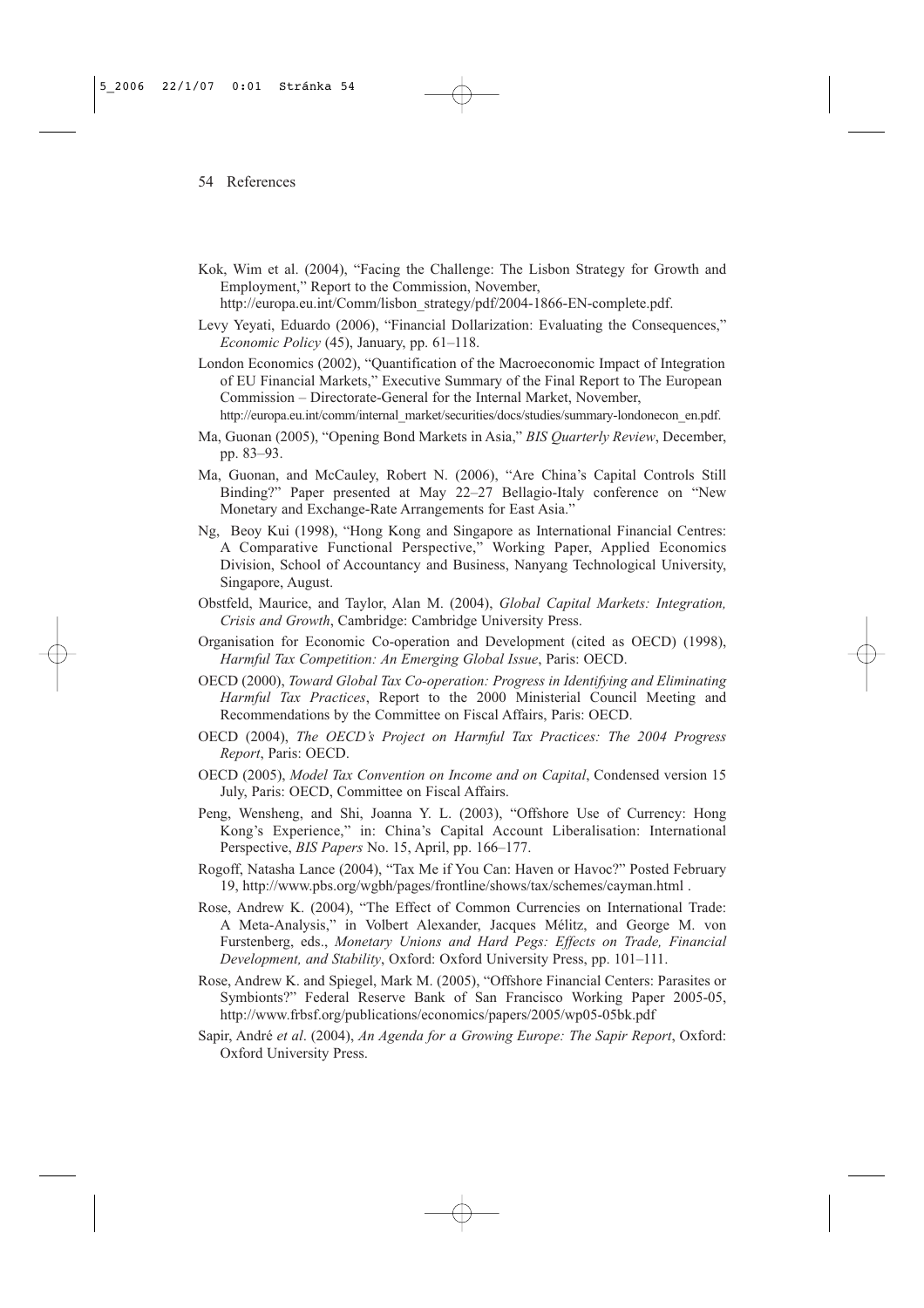References 55

- Sarno, Lucio (2005), "Toward a Solution to the Puzzles in Exchange-Rate Economics: Where do we Stand?" *Canadian Journal of Economics* 38(3), August, pp. 673–708.
- Taylor, Edward, and Prystay, Cris (2006), "Swiss Fight against Tax Cheats Aids Singapore's Banking Quest: Island Seeks Foreign Deposits to Diversify its Economy; Denies Wanting 'Evaders'," *Wall Street Journal*, February 6, p. A1.
- Tee, Ong Chong (2003), "Singapore's Policy of Non-Internationalisation of the Singapore Dollar and the Asian Dollar Market," in: China's Capital Account Liberalisation: International Perspective, *BIS Papers* No. 15, April, pp. 93–98.
- The Times (of Malta) (2006), "Euro Adoption: 'Difficult to Imagine' Malta Having to Pay Fine," May 4, p. 15.
- Trichet, Jean-Claude (2006), Speech given at Otto Beisheim School of Management, Vallendar, January 13, http://www.ecb.int/press/key/date/2006/html/sp060113.en.html
- von Furstenberg, George M. (2005a), "Terrorist Finance: Within the Grip of the G8?" In Michele Fratianni *et al*., eds., *New Perspectives on Global Governance: Why America Needs the G8*, Aldershot: Ashgate, 2005, pp. 193–202.
- von Furstenberg, George M. (2005b), " Comment," *Asian Economic Papers*, 4(1), Winter: pp. 76–84.
- von Hagen, Jürgen (2006), "Sovereign Risk Premiums in the European Government Bond Market," University of Bonn, April 28.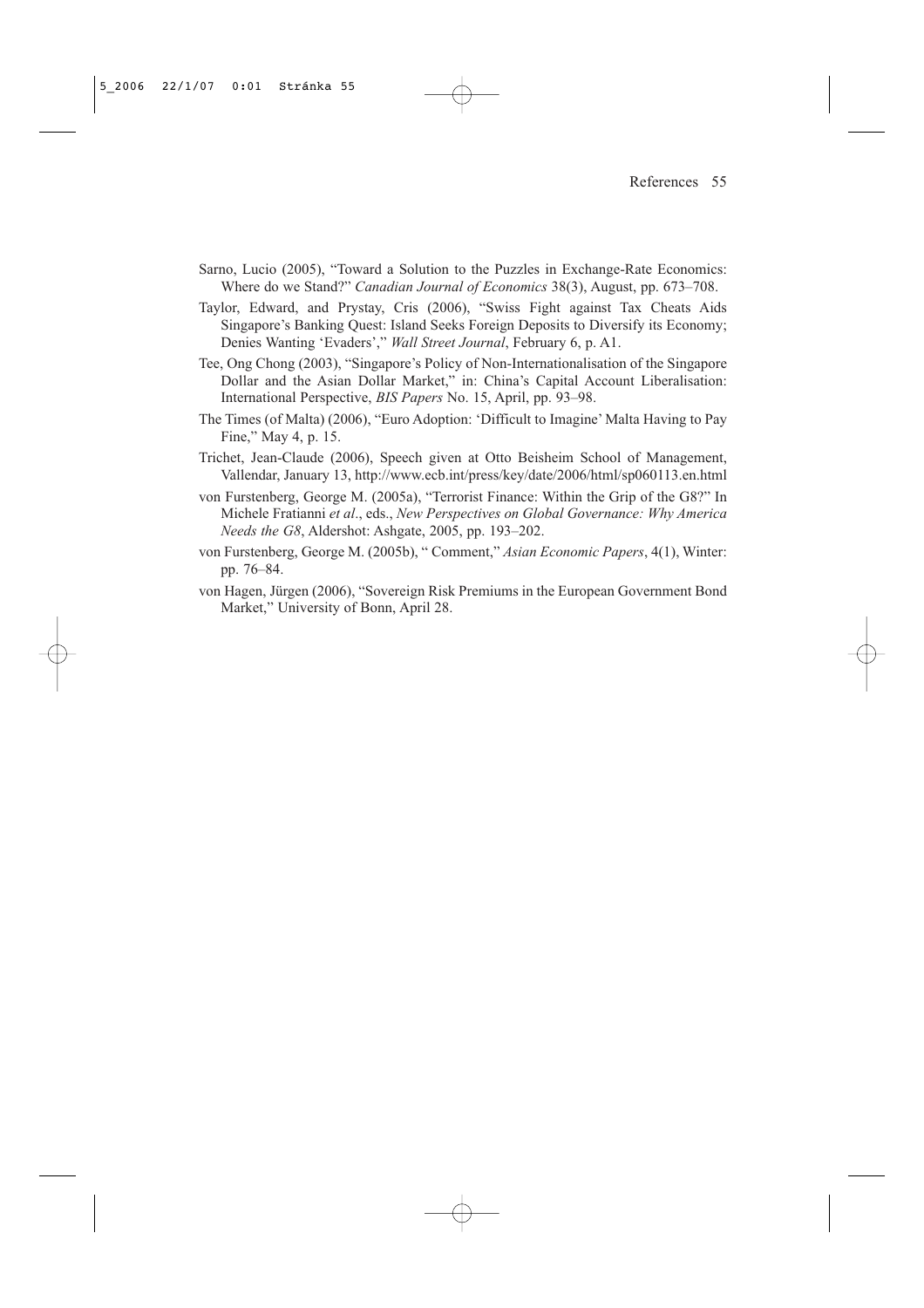5\_2006 22/1/07 0:01 Stránka 56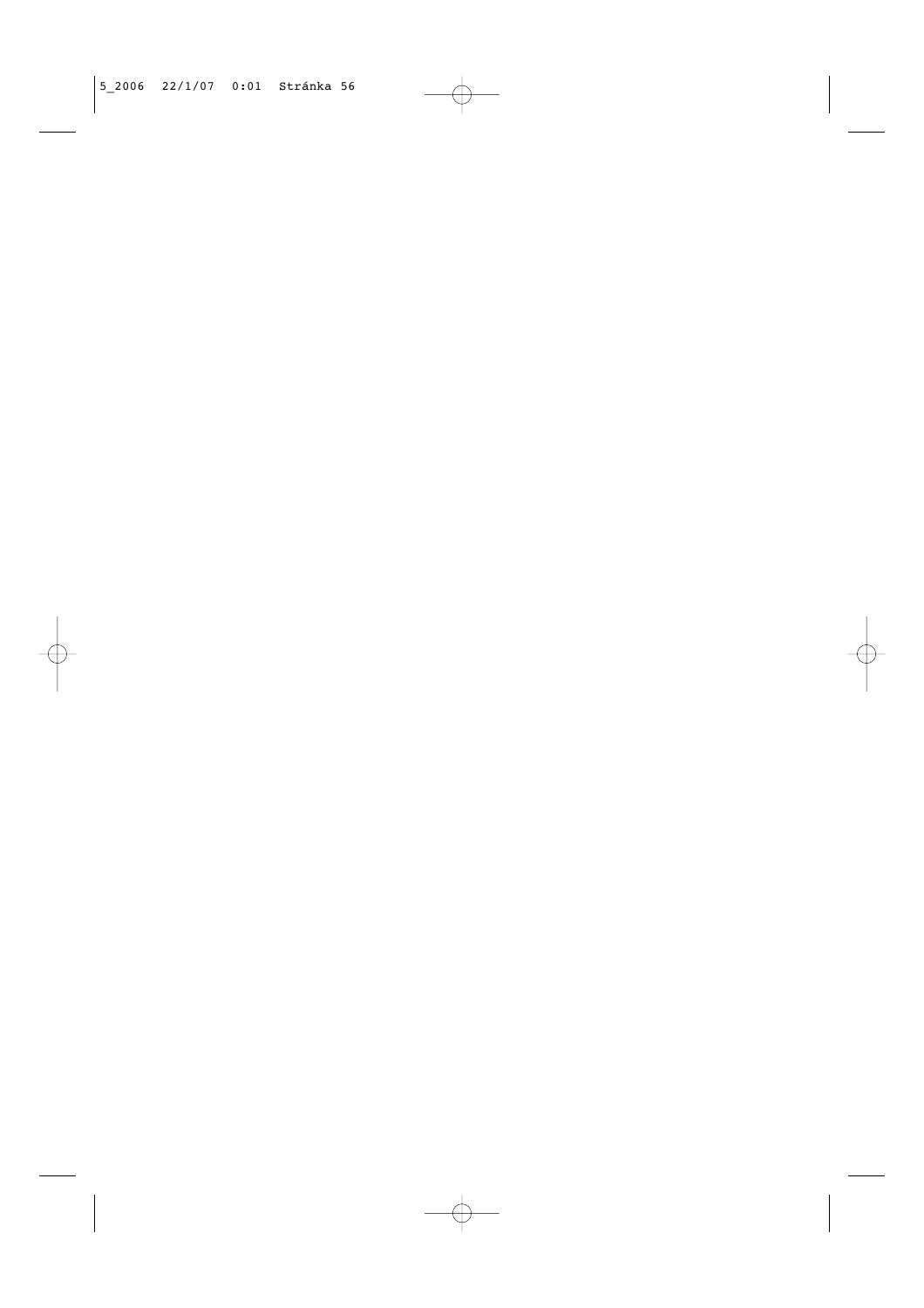5\_2006 22/1/07 0:01 Stránka 57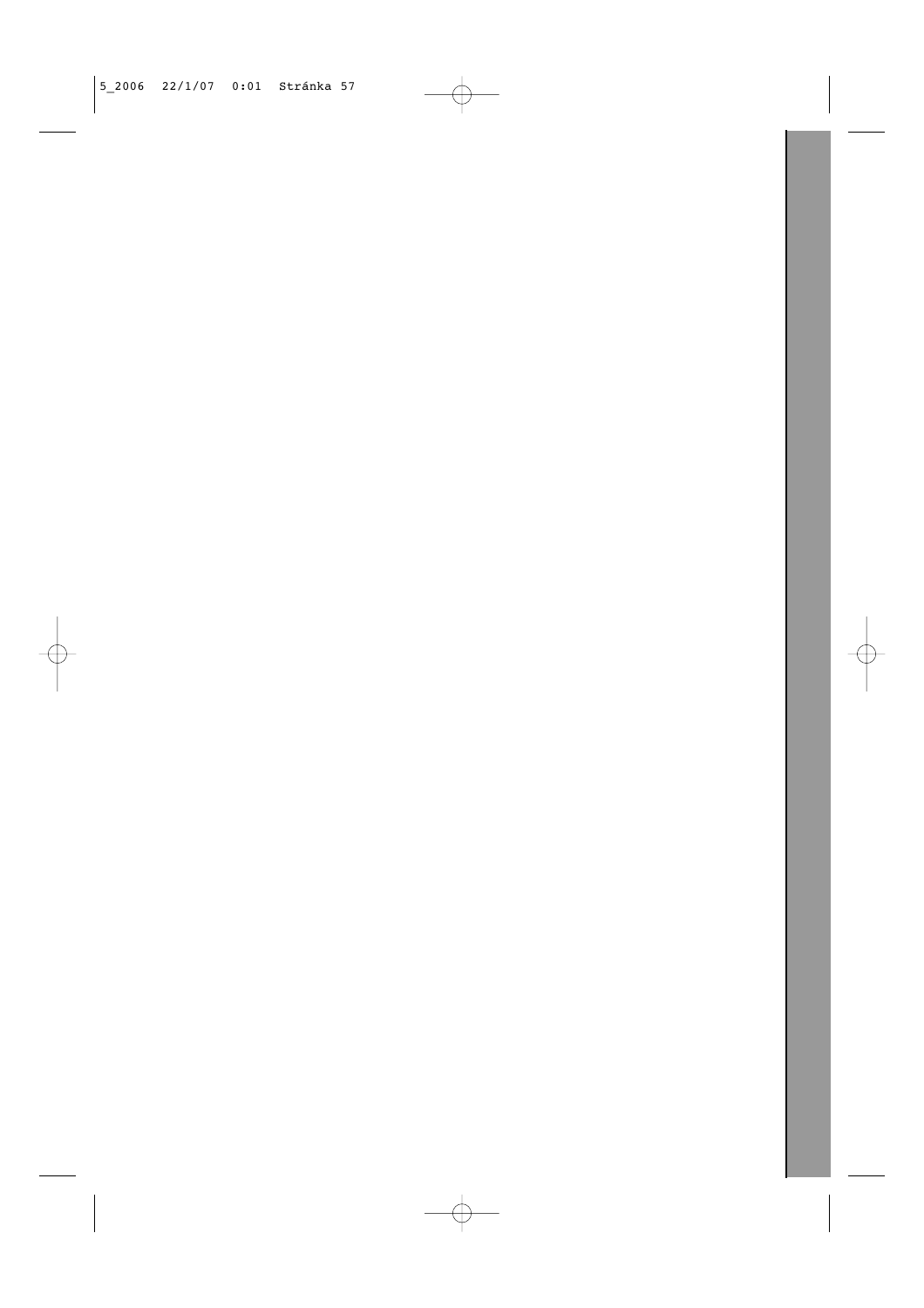5\_2006 22/1/07 0:01 Stránka 58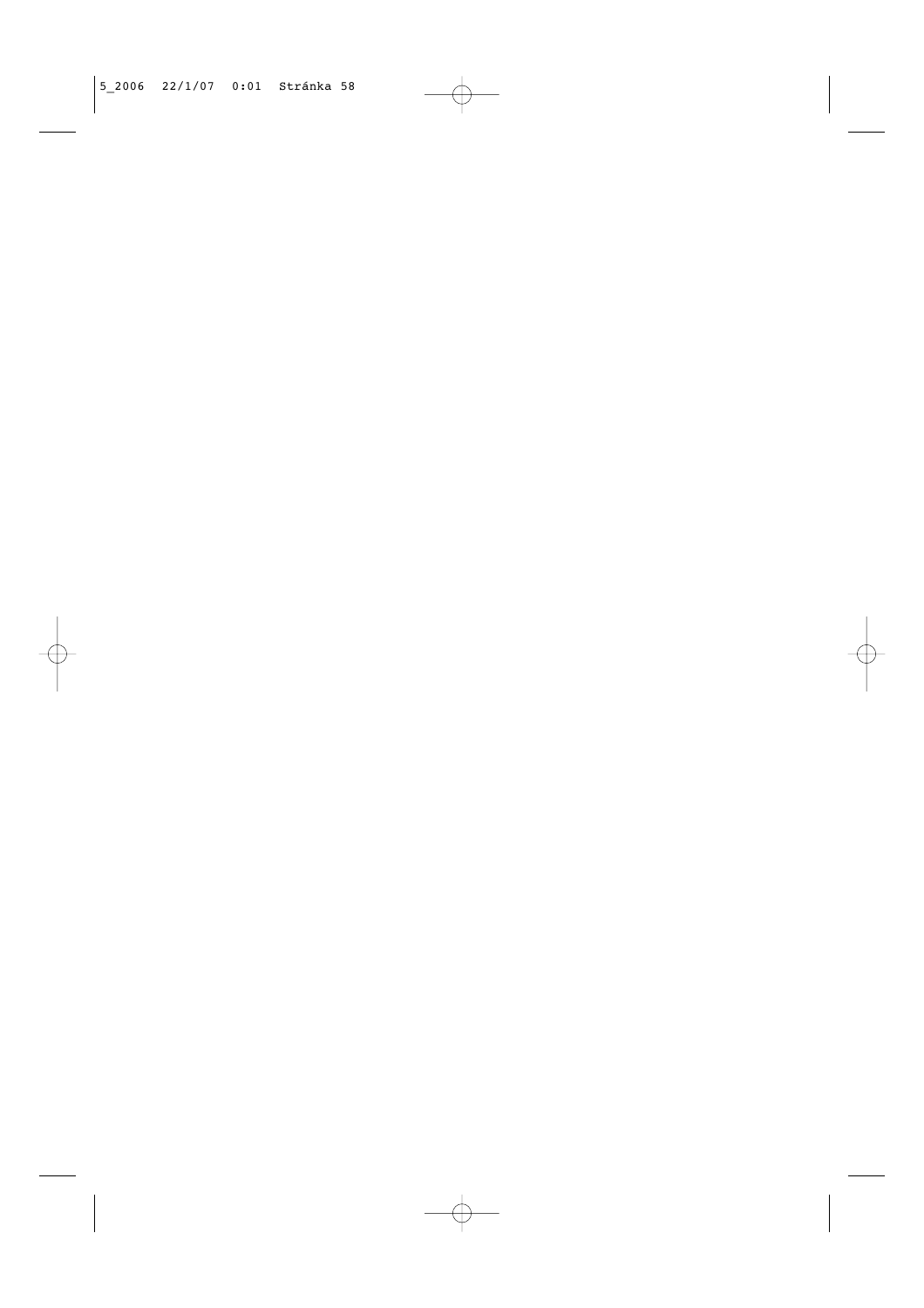## **PROMOTING INTEGRATION OF EUROPEAN RETAIL PAYMENT SYSTEMS: ROLE OF COMPETITION, COOPERATION AND REGULATION**<sup>38</sup>

 $b\nu$ 

*Kari Kemppainen and Sinikka Salo*

Kari Kemppainen Economist Financial Markets and Statistics Department Oversight of Market Infrastructures Division Bank of Finland PO Box 160 FI-00101 HELSINKI FINLAND

> Tel. +358 10 831 2249 E-mail: kari.kemppainen@bof.fi

> > Sinikka Salo Member of the Board Bank of Finland PO Box 160 FI-00101 HELSINKI FINLAND

Tel. +358 10 831 2003, E-mail: sinikka.salo@bof.fi

<sup>&</sup>lt;sup>38</sup> The authors wish to thank the discussant of the paper, Dr Bernhard Speyer from the Deutsche Bank Research as well as colleagues from the Bank of Finland for their valuable and insightful comments.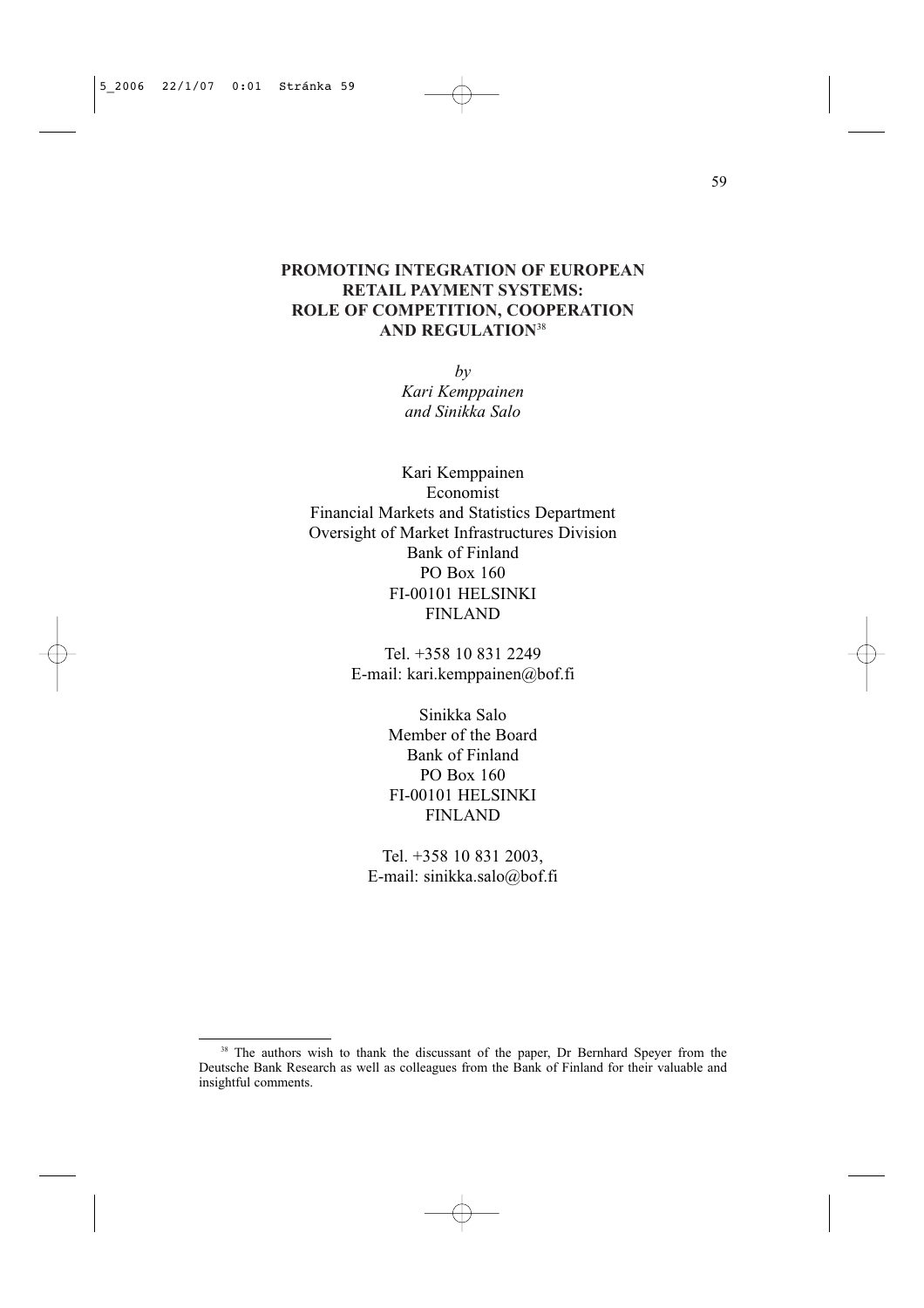**Abstract** 

The present retail payments clearing and settlement infrastructure in both the EU and the euro area is still very fragmented. Therefore, it is understandable that, in recent years, a debate on the sluggishness of the integration of the European retail payment systems has emerged. The present paper aims at contributing to this debate by drawing some policy lessons from the theory of network economics. This is justifiable on the grounds that the retail payment industry inherently has many characteristics in common with other network industries, like telecommunications. In the paper, special emphasis is devoted to the important competition-cooperation nexus in retail payment systems. The main message of the paper is that the fundamental role of payment system regulators is to provide *a level playing field* for different service providers. Moreover, compatibility and interoperability, e.g. in the form of commonly adopted standards, are key requirements for the payment system efficiency, as they facilitate the contestability of the market (*competition in the market*). Regarding dynamic efficiency, the regulators also need to ensure adequate incentives for innovation and investment (*competition for the market*). In addition to discussing policy issues at a general level, the paper analyses developments in the European retail payment systems as well as the roles and aims of different stakeholders in the current process of building the Single Euro Payments Area (SEPA).

60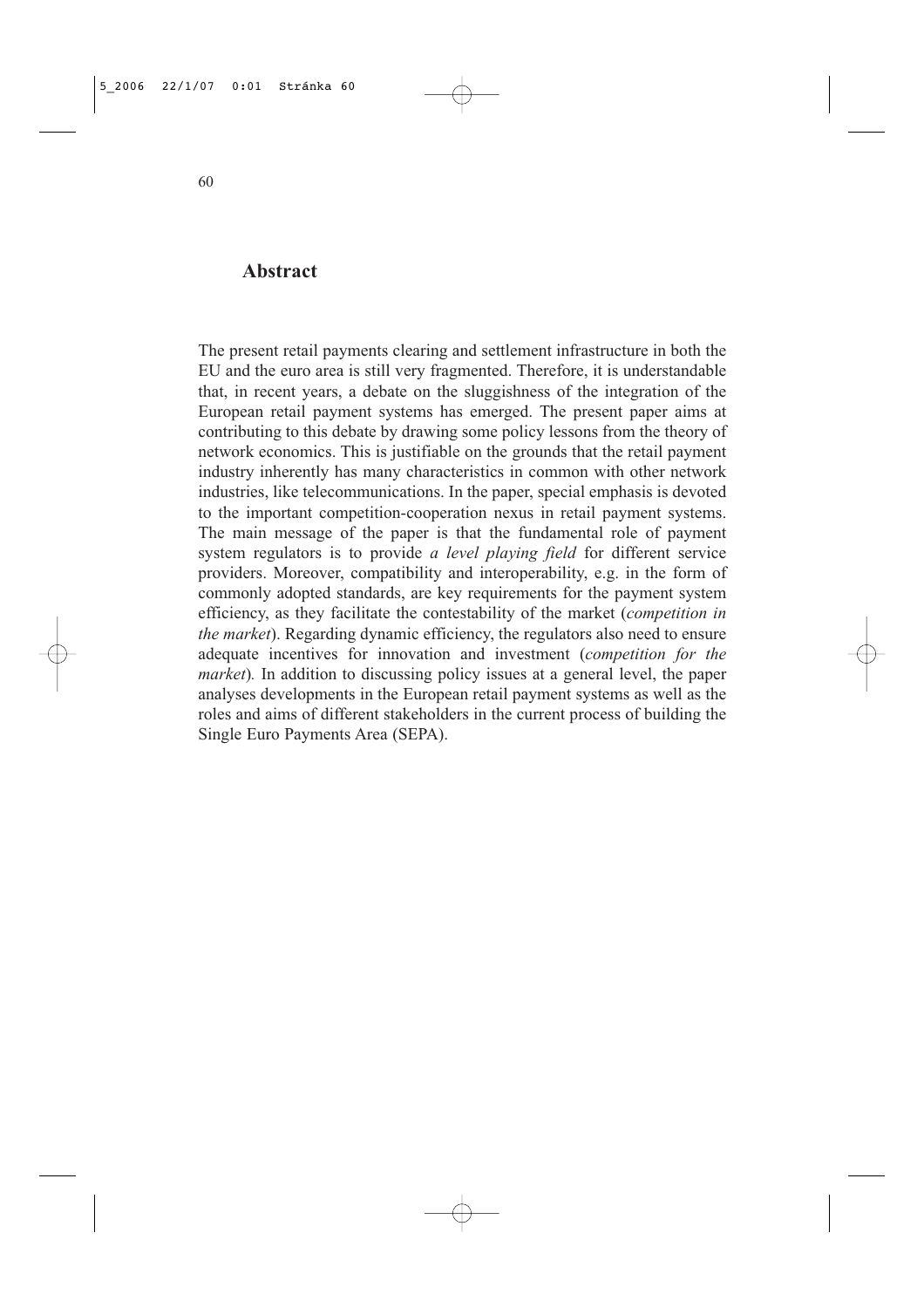# **1. Introduction**

Since the introduction of euro banknotes and coins, citizens of the euro area have been able to make cash payments within and across all 12 countries from a single purse, using the single currency, as easily as with the previous national banknotes and coins. Yet what is now reality for cash payments is still largely a vision for cashless payments. In the area of large value payments, systems such as TARGET and Euro1 are already offering EU-wide services. In the area of retail payments, however, the situation is very different and the fragmentation of the payment landscape is clearly visible. The introduction of the euro as the single currency will be completed only after the Single Euro Payments Area (SEPA) becomes a reality, i.e. when individuals and corporations are able to make cashless payments in the euro area or in the EU as easily, efficiently and safely as they can make them today at the national level.

The SEPA goal is shared by all stakeholders: the banking industry, user communities and political authorities. An important step towards the SEPA was the Regulation 2560/2001 on cross-border payments in euro, adopted in December 2001.<sup>39</sup> The Regulation eliminated the difference of price between cross-border and national payments. After the adoption of the Regulation, the payment service provider sector (mainly the banking sector) activated and established a common decision-making body, the European Payments Council (EPC), to foster the development of the SEPA. In 2002, the EPC published a White Paper where measures and steps towards the SEPA were presented. This paper set a goal for the SEPA to be achieved by the end of 2010. Thereafter the EPC expressed its conviction that a critical mass of transactions will have migrated to the SEPA payment instruments by 2010. However, there are still diverging views on how and when this goal will be achieved and, despite encouraging progress in the preparatory work; the fruition of the SEPA appears to be a long way off. In particular, there is still no harmonisation of standards in cashless retail payments that remain predominantly based on national payment schemes and consequently national retail payment clearing and settlement infrastructures remain segmented by country.

<sup>&</sup>lt;sup>39</sup> For the complete text of the Regulation, see Official Journal of the European Communities (2001).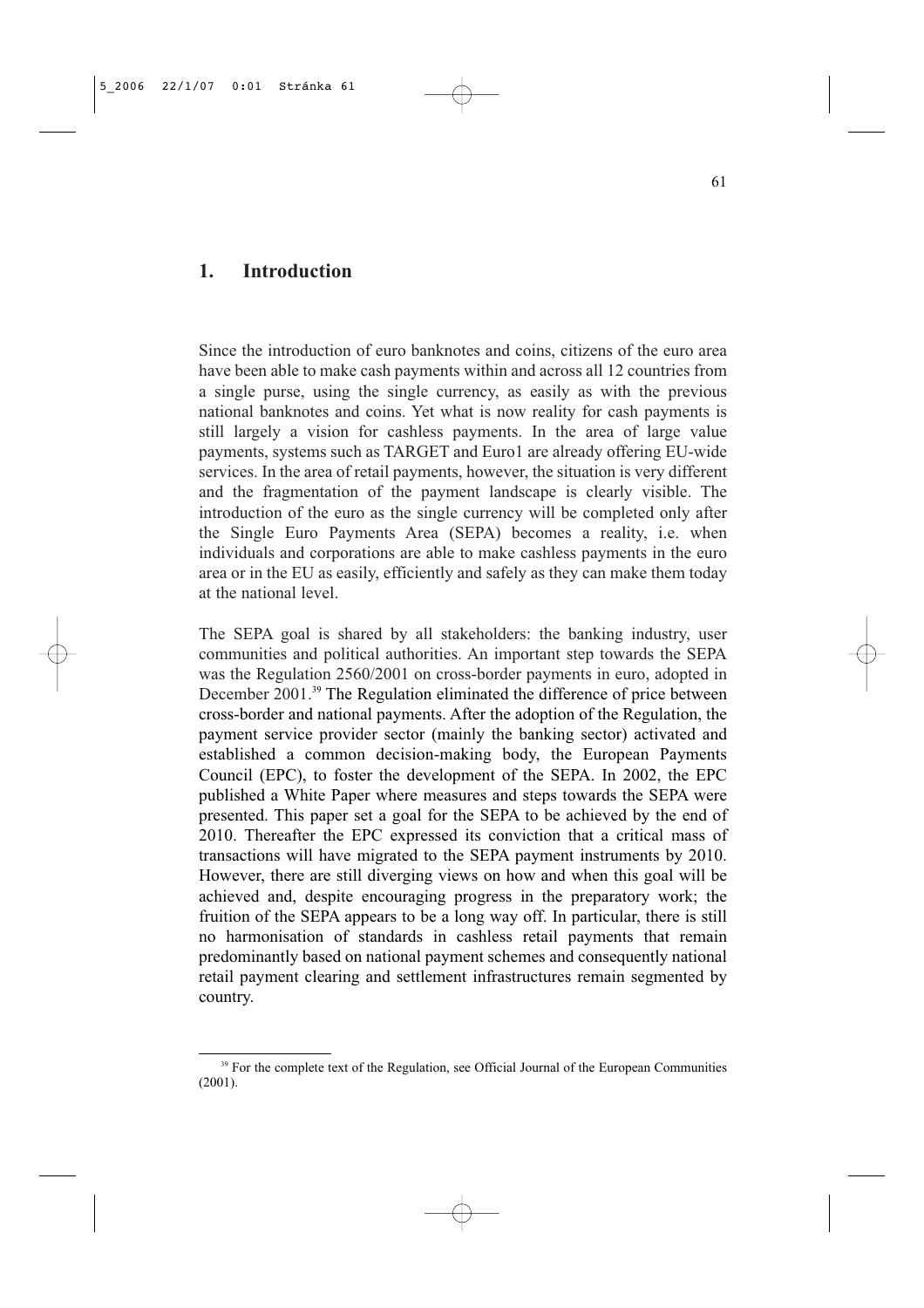#### 62 Introduction

In the SEPA debate, the key policy question has been how to facilitate the interoperability of the current national retail payment systems and/or to create pan-European system(s) in order to offer customers an efficient pan-European service level through out the EU. The underlying factor for the debate is that many national retail payment systems are already functioning efficiently; what have been lacking are efficient cross-border retail payment systems that can contribute to the process of deepening financial integration in the whole area. In this context, it has frequently been emphasised that, in order to reap the full benefits of a common currency, further integration in retail payments area is inevitably needed. Some changes are consequently required even in the most efficient national systems of today as the whole process is dynamic and forward-looking in its nature. The proper ways and tools how to achieve these goals have, however, been disputed and rather divergent views have been presented by different stakeholder groups.

The aim of the present paper is to contribute to this debate and to try to shed light into the following questions: How to promote integration of European retail payment systems? Are there special factors in the area that should be taken into account? Can economic theory give some guidance? What kind of policy conclusions can be drawn? In answering these questions, we build our analysis on a framework adopted from the theory of network economics. We believe that the policy debate on the development of the European retail payment systems can be understood better by reviewing some lessons from the network economics. This is justified by the fact that the payment system industry inherently has many characteristics in common with network industries. In particular, the theory of network industries provides useful concepts and tools to analyse the interaction in *the competition-cooperation nexus* and regulation in retail payment systems.<sup>40</sup>

Our general analytical framework is the following: retail payment systems are analysed as networks and they are looked at as institutional and infrastructural arrangements for transaction, clearing and settlement processes.<sup>41</sup> Given this framework, we review briefly academic literature on networks and regulation of networks and assess their applicability to retail payment systems. Based on that, we then evaluate the European developments and discuss the potential policy implications.

<sup>&</sup>lt;sup>40</sup> For a wider analysis on network characteristics of retail payment systems and their regulatory implications, see e.g. Kemppainen (2003, 2006). The theoretical parts of the present study are built on them.

<sup>&</sup>lt;sup>41</sup> For an interesting analysis of the UK retail payment market, see Gangulny & Milne (2002).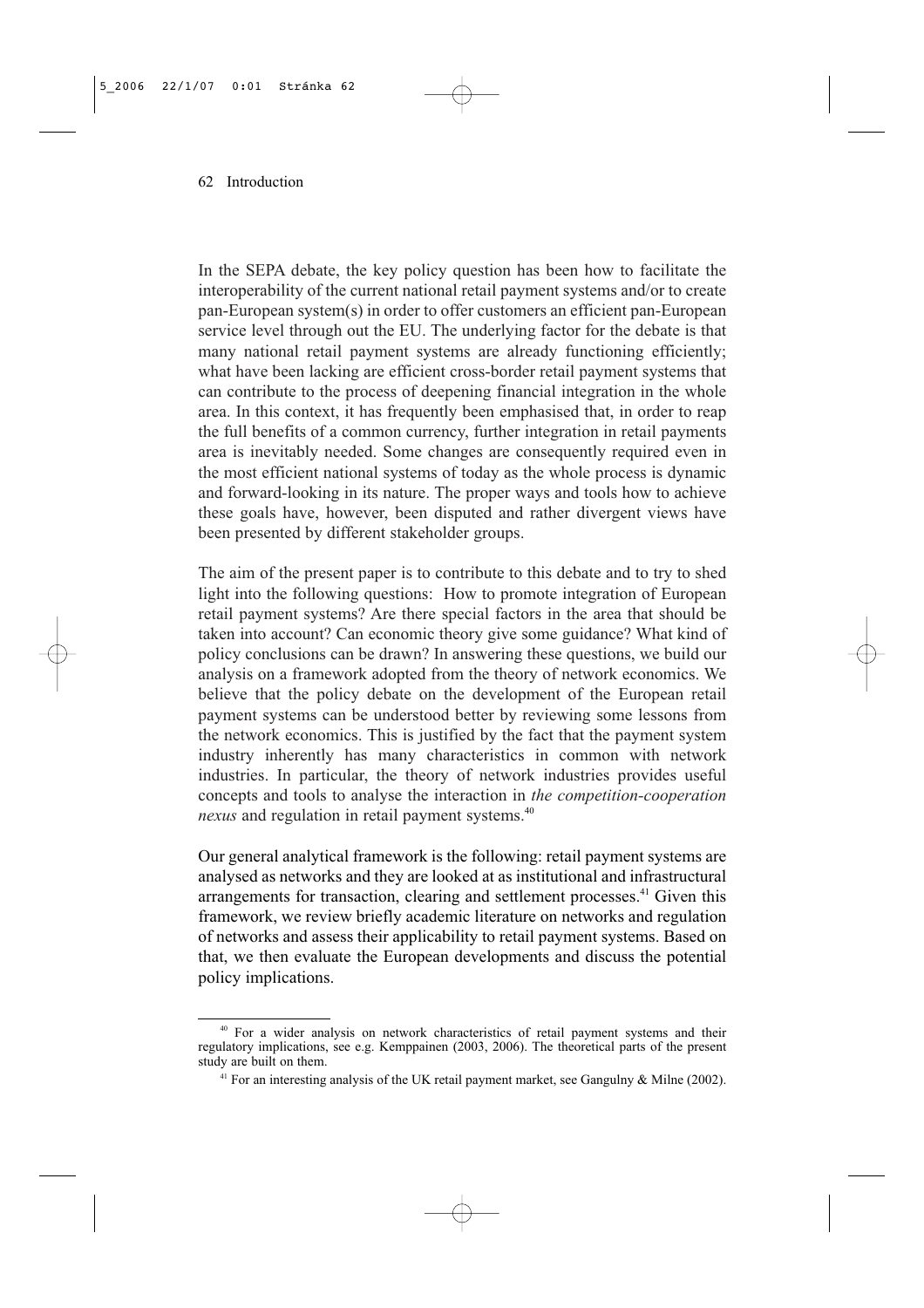Introduction 63

More specifically, the paper is organised as follows. In Chapter 2, we lay down the theoretical background for our analysis of challenges in European retail payment systems. We shortly introduce the basic concepts in network economics. We start by presenting the main network features, like externalities, compatibility, and switching costs etc., and discuss their implications, e.g. tipping, path dependence, the chicken-and-egg problem, on the market structure of the retail payment systems field. In Chapter 3, we first describe and then analyse the network implications in the European retail payment landscape. In particular, we stress the change of focus, from national separate retail payment areas to one single payment area in the EU, in payment system developments and related challenges after the introduction of euro as a common currency. In Chapter 4, we look more closely at the roles and recent acts of different stakeholders in facilitating the creation of the Single Payment Area in the EU. In this context, motives of end-users, service providers as well as authorities are analysed. We put emphasis especially on the potential roles of public authorities in enhancing the formation of the Single Payment Area. Finally, in Chapter 5 we summarise our main findings and draw some policy conclusions.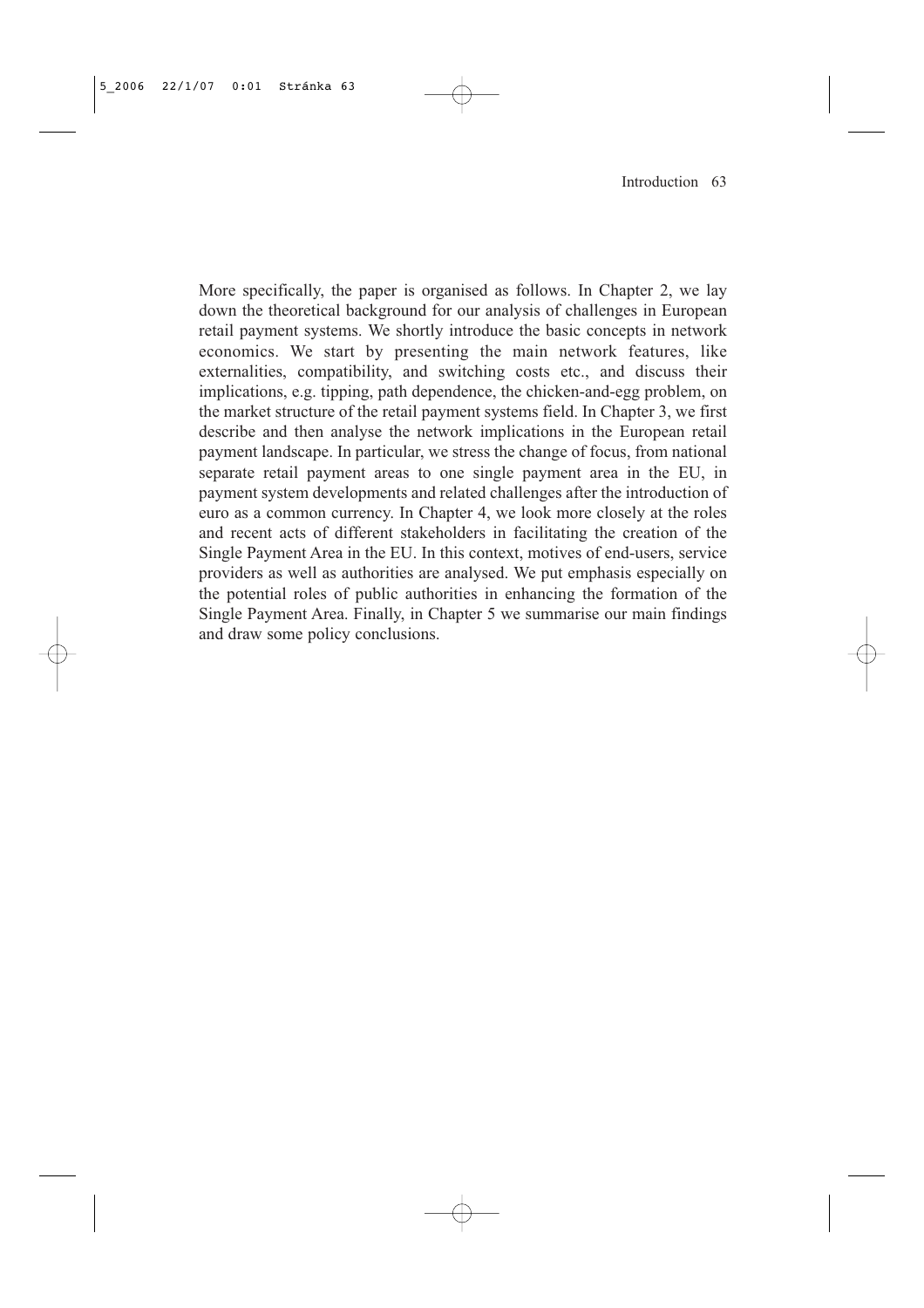In a very simplistic way, payment systems can be characterised as networks connecting a payer and a payee enabling (cashless) monetary transfers between them. According to the theory of network economics, a central feature of networks is that network goods or services exhibit *network externalities* (also called *network effects* by some authors).<sup>42</sup> In a nutshell, this means that adding another customer adds value to the existing customers of the network. In this context, the telecommunication system has often been used as a demonstrative example. In fact, network effects and their implications on network industries have long been debated especially in telecommunication industry. The development of the systematic framework for their analysis was started in the mid 1980s by Katz & Shapiro (1985) and Farrell & Saloner (1986).<sup>43</sup> It has been stressed that networks play an integral part also in financial markets and in payment systems. For example, McAndrews (1997) analyses network effects in payment systems and defines a network good or service as having two main characteristics:

- *(i) the value a person gets from the product increases as more people consume it*
- *(ii)the technique a firm chooses to produce the product will depend on the technique chosen by other firms.*

Both these characteristics can be identified in the retail payment service provision. Concerning point (i), the more widely a payment instrument is accepted (because it has so many users), the more benefits it brings to a consumer using it (*demand side externality*). Concerning point (ii), economies of scale in production of payment services foster industry's willingness for cooperation (common standards, joint network ownership) in providing these services (*supply side externality*). Naturally, both these characteristics cannot be observed in their pure forms in real life. However, for example, in the adoption process of payment cards and in mergers of ATM-networks they have clearly played a major role.<sup>44</sup> In the following, some further key concepts related to network industries are briefly discussed.

64

 $42$  This study uses both terms (network externality and network effect) in interchangeable way.

<sup>&</sup>lt;sup>43</sup> For a summary analysis of the basic structures of networks see e.g. Economides (1996).

<sup>44</sup> See, e.g. Saloner & Shephard (1995) for an empirical analysis of network effects in ATM-markets.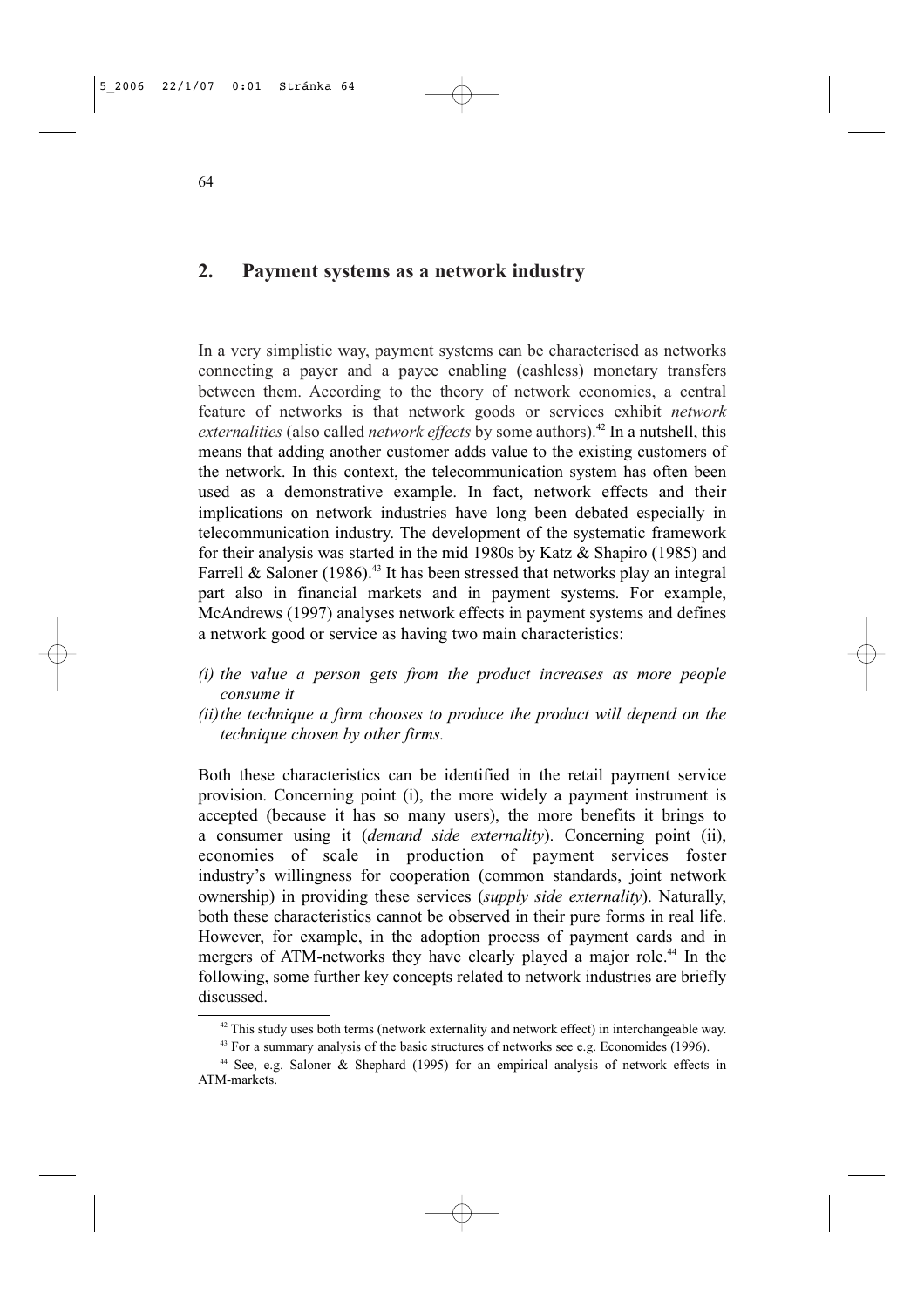### *2.1. Main concepts and characteristics in network economics*

### **2.1.1. Complementarity and compatibility**

In network markets, there are *complementarities* between users and/or products, which give rise to network externalities. These network externalities can be classified into two types: *direct and indirect externalities* (e.g. Katz and Shapiro 1985, Economides 1996). Direct network externalities are generated through the direct effects of the number of the agents consuming the same product, whereas indirect network externalities arise when the value of product increases as the number of the complementary goods or services increases (sometimes also referred to as the hardware-software paradigm). In retail payment systems complementarity plays an important role. For example, in credit card systems the complementarity is straightforward: as more people use credit cards, more merchants are induced to add terminals, since allowing customers a convenient means of payment will potentially increase their sales, and as more merchants permit card payment, the value to the customer of having a credit card increases too (McAndrews 1997).

Along with complementarity, *compatibility* between products is also essential for the existence of network externalities. In essence, for complementarities to be exploited, interaction channels are needed: it is necessary that products, users, or systems can interact. This means that complementary products or systems must operate on the same or compatible standard. According to Economides (1996), it is compatibility that makes complementarity actual and is thus crucial in network industries. In payment systems, compatibility can, in principle, be achieved by adherence to technical standards. However, it should be emphasised that "*technical compatibility*" does not necessarily mean that different systems or actors can truly interact. The interaction can be limited by exclusive rights that hinder the interaction. What is also needed is "*commercial compatibility*" that ensures that technically compatible products or systems really can interact because it is possible to limit the potential interoperability by specific operating rules or entry requirements to systems. In practice, compatibility at the system level is of crucial importance in enabling interoperability of systems, e.g. ATM-systems.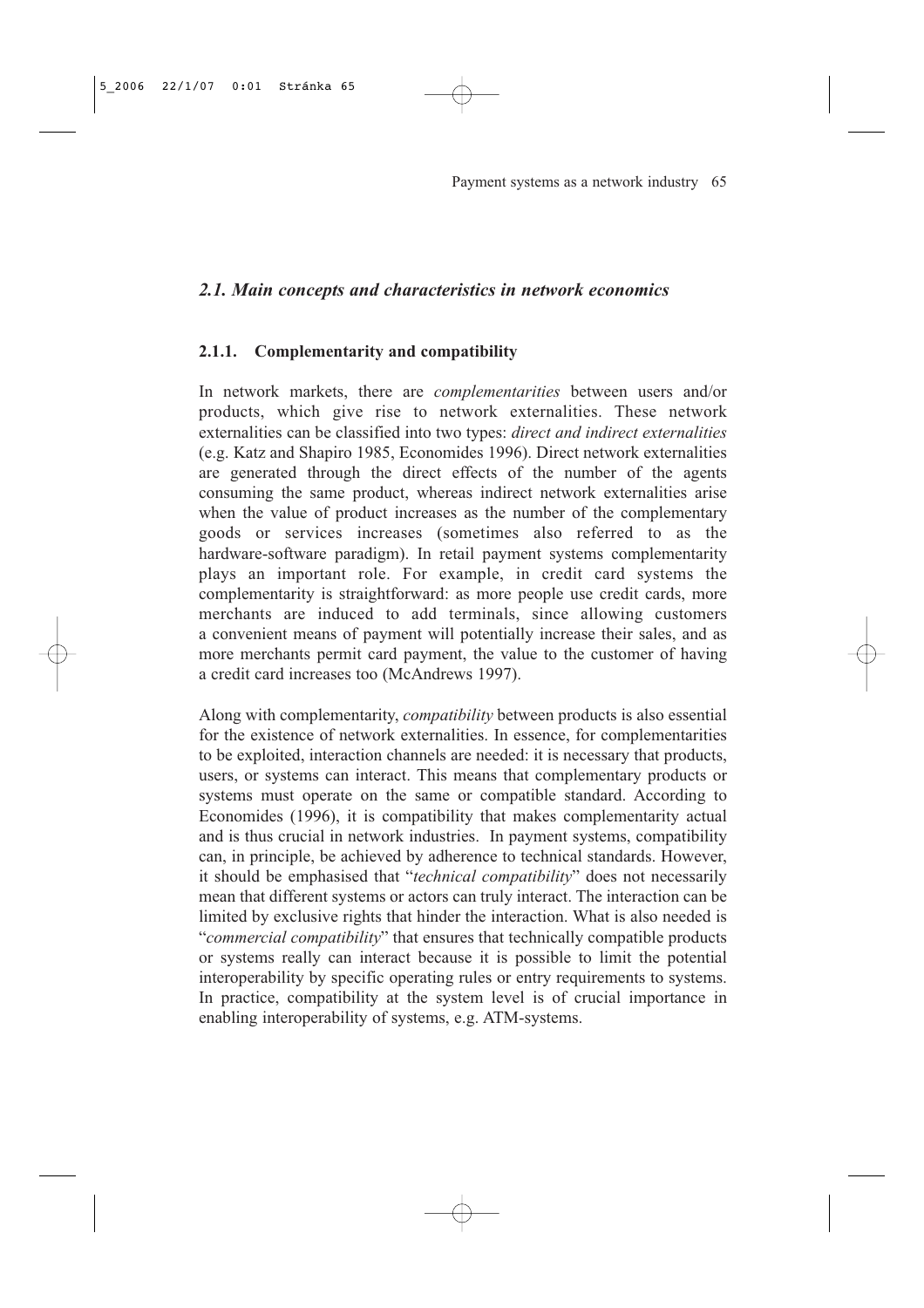## **2.1.2. Economies of scale in production**

It is often argued that payment systems are subject to economies of scale because of the significant investment in infrastructure needed to start the operation (large fixed costs) and a relatively small marginal cost for services produced over the existing infrastructure. Very large economies of scale in both retail and wholesale payment systems has been reported in Khiaonarong (2003), for example. As in the case of traditional industries, this supports the existence of large production units. This argument is of relevance e.g. for electronic payment transfers processed by an automated clearing house where a sufficiently large volume of payments is a prerequisite for the establishment of such system.

#### *Consumption externalities*

A consumption externality can be defined as the utility increase that a user derives from consumption of a product as the number of other users who consume the same product increases. Some authors, e.g. Guibourg (1998), have labelled this as "demand side economies of scale". In this context, consumers' expectations about the future size of the network are a decisive factor in the actual size that the network achieves. This means that consumers' expectations are often self-fulfilling: the larger the network, the greater number of additional customers who would like to join it; and conversely, the smaller the network, the less attractive it is to new customers. In retail payment services, these consumption externalities are clearly present. Any payment system, like a giro system, is of no value for a customer if no other customer is participating in the system. In establishing new payment systems or instruments, consumers' expectations of the future size of the payment network are also crucial. In practice, the difficulty of achieving a critical mass of users tends to limit the adoption of new payment instruments.

### *Switching costs*

In network industries, consumers and firms often have to face extra costs if they switch from one network to another. If high enough, these switching costs may effectively lock the user into the existing system and provide barriers that prevent them from entering into another network. Switching cost may lead to inefficiency by preventing users from adopting a new superior technology. They may also support monopolistic pricing practices.

According to Shy (2001), switching costs can be significant in many service industries including banking. From the customers' point of view, the costs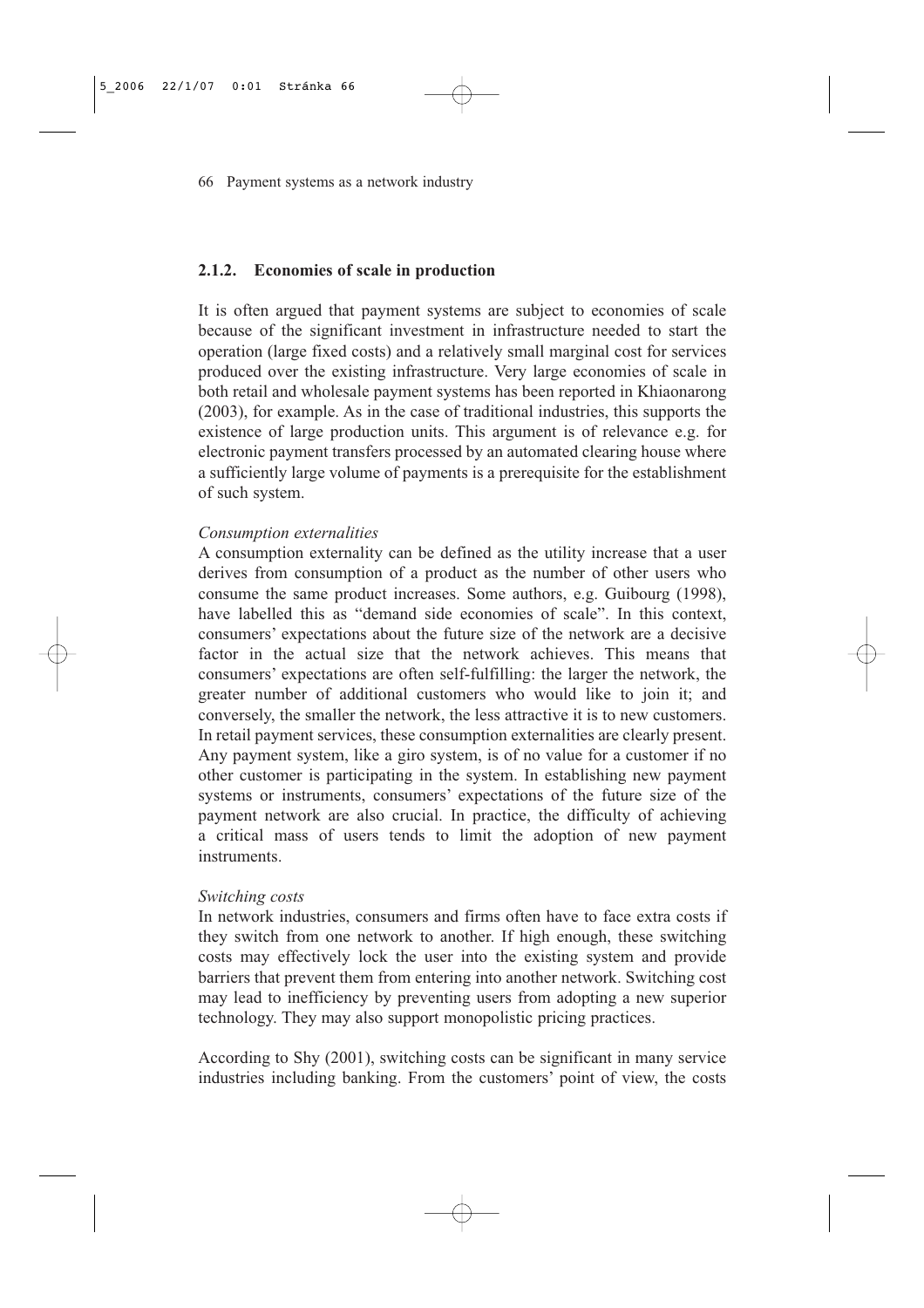associated with switching between banks (i.e. closing an account in one bank, and opening an account and switching the activities to a different bank) could be significant. Accordingly, some sort of lock-in effect may prevent customers from frequently switching among payment service providers. Also from the payment service providers' point of view, switching costs can be significant: e.g. upgrading or changing to a new payment system may require large investments in computer systems and training.

## *2.2. Basic market structure implications in network industries*

The basic features in network industries described above bring along specific market structure implications that can typically be seen in many network industries. In the following, we will discuss them shortly.

## *Tipping*

In network markets, market dynamics may lead to extreme outcomes where one network good or service provider dominates the market. Besen and Farrell (1994) label this phenomenon as "tipping".<sup>45</sup> The existence of one dominant system can be explained by the economies of scale in production and positive demand side externalities. This "tipping" –phenomenon can also be seen in retail payment systems. At the national level, it is common that only one major retail payment system exists. In some cases, two or more systems may exist in parallel but they are often dedicated to different payment instruments (e.g. paper-based vs. electronic). However, enough heterogeneity in demand for different payment instruments may enable the existence of more than one retail payment system.

### *Excess inertia / excess momentum*

Network markets may tend to get locked-in to obsolete standards or technologies. This *excess inertia* means that users tend to stick with an established technology even when total surplus would be greater were they to adopt a new but incompatible technology (Katz and Shapiro 1994). This can be explained, as pointed out by Farrell and Saloner (1986), by the fact that today's consumers may be reluctant to adopt a new technology if they must bear the cost of transition from one technology to the next, and if most of the benefits of switching will accrue to future users.

<sup>45</sup> According to Besen and Farrell (1994), network markets are often "*tippy"*. This means that the coexistence of incompatible products may be unstable, with a single winning standard dominating the market (*tipping*). The dominance of the VHS videocassette recorder technology and the virtual elimination of its Betamax rival is often used as an example.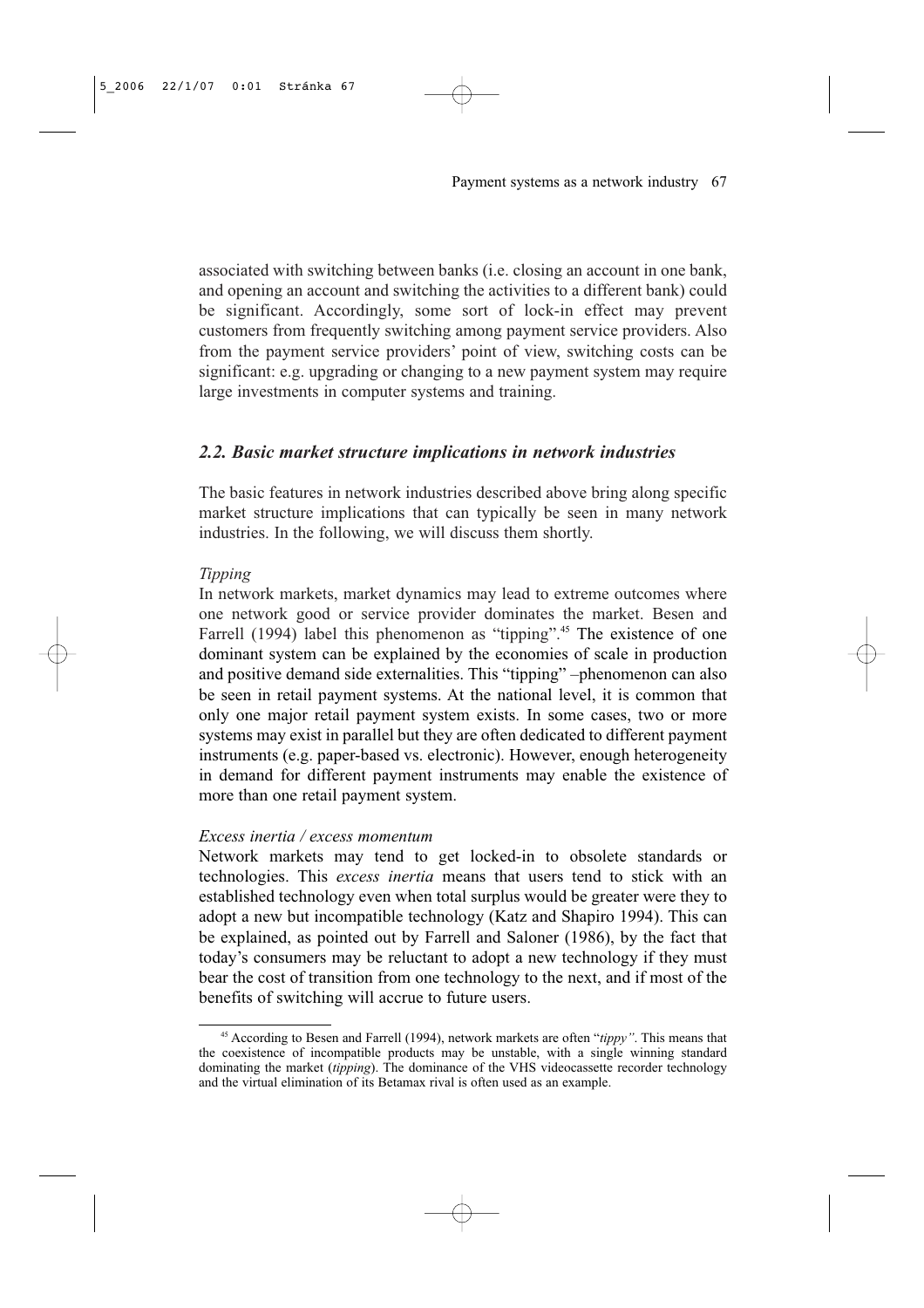On the other hand, Katz and Shapiro (1994) argue that network markets may also exhibit the opposite of excess inertia, which they call "insufficient friction" (also referred to as *excess momentum)*. The market may then be biased in favour of a new, superior, but incompatible technology. Katz and Shapiro call the reason as "stranding": today's buyers may ignore the costs they impose on yesterday's buyers by adopting a new and incompatible technology. Accordingly, those who previously bought the old technology are stranded. Both effects are also possible in retail payment service markets, but as in many network markets, excess inertia is normally the dominant characteristic. An example is the slow e-money adoption where the service providers have long waited for its start-up but customers have been reluctant to start to use it.

#### *Path dependence*

In network markets *history matters*: network market equilibrium cannot be explained without reference to the pattern of technology adoption in the earlier periods.<sup>46</sup> This means that the effects of decisions by early adopters on the decisions of later adopters are often significant in network markets. In payment systems, path dependence can be seen in the development of national payment systems and, especially, in the slow change of national payment habits. For example, the division of giro- and cheque countries in the European Union is still prevailing, and probably mostly due to historical reasons.

## *Critical mass and chicken-and-egg problem*

*Critical mass or installed base* of network facilities plays a crucial role in the start up and growth of a network. The start up problem is often referred to as the *chicken-and-egg* problem: many consumers are not interested in purchasing the good because the installed base is too small, and the installed base is too small because an insufficiently small number of consumers have purchased the good. Accordingly, the potential problem for the payment system development is that a new, more efficient payment system may not attract enough customers to validate its existence.

### *Underproduction*

Network effects may also lead to possible *underproduction* of network goods or services. According to McAndrews (1997), the market production of network services may often be inefficiently low because using a network

<sup>46</sup> See e.g. Liebowitz & Margolis (1995).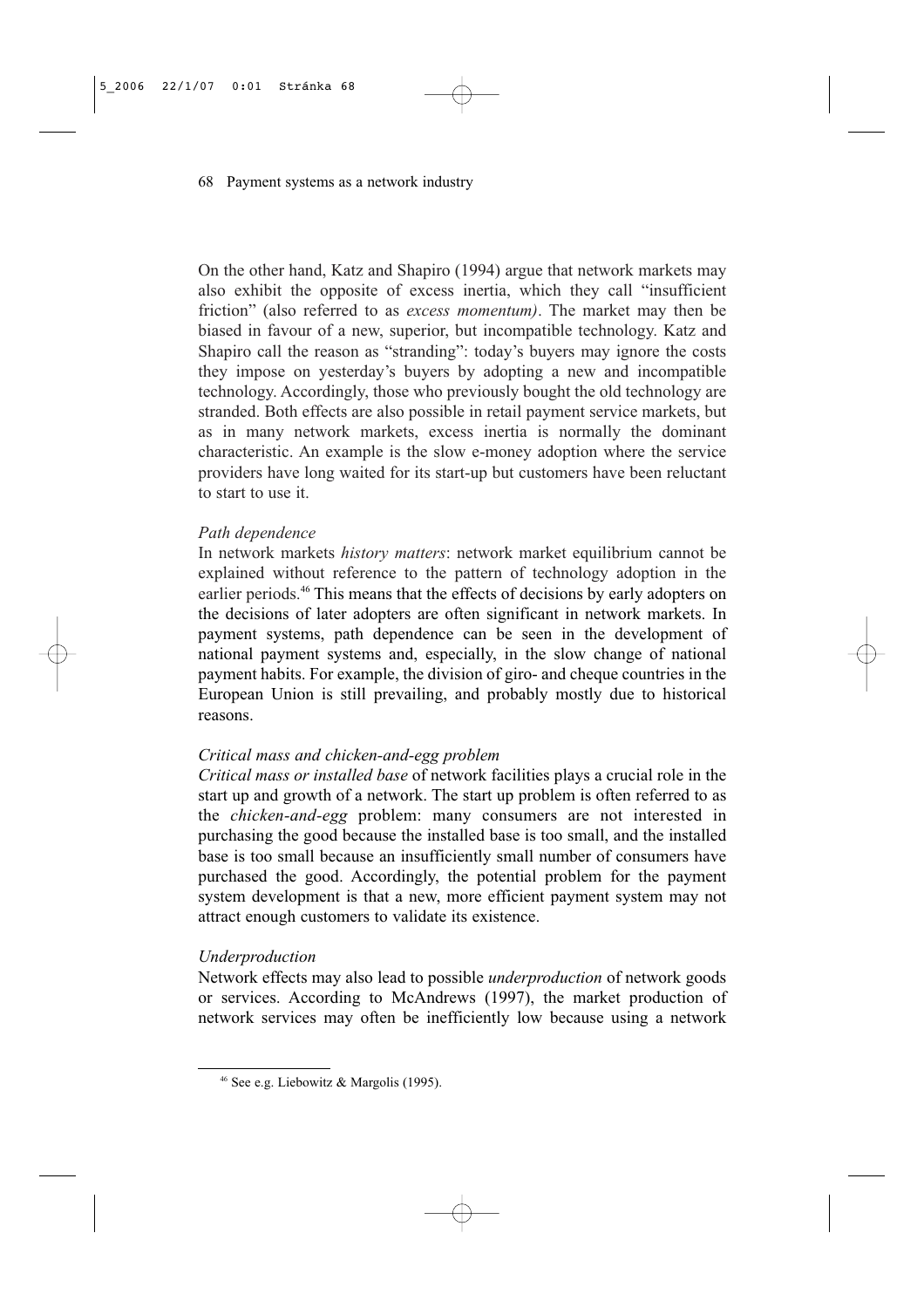imposes a (positive) external effect on other users of network, an effect the users typically disregard in making their decisions. For example, when deciding whether to join a service network, consumers do not take into account the benefit to other users of that larger network. Accordingly, the equilibrium network size is smaller than the social optimum, when social benefits of joining a network exceed the private benefits. In the retail payment systems area, where economies of scale are also present at least in the electronic payments, some authors (e.g. Gowrisankaran and Stavins (2002)) have argued that the underproduction is a relevant problem and it should be influenced by actions of relevant authorities.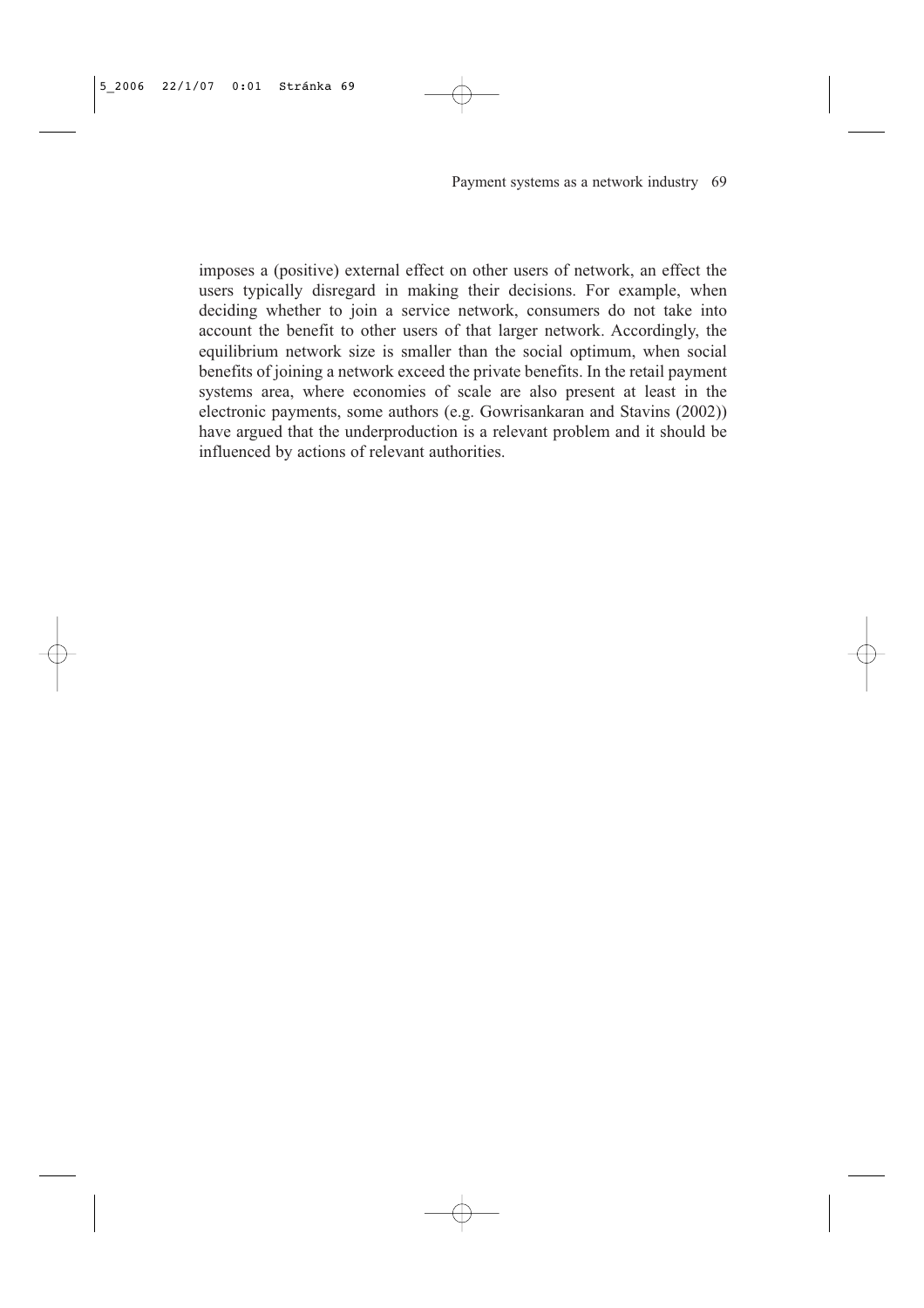# **3. Network implications on the European retail payment landscape**

When looking at the potential network implications on the European retail payment landscape, the following background factors are useful to keep in mind. The payment systems in the European Union were originally created to meet domestic requirements. As a result, the current landscape of the European retail payment market is characterised by considerable fragmentation, diversity of standards and different levels of efficiency in national systems. The development efforts of retail payment systems were normally (and quite justifiably) directed to respond to needs of domestic payment traffic: the vast majority of retail payments were national. In fact, even today only 2–3 % of all retail payments are cross-border payments – a fact which may of course reflect the inconvenience of cross-border payments more than lack of potential demand. A fundamental question here is whether there is no demand for cross-border payment methods because there is inadequate supply of them, or is it *vice versa*. In any case, the situation has many characteristics of the traditional "chicken-and-egg" problem. Judged from the pan-European viewpoint, it can, however, be argued that the lack of efficient cross-border payment methods and systems should in no case act as an impediment to cross-border business transactions no matter how big or small these transactions would be. The borderless pan-European payment landscape is the sub-target of financial market integration process and the true Single Markets in the spirit of the Lisbon Agenda.

With the introduction of the Single Market concept in 1992 and even more concretely so with the introduction of the common currency, the euro, the focus of the relevant payment market has changed from national to euro area / EU. The Single Market in goods and services inevitably needs payment systems that also operate smoothly and efficiently in the whole context of the market. In the following, we will make a short review on the European developments.<sup>47</sup>

## 70

<sup>&</sup>lt;sup>47</sup> For a comprehensive analysis of financial market integration in the EU, see e.g. Koskenkylä (2004).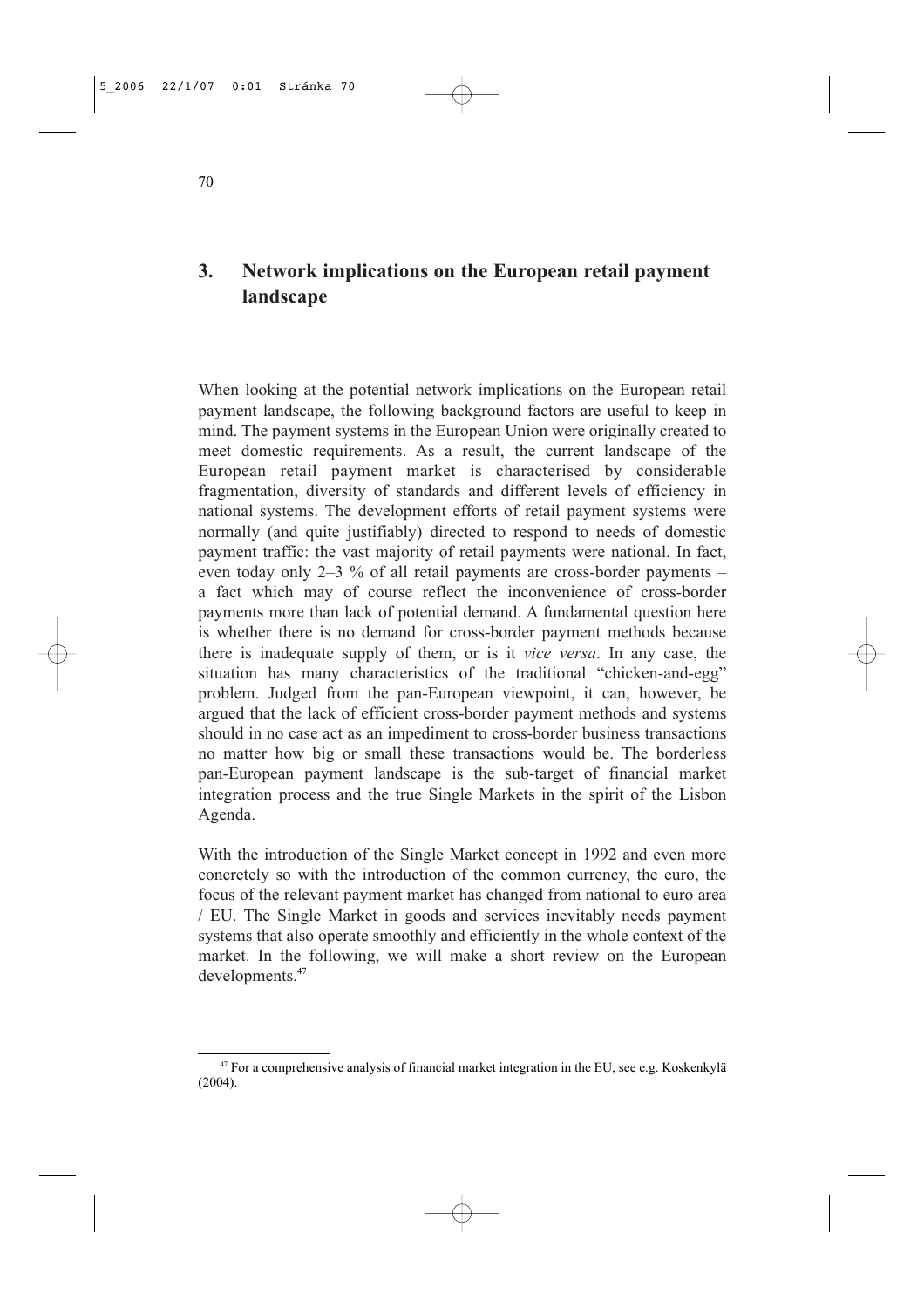Network implications on the European retail payment landscape 71

Viewed from historical perspective, cross-border retail payments and their pricing have attracted the attention of the EU policy-makers ever since the introduction of the Single Market –concept in 1992. Since then the development in the European retail payment markets has been monitored by the public authorities. According to the pricing surveys by the European Commission<sup>48</sup>, service providers had been very slow in making any progress in the cross-border retail payments field. The prices of cross-border payments had remained at high levels and their execution times a lot longer compared to domestic retail payments, even on the eve of introduction of the euro notes and coins. The reasons for this slow progress are many-faceted. On the one hand, payment service providers have emphasised that "there is no business case" to develop and invest in new cross-border retail payment infrastructures because there is not sufficient demand for these services. On the other hand, the authorities and consumer associations have maintained that the high prices are the principal obstacle to activating and expanding the demand for these services.

A variety of infrastructural factors may also have delayed the development of efficient cross-border retail payment systems in Europe. One of the main factors is the existence of different national payments systems, which have developed within different historical contexts, with different governance, access, pricing and transparency traditions as well as different legislative environments. As a result, the retail payment infrastructure in the European Union is fragmented and it is still largely based on traditional national payment habits and characteristics. Figures 1–4 provide two illustrative snapshots of the situation.<sup>49</sup>

<sup>&</sup>lt;sup>48</sup> See the Commission's website: http://europa.eu.int/comm/internal\_market/payments/<br>crossborder/index en.htm; Retail Banking Research (2005a, 2005b)

 $49$  For a comprehensive analysis using this kind of framework, see Leinonen (2001).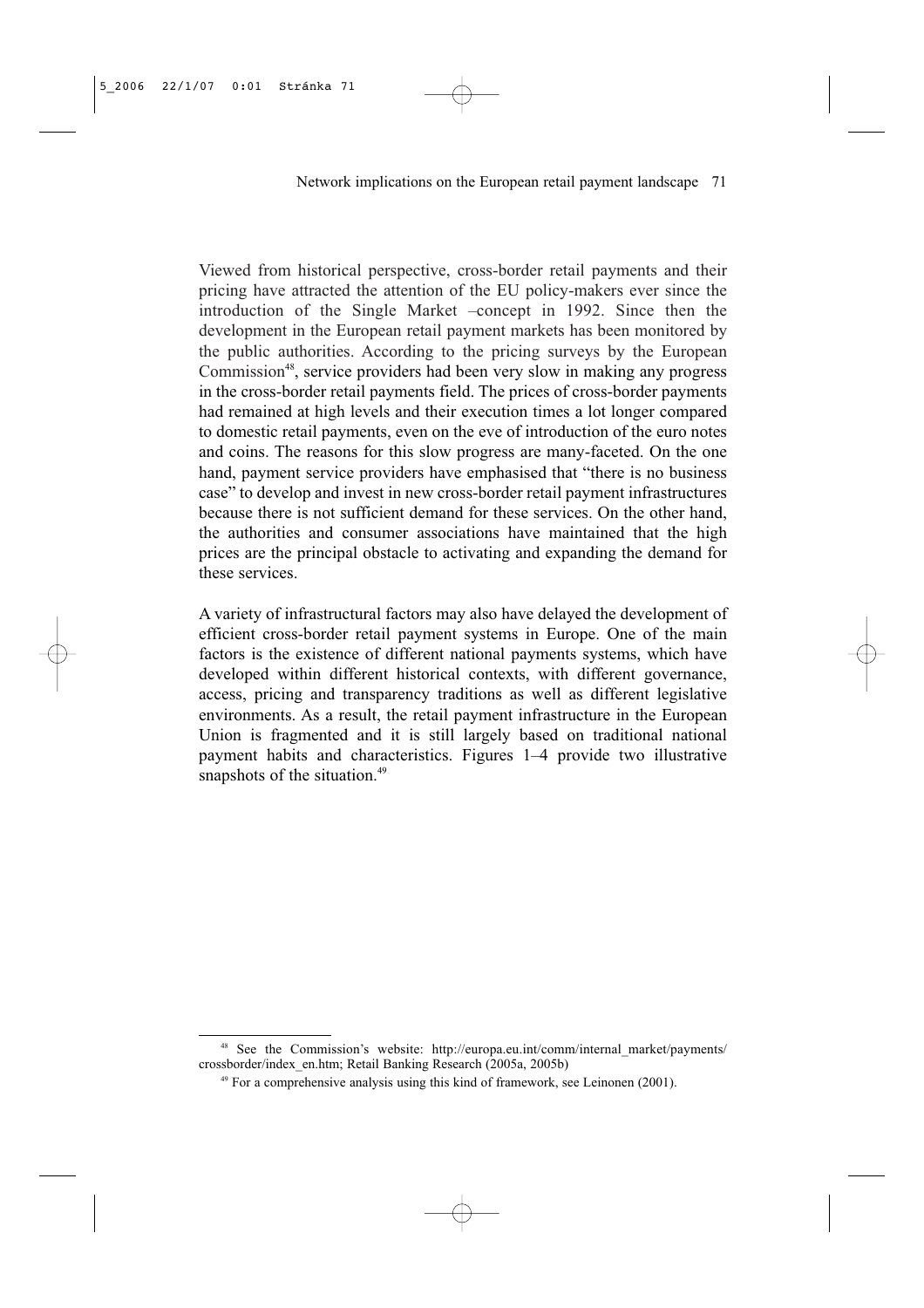72 Network implications on the European retail payment landscape

### **Fig. 1. Number of cashless payments per inhabitant in EU15 countries, 2000**



Data source: ECB (2006b)



Number of cashless payments per inhabitant in EU15 Countries 2004



Data source: ECB (2006b)





Number of cashless payments per inhabitant in EU New Member States 2000

Data source: ECB (2005)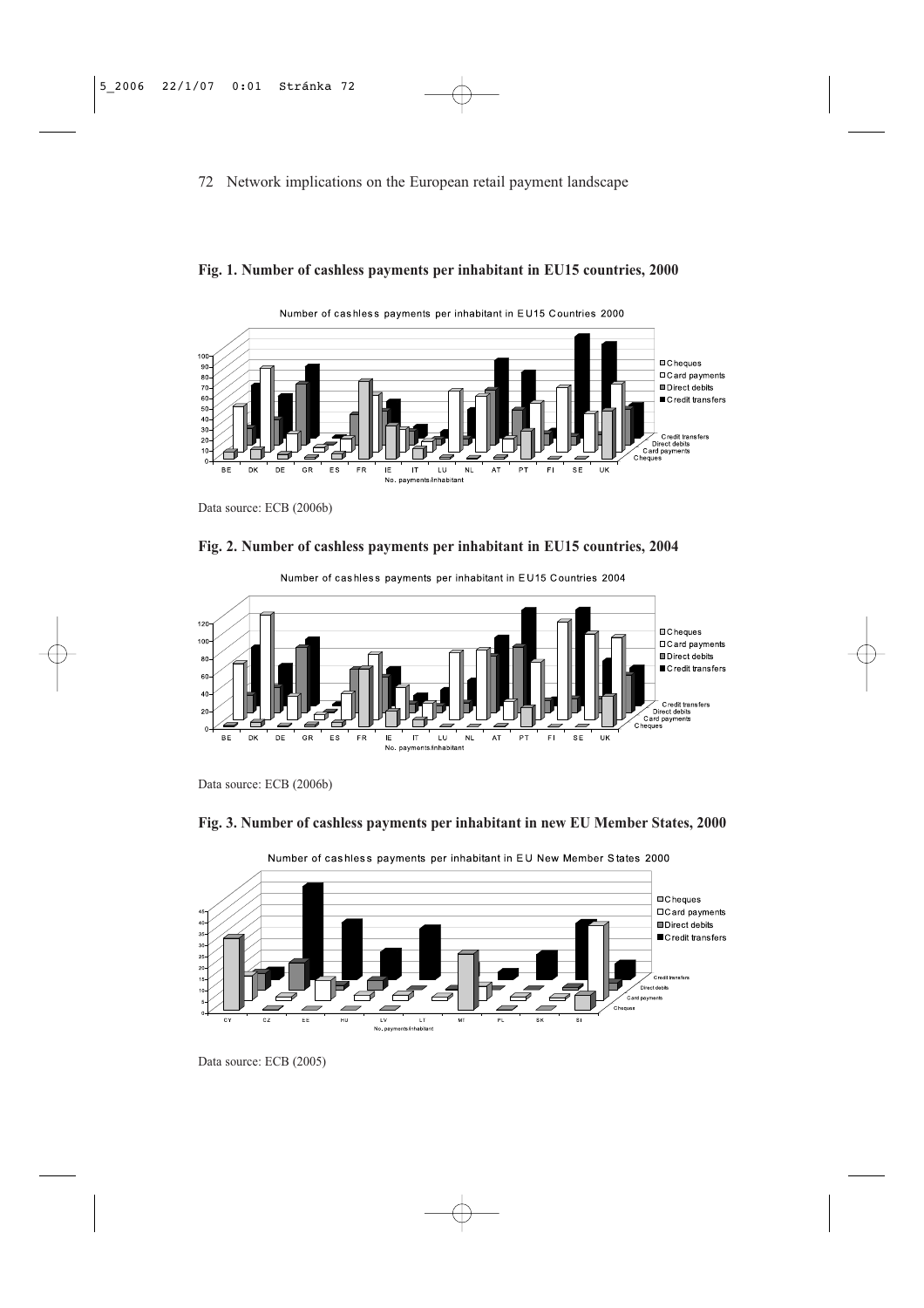



Data source: ECB (2005)

In Figures 1–4, the fragmented structure of retail payment methods in the EU countries can be clearly seen. The figures also illustrate the fact that payment habits are slow to change. In some countries, like France, the cheque continues to be an important payment method even though its relative share has been declining in recent years. In other countries, like Finland, credit transfers are dominating and cheques have virtually disappeared. Naturally the differences in payment methods used in different countries are reflected in the structure and organisation of payment systems in these countries. In the new Member States, the fragmentation of cashless payment methods is also present but in many cases the high use of credit transfers and card payments is noticeable.

Generally speaking, the development of payment system infrastructures in different countries is likely to have been influenced by some sort of *path dependence*<sup>50</sup> ("history matters") where the key ingredients are the structure of service providing sector, national payment traditions and legislative environment. Consequently, each national payment system has its own membership criteria, standards and practices that have evolved over time. Figures 1 and 2 provide an illustrative example of rather "strong" path dependence in the EU15 countries. In contrast, a nice example of the "weaker" path dependence for the new Member States can be seen in Figures 3 and 4: many of the new Member States have very rapidly been able to adopt the most efficient payment methods – probably partly so because of the lighter burden from the historical systems. In addition, another factor

<sup>&</sup>lt;sup>50</sup> The most well-known but nowadays also disputed, example in the context of efficiency and path dependence is the QWERTY-keyboard system.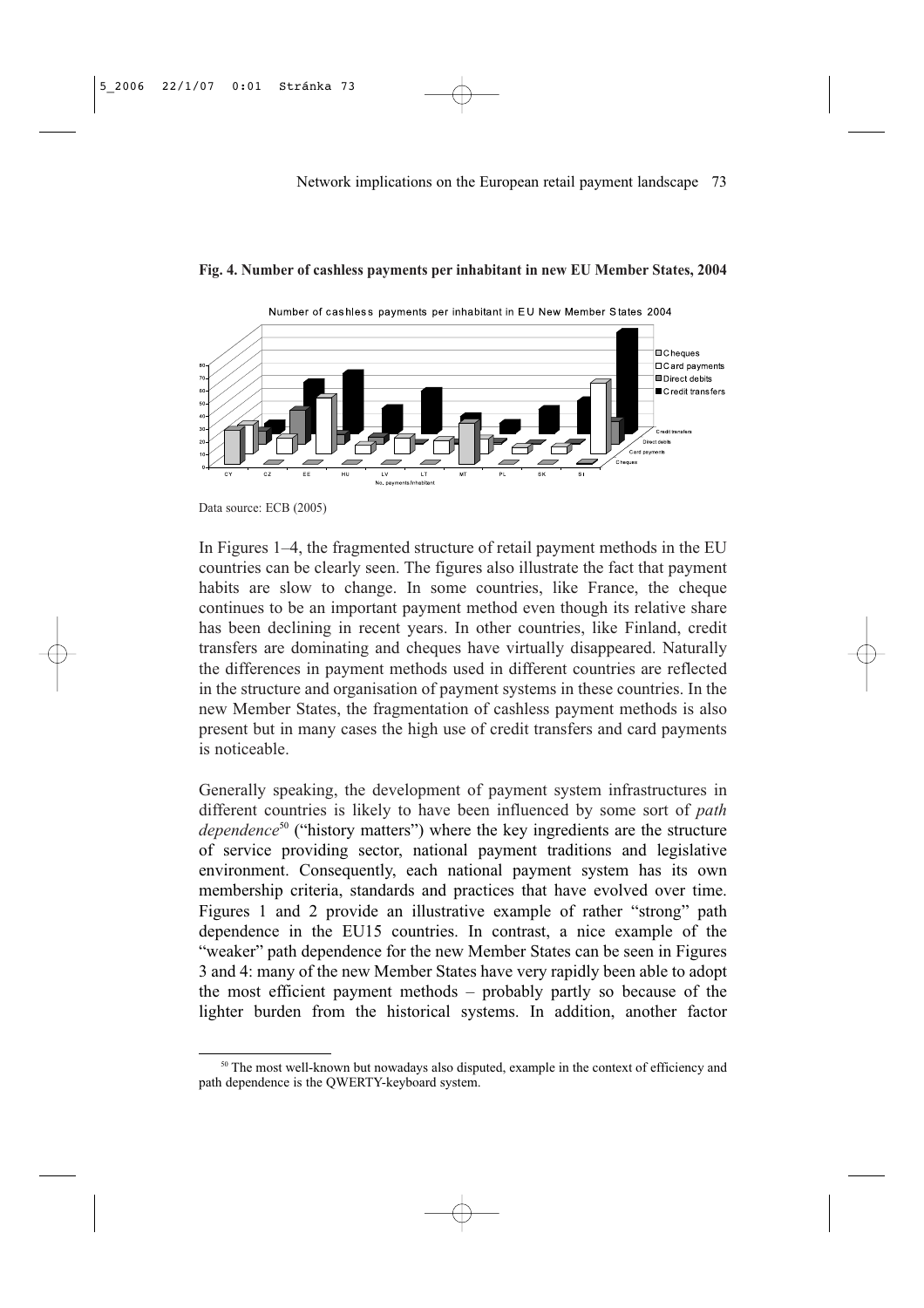affecting the development of national payment systems is the observation that *payment habits are slow to change*. This applies especially to consumers, and, to a lesser extent, also to enterprises. It is obvious that these factors have affected the development of payment systems, but, only the coming years will tell, if the development of payment transfer technology, accelerating financial integration and deepening global financial linkages will change the picture.

Figures 1–4 support also the argument that the retail payment infrastructure in the EU consists of *25 distinct payment areas* even though some convergence has taken place. In this context, it has been claimed that the present heterogeneity in the retail payments field can potentially hinder the development of efficient cross-border retail payment systems. The idea behind this argument is that the heterogeneity in demand for different payment instruments in different countries makes it more difficult to develop truly compatible payment systems or one common cross-border system because of different national needs. On the other hand, the formation of *Single Euro Payments Area / a Single Payment Area in the EU* may not necessarily mean that the national payment habits and methods should be totally harmonised; more important is that reliable and efficient cross-border retail payment methods and systems can be established. Even if, in the long run, the goal is to phase out the purely national and non-interoperable payment systems (at least regarding credit transfers, direct debits and card payments) and replace them with the common euro area wide systems which are defined in the context of the SEPA project, the national payment habits and preferences will of course be free to determine the market shares of the different payment methods available. However, it should also be recognised that changes cannot take place very rapidly because path dependence is quite strongly present in payment service business which is further supported by excess inertia and switching costs both on demand and supply sides.

When further examining the situation at the cross-country level, the following observations can be made. As stressed above, the current national/domestic retail payment systems are the results of development processes that have been strongly guided by "the national payment habits" and, therefore, the organisation and operating procedures of national retail payment systems differ from each other. In some countries, the degree of electronification in retail payments processing is high and the retail payment systems function (technically) efficiently<sup>51</sup>. In this context, one important factor contributing to

<sup>&</sup>lt;sup>51</sup> Naturally, technical efficiency does not necessarily imply economic efficiency, e.g. if monopolistic pricing distorts users' decisions resulting in under- or overuse of the service.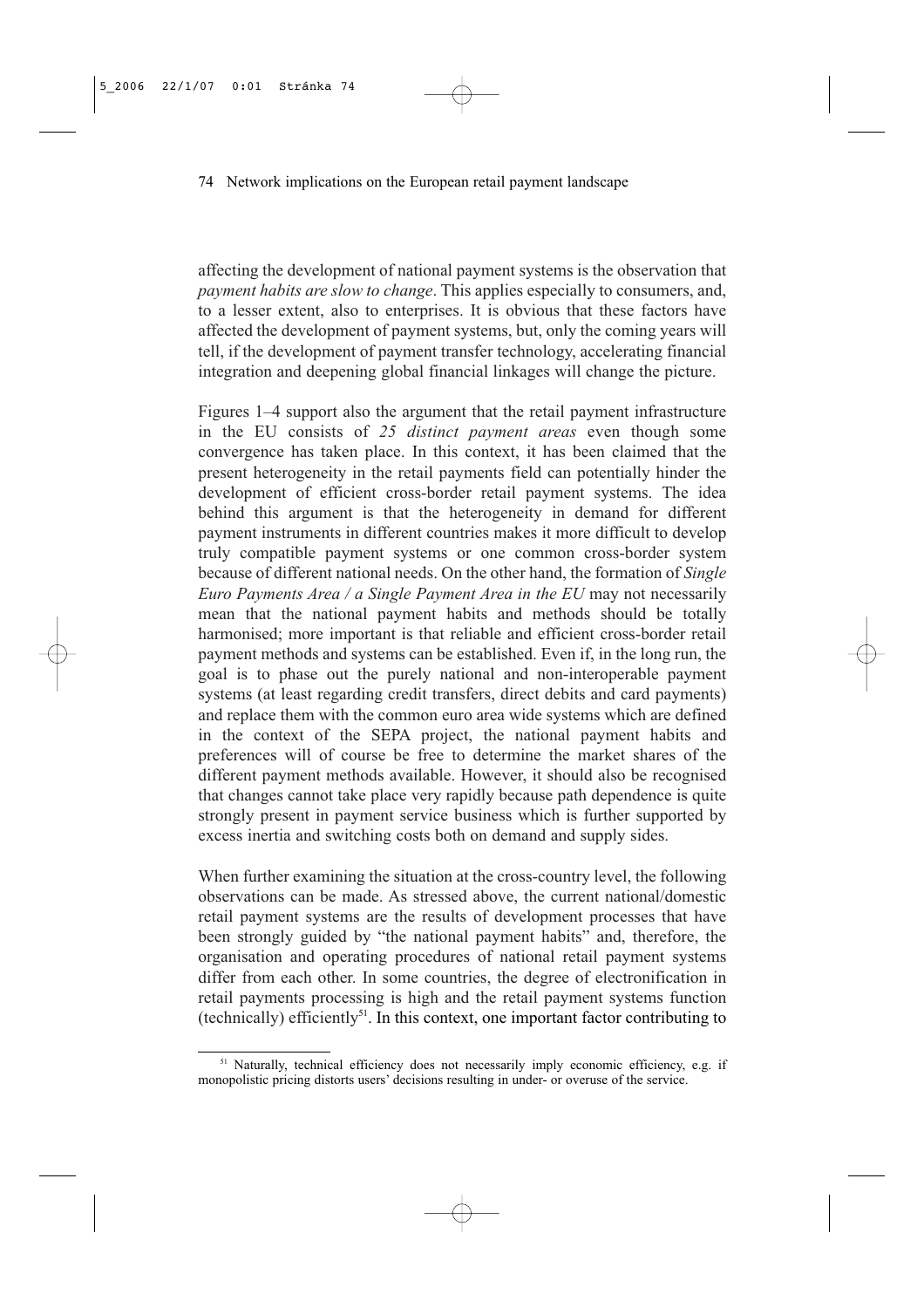the efficiency in national payment systems has been *standardisation*. Standards in retail payment systems have traditionally been set domestically by national authorities and banking associations. Accordingly, the standardisation process at the national levels has benefited from relatively small and homogeneous stakeholder groups. However, standardisation at the cross-border level has been more of a problem because of the greater number of different parties involved and strict adherence to heterogeneous domestic standards adopted in different payment methods. This has surely slowed down the development and implementation of international retail payment standards, which has, in turn, negatively affected the establishment of efficient cross-border retail payment systems.

Another factor affecting the slow development of cross-border retail payment systems in the EU is the low volume of cross-border retail payments. These payments account currently for 2–3 % of all retail payments in the EU. Whether this figure will increase in the future naturally depends on customers' needs, but also on the existence of efficient cross-border retail payments systems to execute payments reliably and cheaply. The establishment of such an infrastructure will require cooperative efforts by the service providing sector. However, as pointed out in the beginning of this section, the service providing sector may be unwilling to invest in these systems if it does not see it as a profitable business. Accordingly, a sort of chicken-and-egg problem may further delay the establishment of efficient cross-border payment systems.

#### **Competition-cooperation nexus**

In the European retail payment landscape and especially in the development of cross-border retail payment systems, the competition-cooperation nexus has been observable. The following quotation ECB  $(2001b)^{52}$  nicely reveals the challenges that the competition-cooperation nexus brings along:

"*The lack of competition among banks explains the lack of progress with regard the price level of cross-border credit transfers, whereas the lack of co-operation on standards and infrastructures explains the lack of progress in reducing the cost of processing cross-border transfers."*

<sup>52</sup> ECB (2001b): *Towards an Integrated Infrastructure for Credit Transfers in Euro,* page 4, November 2001.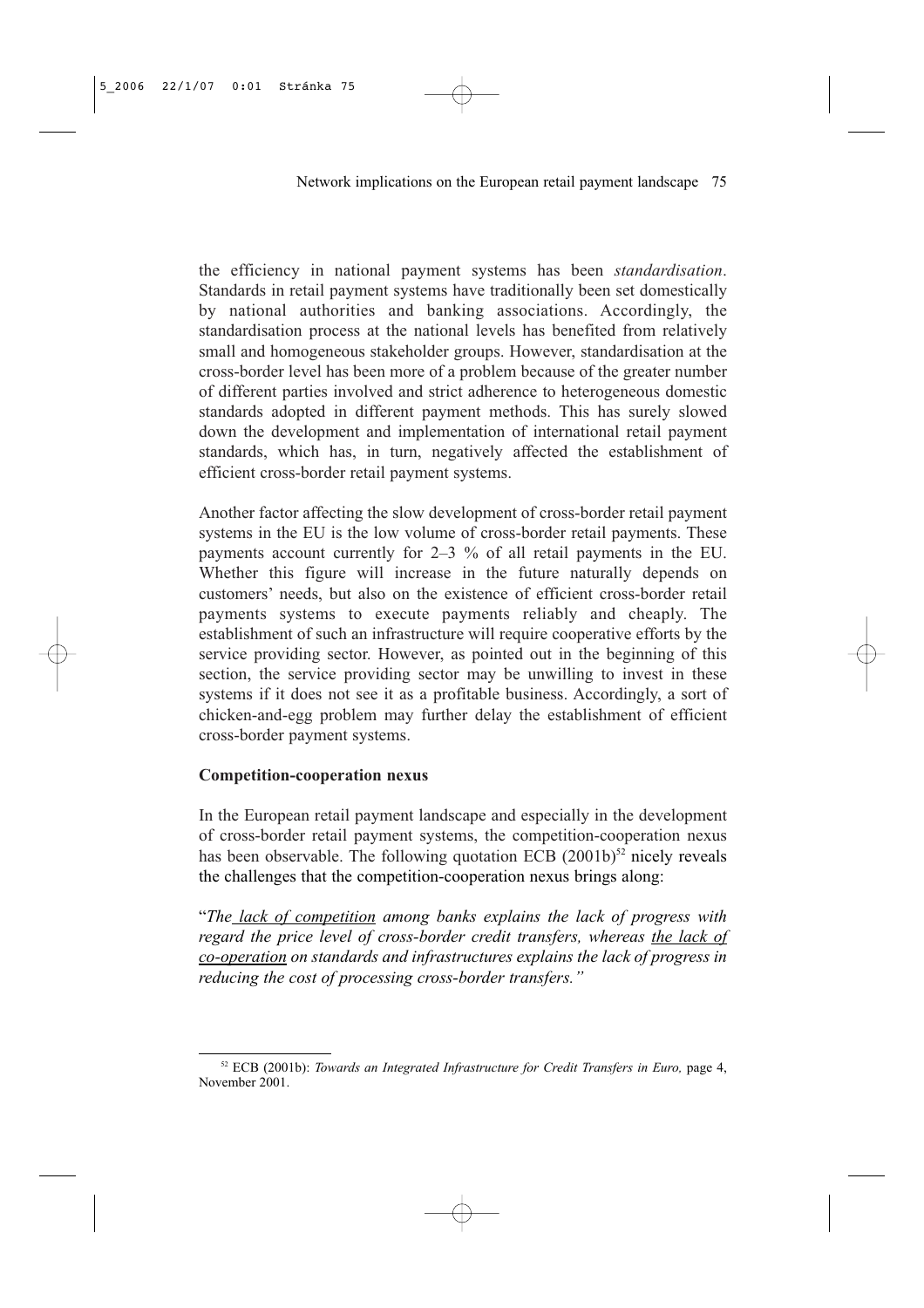Naturally, the quotation must be looked at in the light of the policy debate that was going on in that time concerning the Regulation of retail payment prices but it also clearly presents the competition-cooperation nexus in the provision of retail payment services. On the one hand, cooperation among service providers is needed on establishing standards and infrastructures in order to have a large enough customer base for their services ("*network effect*"). On the other hand, agreement on common standards (compatibility) increases competition and may thus reduce service providers' incentives for the increased compatibility ("*competition effect*"). Accordingly, the crucial question for policy-makers and regulators is to find measures that maximise social welfare in this type of environment.

The competition-cooperation nexus is directly connected to the stylised market structure in retail payment markets where the vertical structure of industry is common. Accordingly, the basic framework of retail payment industry can be generalised as follows:

*Payment service providers compete directly in the provision of retail payments instruments and services to end-users but, at the same time, they also cooperate in shared payment networks.* 

In other words, it can also be said that there is "*upstream cooperation combined with downstream competition*"53. This poses several challenges to public authorities. On the one hand, viewed from the efficiency standpoint, it is desirable to facilitate the utilisation of economies of scale by means of allowing cooperation between market players. On the other hand, there is also a risk that such cooperative arrangements may be anti-competitive. From a competition policy point of view, it is possible that cooperation at one level may lead to collusive behaviour at another level. For payment system regulators, these are crucial concerns in assessing the trade-off between competition and cooperation. In this context, straightforward application of economic theory will need to be supplemented by taking into account all the industry-specific characteristics.

In general, it has been argued that market competition is the way to promote efficiency in many traditional industries. In retail payment markets, a particular characteristic is, however, that competition among market participants needs to coexist with the mutual cooperation in payment system

 $53$  McAndrews & Rob (1996)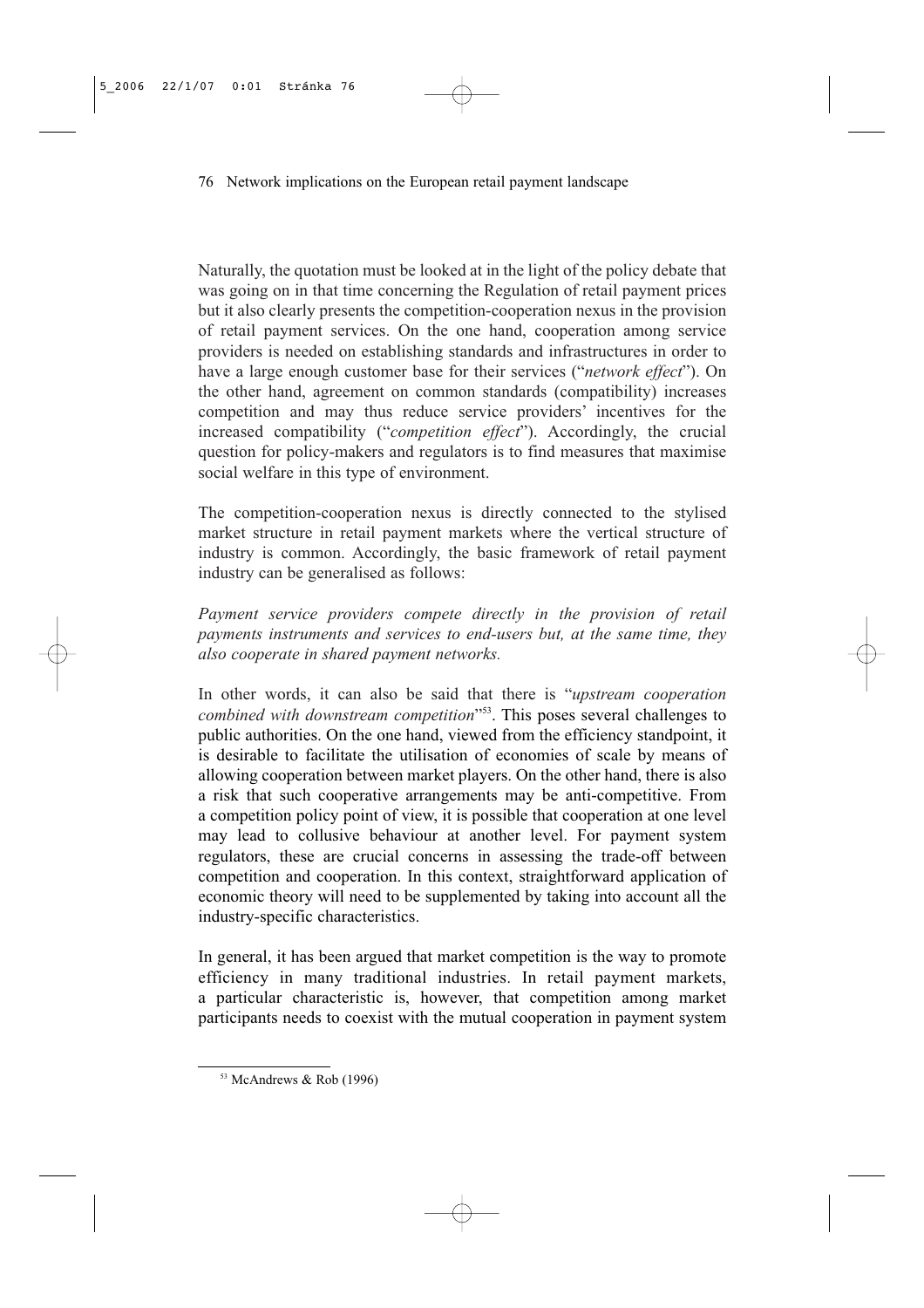infrastructure arrangements. In this context, a key issue is whether the service providers are able to achieve an adequate balance between competition and cooperation to benefit market users. Therefore, public authorities should consider whether the market structure supports innovation and new market entrants, and whether existing access restrictions serve to promote or impede competition and contestability.54

In retail payment systems, cooperation is required among market participants in the context of their participation in payment system infrastructure arrangements. The main issue for regulators is then whether this cooperation supports market efficiency. The BIS (2003) report argues that established payment networks are a typical context in which this issue will arise. They have the potential to provide a stepping stone for innovation but they are also in a position to create entry barriers that impede competition and innovation. In protecting their own interests, members of established payment networks can create entry barriers either by imposing access restrictions or by more indirect means, for example by a choice of standards and rules that are inappropriate, difficult or costly for other payment initiatives to adopt.

A related question is whether competition between different systems or competition in one system is better for overall market efficiency. If excluded entrants to a particular system decided to establish their own system that was more efficient and they are also able to attract enough customers for the new system to survive, market efficiency could be fostered. However, the uncertainty in reaching the critical mass of users may make the establishment of the new system difficult. Also, the co-existence of multiple systems and standards may imply extra costs both for the users (imperfect compatibility) and the service providers (unutilised scale economies). This clearly points out the importance of market dynamics in network industries that strongly affects the market structure.

 $54$  For a comprehensive analysis of public policy issues in payment systems, see BIS (2003).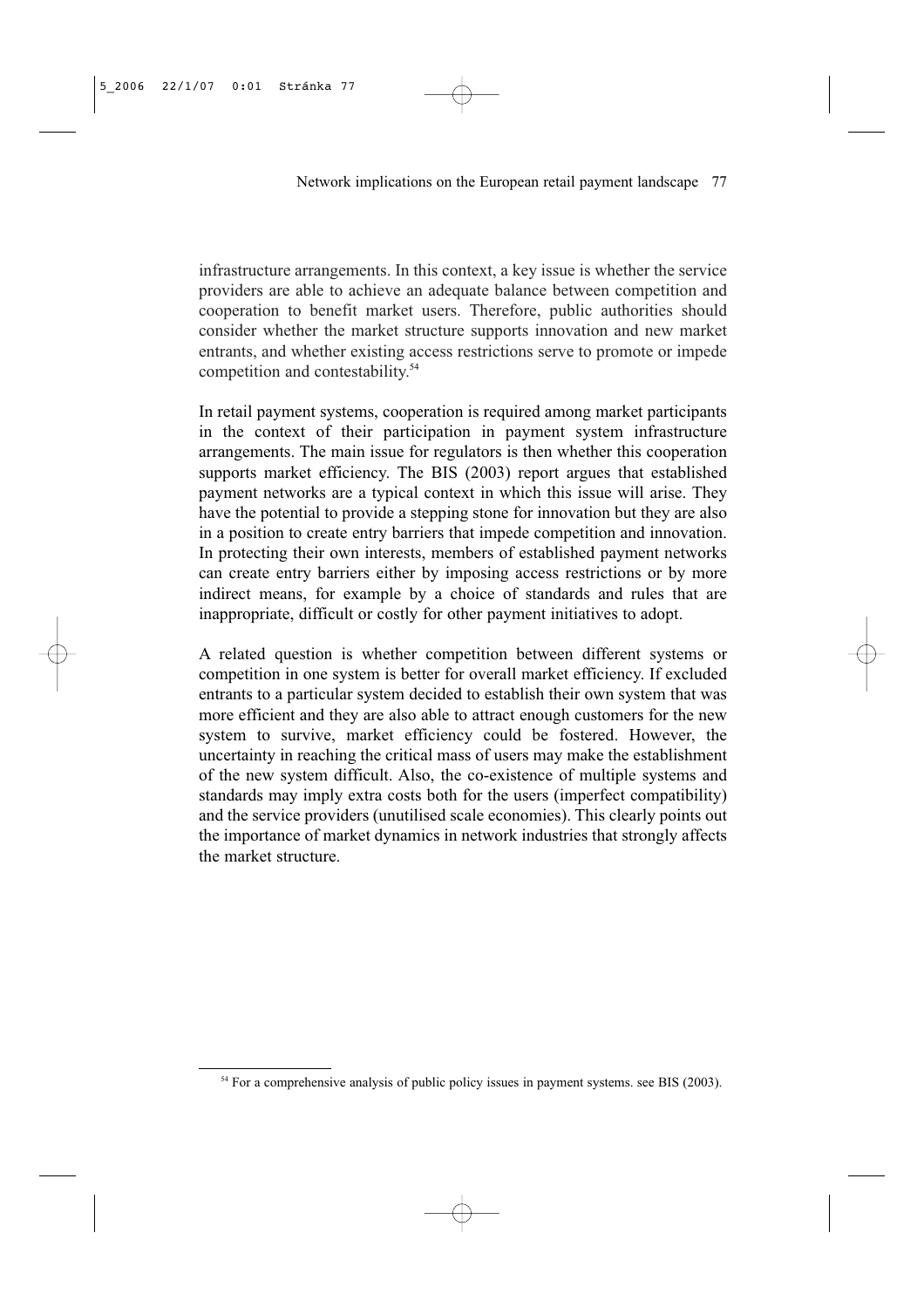In principle, the key parties that are involved in the development process of retail payment systems can be grouped into three groups: *(i) End-users*, *(ii) Payment service providers*, and *(iii) Regulators*. In the following, their motives and roles are discussed. In addition, their recent acts are presented in the European context.

## *(i) End-users*

In retail payments, customers (i.e. consumers and enterprises) are the end-users of the payment services. Accordingly, their behaviour (usage decisions) finally decides which payment instruments (and respective payment systems) survive in the long-run. Especially, their adoption patterns of new payment instruments play an important role in shaping the future payment systems. As in many other network industries, end-users' expectations about the future overall usage of different instruments affect the actual adoption of these instruments also in retail payment systems. Ideally, some sort of form for "coordination of expectations" would be important, because users need to form their expectations (and their respective decisions) on which technology will be widely used by other users. The practical problem is that very often the decision of which payment method is chosen depends on the present price and availability of usage points of the payment instruments. When the present users are few and the price is high, a new payment method has a lot of difficulties to achieve the critical mass needed to utilise potential economies of scale in its production and thereby validate its existence. In a practical context, the previous observation that "the payment habits are slow to change" is also relevant when new payment methods are introduced to customers. Accordingly, the adoption incentives of end-users<sup>55</sup> surely play an important role in fostering efficiency of retail payment systems.

# *(ii) Payment service providers*

The banking sector has traditionally been and still is the main payment service provider even though some new service providers are now emerging. As in any

## 78

<sup>&</sup>lt;sup>55</sup> It is worth noting that in recent SEPA discussions the importance of the end-users' needs have been emphasised.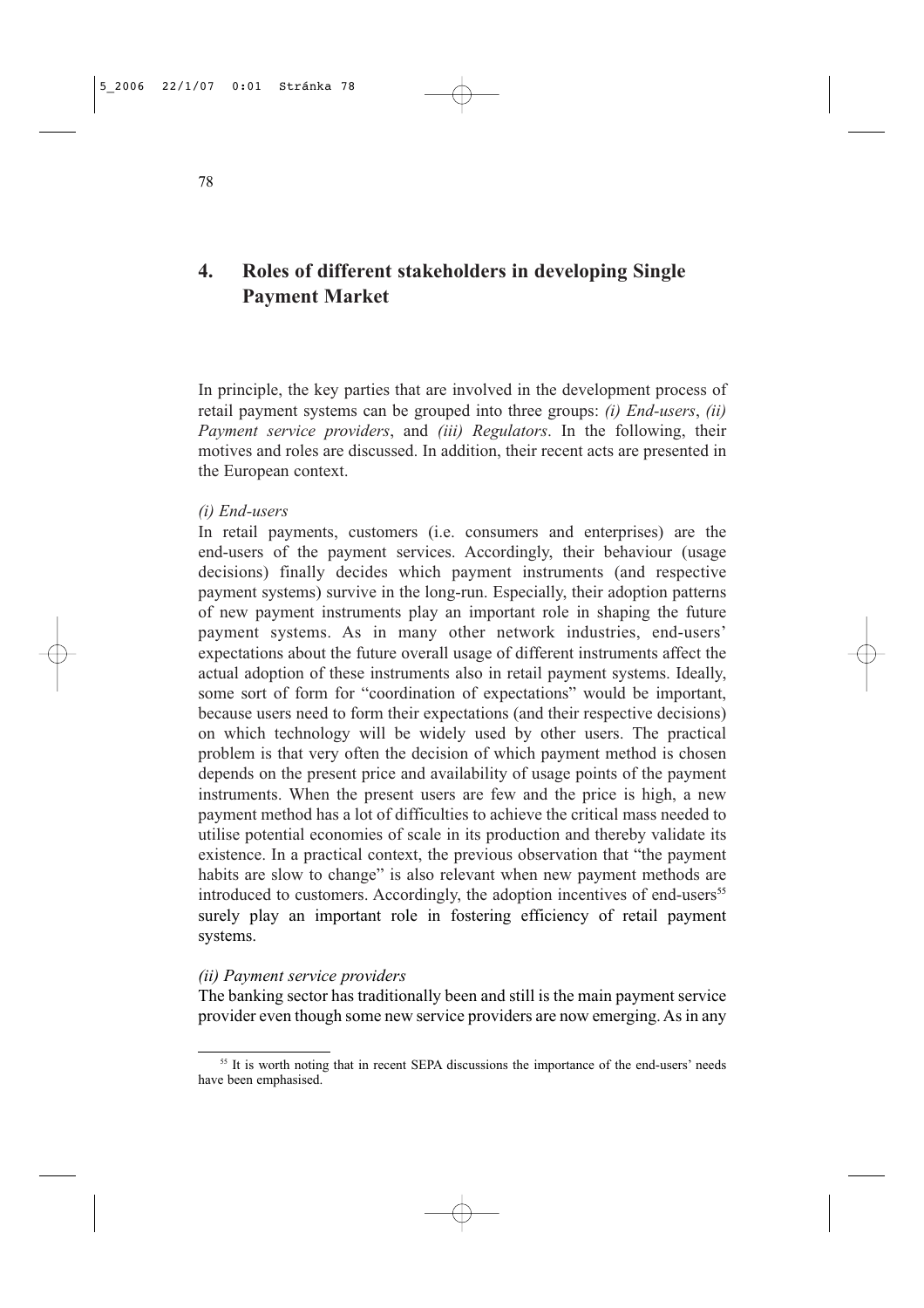other industry, appropriate incentives for innovation ("need for the existence of a real business case" as many bankers have phrased it) are crucial when establishing payment infrastructure. Therefore, without sufficient innovation incentives, the development of efficient infrastructure is doomed to be slow. In the context of European cross-border retail payments, the banking sector has emphasised that the slow development of the systems was due to low demand for these payments and the consequent lack of a real business case. However, after the adoption of the Regulation on Cross-border Payments in Euro  $(2560/2001)$ , the banking sector "was forced" to act.<sup>56</sup> As a direct reaction, the banking sector established the European Payments Council (EPC) in June 2002 to represent the industry and to support and lead the development of *the Single Euro Payments Area (SEPA)*. Moreover, the EPC also published a White Paper: *Euroland: Our Single Payment Area!*<sup>57</sup> and it has continued its work towards SEPA by adopting Rule Books on credit transfers and direct debits as well as SEPA Cards Framework. The European banking sector has signalled that they are prepared to move forward the necessary harmonisation of payment systems and instruments, as much as possible through self-regulation. In their opinion, legislation and regulation should only be used where the harmonisation cannot be achieved by other means.

#### *(iii) Regulators*

In the EU/Euro Area, the main regulators in the payment service field are the European Commission and the European Central Bank (ECB)/ the European System of Central Banks (ESCB) along with the relevant competition authorities. Next, their respective, partly overlapping, roles are discussed.

#### The European Commission

When fulfilling its role in promoting the development of the Single Market, the European Commission has been active in facilitating financial market integration. Since the beginning of the 1990s, the Commission has been arguing that high costs for cross-border money transfers are inhibiting the Single Market development and financial market integration. In this context, the Commission has formulated the following objectives for the single payment area:

- to make the Internal Market the domestic market
- to promote efficient and secure payment means and systems

<sup>&</sup>lt;sup>56</sup> A theoretical analysis on the potential effects of the Regulation on cross-border payments in Euro can be found in Kemppainen (2005).

<sup>57</sup> European Payments Council (2002): "*Euroland: Our Single Payment Area!*", May 2002. http://www.europeanpaymentscouncil.org.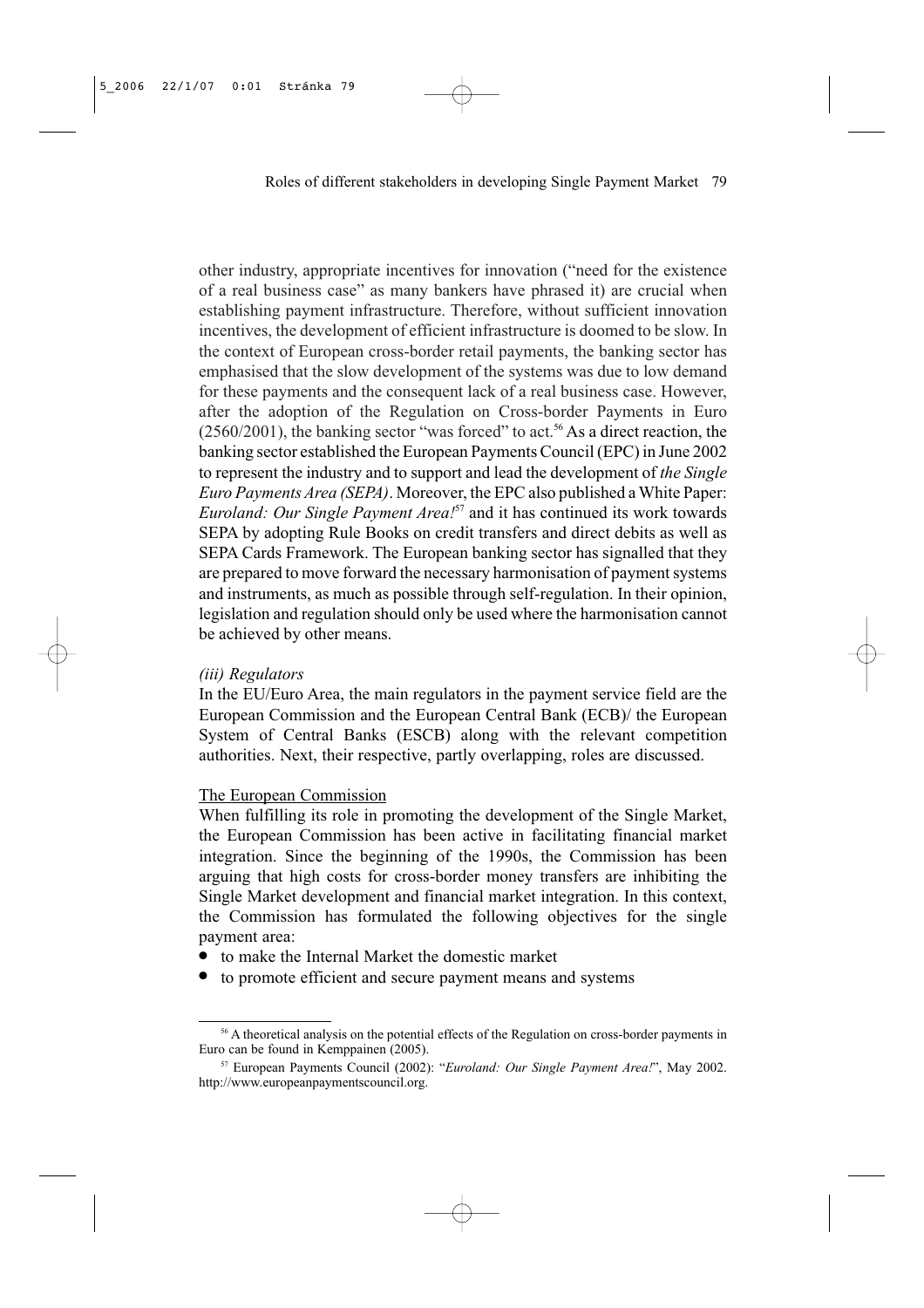- to enhance customer protection and strengthen consumer confidence relating to all payment means
- to ensure competition on equal terms in a level playing field.

In pursuing these goals, the Commission has assumed a more active role in recent years. The fact that the charges for cross-border retail credit transfers had remained high over the years prompted the European Parliament and the Council to adopt Regulation (EC) No 2560/2001 on Cross-border Payments in Euro in December 2001. The Regulation aims at facilitating the expansion of the *"Single Market" concept* to cover the money transfers and payment systems markets as well. The adoption of the Regulation was seen as the ultimate tool to foster the development of the market where, according to the Commission, "no substantial development efforts by market participants" were observed before that. In December 2005, the Commission adopted a proposal for a Directive, earlier known as *New Legal Framework (NLF) for Payments in the Internal Market*. This proposal for a Directive of the European Parliament and of the Council on payment services in the Internal Market should establish a modern and comprehensive set of rules for all payment services in the European Union and form a comprehensive legal basis for SEPA developments.<sup>58</sup> Parallel to this directive proposal, the Commission has also issued the so-called *SEPA Incentives Paper* (nowadays referred to as "Next steps") that analyses the current situation and identifies a number of areas and issues where supplementary action may be required to achieve the full economic potential of SEPA.<sup>59</sup> Very recently, the Commission also launched a public consultation on the *Interim Report on Payment Cards and Payment Systems*. According to the Commissioner Kroes, the inquiries are an important first step in allowing the Commission to identify ways to improve competition in EU financial markets.<sup>60</sup>

European Central Bank and the European System of Central Banks The central banks' interest in the efficiency of payment systems is based on the Article 105(2) of the Treaty and the Article 22 of the Statute. According to these, *the European System of Central Banks shall promote the smooth operation of payment systems*. This also includes facilitating and ensuring the

http://europa.eu.int/comm/internal\_market/payments/sepa/index\_en.htm <sup>60</sup> See, DG Competition's web page:

<sup>58</sup> For more information on the Directive proposal and the earlier initiatives, see the Commission's web page:

http://europa.eu.int/comm/internal\_market/en/finances/payment/area/index.htm <sup>59</sup> See the Commission's webpage:

http://europa.eu.int/comm/competition/antitrust/others/ sector\_inquiries/financial services.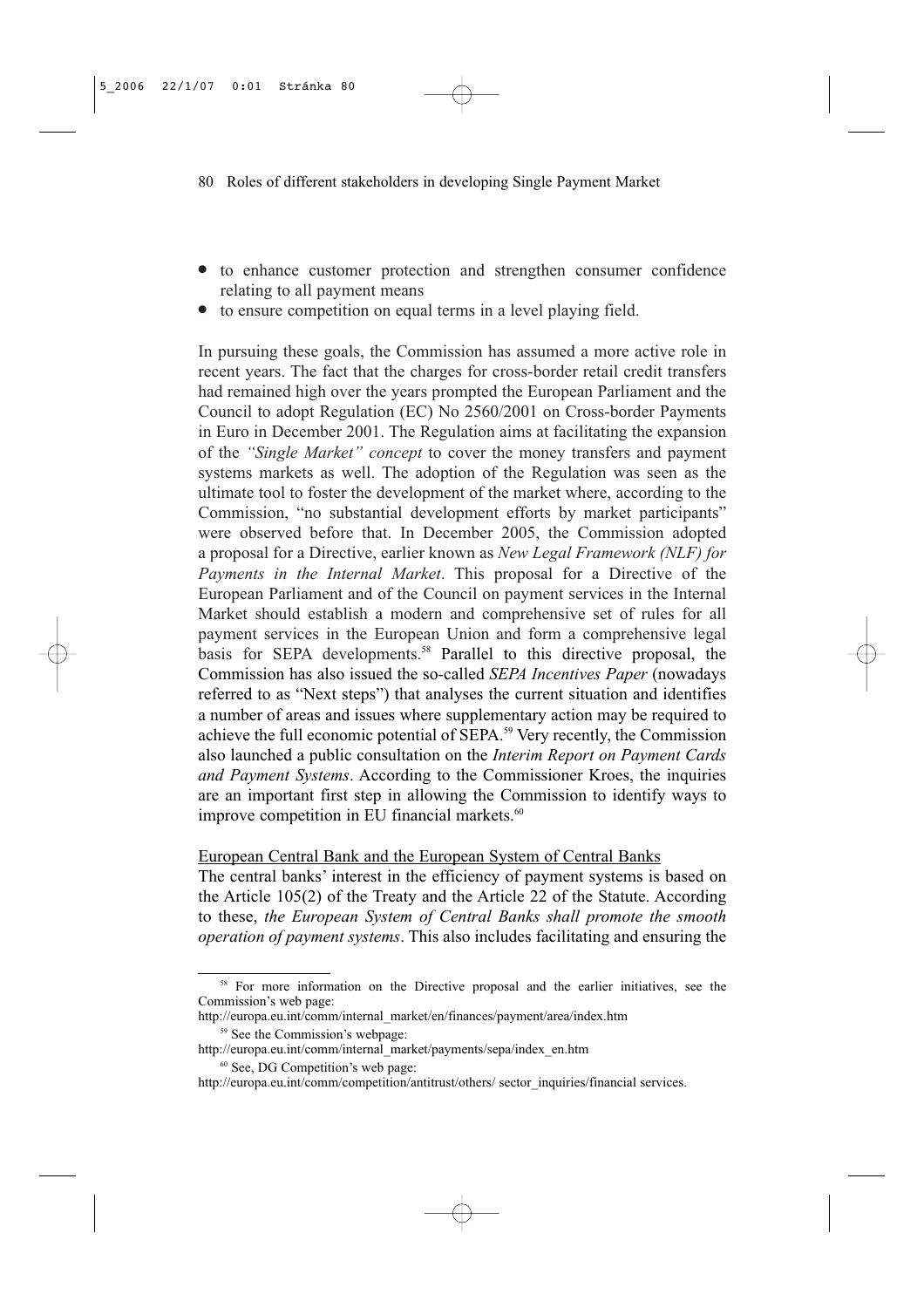efficiency of payment systems. In addition to general efficiency, the central banks have also defined financial integration as one of their main objectives. In the beginning of 2005, the ECB and the national central banks agreed on a document of "Strategic intents of the Eurosystem". This document gives a high priority to unification of financial systems, and, by implication, the payment systems as well. The relevant phrase in the document is as follows: "*The Eurosystem shall aim to safeguard financial stability and promote European financial integration in cooperation with the established institutional structures*." As such, this document did not mark any change in the ESCB policy. But it confirmed that for the ECB and the Eurosystem as a whole, promoting financial integration is not only a means to an end, it is also a goal in itself.

In the area of retail payment systems, the Eurosystem has focused on the importance of providing efficiency and safety standards for retail payment instruments and euro retail payment systems with the aim of fostering the achievement of a single euro payment area. In principle, both the safety and efficiency targets are important, and in many cases, as in the large-value payment systems where potential for systemic risk is bigger than in retail payments, the safety requirement is the first one to be achieved. However, in retail payment systems as well, the same safety requirement is important as the central banks should also ensure that the public confidence in payment media is not put in danger in any circumstances.

The ECB/ESCB has communicated its policy stance on retail payment issues by publishing various reports and studies. The ECB has published two reports "*Improving Cross-Border Retail Payment Services – the Eurosystem's view* (September 1999) and *Improving Cross-Border Retail Payment Services – Progress Report* (September 2000) in which it highlighted inefficiencies and set objectives for cross-border retail payments. Moreover, the ECB Monthly Bulletin article in February 2001 *Towards a Uniform Service Level for Retail Payments in the Euro Area* examined the variety of issues in retail payments area. In November 2001, the ECB prepared a report *Towards an Integrated Infrastructure for Credit Transfers in Euro*, in which it reviewed ways to remove obstacles that are the origin of the high costs of retail cross-border credit transfers and provided an overview of measures to improve the payment infrastructures. The ECB reports *Towards a Single Euro Payments Area – Progress Reports* (ECB, 2003, 2004, 2006a) assessed developments achieved in retail payment system field. In the reports, the Eurosystem's strong support for the banking sector's Single Euro Payments Area –project was emphasised. Moreover, the importance of the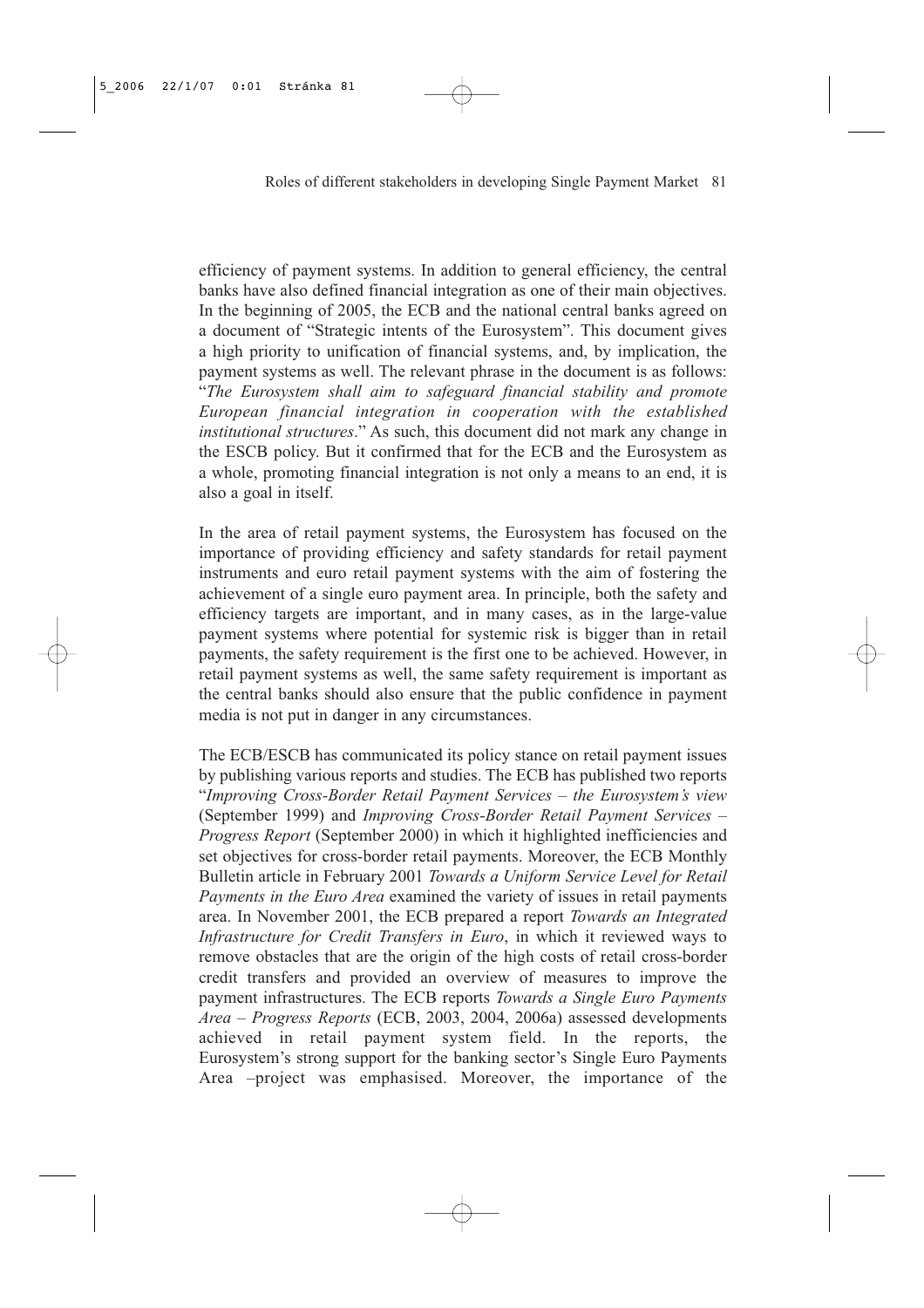Eurosystem's own catalyst and overseer roles were strongly stressed. In the latest Progress report, the Eurosystem's vision for the SEPA was clearly stated: "a euro area in which all payments are domestic, where the current differentiation between national and cross-border payments no longer exists."<sup>61</sup>

Altogether, one of the most essential future tasks for all the key parties, including both service providers and regulators, involved in the development of retail payment systems is to strengthen their cooperation so that efforts can be focused on the most relevant issues and overlapping development efforts can be avoided. On the regulatory side, the cooperation between the European Commission and the ECB/ESCB is crucial in order to avoid the situation where too extensive and overlapping regulation would act as an impediment to the development. Furthermore, the roles of competition authorities and other regulators (including central banks as overseers of the payment systems) in the quest for the market contestability and payment systems efficiency are not totally clear both at the national as well as at the European level. This is likely to require further cooperation efforts, at least at the European level.<sup>62</sup>

 $61$  See, ECB (2006a) "Towards a Single Euro Payments Area: Objectives and Deadlines – a Fourth Progress Report", p. 4.

 $62$  A recent example of the increased authority cooperation is the joint statement from European Commission and the European Central Bank: "Single Euro Payments Area". See e.g. ECB's web page: http://www.ecb.int/press/pr/date/2006/html/pr060504\_1.en.html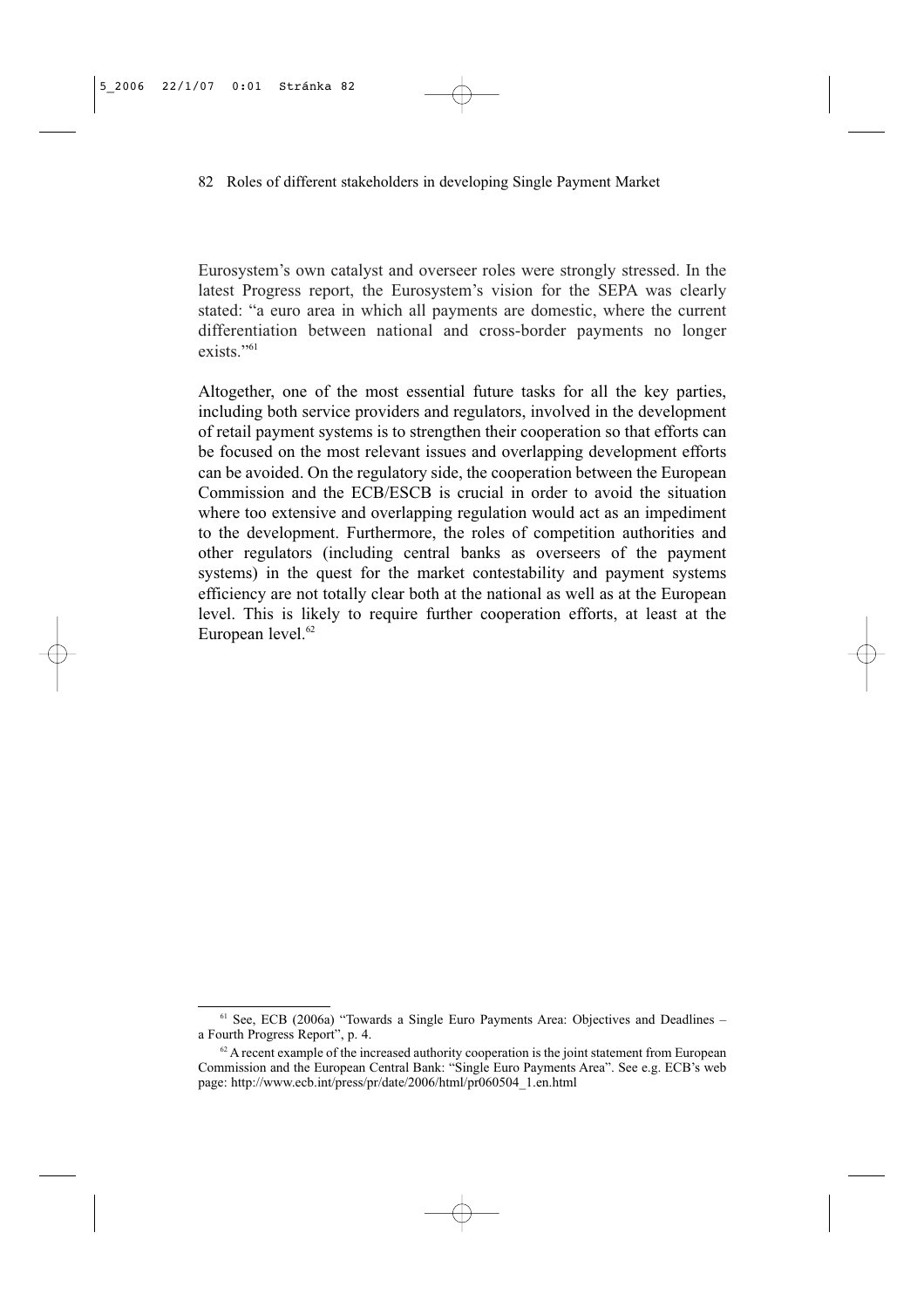# **5. Conclusions**

Given that the European retail payment systems display a very large degree of fragmentation and national idiosyncrasies, and that for the EU authorities and the central banks financial integration is of a very high priority, it is only natural to expect that the authorities seek ways to promote further integration in this field. Even though financial integration is now defined as a goal in itself, it should also be clear that well-functioning and integrated payment system is a necessary condition for the existence of a truly single market, both in financial services, and in other retail markets as well. This is of utmost importance for reaping the full benefits of the common currency. A successfully conducted and implemented integration process will lead to a situation where no "national payment borders" exist anymore and the most efficient and reliable payment methods and systems are adopted EU-wide. Furthermore, integrated and efficient retail payment market will contribute to the realisation of the Community's Lisbon agenda.

The Single Euro Payments Area project aims to contribute to the Lisbon agenda on its own part. Ideally, the SEPA-project is a market-driven process where the authorities ensure a level playing field for different service providers. Currently, there is a strong political commitment to SEPA-project but some practical difficulties have arisen due to the differences in national payment habits and systems. The evident path dependence in developing payment systems and other vested interests of payment service providers may make the process challenging, but the commitment of all the stakeholders to achieve the final goal will help to overcome the potential obstacles.

When examined from the general payment system policy point of view, the arguments reviewed in this paper reveal the complex and many-faceted nature of retail payments that has clear repercussions on the retail payment systems and their developments. The network characteristics present in retail payment systems should be recognised and taken into account by all stakeholders in the field. This implies, for instance, that the national differences we observe today do not necessarily reflect differences in national preferences of technological possibilities. Rather, as we pointed out above, they can also be explained to be just the result of historical development – the "path dependence" that is typical for network industries. This observation challenges one of the possible objections to unification, the statement that the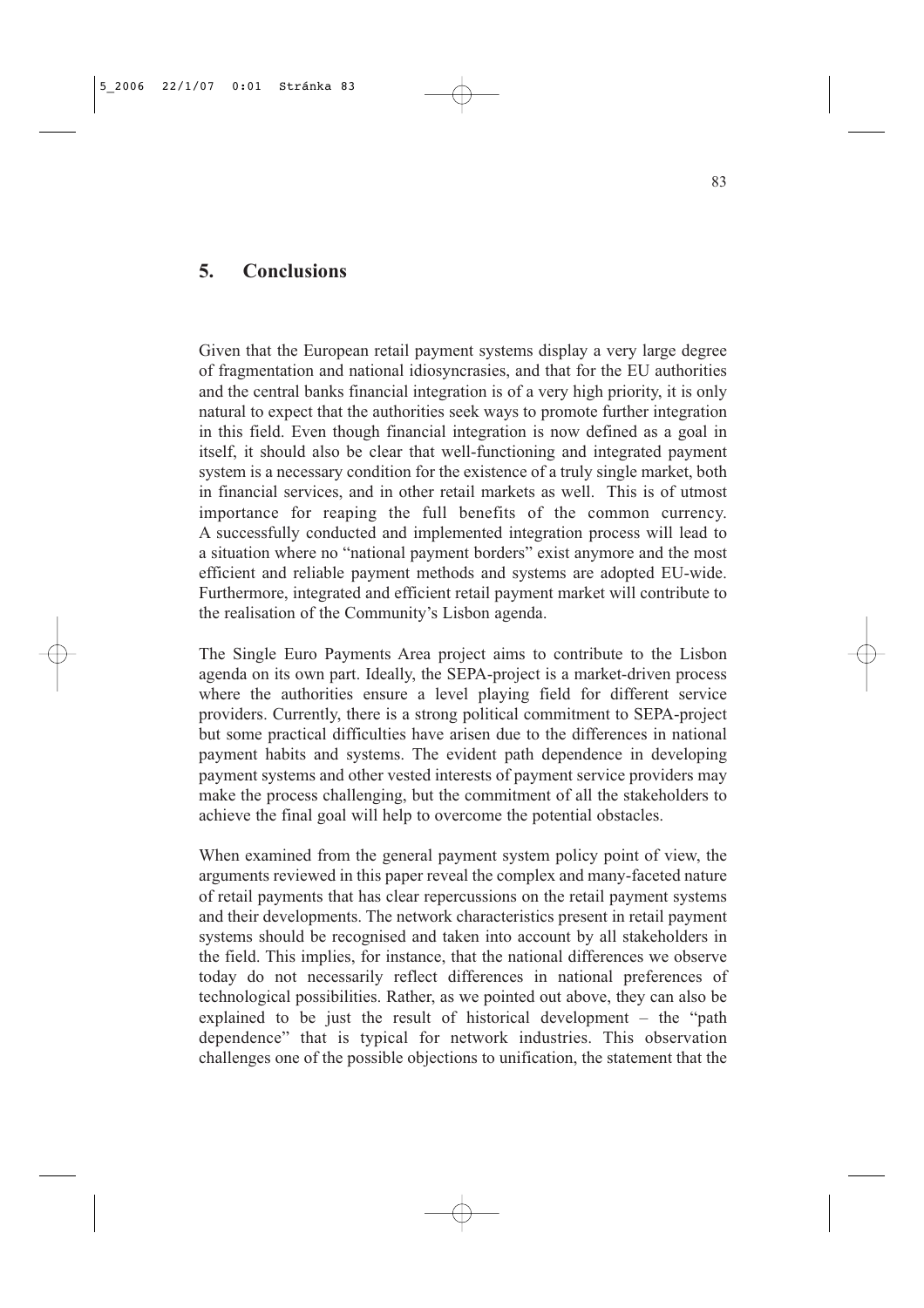#### 84 Conclusions

same payment system or fully interoperable payment systems with broad menu of common instruments could not suit all countries' needs.

The other objection raised by payment service providers, namely the lacking business case, is also likely to be based on too a narrow and limited view of the total impact of European integration. In general, the deepening economic integration process will inevitably increase cross-border trade. In particular, if we recognize the importance of the payment infrastructure for the contestable markets for retail goods and services, we may also predict that increased interoperability and/or unification of the payments systems facilitating more efficient payment services will lead to a significant growth of cross-border transactions. The current home country bias of payment traffic is, at least to some extent, a product of a fragmented payments infrastructure. Unified payment system infrastructure and common payment products can surely remove potential barriers for cross-border business as well as retail transactions.

All the above observations, along with the general characteristics of network markets, suggest that an optimal degree of efficiency and integration may not be achieved by markets themselves without some intervention by the authorities. The appropriate nature and scope of this intervention is a much more difficult question, however. In principle, the authorities have several options available for regulating the retail payments market.63 They can **leave development to the market** and aim simply to foster a competitive environment and facilitate investment incentives in the field, e.g. by assuming a tolerant attitude towards payment system joint ventures and other types of cooperation. They can also **act as a catalyst or facilitator for development,** e.g. by participating in the development of payment standards and supporting the work of cooperative groups formed within the industry. As a stronger measure, they can **resort to specific regulation** to influence market development, e.g. enforcement of standards. Finally, as the ultimate measure, the authorities can **become 'operationally active'** by establishing their own systems for providing payment services. However, this last option should only be used when the authorities judge that reliable and efficient payment systems cannot be provided by the market.

<sup>&</sup>lt;sup>63</sup> For an extensive analysis on the policies relating to the efficiency and safety of retail payments, especially from the viewpoint of central banks, see BIS (2003). For a comprehensive discussion on central bank oversight of payment and settlement systems, see BIS (2005).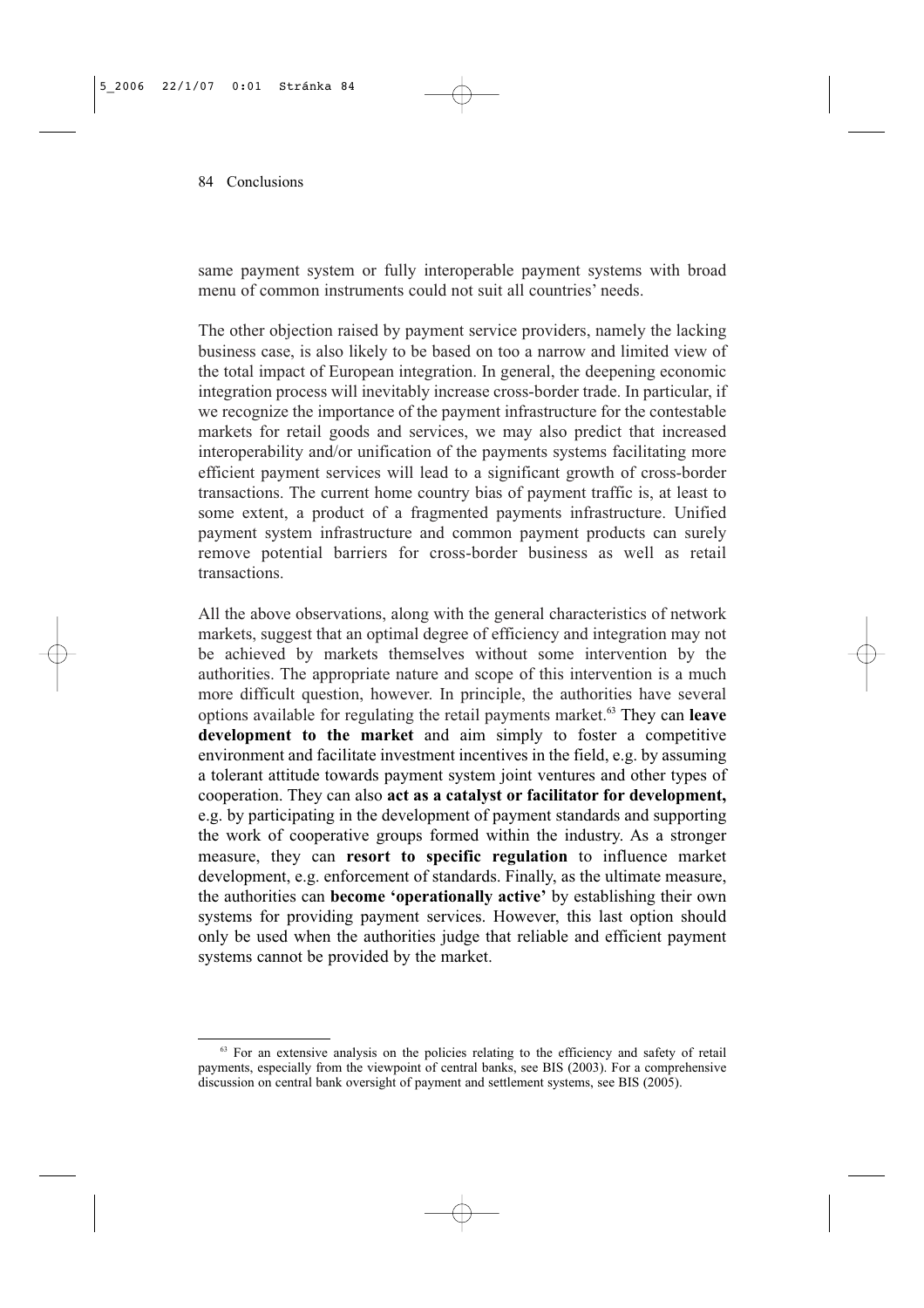Conclusions 85

A general conclusion we would like to draw from our review is that authorities must promote some form of coordination among market participants. Inevitably, compatibility and interoperability of different retail payment systems by means of common and open standards are needed to exploit the potential economies of scale. Moreover, the network structure of the industry (upstream cooperation combined with downstream competition) would ideally facilitate the efficiency gains. Therefore, the authorities should not take too restrictive an attitude towards cooperation among payment service providers. Indeed, they probably should adopt a more active role as catalysts for the beneficial forms of cooperation and coordination.

However, the authorities also have a regulatory role to play. They must continuously monitor the market and ensure that cooperation among service providers does not lead to anti-competitive practices which would harm the end-users of payment systems. First and foremost, this involves monitoring and assessing access conditions to payment systems and memberships of organisations developing and operating them. The systems must be open and entry of new service providers must be possible without discriminatory fees or other unfair conditions. However, entry/access conditions must also be formulated so that payment systems and their operations themselves do not jeopardise the financial stability.

The other difficult part of entry/access regulation is of course to practice it so that it does not reduce incentives to innovate and develop new services or technological solutions. Innovators must be allowed to reap profits for their work. In other regulated industries, there have been very thorny cases, and it is only natural to expect that they emerge also in the area of payment systems in Europe. The problem is not only how to determine fair terms of access, but also to delineate the forms of permissible cooperation, in which the fair access requirements are imposed. The broader the range of activities where common organisations and joint ventures are permitted, the more difficult the questions of fair access become.

To sum up our main policy message, the following can be concluded. We note that the practical challenges for authorities and private operators alike should not be underestimated. Banks and other operators must prepare themselves for the technical changes and marketing tasks required by the harmonisation of payment products and the inevitable unification of the European payment systems. The authorities, for their part, must also develop new competencies. They must continuously monitor the markets and learn how to assess the developments in the market for payment services, and prepare to deal not only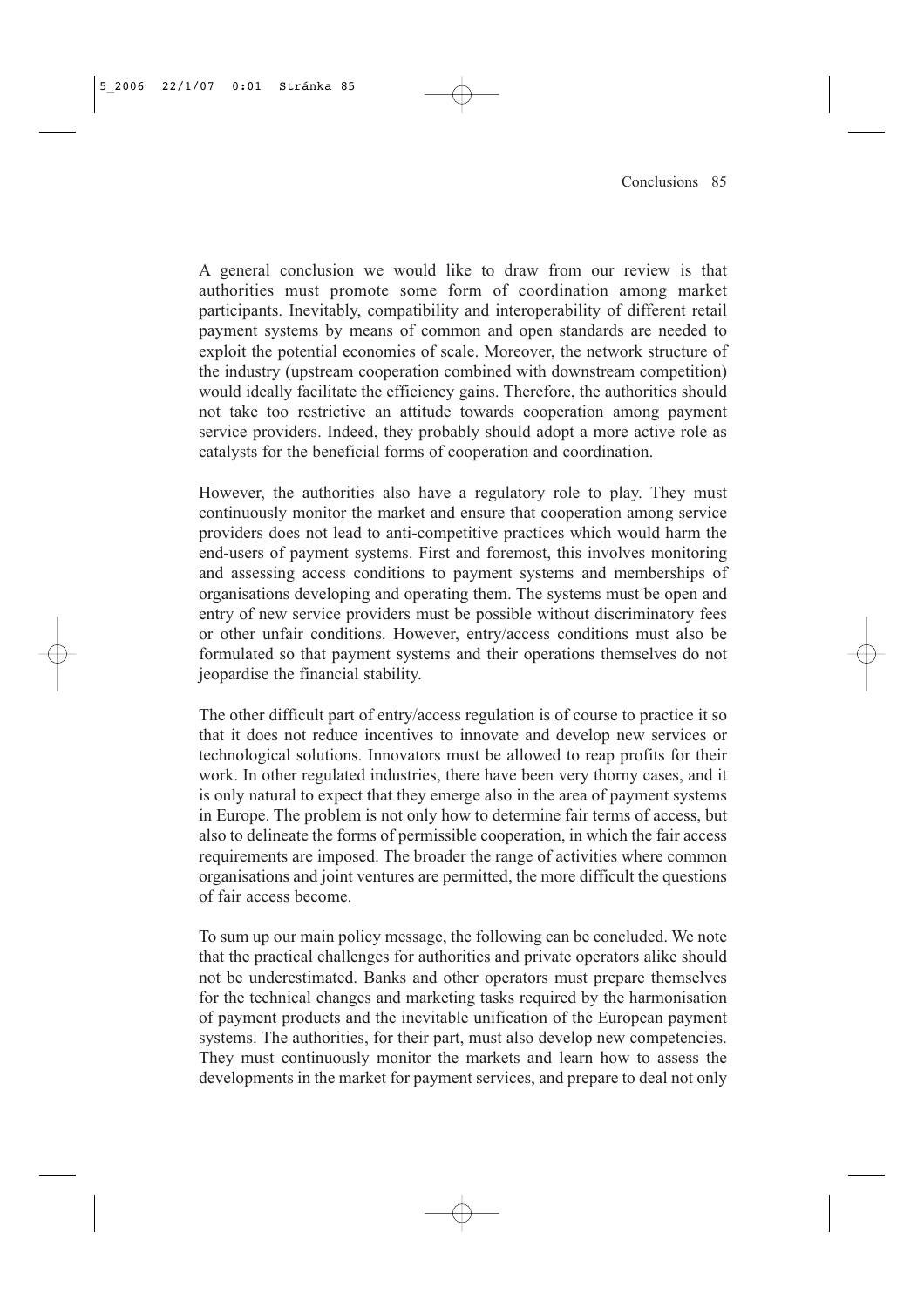86 Conclusions

with difficult technical issues, but also with the even tougher questions of fair vs. unfair market practices etc. On the other hand, many of these challenges have already been with us for a long time at the national level. In the future we must deal with them at the European level, where the stakes are bigger, and transparency and peer pressure are more and more important considerations.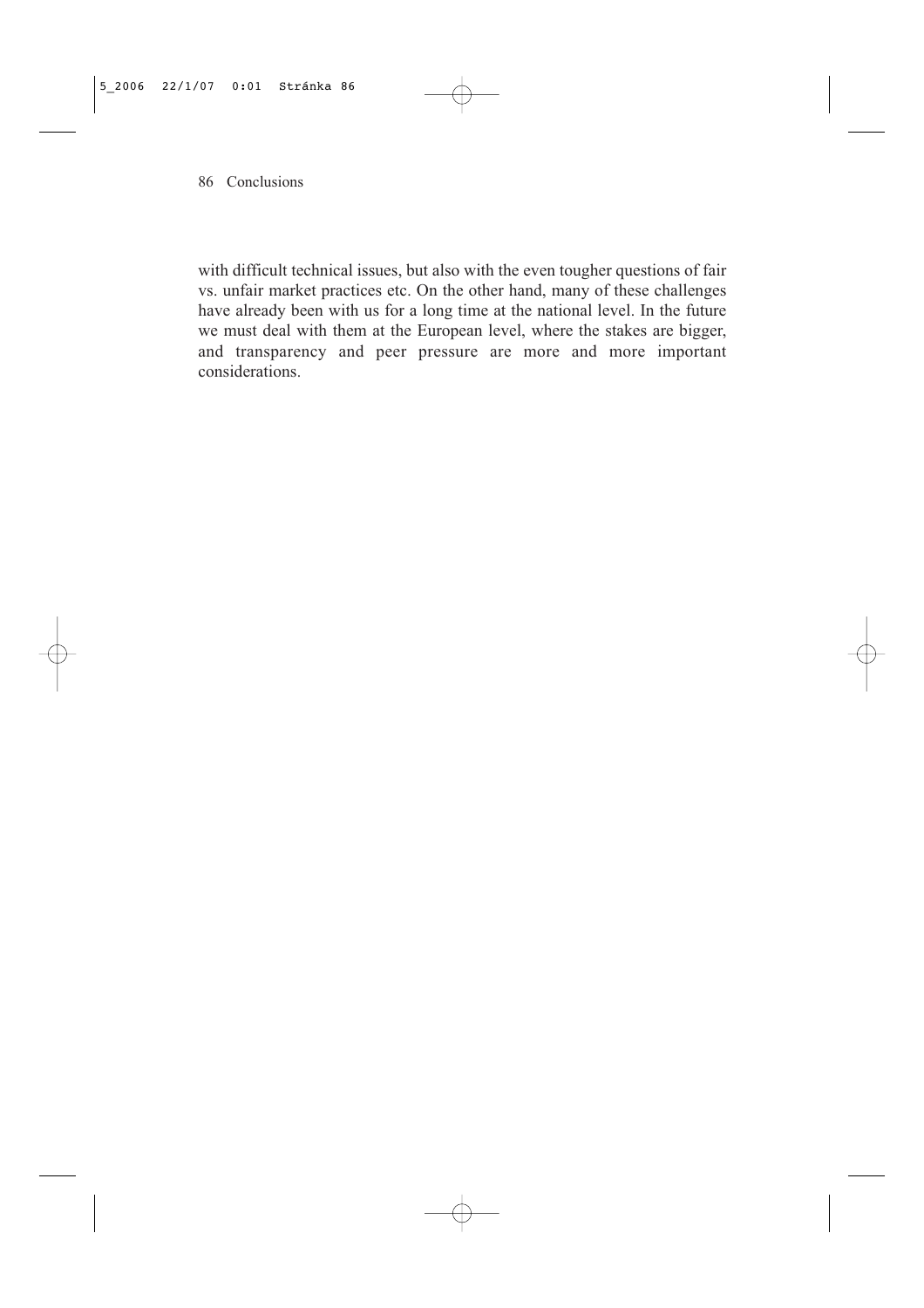# **6. References**

- Besen, M. & J. Farrell (1994). 'Choosing how to compete: strategies and tactics in standardisation', *The Journal of Economic Perspectives*, Vol. 8(2) (Spring), pp. 117–31.
- BIS (1999). *Retail Payments in Selected Countries: a Comparative Study*, Report of the Working Group on Retail Payment Systems, Committee on Payment and Settlement Systems, CPSS Publication No. 33, Bank for International Settlements, September 1999.
- BIS (2000). *Clearing and Settlement Arrangements for Retail Payments in Selected Countries*, Report of the Working Group on Retail Payment Systems, Committee on Payment and Settlement Systems, CPSS Publication No. 40, Bank for International Settlements, September 2000.
- BIS (2003). *Policy Issues for Central Banks in Retail Payments*, Report of the Working Group on Retail Payment Systems, Committee on Payment and Settlement Systems, CPSS Publication No. 52, Bank for International Settlements, March 2003.
- BIS (2005). *Central Bank Oversight Payment and Settlement Systems*, Report of the Working Group on Retail Payment Systems, Committee on Payment and Settlement Systems, CPSS Publication No. 68, Bank for International Settlements, May 2005.
- ECB (1999). *Improving Cross-border Retail Payments: the Eurosystem's View*, September 1999
- ECB (2000). *Improving Cross-border Retail Payments: Progress Report*, September 2000.
- ECB (2001a). *Towards a Uniform Service Level for retail Payments in the Euro Area*, Monthly Bulletin, February 2001.
- ECB (2001b). *Towards an Integrated Infrastructure for Credit Transfers in Euro,* November 2001.
- ECB (2003). *Towards Single Euro Payment Area Progress report*, June 2003.
- ECB (2004). *Towards Single Euro Payment Area A Third Progress report*, December 2004.
- ECB (2005). *Payment and Securities Settlement Systems in the accession countries Blue Book Addendum,* February 2005.
- ECB (2006a). *Towards Single Euro Payment Area A Forth Progress report*, February 2006.
- ECB (2006b). *Payment and Securities Settlement Systems in the European Union and in acceding countries – Blue Book Addendum,* March 2006.
- European Payments Council (2002). *Euroland: Our Single Payment Area*!, White Paper, May 2002, http://www.europeanpaymentscouncil.org.
- Economides, N. (1996). 'The economics of networks', *International Journal of Industrial Organisation*, Vol. 14(6) (October), pp. 673–99.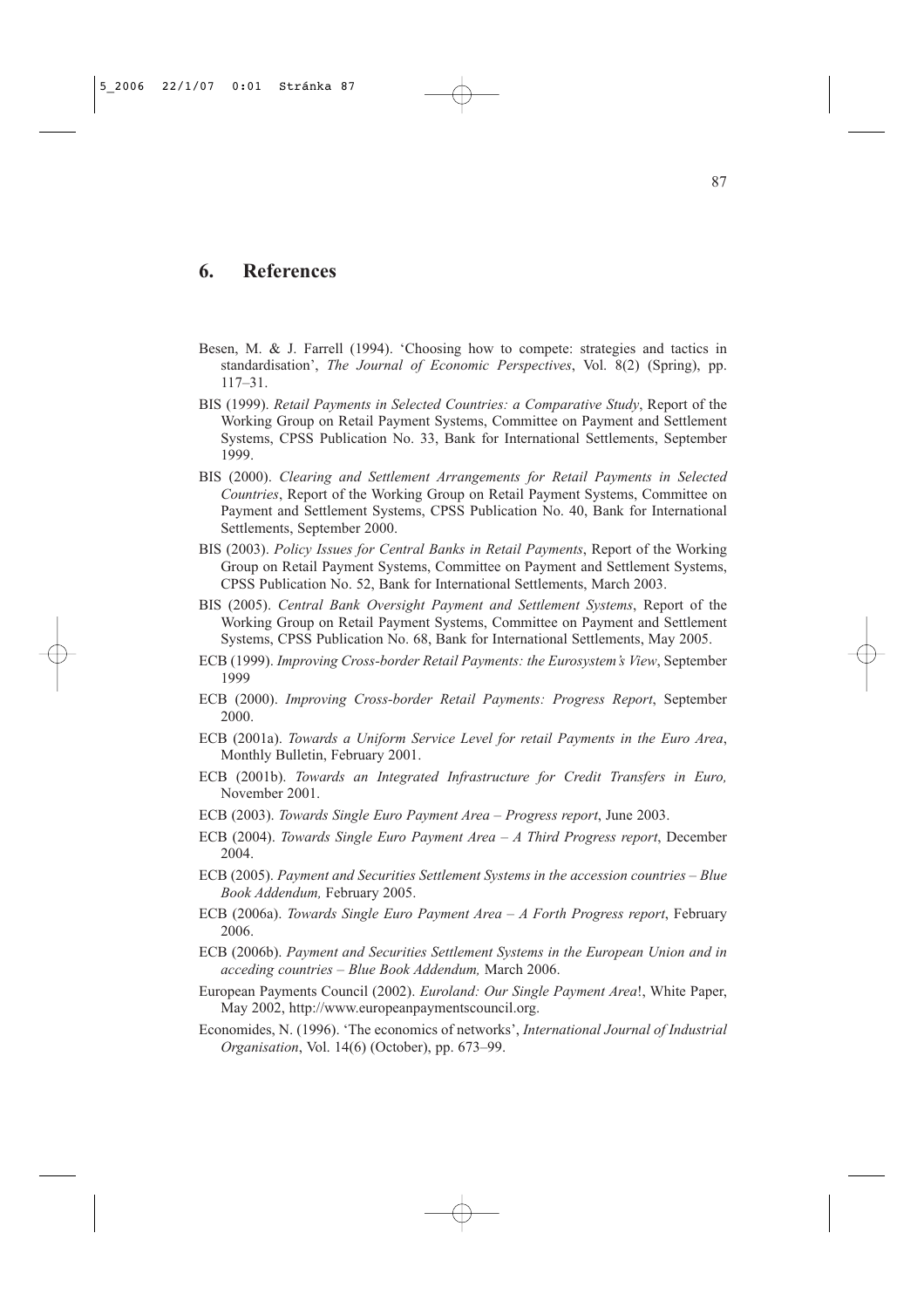88 References

- Farrell, J. & G. Saloner (1986). 'Installed base and compatibility: innovation, product preannouncements, and predation', *American Economic Review*, Vol. 76 (4), pp. 940–55.
- Gangulny B. & A. Milne (2002). '*Do We Need Public Policy Intervention in UK Retail Payment Systems and if so How?*', mimeo, Version 1.4, May 2002, City University Business School, London.
- Gowrisankaran, G. & J. Stavins (2002). 'Network Externalities and Technology Adoption: Lessons from Electronic Payments', NBER Working Paper No. 8943, May 2002.
- Guibourg, G. (1998). 'Efficiency in the payment system a network perspective', *Quarterly Review 3*, Sveriges Riksbank, pp. 5–24.
- Katz, M. & C. Shapiro (1985). 'Network externalities, competition and compatibility', *American Economic Review*, Vol. 75 (3), pp. 424–44.
- Katz, M & C. Shapiro (1994). 'Systems competition and network effects', *The Journal of Economic Perspectives*, Vol. 8(2), pp. 93–115.
- Kemppainen, K. (2003). 'Competition and Regulation in European Retail Payment Systems', Bank of Finland Discussion Papers 16/2003.
- Kemppainen, K. (2005). 'Assessing Effects of Price Regulation in European Retail Payment Systems', Bank of Finland Discussion Papers 19/2005.
- Kemppainen, K. (2006) 'Regulating Cross-border Retail Payment Systems: a Network Industry Problem', Ch. 10 in D.G. Mayes and G.E. Wood, *The Structure of Financial Regulation*, London, Routledge.
- Khiaonarong, T. (2003). 'Payment Systems Efficiency, Policy Approaches and the role of the Central Bank', Bank of Finland Discussion Paper 1/2003.
- Koskenkylä, H. (ed.) (2004). *Financial Integration*, Bank of Finland Studies, A:108, 2004.
- Leinonen, H. (2001) 'Developments in Retail Payment Systems', Bank of Finland Bulletin 2/2001, pp. 27–34.
- Liebowitz, S. & S. Margolis (1995). 'Path dependence, lock-in and history', *Journal of Law, Economics and Organization*, Vol.11, pp. 205–26.
- McAndrews, J. (1997). 'Network issues and payment systems', *Federal Reserve Bank of Philadelphia Business Review*, November/December 1997, pp. 15–25.
- McAndrews, J. & R. Rob (1996). 'Shared ownership and pricing in a network switch', *International Journal of Industrial Organisation*, Vol. 14 (6), pp. 727–45.
- Official Journal of the European Communities (2001). *Regulation (EC) No 2560/2001 of the European Parliament and of the Council of 19 December 2001 on Cross-border Payments in Euro*, L 344/13, 28.12.2001.
- Retail Banking Research (2005a) "*Regulation 2560/2001: Study of Competition for Cross-border Payment Services*", Final Report, Project No. MARKT/2004/11/F, prepared for the European Commission, Internal Market and Services Directorate-General, Retail Banking Research Ltd, London, September 2005.
- Retail Banking Research (2005b) "*Study of the Impact of Regulation 2560/2001 on Bank Charges for National Payments*", Final Report, Project No. MARKT/2004/11/F – LOT 2, prepared for the European Commission, Internal Market and Services Directorate-General, Retail Banking Research Ltd, London, September 2005.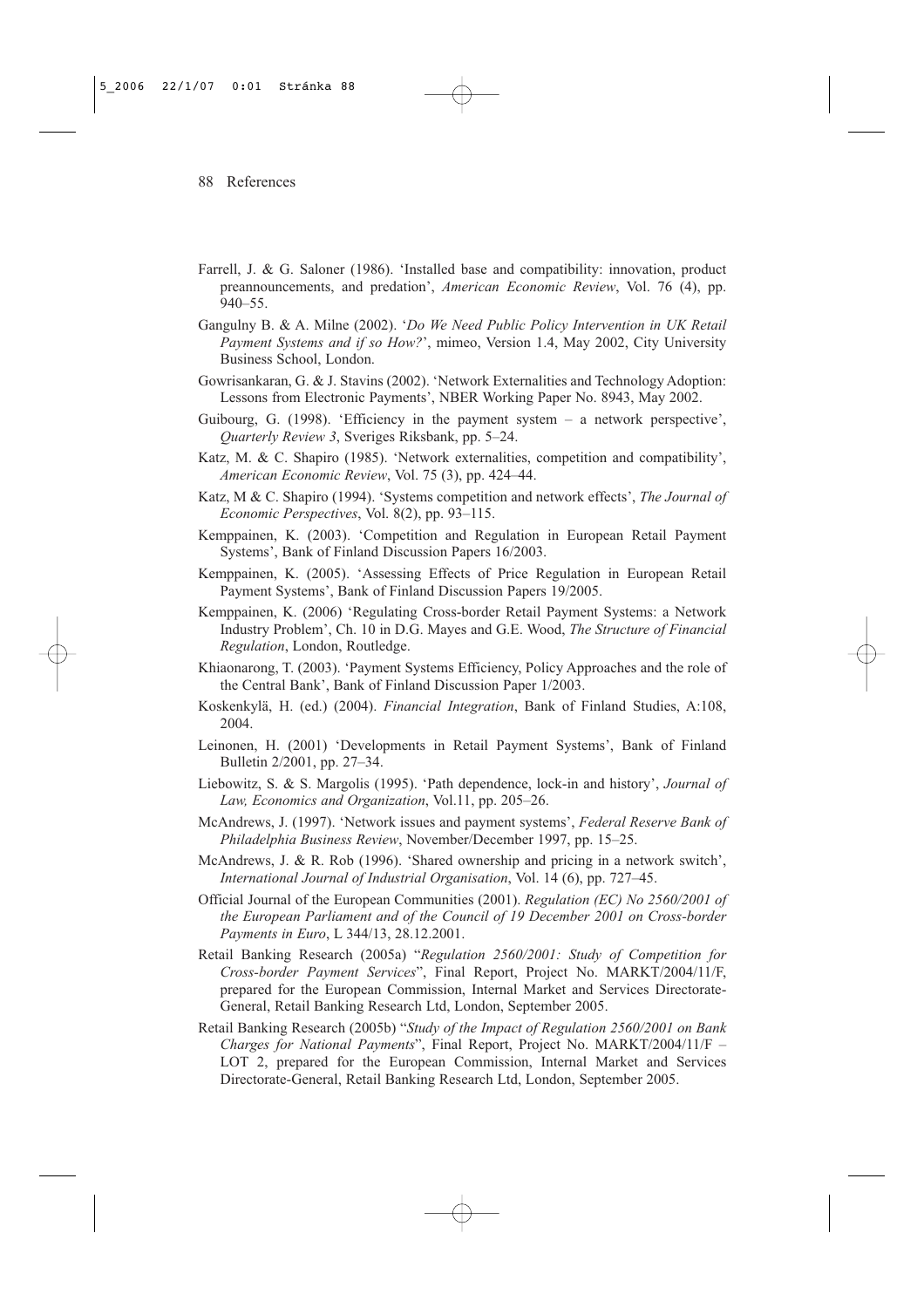References 89

- Saloner, G. & A. Shephard (1995). 'Adoption of technologies with network effects: an empirical examination of the adoption of automated teller machines', *Rand Journal of Economics*, Vol. 26 (3) (Autumn), pp. 479–501.
- Shy, O. (2001). *The Economics of Network Industries*, Cambridge, Cambridge University Press, UK.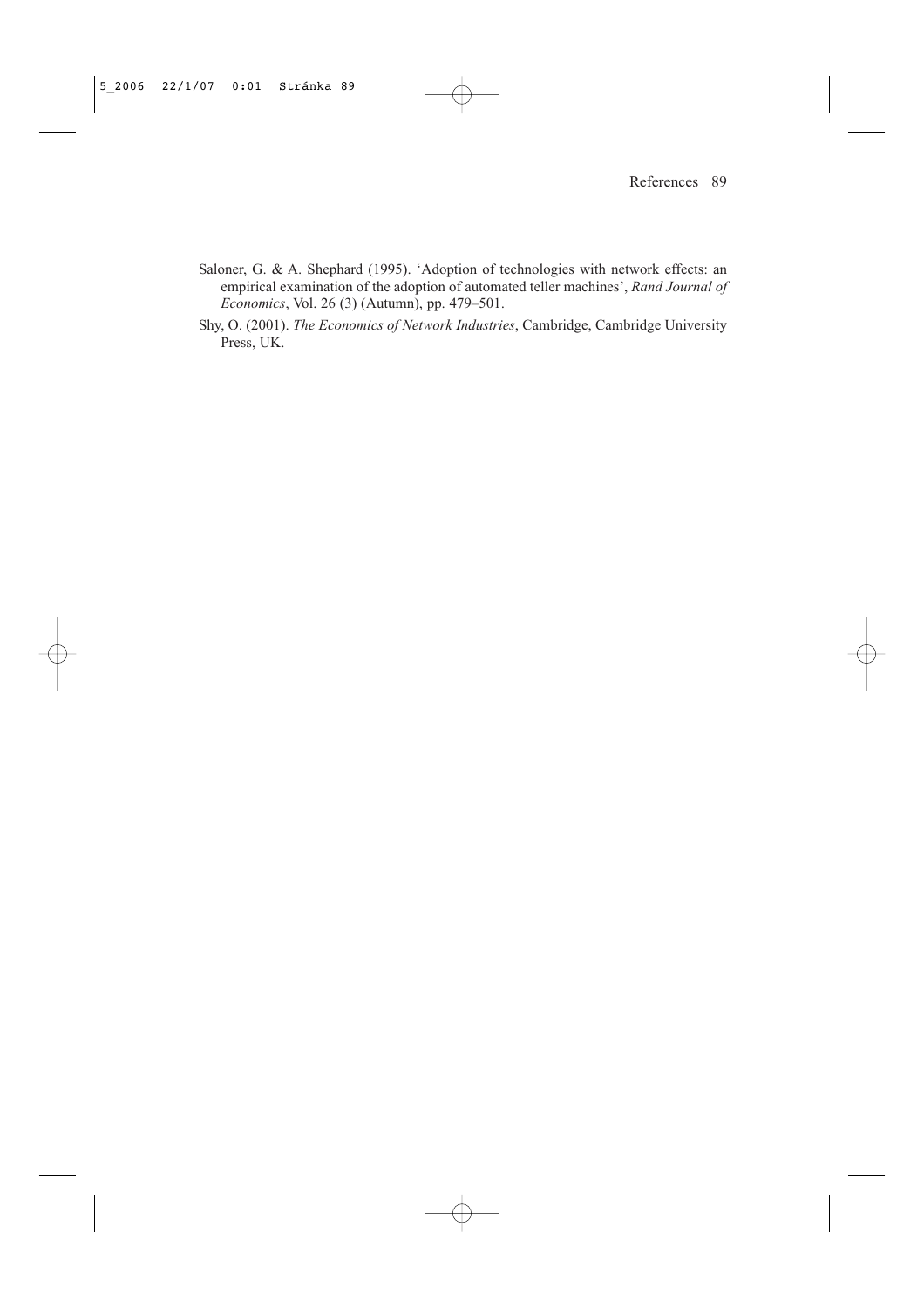5\_2006 22/1/07 0:01 Stránka 90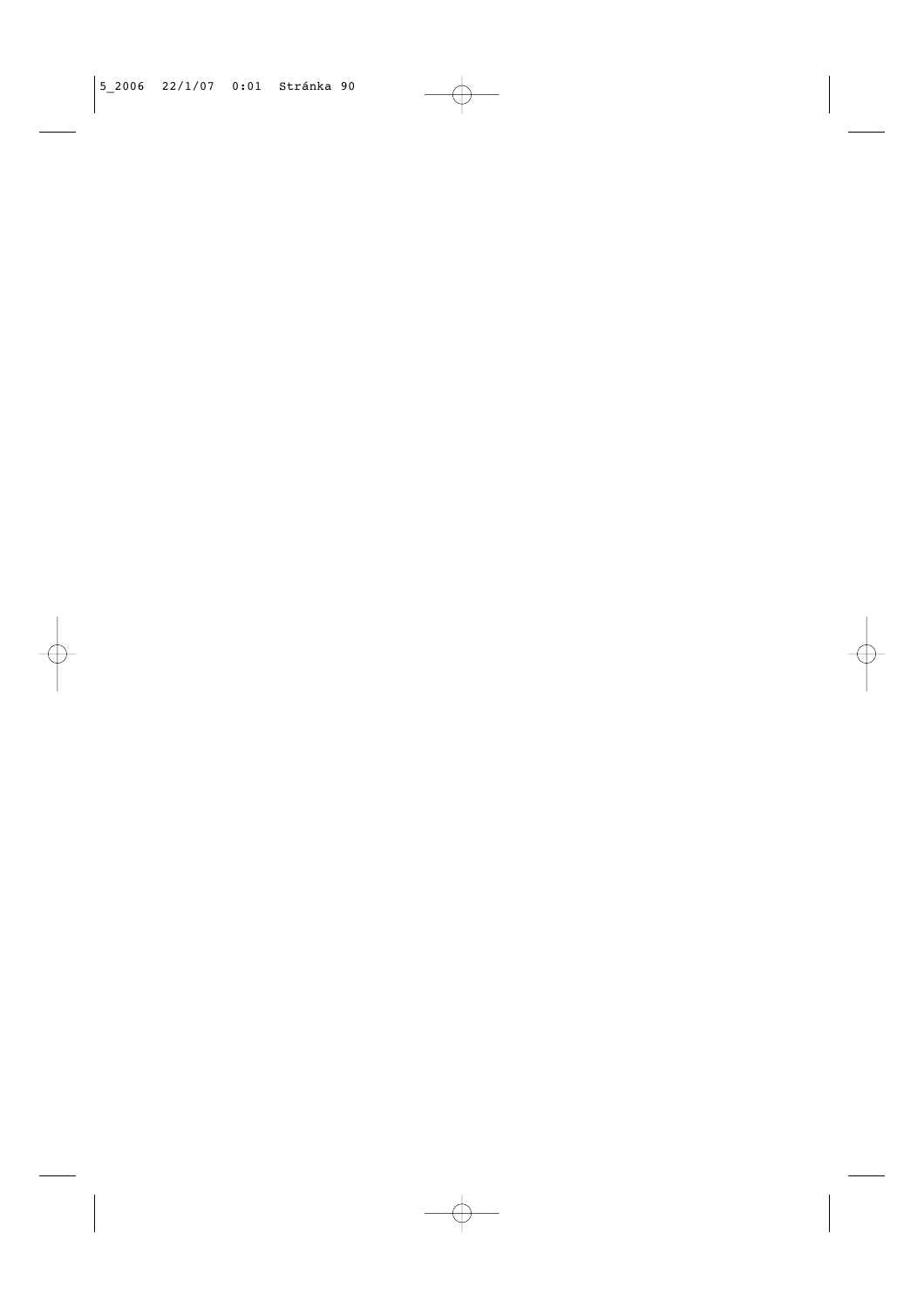# **SUERF – Société Universitaire Européenne de Recherches Financières**

SUERF is incorporated in France as a non-profit-making Association. It was founded in 1963 as a European-wide forum with the aim of bringing together professionals from both the practitioner and academic sides of finance who have an interest in the working of financial markets, institutions and systems, and the conduct of monetary and regulatory policy.

SUERF is a network association of central bankers, bankers and other practitioners in the financial sector, and academics with the purpose of analysing and understanding European financial markets, institutions and systems, and the conduct of regulation and monetary policy. It organises regular Colloquia, lectures and seminars and each year publishes several analytical studies in the form of *SUERF Studies*.

SUERF has its full-time permanent Executive Office and Secretariat located at the Austrian National Bank in Vienna. It is financed by annual corporate, personal and academic institution membership fees. Corporate membership currently includes major European financial institutions and Central Banks. SUERF is strongly supported by Central Banks in Europe and its membership comprises most of Europe's Central Banks (29 in total, including the Bank for International Settlements and the European Central Bank), banks, other financial institutions and academics.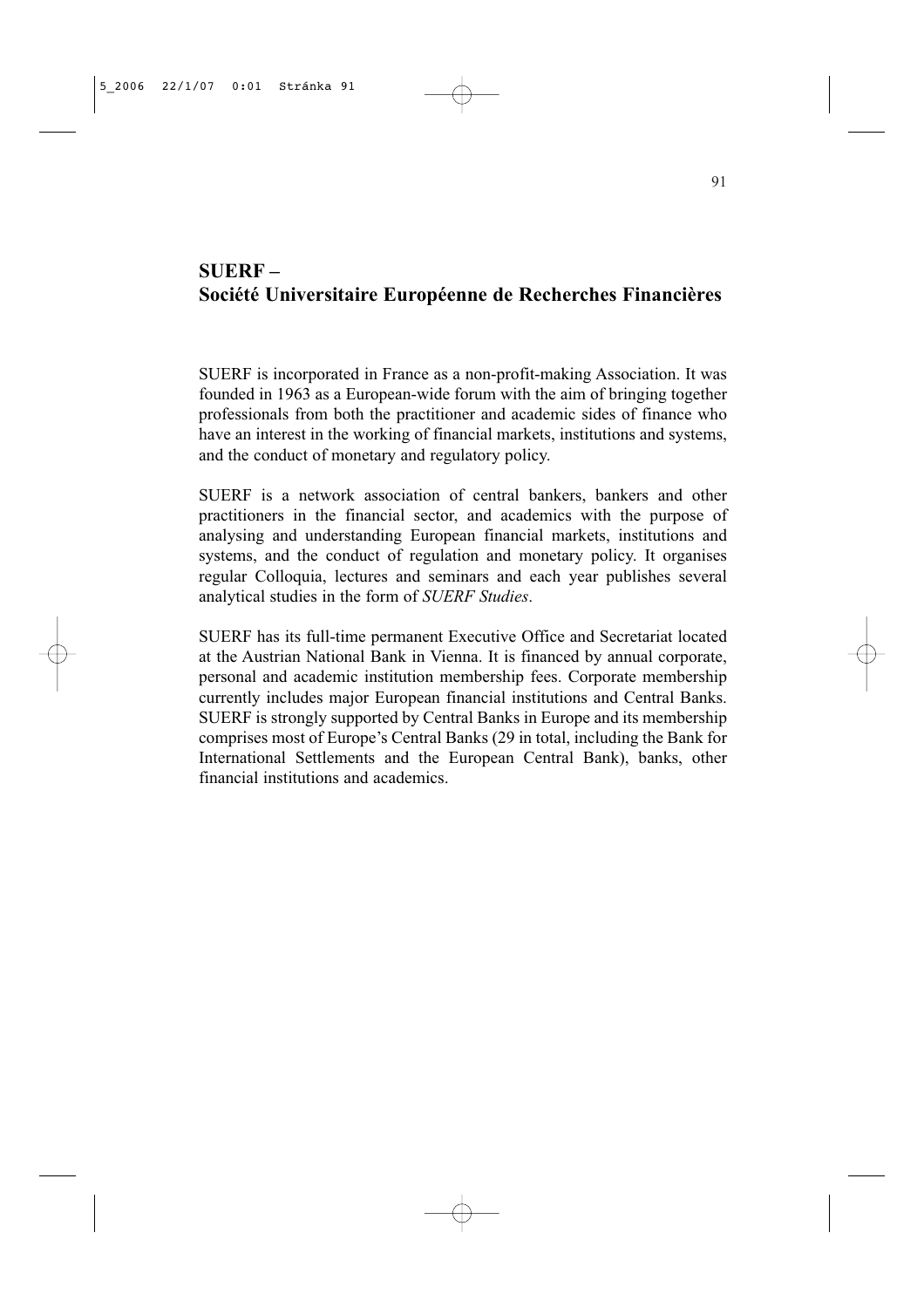5\_2006 22/1/07 0:01 Stránka 92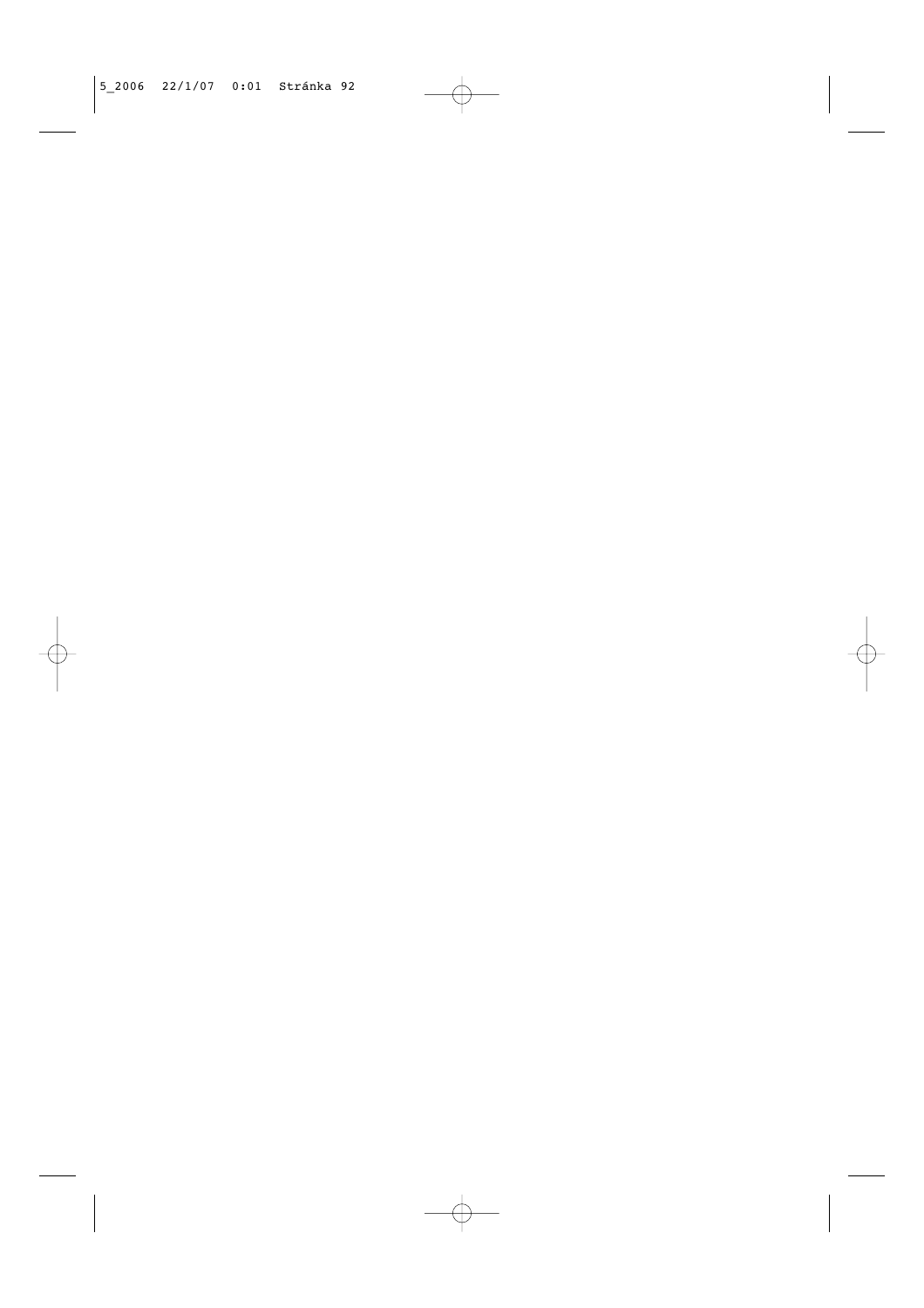# **SUERF STUDIES**

## **1997** – **2002**

For details of SUERF Studies published prior to 2003 (Nos. 1 to 22) please consult the SUERF website at www.suerf.org.

## **2003**

- 2003/1 **Bert Scholtens, Dick van Wensveen**, The Theory of Financial Intermediation: An Essay on What it Does (Not) Explain, Vienna 2003, ISBN 3-902109-15-7.
- 2003/2 **Paola Bongini**, The EU Experience in Financial Services Liberalization: A Model for GATS Negotiation? Vienna 2003, ISBN 3-902109-16-5.
- 2003/3 **Jean-Paul Abraham**, Introduction by **David T. Llewellyn**, Monetary and Financial Thinking in Europe – Evidence from Four Decades of SUERF, Vienna 2003, ISBN 3-902109-17-3.
- 2003/4 Securing Financial Stability: Problems and Prospects for New EU Members (three papers) Introduction by **Morten Balling**, Vienna 2003, ISBN 3-902109-18-1
	- 1) **Michael C. Bonello,** Stability Oriented Monetary and Prudential Policies in EU Accession Countries
	- 2) **Fabrizio Saccomanni,** Ensuring Financial Stability: Global and European Perspectives
	- 3) **Claudia M. Buch, Jörn Kleinert and Peter Zajc,** Foreign Bank Ownership: A Bonus or Threat for Financial Stability?
- 2003/5 **Ralph Süppel**, Russia's Financial Markets Boom, Crisis and Recovery 1995–2001, Vienna 2003, ISBN 3-902109-19-X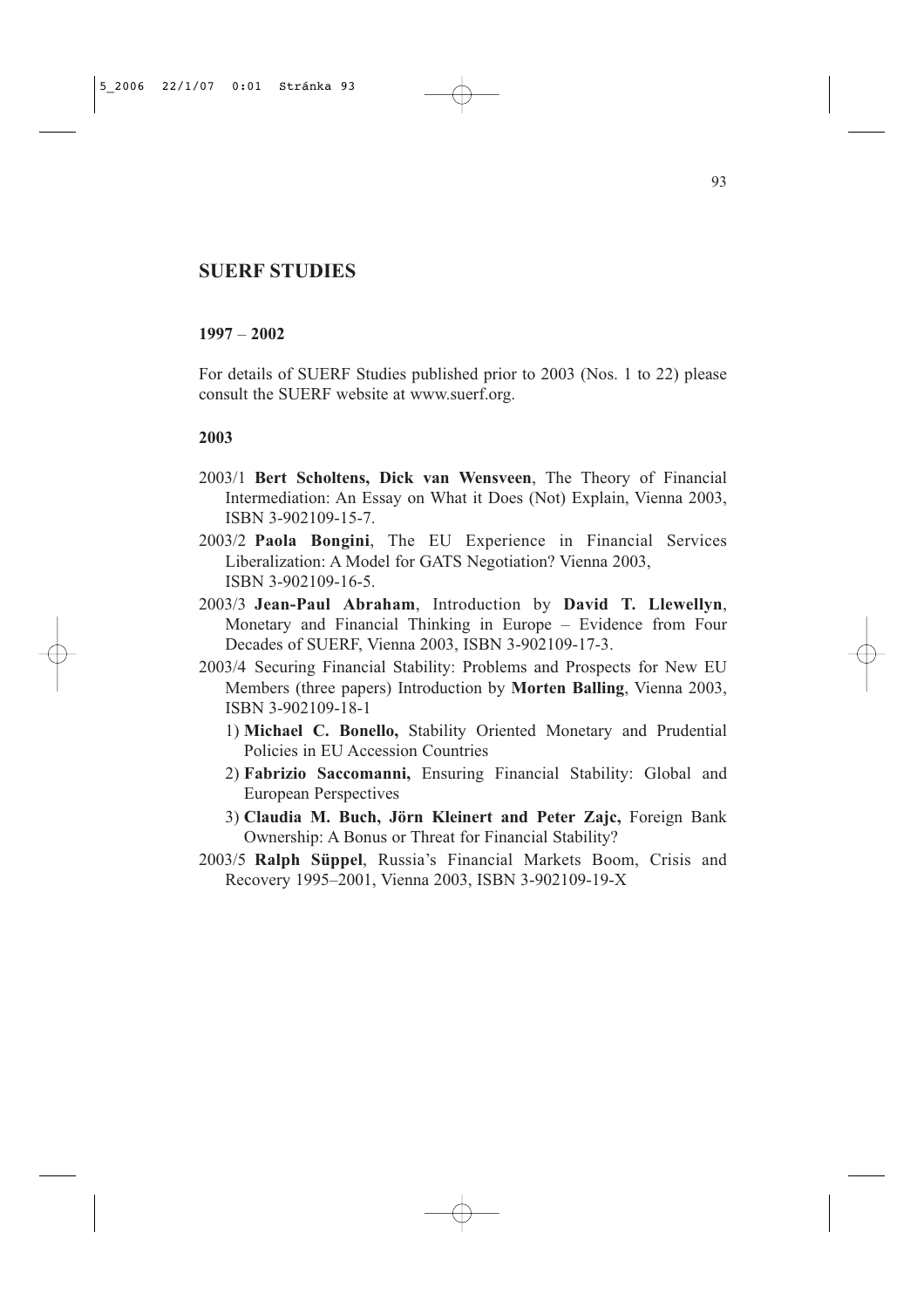# **2004**

94

- 2004/1 Supervisory Systems, Fiscal Soundness and International Capital Movement – More Challenges for New EU Members (three papers), Introduction by **Morten Balling,** Vienna, 2004, ISBN 3-902109-20-3
	- 1) Integration of European Supervisory Systems: Harmonisation or Unification? By **Andreas Grünbichler** and **Patrick Darlap**
	- 2) The Relevance of Fiscal Soundness for Monetary Stability, by **Sinikka Salo**
	- 3) How Capital Flows will influence the EU Accession Countries of Central and Eastern Europe, by **Leslie Lipschitz**, **Timothy Lane** and **Alex Mourmouras**
- 2004/2 European Monetary and Financial Integration: Evolution and Prospects (five speeches), Introduction by **Eduard H Hochreiter** and **David T Llewellyn**, Vienna, 2004, ISBN 3-902109-21-1
	- 1) Monetary and Financial Thinking in Europe since the Sixties: Evidence from the SUERF Colloquia. By **Jean-Paul Abraham**
	- 2) Fiscal Discipline in a Monetary Union: Issues for the Euro Area. By **Franco Bruni**
	- 3) Financial Globalisation and Financial Market Integration in Europe: Challenges Ahead for the European System of Central Banks, by **Baron Alexandre Lamfalussy**
	- 4) How to complete the Integration of the European Financial Market, by **Robert Raymond**
	- 5) Optimal Currency Areas and Implementation of Economic Policies, by **Jean-Claude Trichet**
- 2004/3 Northern and Eastern Enlargement of EMU: Do Structural Reforms Matter? By **Andrew Hughes Hallett**, **Svend E. Hougaard Jensen** and **Christian Richter**, Vienna, 2004, ISBN 3-902109-22-X
- 2004/4 Electronic Purses in Euroland: Why do Penetration and Usage Rates Differ? By **Leo van Hove**, Vienna, 2004, ISBN 3-902109-23-8
- 2004/5 From Floating to Monetary Union: The Economic Distance between Exchange Rate Regimes. By **Eduard H. Hochreiter** and **Pierre L. Siklos**, Vienna, 2004, ISBN 3-302109-24-6
- 2004/6 Two Measures in Bankruptcy Efficiency. By **Riccardo Brogi** and **Paolo Santella**, Vienna, 2004, ISBN 3-302109-25-4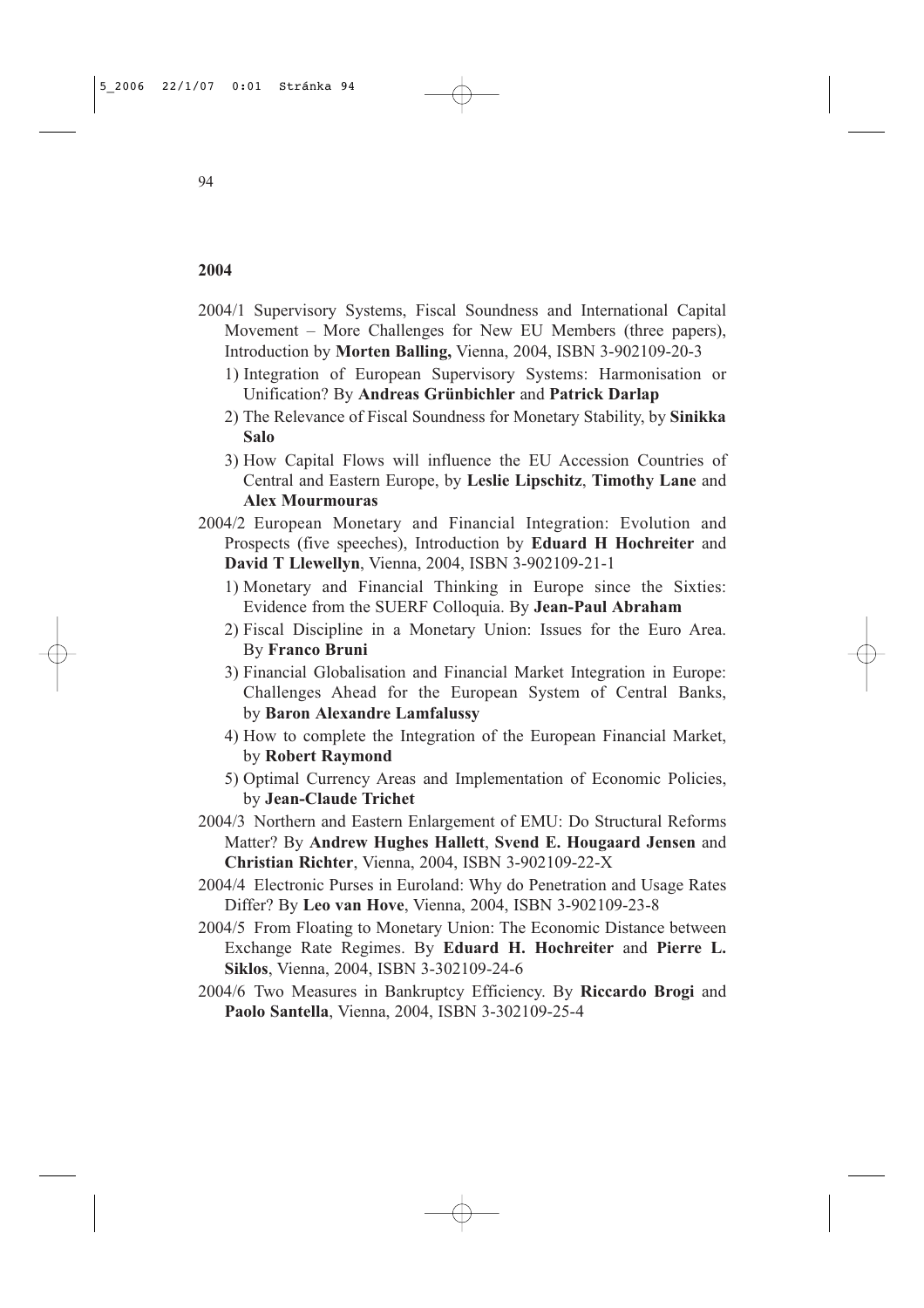# **2005**

- 2005/1 Will the Adoption of Basel II Encourage Increased Bank Merger Activity? Evidence from the United States, by **Timothy H. Hannan** and **Steven J. Pilloff**, Vienna, 2005, ISBN 3-902109-26-2
- 2005/2 Trends in Competition and Profitability in the Banking Industry: A Basic Framework, by **Jakob A. Bikker** and **Jaap W.B. Bos**, Vienna, 2005, ISBN 3-902109-27-0
- 2005/3 Banking Mergers and Acquisitions in the EU: Overview, Assessment and Prospects, by **Rym Ayadi** and **Georges Pujals**, Vienna, 2005, ISBN 3-902109-28-9
- 2005/4 Internationalization of Banks: Strategic Patterns and Performance, by **Alfred Slager**, Vienna, 2005, ISBN 3-902109-29-7
- 2005/5 Inflation Targeting and its Effects on Macroeconomic Performance, by **Thórarinn G. Pétursson**, Vienna, 2005, ISBN 3-902109-30-0

## **2006**

- 2006/1 Fiscal Issues in the New EU Member Countries Prospects and Challenges, by **Helmut Wagner**, Vienna, 2006, ISBN 3-902109-31-9
- 2006/2 Visions about the Future of Banking by **Hans J. Blommestein**, Vienna, 2006, ISBN 3-902109-32-7
- 2006/3 Measuring Scale Economies in a Heterogeneous Industry: The Case of European Settlement Institutions, by **Patrick van Cayseele** and **Christophe Wuyts**, Vienna, 2006, ISBN 3-902109-33-5
- 2006/4 Macroeconomic Adjustment in the New EU Member States, by **Jürgen von Hagen** and **Iulia Traistaru-Siedschlag**, Vienna, 2006, ISBN 3-902109-34-3

From 1 January 2007, all existing ISBN numbers in this series will be prefixed with 978.

## **Order Form: www.suerf.org**